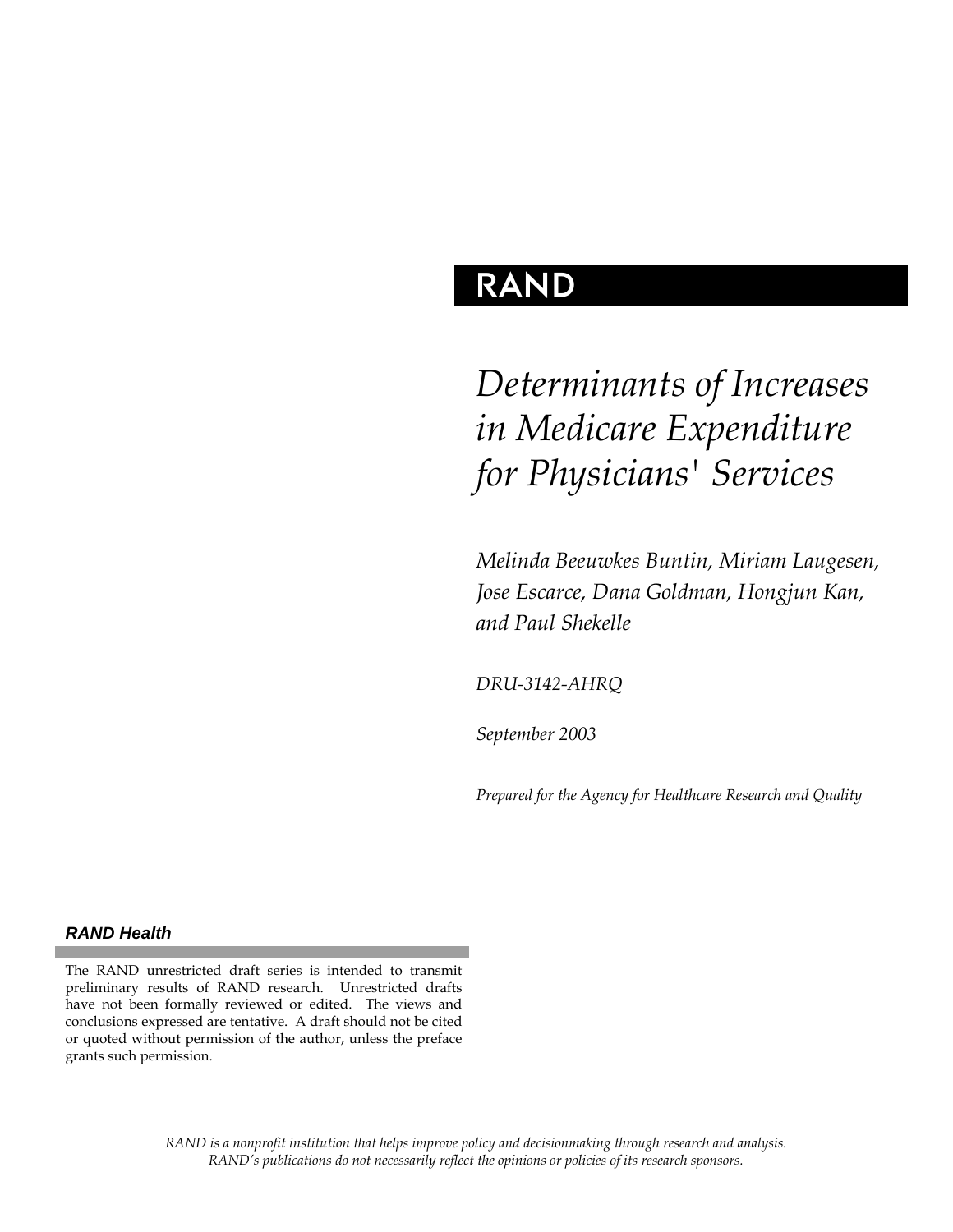## **Determinants of Increases in Medicare Expenditure for Physicians' Services**

#### **Prepared for:**

Agency for Healthcare Research and Quality Department of Health and Human Services 2101 East Jefferson Street Rockville, MD 20852 [http://www.ahrq.gov](http://www.ahrq.gov/)

#### **Contract No. 290-97-0001, Task Order No. 8**

#### **Prepared by:**

Southern California Evidence-Based Practice Center based at RAND, Santa Monica, CA Paul Shekelle, M.D., Ph.D. *Program Director* Sally Morton, Ph.D. *Program Co-Director*

Research Analyst Miriam Laugesen, Ph.D. Senior Economist Dana Goldman, Ph.D. Data Analyst Hongjan Kan, M.A. Staff Assistants Eileen McKinnon

Task Order Director Paul Shekelle, M.D., Ph.D. Task Order Co-Director Melinda Beeuwkes Buntin, Ph.D. Health Economics Expert Jose Escarce, M.D., Ph.D. Shannon Rhodes

**AHRQ Publication No. XX-XXX July 2002**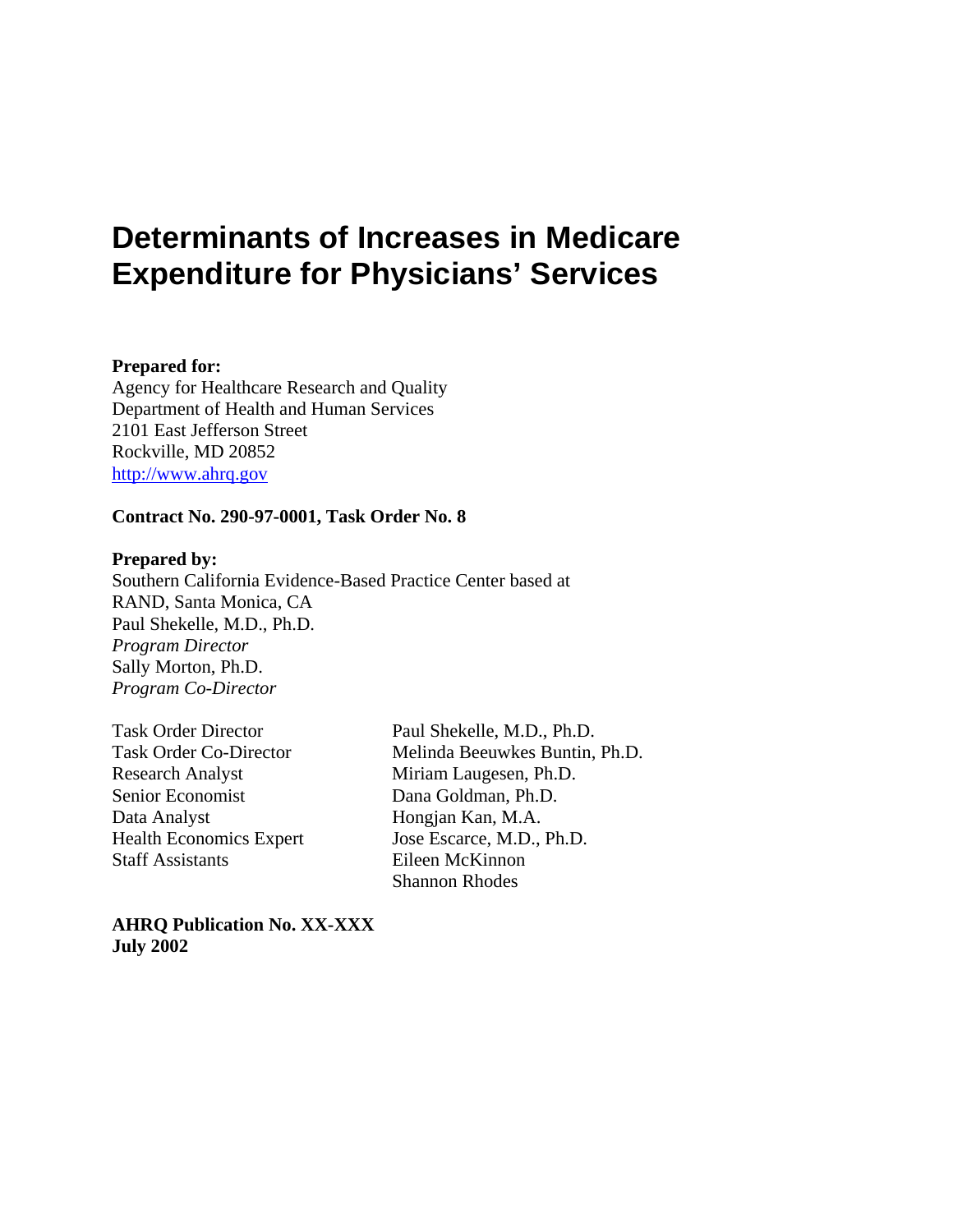## **Contents**

| Chapter 3: Decomposing the Change in Medicare Expenditures for Physicians' Services 39<br>Appendix A. Payment for Physicians' Services Under the Resource Based Relative Value Scale 71<br>Appendix D. Actual Characteristics of the 1993 FFS, 1993 HMO, 1998 FFS, and 1998 HMO Samples 76 |                                                                                         |  |
|--------------------------------------------------------------------------------------------------------------------------------------------------------------------------------------------------------------------------------------------------------------------------------------------|-----------------------------------------------------------------------------------------|--|
|                                                                                                                                                                                                                                                                                            |                                                                                         |  |
|                                                                                                                                                                                                                                                                                            |                                                                                         |  |
|                                                                                                                                                                                                                                                                                            |                                                                                         |  |
|                                                                                                                                                                                                                                                                                            |                                                                                         |  |
|                                                                                                                                                                                                                                                                                            |                                                                                         |  |
|                                                                                                                                                                                                                                                                                            |                                                                                         |  |
|                                                                                                                                                                                                                                                                                            |                                                                                         |  |
|                                                                                                                                                                                                                                                                                            |                                                                                         |  |
|                                                                                                                                                                                                                                                                                            |                                                                                         |  |
|                                                                                                                                                                                                                                                                                            |                                                                                         |  |
|                                                                                                                                                                                                                                                                                            |                                                                                         |  |
|                                                                                                                                                                                                                                                                                            |                                                                                         |  |
|                                                                                                                                                                                                                                                                                            |                                                                                         |  |
|                                                                                                                                                                                                                                                                                            |                                                                                         |  |
|                                                                                                                                                                                                                                                                                            |                                                                                         |  |
|                                                                                                                                                                                                                                                                                            |                                                                                         |  |
|                                                                                                                                                                                                                                                                                            |                                                                                         |  |
|                                                                                                                                                                                                                                                                                            |                                                                                         |  |
|                                                                                                                                                                                                                                                                                            |                                                                                         |  |
|                                                                                                                                                                                                                                                                                            |                                                                                         |  |
|                                                                                                                                                                                                                                                                                            |                                                                                         |  |
|                                                                                                                                                                                                                                                                                            |                                                                                         |  |
|                                                                                                                                                                                                                                                                                            |                                                                                         |  |
|                                                                                                                                                                                                                                                                                            |                                                                                         |  |
|                                                                                                                                                                                                                                                                                            |                                                                                         |  |
|                                                                                                                                                                                                                                                                                            |                                                                                         |  |
|                                                                                                                                                                                                                                                                                            |                                                                                         |  |
|                                                                                                                                                                                                                                                                                            |                                                                                         |  |
|                                                                                                                                                                                                                                                                                            |                                                                                         |  |
|                                                                                                                                                                                                                                                                                            |                                                                                         |  |
|                                                                                                                                                                                                                                                                                            |                                                                                         |  |
|                                                                                                                                                                                                                                                                                            |                                                                                         |  |
|                                                                                                                                                                                                                                                                                            |                                                                                         |  |
|                                                                                                                                                                                                                                                                                            | Appendix E. Total Actual RVU Use by Beneficiary Age/Gender Categories, 1993 and 1998 78 |  |
|                                                                                                                                                                                                                                                                                            |                                                                                         |  |
|                                                                                                                                                                                                                                                                                            |                                                                                         |  |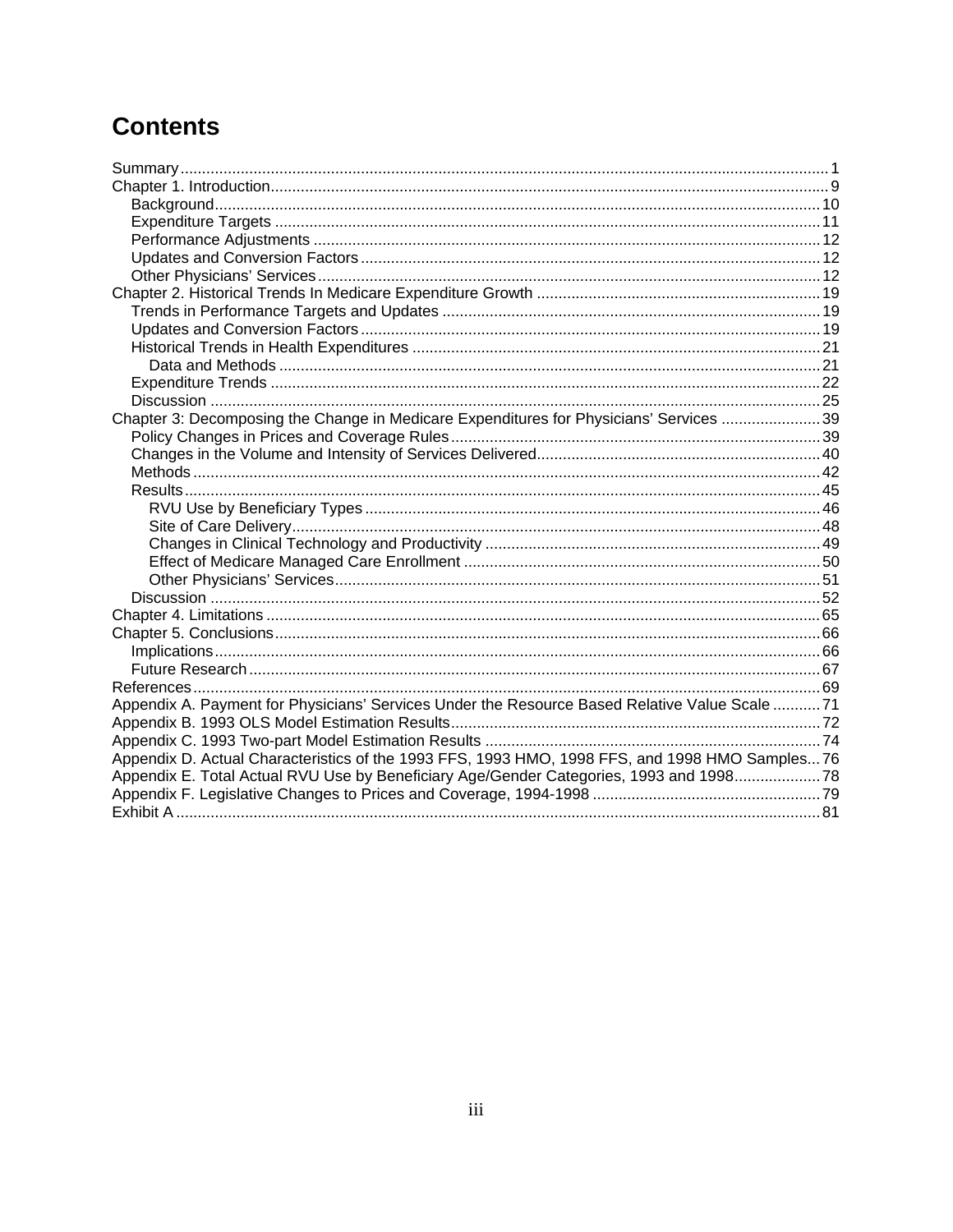## **Tables**

| Table 2: Expenditure targets and performance adjustment factors that determined update factors between 1992       |    |
|-------------------------------------------------------------------------------------------------------------------|----|
|                                                                                                                   |    |
| Table 3: Medicare volume performance standard and sustainable growth rate, performance adjustments and            |    |
|                                                                                                                   |    |
|                                                                                                                   |    |
| Table 5: Medicare volume performance standard, 1990-1997, and sustainable growth rate 1998 <sup>1</sup> 26        |    |
| Table 6: Physician fee schedule updates and conversion factors by service type, 1993-199827                       |    |
|                                                                                                                   |    |
| Table 8: Average annual growth in per enrollee Medicare and private health insurance expenditure for all          |    |
|                                                                                                                   |    |
|                                                                                                                   |    |
| Table 10: Sources of payments for physician and clinical services, selected calendar years, 1970-199931           |    |
| Table 11: Sources of payments for other health professional services, selected calendar years, 1970-1999 32       |    |
| Table 12: Total and per person private insurance and out-of-pocket expenditures, 1990-1999, in 1990 constant      |    |
|                                                                                                                   | 33 |
| Table 13: Total Medicaid expenditure on physician, clinical, and other professional services, 1990-1999, in 1990  |    |
|                                                                                                                   |    |
| Table 14: Medicaid expenditure on physicians' services per recipient, 1990-1998, in 1990 constant dollars 35      |    |
| Table 15. Average annual Medicare expenditure growth rates by provider sector: before and after the Balanced      |    |
|                                                                                                                   |    |
| Table 16: Total Medicare expenditure on physician services, 1990-1998, in 1990 constant dollars 37                |    |
| Table 17: Annual Medicare expenditures per enrollee, 1990-1999, in 1990 constant dollars 38                       |    |
| Table 18. Projected percentage increase in expenditures for physicians' services resulting from changes in law or |    |
|                                                                                                                   |    |
|                                                                                                                   |    |
|                                                                                                                   |    |
|                                                                                                                   |    |
|                                                                                                                   |    |
|                                                                                                                   |    |
| Table 24: Differences between predicted and actual use of RVUs for physician services in 1998, sorted from        |    |
|                                                                                                                   |    |
|                                                                                                                   |    |
|                                                                                                                   |    |
|                                                                                                                   |    |
| Table 28: Differences between predicted and actual use of and expenditures for diagnostic labs and x-rays in      |    |
|                                                                                                                   |    |
| Table 29: Differences between predicted and actual use of and expenditures for anesthesia in 1993 and 1998 64     |    |
|                                                                                                                   |    |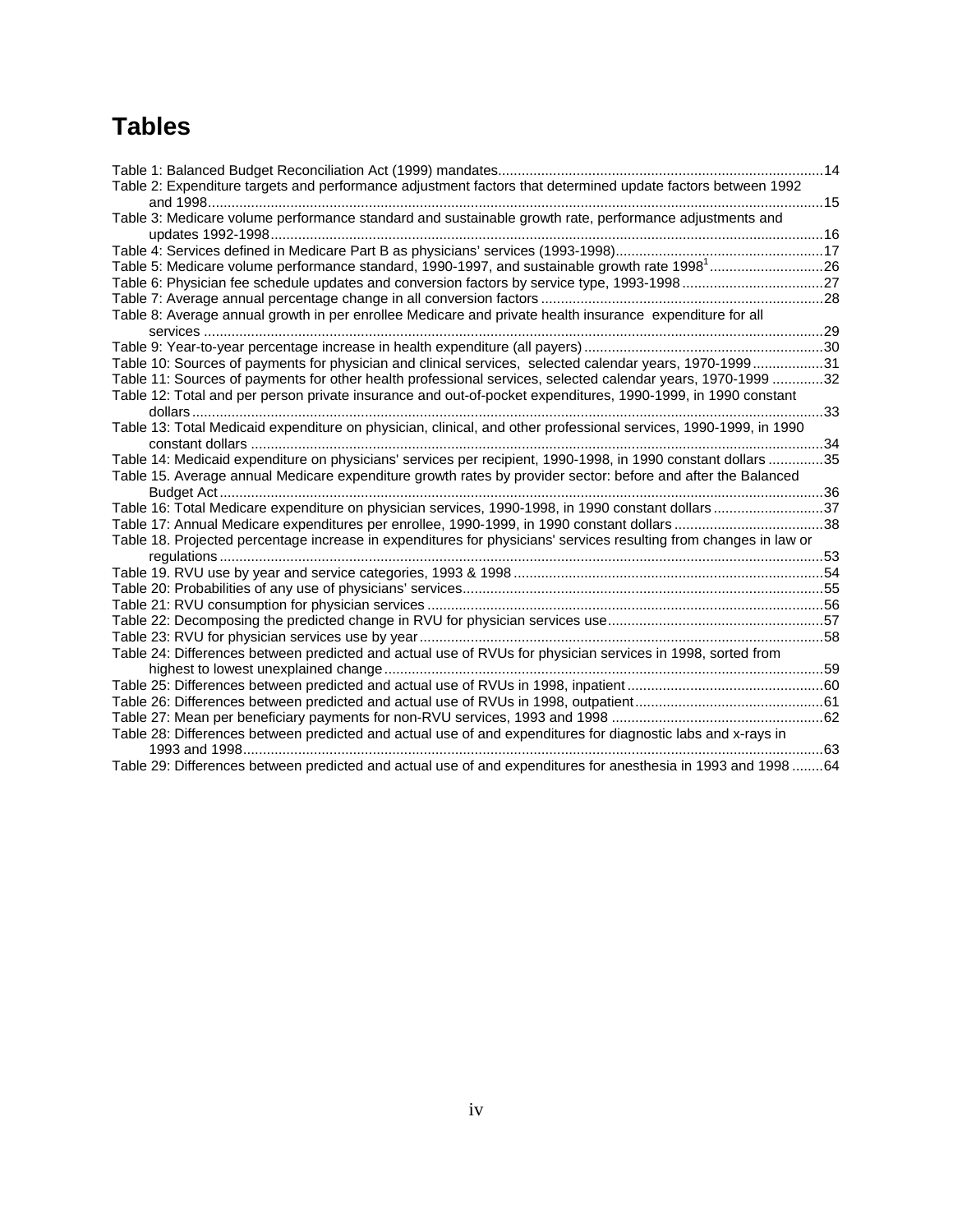### <span id="page-4-0"></span>**Summary**

### **Background**

 $\overline{a}$ 

In 1990, after a decade of rapid cost growth, Congress made two major changes to the Medicare program in an attempt to control expenditures for physicians' services. It implemented a fee schedule and a payment update system for physicians' services. The goal of this fee schedule was to set relative payment rates that would reflect the time, effort, and expense of providing each listed service. The goal of the payment update system, called the Volume Performance System (VPS), was to limit increases in physician fees by linking them to historical rates of increase in the volume of physicians' services. This system led to high rates of growth in the early 1990s, and was criticized for distorting relative payment levels in its use of different updates for surgery versus primary care payments, for setting unrealistic expenditure targets (because of relying on historical trends and legislated reductions), and for relying on two-yearold data to set targets.

In 1997, Congress established a new system for determining the annual update for Medicare payment rates for physicians' services. This system, known as the Sustainable Growth Rate (SGR) system, seeks to constrain costs by tying increases in physician payments to real per capita growth in the gross domestic product (GDP). In implementing the SGR, Congress agreed, in principle, that a system that would allow expenditures for physicians' services to grow at the same rate as the economy as a whole was affordable and reasonable. However, the SGR system is now under criticism by health care providers, members of Congress, and the Medicare Payment Advisory Commission (MedPAC) who are calling for its revision. Intensifying the debate is the fact that for the year 2002, the fee paid per unit of physician service decreased by 5.4 percent.<sup>1</sup> This decrease is the result of a number of factors including the slowing economy and errors made in estimating expenditures in prior years.

The major problem with the SGR system, its critics maintain, is that, in setting fees, it does not directly consider changes in the actual costs of providing physician services to the Medicare population. Such changes are driven by a confluence of progress in medical technology, changes in provider productivity, and changes in the health of beneficiaries in the traditional Medicare fee for service (FFS) program. Other systems used by Medicare to update payment rates implicitly include allowances for such changes.

With Medicare physician payments currently exceeding \$40 billion per year, the payment update factor has important implications for the Medicare budget, as well as other possible consequences. Too small an update might limit beneficiary access to care, "unfairly" penalize physicians, or create incentives to funnel treatment to other types of services having no expenditure target. In the longer term, inadequate payment updates might discourage the development and adoption of new technologies for treating Medicare patients.

In light of these concerns, Congress mandated a study of sources of changes in FFS Medicare expenditures for physicians' services.

<span id="page-4-1"></span><sup>&</sup>lt;sup>1</sup> The SGR system reduced payments to physicians by 4.8 percent in 2002. There was an additional reduction of 0.18 percent applied to the physician fee schedule conversion factor to account for an anticipated increase in the volume and intensity of services in response to the final year of implementation of resource-based practice expense RVUs. As required by law, an additional budget neutrality adjustment of 0.46 percent was also applied to the conversion factor to account for increases in physician work RVUs resulting from the 5-year review of physician work.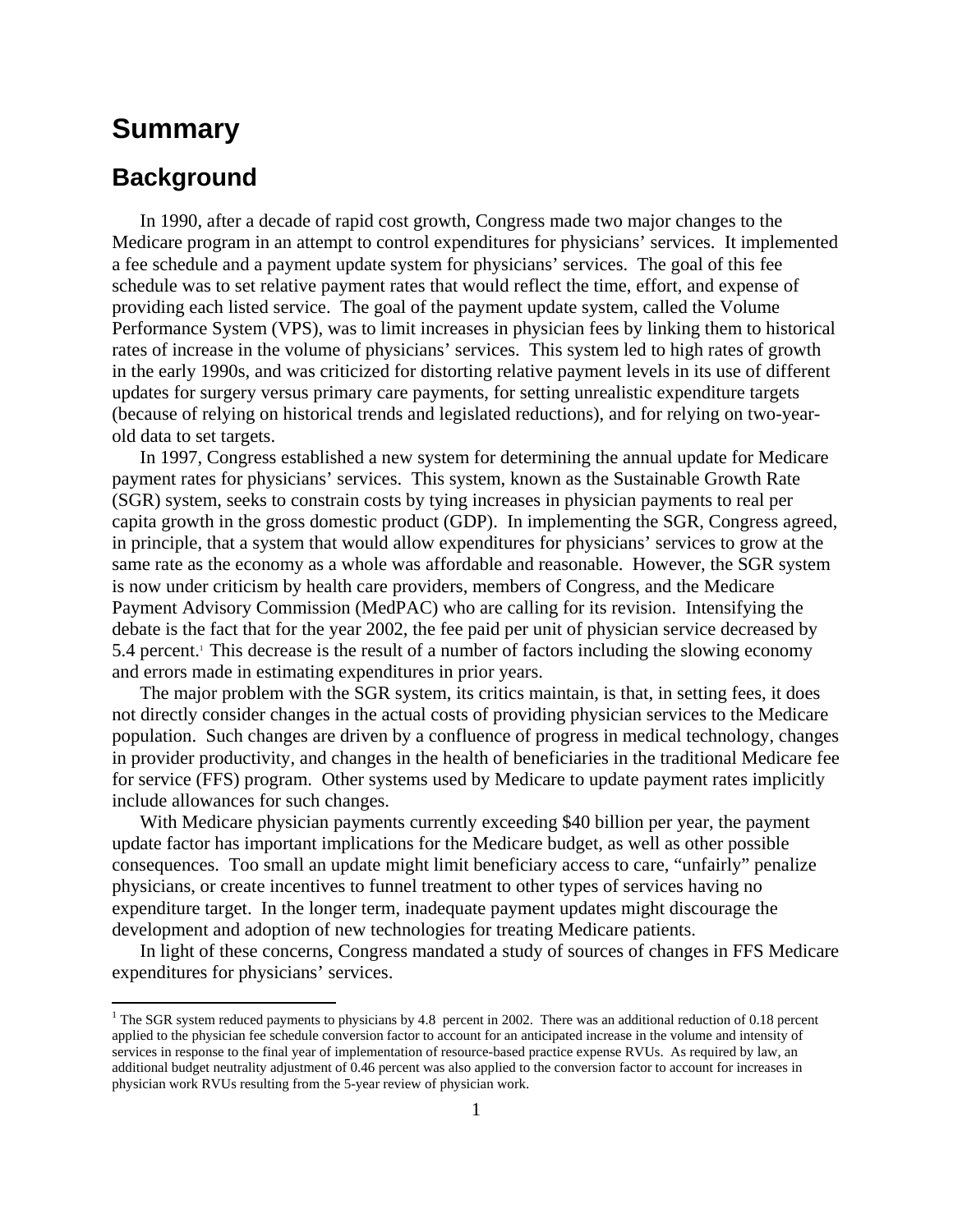### **Approach**

The tasks we undertook in response to the Congressional mandate were the following:

- Describe the processes used to update payment rates for Medicare physicians' services;
- Analyze national trends in expenditures for physicians' services; and
- Disaggregate the changes in Medicare expenditures for physicians' services into the components specified in the legislation, to the extent possible.

In order to describe the processes used to update payment rates for Medicare physicians' services we reviewed Federal Register Notices about the payment system, reports of the Medicare Actuary, and reports of the Physician Payment Review Commission and its successor, MedPAC. We also compiled information from these sources and from the National Health Accounts in order to analyze national trends in expenditures for physicians' services.

We assessed the changes in Medicare expenditures for the period between 1993 and 1998, a period for which we have both national estimates of expenditure trends and beneficiary-level data on the use of services.

Our overall approach was to estimate the effects of changes in demographics, case-mix, and sites of service delivery on the delivery of services over time, using survey and medical claims data about Medicare beneficiaries. We then drew on expert clinical opinion to help us account for the rest of the changes in service use, which might be due to changes in technology, productivity, and other factors.

The volume and intensity of physician services on the Medicare physician fee schedule are measured using a system called the Resource Based Relative Value Scale (RBRVS). Each service on the physician fee schedule is assigned a number of Relative Value Units (RVUs) that reflect the time, skill, expense, and other resources used in providing the service. We can thus quantify the volume and intensity of physicians' services consumed by counting the number of RVUs delivered to beneficiaries. In addition, a panel of physicians makes periodic recommendations to the Center for Medicare and Medicaid Services (CMS) about changes that are needed to update the fee schedule because of newly available services or services that have changed. Services that are added to the Medicare benefits package are also added to the fee schedule. We measured the changes in volume and intensity of physicians' services in the fee schedule updates and used them as an index of changes in medical practices, technology, and coverage.

Medicare phased the fee schedule into use over a five-year period beginning in 1992. Since most of the changes that resulted from the new payment system occurred in 1992, 1993 was the first year for which a baseline level of physicians' services volume could be established in terms of RVUs. The baseline was constructed using data from the 1993 Medicare Current Beneficiary Survey (MCBS) Cost and Use File and linked claims data for MCBS respondents in traditional FFS Medicare. The MCBS is an annual survey of a sample of Medicare beneficiaries conducted by CMS. It collects information about beneficiaries' health status and use of health care services. It also collects information about beneficiary spending on health care, health insurance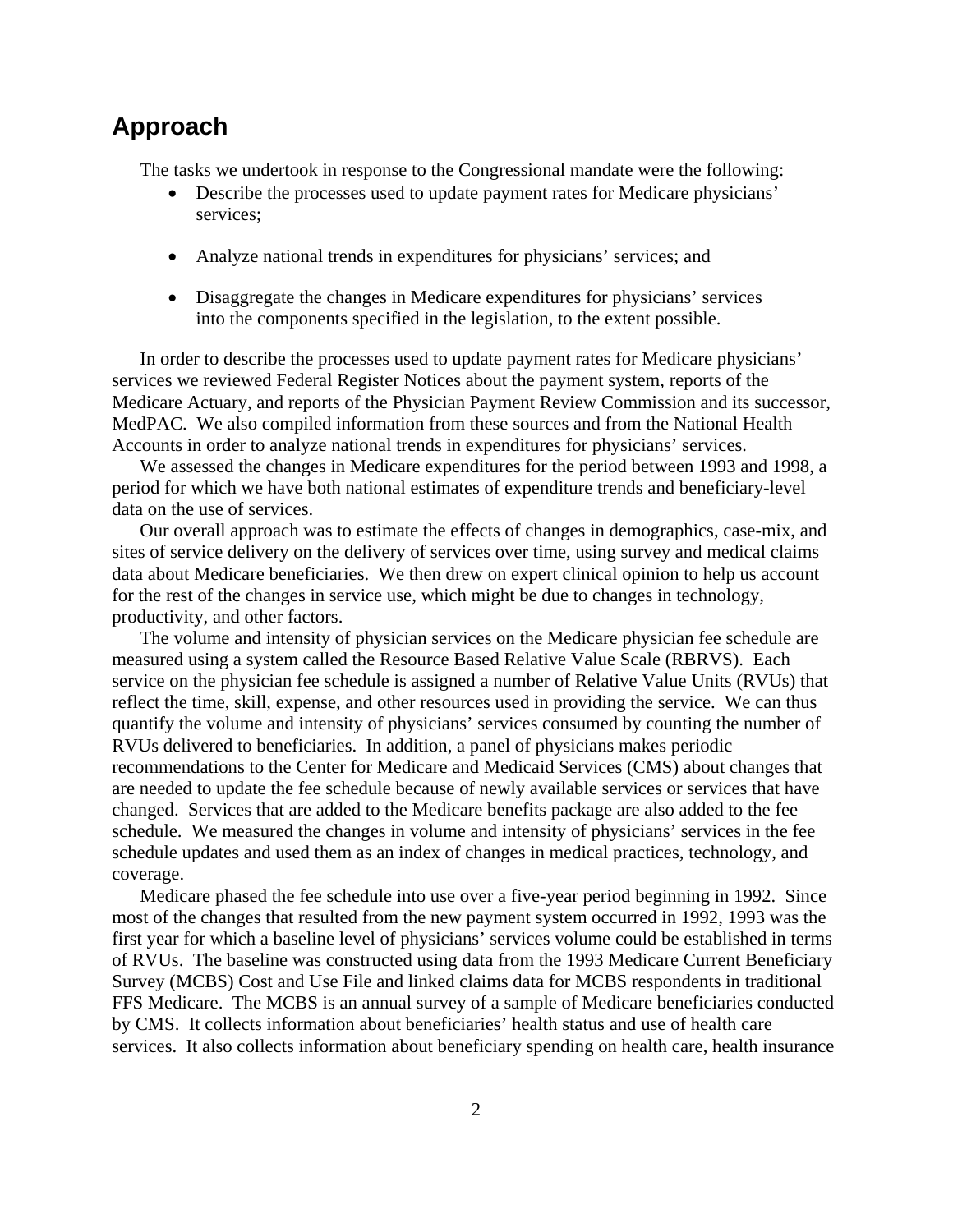status, and other beneficiary characteristics. This information is linked to Medicare administrative data on respondents' use of services paid for by Medicare.

We modeled the volume of services (in RVUs) used by individual beneficiaries in our 1993 analysis sample as a function of beneficiary characteristics including age and health conditions. Our analysis was restricted to FFS enrollees who did not have end-stage renal disease (ESRD) and were not institutionalized, because both these groups had physician care patterns that differed from other Medicare beneficiaries and ESRD services were not added to the fee schedule until the middle of our study period.

We modeled the volume of services (in RVUs) used by individual beneficiaries in our 1993 analysis sample as a function of beneficiary characteristics including age and health conditions (case mix). Having fit our model to 1993 data, we then used the estimated coefficients from the 1993 model to predict service volume in terms of RVUs for future years. We compared the total predicted growth to the total volume of growth to see how much of the change in volume could be attributed to the demographic and case-mix factors in the model.

### **Results**

#### **Processes for Updating Payments for Physicians' Services in Medicare**

Both the VPS and the SGR were designed to restrain growth in expenditures for physicians' services. The VPS expenditure target for growth in Medicare physicians' services spending consisted of four factors. These factors were the projected changes in the cost of providing physicians' services (measured using the Medicare Economic Index and the Consumer Price Index); projected changes in the number of Medicare beneficiaries; growth in volume and intensity of physicians' services over the previous five years; and changes in projected spending due to changes in law or regulation. In the SGR target formula, a factor tied to changes in real per capita growth in the GDP replaced the VPS factor based on the five-year historical trend in volume increases. This change was designed to ensure that physician expenditures would grow only as fast as the economy as a whole.

The expenditure targets are calculated and implemented by CMS. The targets set by the VPS and the SGR determine the year-to-year increases in the payment rates for physicians' services. The VPS targets for growth in physicians' services expenditures during our study period ranged from a high of 10 percent in 1993 to a low of –0.3 percent in 1997. Payment rate increases are then set by CMS so as to meet these targets: if actual expenditures are lower than the target, the payment rate increase is inflated to help meet the target and vice versa. The targets translated into physician payment updates that ranged from 0.6 percent to 7.7 percent over the 1993-1998 period. In turn, these updates dictate the increase (or decrease) in the dollar amount at which RVUs on the physician fee schedule are reimbursed.

Setting the physician expenditure targets also takes into account a number of ancillary ("Other") services included in the statutory definition of physicians' services (diagnostic laboratory tests and x-rays; physician-administered drugs, biologicals, and antigens; the services of particular non-physician health professionals; and services and supplies incidental to physicians' services). However, some of these services are not measured in RVUs, and the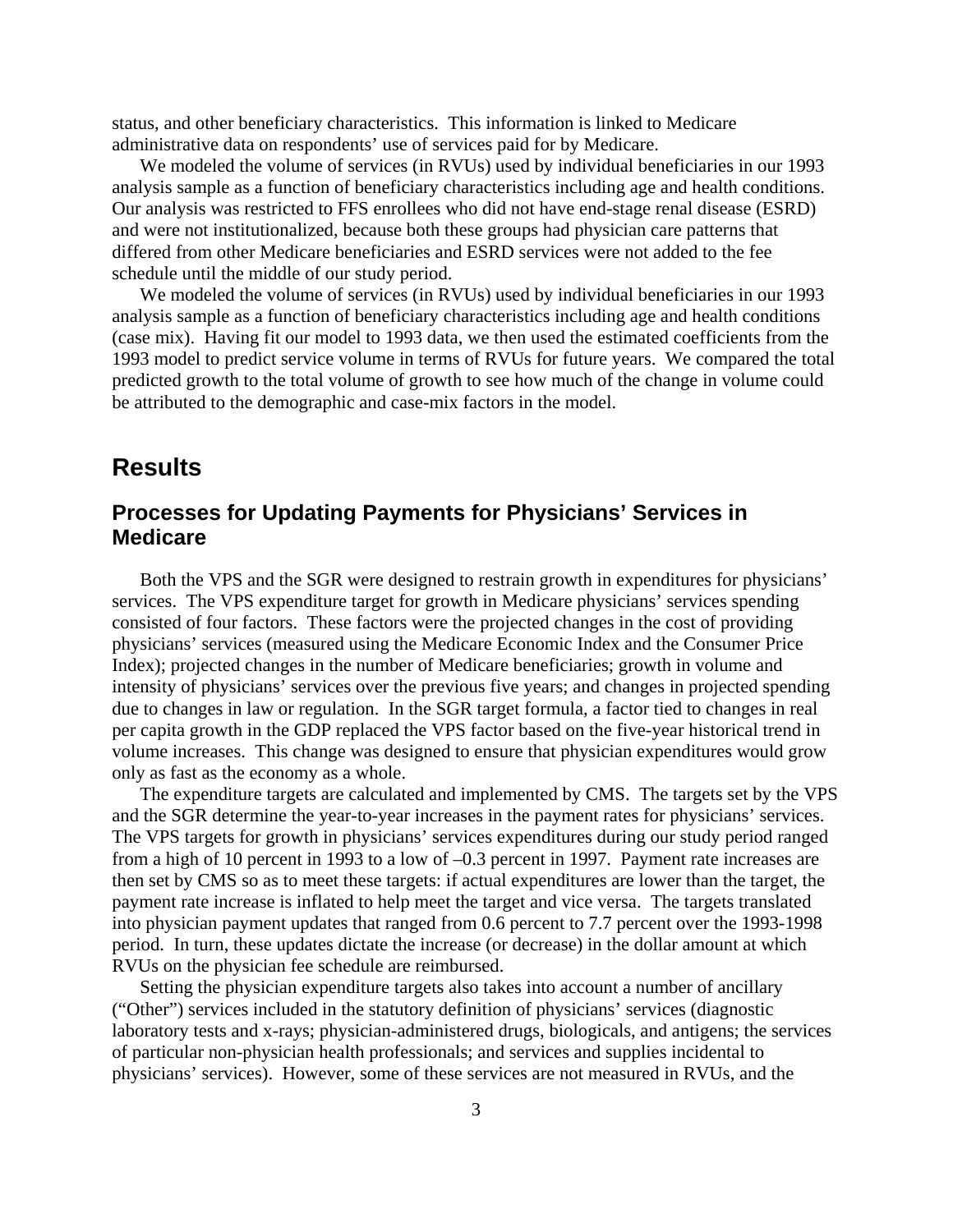prices paid for these services are not updated using the VPS or SGR. Instead, update methods span a range and include changes in charges and average wholesale prices.

### **Trends in Expenditures for Physicians' Services Across Payers**

Expenditure changes during the mid-1990s for physicians' services showed broadly similar trends across payers. National Health Accounts estimates of per capita physician services expenditures show that expenditures grew at an inflation-adjusted average annual rate of 4.8 percent between 1993 and 1998. Per person expenditures from private insurance and out-ofpocket sources had an inflation-adjusted average annual rate of increase of 2.8 percent. Medicare per capita program expenditures for physician and supplier services grew 4.4 percent annualized; per capita physician fee schedule services grew  $3.4$  percent annualized.<sup>[2](#page-7-0)</sup> Thus, the increases in expenditures allowed under the VPS system over this time period were not markedly different than those experienced by other payers.

#### **Disaggregating Changes in Medicare Expenditures for Physicians' Services**

To determine the causes of increased Medicare spending for physicians' services, we looked at changes in pricing and coverage policy and in the volume and intensity of physicians' services delivered. We also examined the use of and spending for other services that are included under the statutory definition of Medicare physicians' services.

#### **Policy Changes in Prices and Coverage Rules**

1

Policy changes that affect Medicare spending on physicians' services are of two types: changes that affect the price paid per service and changes in the services covered. The dollar conversion factor used to set prices for services on the physician fee schedule increased from \$31.50 in 1993 to \$36.70 in 1998, an increase of 16.6 percent in the amount paid per unit of service delivered. Over the period we examined, regulatory changes to the services covered by Medicare were projected to increase expenditures by approximately 5 percent.

#### **Changes in the Volume and Intensity of Services Delivered**

The other major determinant of increases in expenditures is the increase in the volume and intensity of services delivered. Volume and intensity can increase or decrease because of changes in medical practice, technology, the case mix of the population being served, and the supply of and demand for physicians' services. The price paid per service can also influence the number of services provided.

<span id="page-7-0"></span> $2^2$  The National Health accounts and Medicare estimates cover somewhat different sets of services and beneficiaries (e.g. HMO expenditures are treated differently). Theses differences are described in detail in Chapter 2.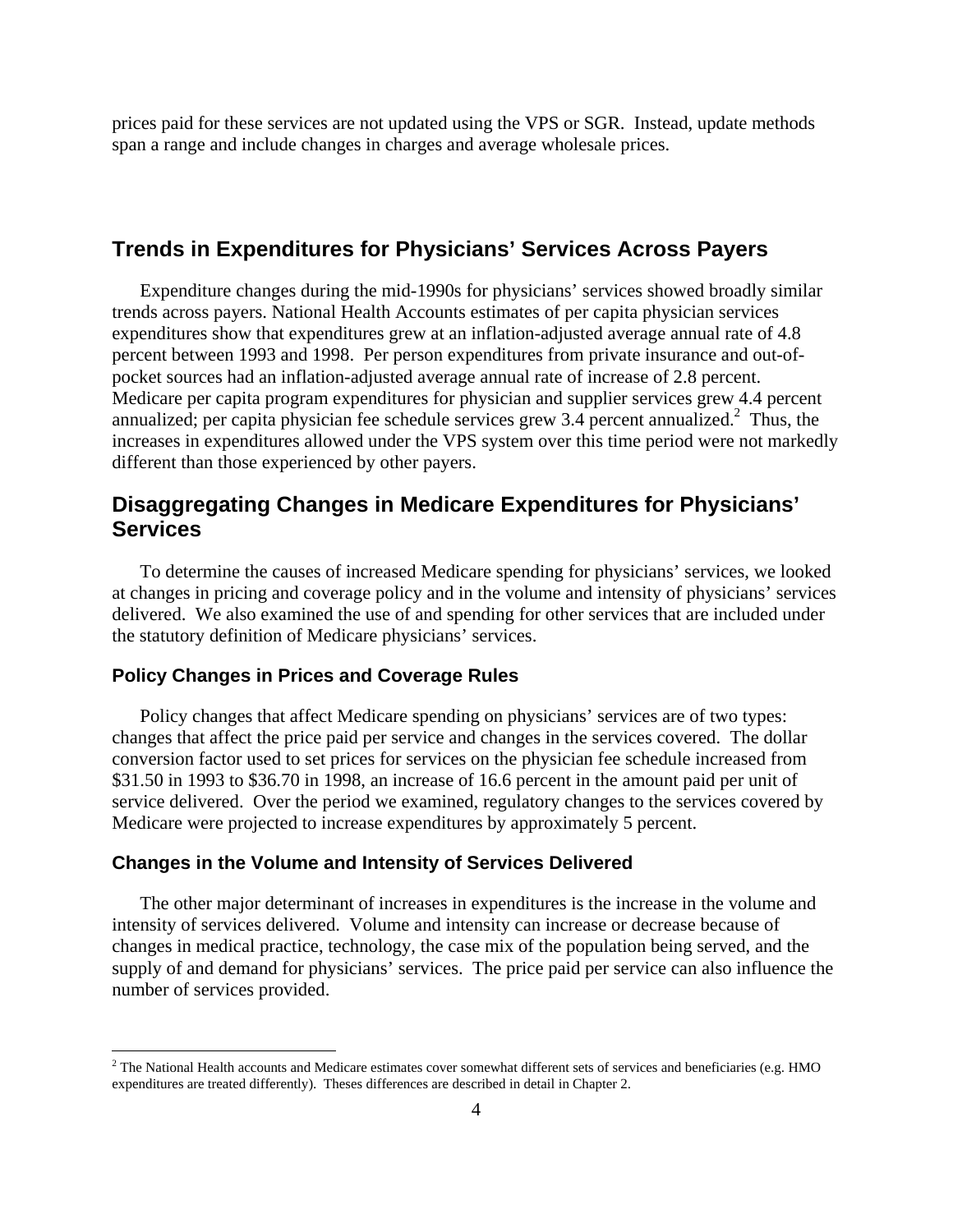We found that the per capita volume of physicians' services used by Medicare beneficiaries increased more than 30 percent between 1993 and 1998 (from 38.1 to 49.9 RVUs; see table below). Using our model to control for the changing demographics and observable health status of the Medicare population, we found that the 1998 Medicare FFS population would have been expected to use slightly fewer services per capita than the 1993 Medicare FFS population. Thus, the changing age/gender composition, place of residence, and observable aspects of health status of the 1998 Medicare population were not responsible for the volume increase.

We disaggregated the volume increase into increases in the use of physicians' service codes that existed in 1993 (our base year) and "new" codes. The new codes include codes for established services that were newly covered by Medicare, new codes for new health care services, and codes that had been updated since  $1993$  $1993$ <sup>3</sup>. Fifty-eight percent of the total difference between 1993 and 1998 RVU use (7.5 out of 12.9 RVUs) was due to the increased use of codes that existed in 1993. Forty-two percent of the total difference between actual 1998 RVU use and predicted use was due to the use of new or updated codes.

| Year | <b>Predicted</b><br><b>RVU Use</b> | <b>RVUs Based</b><br><b>Schedule</b> | <b>Actual</b><br>1998 | Mean<br>on 1993 Fee RVU Use in Unexplained<br>Change | Increase in Use<br>of Existing<br><b>Codes</b> | New and<br><b>Updated</b><br><b>Codes</b> | Number of<br>Observations |
|------|------------------------------------|--------------------------------------|-----------------------|------------------------------------------------------|------------------------------------------------|-------------------------------------------|---------------------------|
|      | (1)                                | (2)                                  | (3)                   | $(3)$ minus $(1)$                                    | $(2)$ minus $(1)$                              | $(3)$ minus $(2)$                         |                           |
| 1993 | 38.1                               | 38.1                                 |                       |                                                      |                                                |                                           | 9,627                     |
| 1998 | 37.0                               | 44.5                                 | 49.9                  | 12.9                                                 | 7.5                                            | 5.4                                       | 8,986                     |

#### **Table: RVU for physician services use 1993 and 1998**

Source: Authors' analyses of Medicare Current Beneficiary Survey.

 $\overline{a}$ 

We also assessed changes in the relative proportion of physicians' services delivered in inpatient and outpatient settings. The number of inpatient RVUs increased only slightly, but the use of physicians' services in outpatient settings increased significantly. The proportion of total per-beneficiary RVUs associated with inpatient care declined from 36.7 percent to 29.9 percent of total RVU use.

We then looked at the patterns of increase in use by groups of beneficiaries who reported a history of particular diseases on the MCBS survey. Most of these groups had very similar levels of increase in RVU use. Many disease groups that were expected to show large increases in service use owing to technological change did not show such increases (at least relative to

<span id="page-8-0"></span><sup>&</sup>lt;sup>3</sup> Only the amount by which the RVUs for updated services were increased (or decreased) is included in the "new" codes category. Thus, if the use of an existing code that had been updated increased, then the 1993 number of RVUs times the increase in use would be reflected in the existing codes category, and the amount of the update times the increase in use would be in the new codes category.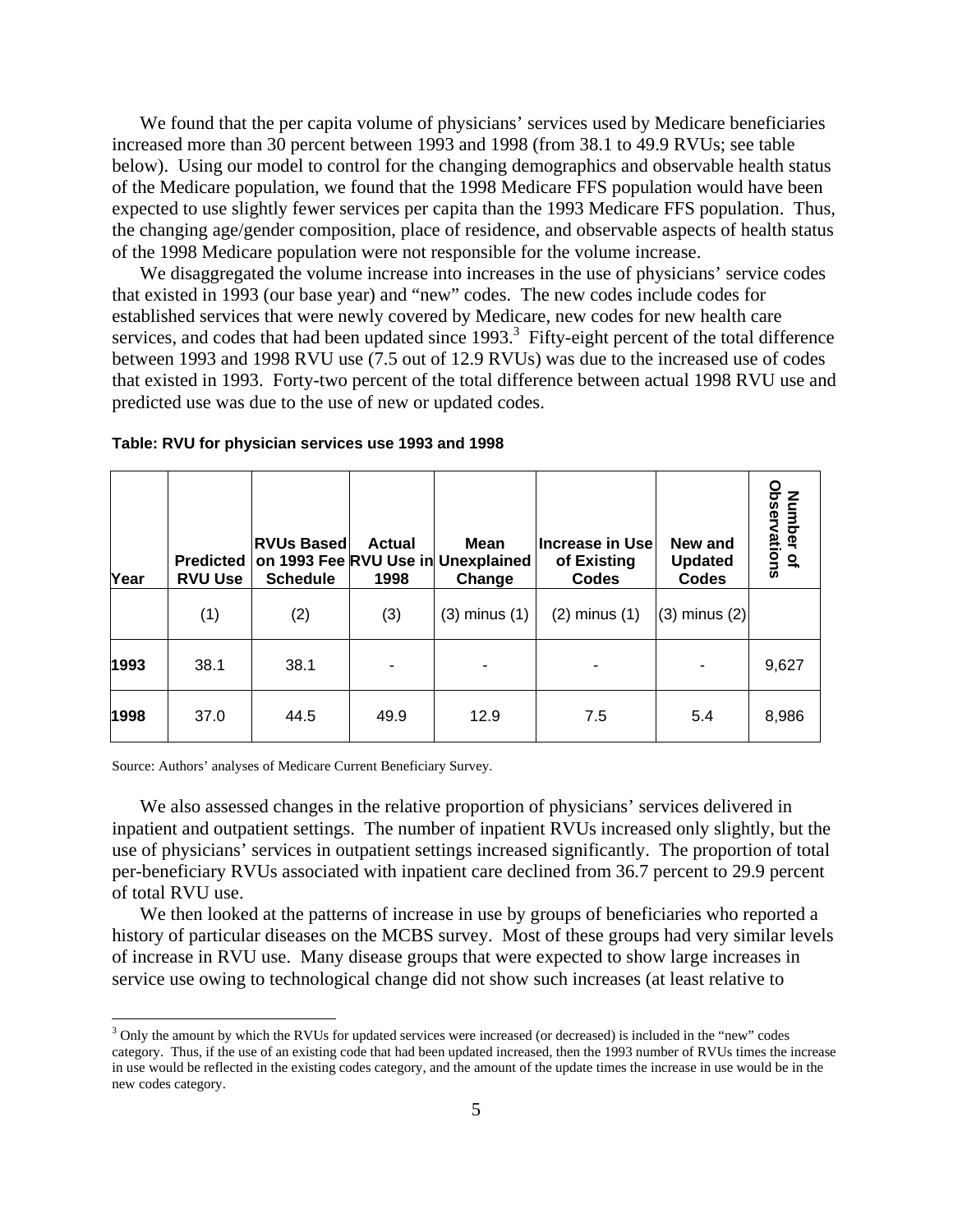disease groups not expected to show such increases). Of the self-reported medical conditions we considered, only strokes, osteoporosis, and unspecified heart conditions were associated with a significant unexplained increase in RVU use compared to the absence of those conditions. A large increase in RVU use was also observed in beneficiaries just prior to death. In contrast, the care of patients with hip fracture and those with no reported medical conditions was associated with the decrease in RVU use, and lung cancer was associated with the largest drop in the use of inpatient services (fifty-four percent).

#### **Changes in Clinical Technology and Productivity**

Clinical experts identified a number of potential reasons for the increases in the use of physicians' services by stroke patients and osteoporosis patients and the large decline in the use of inpatient services by lung cancer patients. These reasons included the extension of Medicare coverage for bone scans for persons at risk for osteoporosis, new pharmaceutical therapies that may require additional office visits, a greater appreciation for aggressive rehabilitation of stroke patients and aggressive treatment of risk factors for stroke, and improvements in medical imaging. The reductions in RVUs for lung cancer treatment were postulated to be due to some combination of improved cancer staging, shifts in the site of chemotherapy, and the increased use of hospice care.

#### **Effect of Medicare Managed Care Enrollment on Service Use**

During the period 1993-1998, enrollment in Medicare managed care plans increased significantly. Numerous studies have shown that Medicare beneficiaries who choose to join managed care plans are healthier than average. The negative selection brought about by this exodus from traditional-fee-for service Medicare produces a concomitant rise in per-capita utilization (as measured by RVUs). However, our estimates suggest that this effect is small, ranging from negligible to 5.6 percent at most.

#### **Use of Other Physicians' Services**

In our sample, per beneficiary payments for all ancillary medical services not reimbursed through the fee schedule increased 5 percent, from \$317 in 1993 to \$333 in 1998 in our sample. The increase was largely due to the increase in the frequency of use of diagnostic laboratory and x-ray services.

### **Conclusions**

In our sample of Medicare beneficiaries, per capita expenditures for physicians' services increased 19 percent in nominal dollars from \$898 in 1993 to \$1073 in 1998. Expenditures for physician fee schedule services increased 27 percent from \$581 to \$740, and other services included in the statutory definition of physicians' services increased 5 percent from \$317 to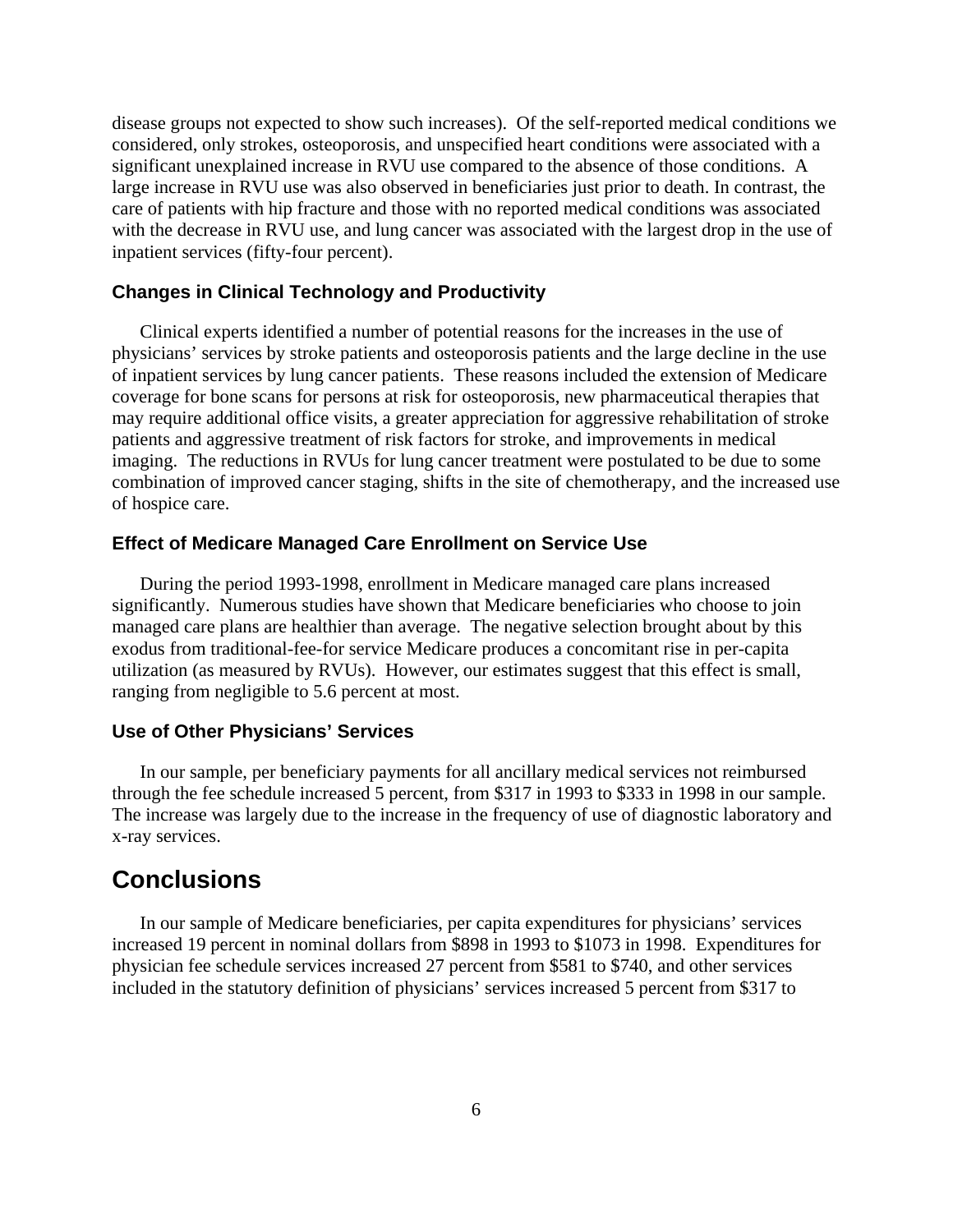\$333. During that period, the physician fee schedule dollar conversion factor increased by 16.6 percent from \$31.50 to \$36.70.<sup>4</sup>

Changes in laws and regulations and increasing enrollment in managed care can account for at most one-half of the observed change in expenditures. According to CMS, changes in laws and regulations should have led to an increase of 5 percent in total expenditures for physicians' services. We estimate that HMO enrollment can account for no more than a 5.6 percent increase in expenditures.

The per capita volume of physicians' services (in RVUs) delivered to non-ESRD, noninstitutionalized fee-for-service Medicare beneficiaries increased 30 percent over the mid-1990s. Our analyses do not indicate that this increase is due to measurable changes in the demographic composition, the places of residence, the prevalence of health conditions, or other characteristics of the Medicare population. Indeed, our analysis indicates that, all else being equal, the 1998 FFS population should have used slightly fewer RVUs than the 1993 population. In addition, while we found that the use of services in outpatient settings increased substantially, the increase in expenditures could not be attributed directly to shifts in site of care from inpatient to outpatient settings.

Overall, the main driver of change in the volume and intensity of services was a general increase in the use of care by all categories of beneficiaries. Only a few medical conditions emerged as having unusual RVU growth. For these conditions, clinical experts were able to point to changes in medical knowledge and technology that could have contributed to the increase. Large increases in the use of physicians' services were also seen in patients just prior to death. Thus, changing medical technology appears to increase use of physicians' services in ways that are strong and pervasive. Furthermore, the increases in Medicare expenditures for physicians' services seem comparable to those of other payers. This finding indicates that the trends in Medicare beneficiaries' use of physicians' services are likely driven by the same set of factors as those driving the increase in overall health care spending.

This study has four main limitations. First, as with nearly all models of health care utilization and spending, our model can explain very little of the variation in service utilization across beneficiaries. Second, while we were able to attribute the unexplained increase in RVUs to both "new and updated" and "existing" service codes, this distinction does not isolate the effect of new technology, since existing services can undergo technological changes that are not captured in the fee schedule. Third, while we tried to control for patient characteristics, unobserved differences in severity of illness may have existed between the patients in our 1993 and 1998 samples. Finally, we cannot say whether or not the observed increases in service use are medically appropriate or whether they would have been different in magnitude if an alternative payment update system has been used.

### **Implications**

Our analyses have several implications for the debate about the SGR payment update system:

1. Technical adjustments to the SGR targets are not a ready solution to the criticisms raised about the SGR. Such adjustments could be made to account for the changing

<span id="page-10-0"></span><sup>&</sup>lt;sup>4</sup> Note, however, that conversion factor increase does not translate into a commensurate increase in expenditures, owing to beneficiary cost sharing, the phase-in of the fee schedule, and other factors discussed in detail in the report.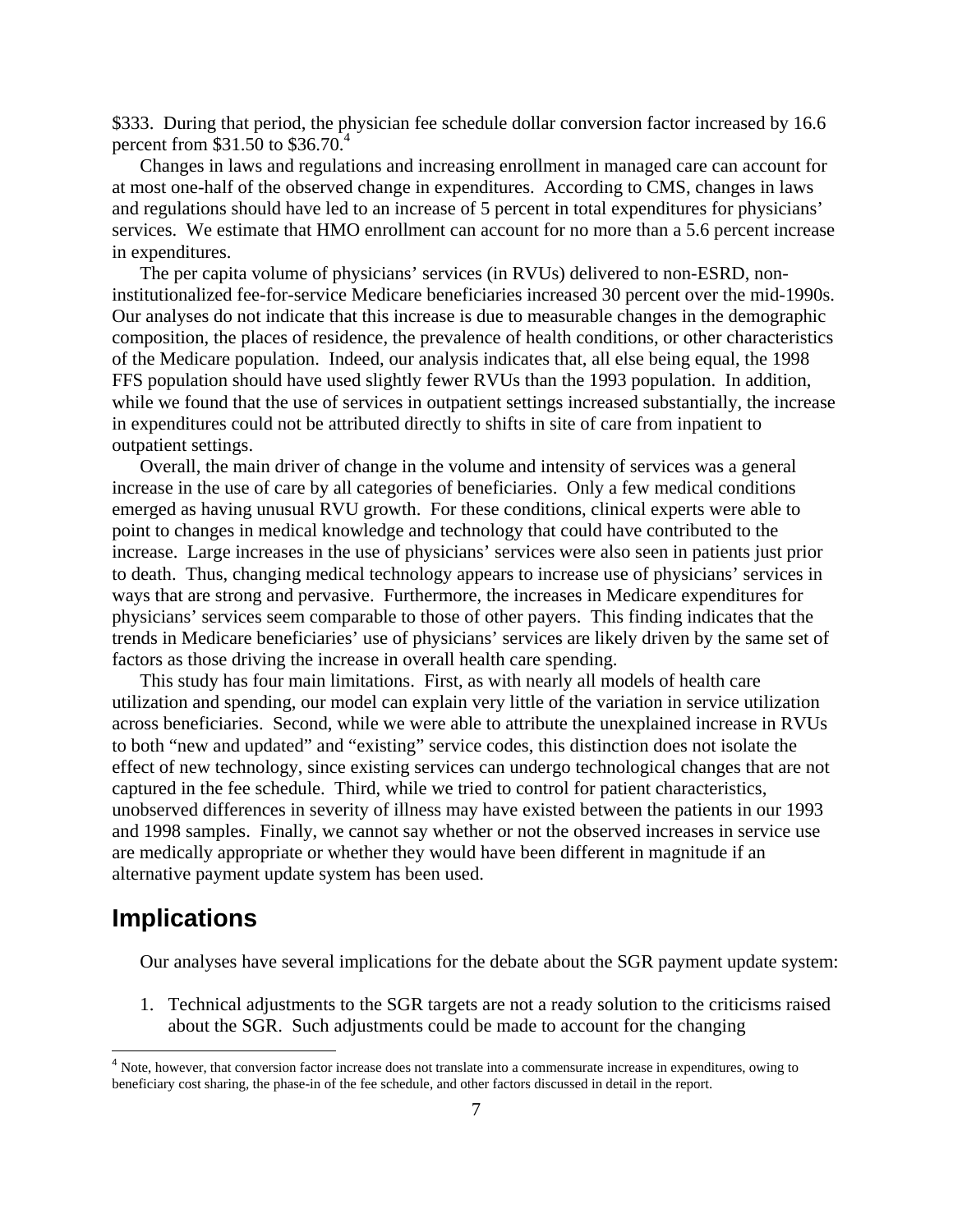composition of the FFS population, but they would be small adjustments relative to the overall increases in service use.

- 2. A payment update system that systematically attempted to measure "appropriate" increases in use due to changing technology would not be feasible. Such a system would have to consider changes across an extraordinarily broad set of dimensions and conditions to capture all of the possible ways in which technology can influence service provision.
- 3. Our analyses indicate that some of the largest increases in the use of physicians' services cannot be ascribed to discrete causes. These increases are surprisingly uniform across medical conditions, suggesting that a single update factor for physicians' services may be appropriate. However, what that factor should be remains an open policy question.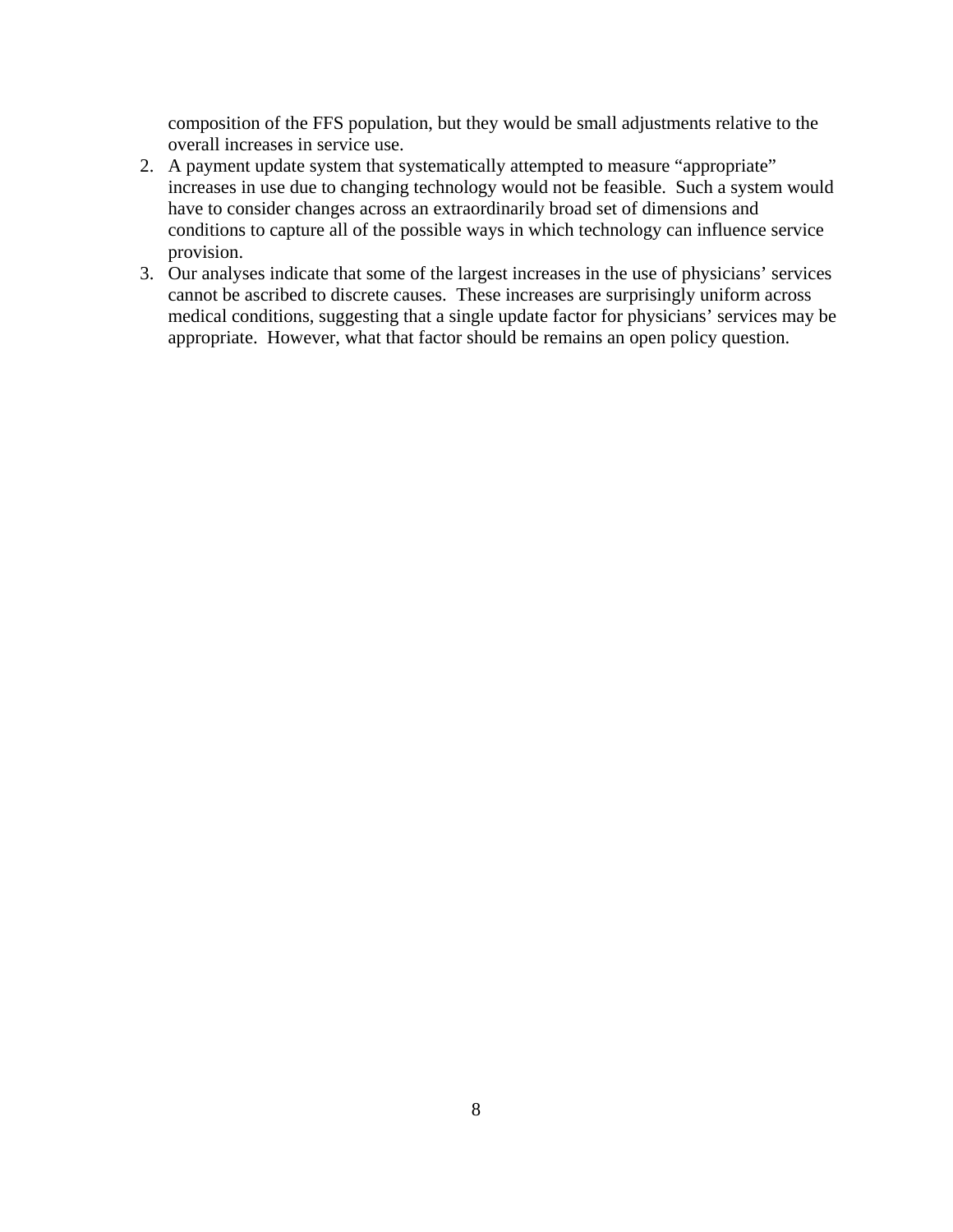### <span id="page-12-0"></span>**Chapter 1. Introduction**

1

In 1990, after a decade of rapid growth in the cost of physicians' services, Congress attempted to control Medicare expenditures on these services. One measure it implemented was to impose a fee schedule and a payment update system for physicians' services. The goal of this fee schedule was to set relative fees that would reflect the time, effort, and expense of providing each listed service. The goal of the payment update system, called the Volume Performance System (VPS), was to limit increases in physician fees and to control costs by linking increases in physician payments to historical rates of increase in the volume of physicians' services. This system led to high rates of growth in the early 1990s, and was criticized for distorting relative payment levels in its use of different updates for surgery versus primary care payments, for setting unrealistic expenditure targets (because of to relying on historical trends and to legislated reductions), and for relying on two-year old data to set targets.

In 1997, Congress established a new system for determining the annual update for Medicare payment rates for physicians' services. This system, known as the Sustainable Growth Rate (SGR) system, seeks to constrain costs by tying increases in physician payments to real per capita growth in the gross domestic product (GDP). In implementing the SGR, Congress agreed, in principle, that a system that would allow expenditures for physicians' services to grow at the same rate as the economy as a whole was affordable and reasonable. However, the SGR system is now under criticism by health care providers and the Medicare Payment Advisory Commission (MedPAC) who are calling for its revision. Intensifying the debate is the fact that for the year 2002, the fee paid per unit of physician service decreased by [5](#page-12-1).4 percent.<sup>5</sup> This decrease is the result of a number of factors including the slowing economy and errors made in estimating expenditures in prior years.

The major problem with the SGR system, its critics maintain, is that, in setting fees, it does not directly consider changes in the actual costs of providing physician services to the Medicare population. Such changes are driven by a confluence of progress in medical technology, changes in provider productivity, and changing trends in the health of beneficiaries in the traditional Medicare fee-for-service (FFS) program. Other systems used by Medicare to update payment rates implicitly include allowances for such changes.

With Medicare physician payments currently exceeding \$40 billion per year, the payment update factor has important implications for the Medicare budget, as well as other possible consequences. Too small an update might limit beneficiary access to care, "unfairly" penalize physicians, or create incentives to funnel treatment to other types of services having no expenditure target. In the longer term, inadequate payment updates might discourage the development and adoption of new technologies for treating Medicare patients.

To address some of the concerns about the SGR system, Congress mandated a study to examine the sources of changes in fee-for-service Medicare expenditures for physicians' services. The Balanced Budget Reconciliation Act (BBRA) of 1999 specifically calls for the estimation of the economic impact on expenditures for physicians' services of changes in

<span id="page-12-1"></span><sup>&</sup>lt;sup>5</sup> The SGR system reduced payments to physicians by 4.8 percent in 2002. There was an additional reduction of 0.18 percent applied to the physician fee schedule conversion factor to account for an anticipated increase in the volume and intensity of services in response to the final year of implementation of resource-based practice expense RVUs. As required by law, an additional budget neutrality adjustment of 0.46 percent was also applied to the conversion factor to account for increases in physician work RVUs resulting from the 5-year review of physician work.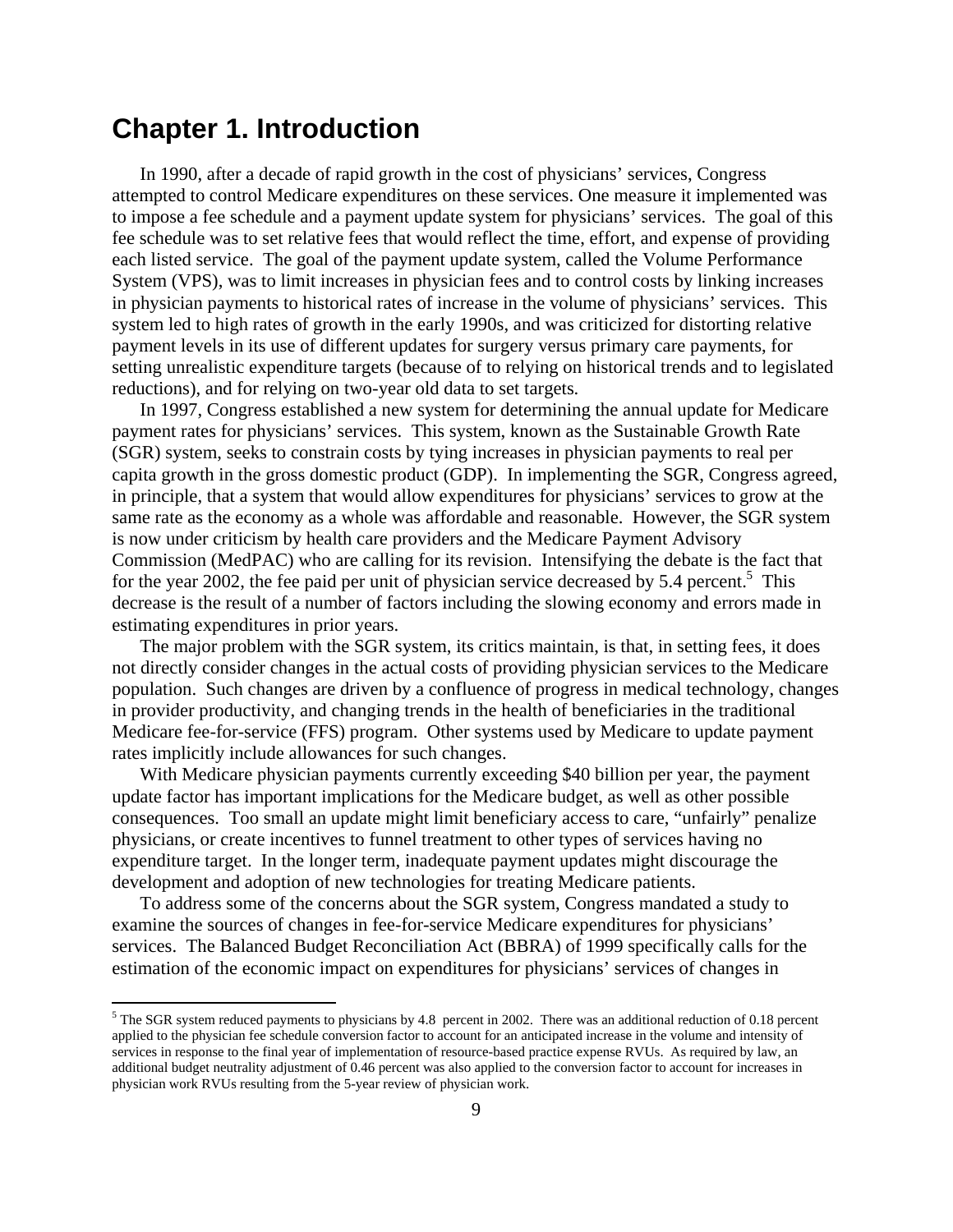<span id="page-13-0"></span>medical capabilities, technology, demographic characteristics of enrollees, service delivery locations, utilization, and other factors. These factors are listed in Table 1.

This report responds to the legislative mandate of the BBRA of 1999 by (1) analyzing changes in expenditures for physicians' services and (2) disaggregating, to the extent possible, the changes in Medicare expenditures for physicians' services into the components specified in the legislation. We begin the analysis of physicians' services expenditures in the Background section by briefly describing how the methods used to determine expenditures for physicians' services were updated during our study period, including the changes in services targeted by both the SGR and VPS and how these targets are calculated.

The Chapter 2 of the report presents the results of our comparison, beginning with a comparison of physicians' services expenditures by fee-for-service (FFS) Medicare with expenditures by other payers.

In Chapter 3, we present the results of our analyses of the determinants of those trends in the Medicare program over the period 1993 - 1998. Our overall approach is to estimate the effects of price changes, demographic and case-mix changes, and changes in the sites of service delivery using survey and medical claims data about Medicare beneficiaries. We draw on expert clinical opinion to explain the remaining "unexplained" changes resulting from technology, productivity, and other factors.

Changes in the price and volume of services delivered are tracked by looking at changes in the number of "relative value units" (RVUs) worth of services and the prices assigned to those RVUs over time (see Appendix E). The Resource-Based Relative Value System (RBRVS) was phased into use by Medicare over a five-year period beginning in 1992. We use 1993 as our base year, since most of the changes that resulted from the new payment system occurred in 1992; thus 1993 is the first year for which a baseline level of physicians' services volume in terms of RVUs can be established (PPRC, 1994a). The baseline was constructed using data from the 1993 Medicare Current Beneficiary Survey (MCBS) Cost and Use File and linked claims data for MCBS respondents for beneficiaries in traditional FFS Medicare. We then determine how much of the volume change (in RVUs) can be attributed to demographic and case-mix changes. These changes were tracked using data elements directly from the MCBS including age, gender, place of residence, self-reported health status and medical conditions, and geographic location. We examine the volume of services delivered in both types of settings. We provide clinical information changes in the medical technology applied to beneficiaries with selected conditions. Finally, we discuss the percentage of the increase in expenditures for physicians' services that is due to enrollment in Medicare+Choice plans.

Chapter 4 discusses the limitations of this study and Chapter 5 summarizes our findings about the determinants of increases in expenditures for physicians' services.

### **Background**

The aim of this study is to investigate the sources of changes in Medicare expenditures for physicians' services over the middle of the last decade. In order to understand physician expenditure increases between 1993 and 1998, it is important to consider the policies *within* Medicare that influence physician expenditures by increasing reimbursement (prices) over time.

Table 2 summarizes the expenditure targets and performance adjustments applied to Medicare Part B physicians' services between 1992 and 1998. These factors influence Medicare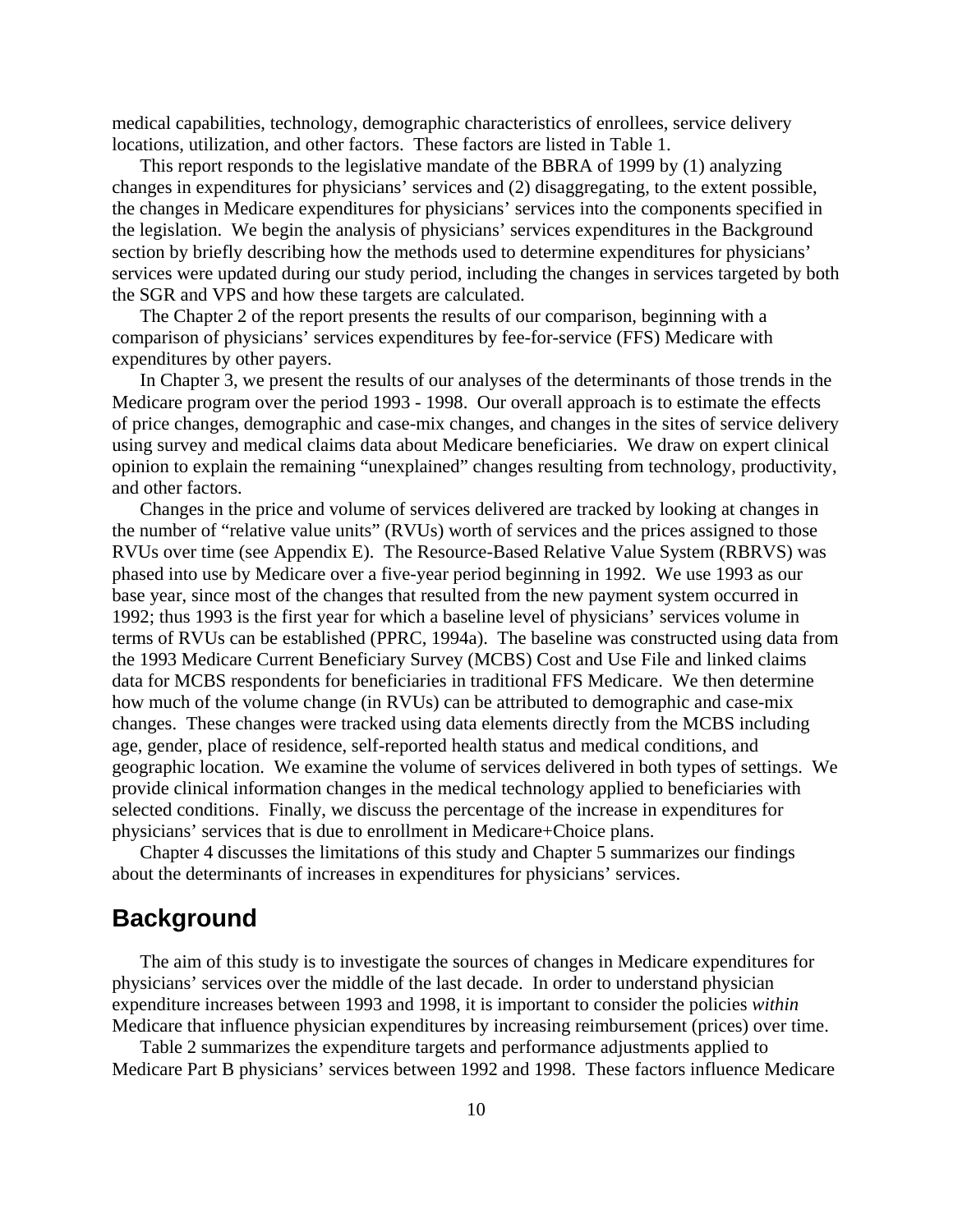<span id="page-14-0"></span>payment rates for physicians' services. Column 1 shows the components of the expenditure targets, and Column 2 shows the performance adjustments. The expenditure targets in Column 1 are designed to track changes in demand for Medicare physicians' services and adjust prices for these changes in demand. Expenditure targets are also designed to restrain volume increases to these identified sources of change. The performance adjustments compare actual expenditures with the expenditure targets. The annual update factor used to increase or decrease physician reimbursement rates reflects the expenditure target for the year and the performance adjustment needed to align spending with the target.

The update factor used to increase (or decrease) reimbursement rates for physicians' services over time has multiple implications, not only for physician expenditures but also for access and quality of care. The amount of the physician payment increase may affect beneficiary access to care, since beneficiaries are responsible for 20 percent of the payment the physician receives, and physician willingness to provide care to beneficiaries depends on its profitability. The magnitude of the updates may affect quality of care by influencing the development and adoption of new technologies for the Medicare population over time. Finally, the method for determining payment increases is also important because it has a direct effect on the Medicare budget.

Next, we will describe in more detail the expenditure targets and updates used in the SGR and the VPS, as shown in Table 2.

### **Expenditure Targets**

 $\overline{a}$ 

Two expenditure targets were used in the 1990s: the VPS was used between 1992 and 1997, and the SGR was used from 1998 onward. The VPS (Table 2, column 1, row 1) target was based on physician input price changes, the change in the number of FFS enrollees, and changes in the volume or intensity of services over the previous five years, with an estimate of how legislative and regulatory factors would influence physician expenditures.<sup>6</sup> The sum of these factors was then reduced by a performance adjustment standard factor shown in Table 2, Column 2, Row 1. In addition, a performance "standard deduction" was created to offset what policymakers believed were historical trends that incorporated a certain amount of inefficient and inappropriate care (PPRC, 1995). $<sup>7</sup>$  $<sup>7</sup>$  $<sup>7</sup>$ </sup>

The input factors for the SGR system are shown in the second row of Column 1 in Table 2. The scope of physicians' services covered by the SGR is identical to that covered by the VPS. However, the SGR differs from the VPS, because the SGR ties increases in physician payments to real per capita growth in the GDP. The SGR formula does not consider historical changes in volume and intensity.

<span id="page-14-1"></span><sup>&</sup>lt;sup>6</sup> Within the MVPS, different targets were developed for primary, surgical, and nonsurgical services in the 1990s. In 1990 there was just one service category. Between 1991 and 1993 there were two MVPS categories, one for surgical services and one for all other services. The Omnibus Reconciliation Act (1993) introduced a primary care services category. Between 1994 and 1997 there were three categories, surgical services, primary care services, and all other services. The category of "other nonsurgical services" includes services such as diagnostic tests.<br><sup>7</sup>The performance standard deduction was –0.5 percentage points in 1990, - 1.5 percentage points in 1992, 3.5 percentage points

<span id="page-14-2"></span>in 1994 and –4.0 percentage points in 1995.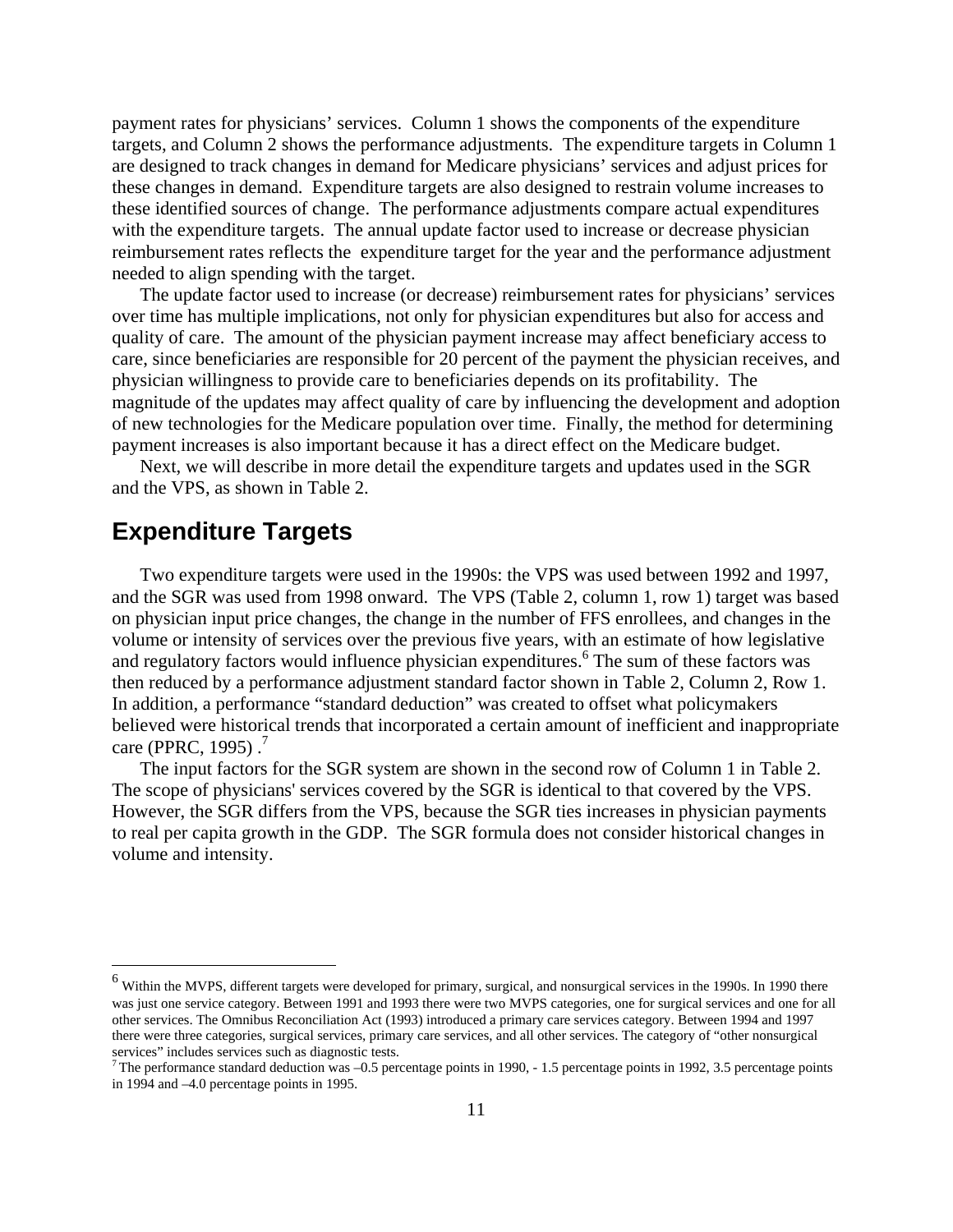### <span id="page-15-0"></span>**Performance Adjustments**

The performance adjustment factor is used to 'adjust' fee schedule updates to account for under- or over-expenditure compared to the target (Table 2, Column 2). If actual Medicare spending is more than allowed spending, the update adjustment factor reduces the conversion factor to recoup the difference. If actual spending is less than allowed spending, the update adjustment factor increases the update factor.

Rates for the Performance Adjustments between 1992 and 1998 are shown in Table 3. Under the VPS, the performance adjustment was based on the difference between expenditures above or below the target expenditures two years prior and actual expenditure increases or decreases two years prior. Thus, an adjustment for 1996 was based on the projected physician expenditures for FY1994 compared to the actual expenditures for FY1994.

The creation of the SGR under the Balanced Budget Act of 1997 (BBA97) changed the calculation of the performance adjustment. $8$  The SGR changed the emphasis of the performance adjustment from the growth of expenditures from year to year to cumulative expenditures. Since 1999, the formula has included the cumulative allowed and actual expenditures, rather than expenditure growth from two years prior.  $9^{10}$  The SGR performance adjustment factor is limited by legislation to a range within -7.0 and +3.0 percent.

### **Updates and Conversion Factors**

Prior to 1992, the update system for physician payments was related to historical charges, updated by the Medicare Economic Index. The Omnibus Budget Reconciliation Act of 1989 and the BBA97 changed that system to the VPS and SGR systems, respectively. Since 1992, price updates for physician payments comprise three types of factors. First, the updates compensate physicians for changes in input prices (the MEI). Second, the price factor is then reduced or increased by the performance adjustment factor. A third factor affects the update only if the size of the update falls outside the bounds set by Congress. The physician service updates are used to modify the dollar conversion factors that establish payment rates per unit of physicians' services.

### **Other Physicians' Services**

 $\overline{a}$ 

Medicare Part B includes a wide range of services in addition to those provided directly by medical doctors within the definition of "physician services." Table 4 summarizes the main types of physicians' services provided under Medicare Part B and how payments for them are calculated and updated.

The VPS and the SGR targets, the performance adjustment factors, and the updates form the context for analyzing physician expenditures in the subsequent chapters of the report. The VPS and the SGR were designed to set reasonable price increases and to hold physician expenditures

<span id="page-15-1"></span><sup>&</sup>lt;sup>8</sup> The update published in 1997 for 1998 used the MVPS target and performance to calculate the 1998 update.

<span id="page-15-2"></span><sup>&</sup>lt;sup>9</sup> The Medicare VPS compared target and actual expenditures in a fiscal year (October 1-September 30). Under the SGR, the percentage increase in the target was determined on the basis of a fiscal year and applied to expenditures from April 1- March 31. The multiple time periods used were complex and increased the potential instability of the payment system. These problems

<span id="page-15-3"></span>were resolved by the BBRA 1999, which changed all time periods involved in the SGR calculations to the calendar year.<br><sup>10</sup> The target for cumulative allowed expenditures was projected to be exceeded in 2002, which was one reduction in the dollar conversion factor this year.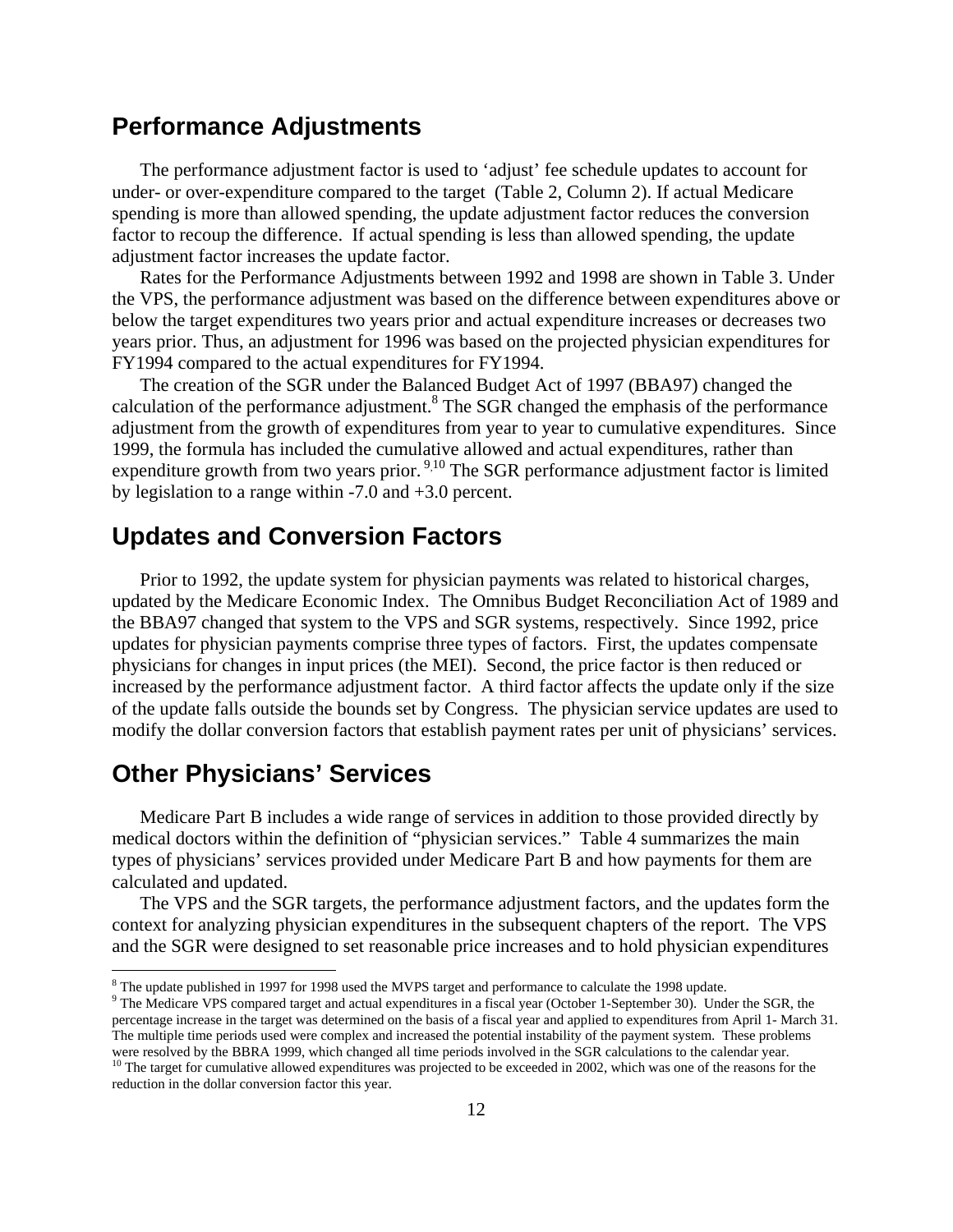to those targets. In the next chapter, we describe trends in these targets and analyze Medicare Part B physician expenditures compared to other types of personal health care services and compared to other payers in the health care system.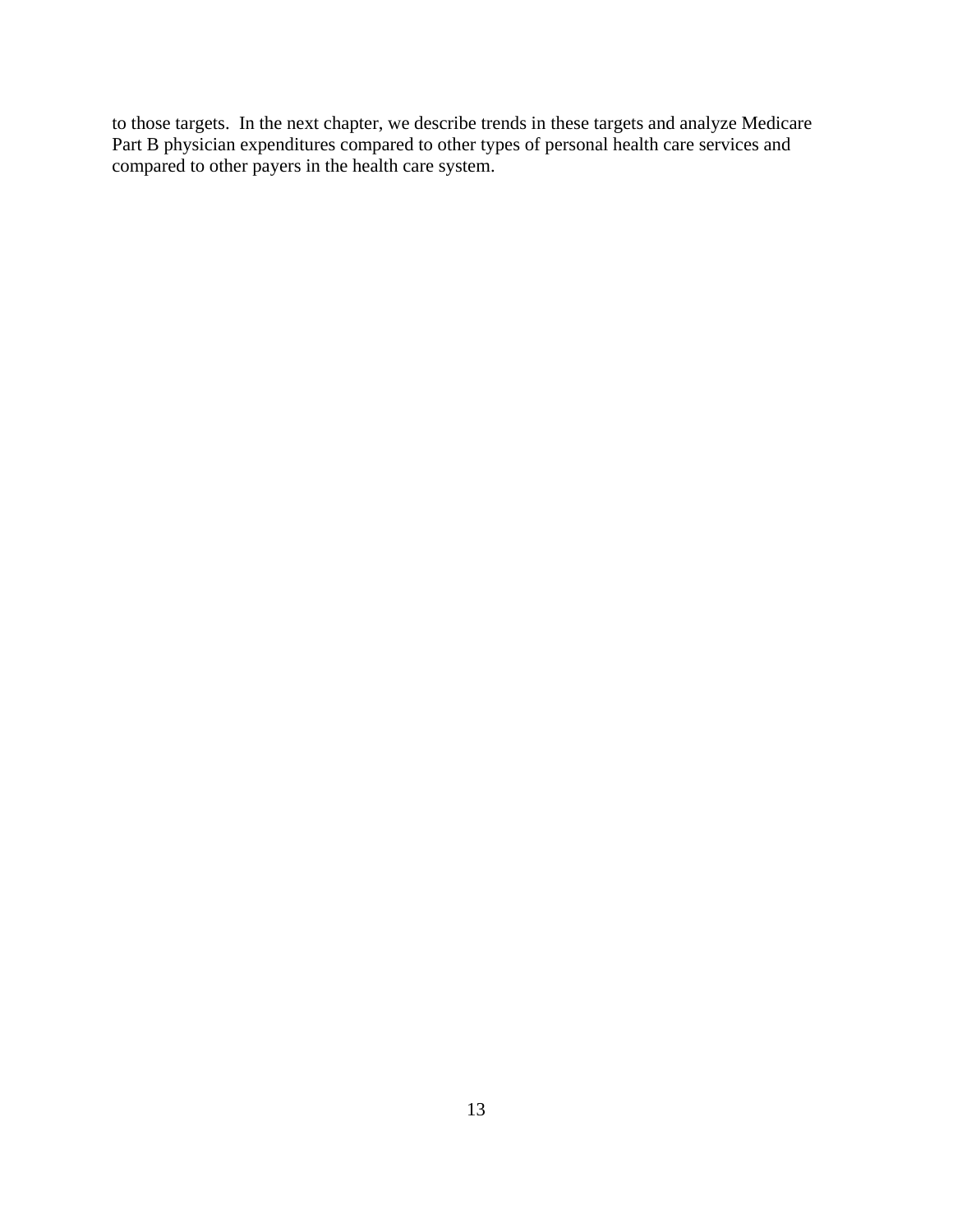#### <span id="page-17-0"></span>**Table 1: Balanced Budget Reconciliation Act (1999) mandates**

| Potential influences on expenditures for physicians' services mandated to be investigated<br>under the Balanced Budget Reconciliation Act (1999) |
|--------------------------------------------------------------------------------------------------------------------------------------------------|
| Improvements in medical capabilities                                                                                                             |
| Advancements in scientific technology                                                                                                            |
| Demographic changes in the types of Medicare beneficiaries who receive benefits under such<br>programs                                           |
| Geographic changes in locations where Medicare beneficiaries receive benefits under such programs                                                |
| Estimates of the rates of use of services among beneficiaries in different age groups                                                            |
| Other factors that might predict use of physicians' services                                                                                     |

Source: Balanced Budget Reconciliation Act (1999).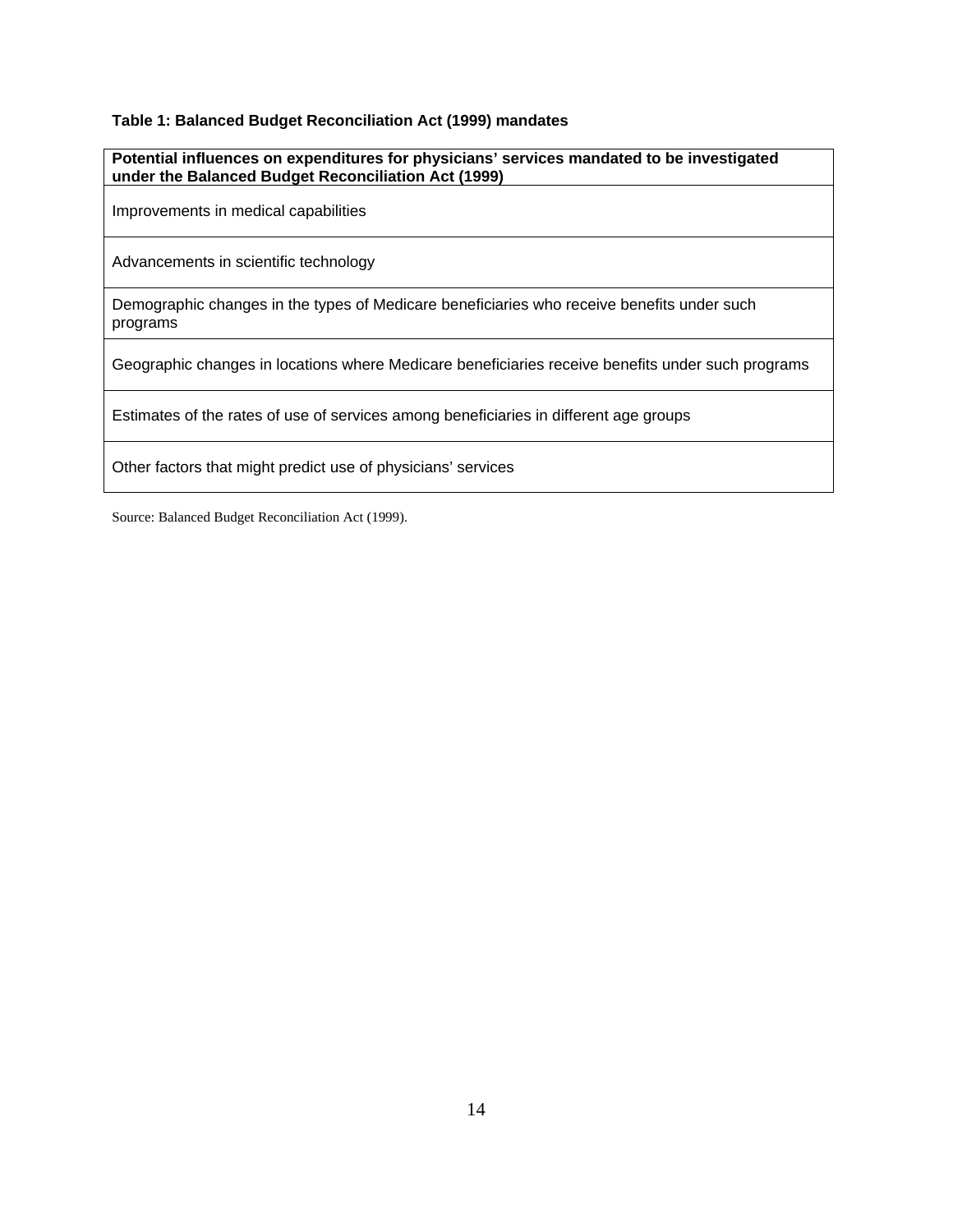#### <span id="page-18-0"></span>**Table 2: Expenditure targets and performance adjustment factors that determined update factors between 1992 and 1998**

|               | <b>Expenditure Targets</b>                                                                                                                                                         | <b>Performance Adjustments</b>                                                                                                                                                                                                                                                                                                                                                                                                                                                                                            |
|---------------|------------------------------------------------------------------------------------------------------------------------------------------------------------------------------------|---------------------------------------------------------------------------------------------------------------------------------------------------------------------------------------------------------------------------------------------------------------------------------------------------------------------------------------------------------------------------------------------------------------------------------------------------------------------------------------------------------------------------|
| 1992-<br>1997 | Volume Performance Standard:<br>Increase in input prices (Medicare Economic<br>Index)<br>Part B enrollment<br>Changes in laws and regulations<br>Increases in volume and intensity | Performance Adjustment Factor<br>VPS from two years prior minus actual<br>expenditure change                                                                                                                                                                                                                                                                                                                                                                                                                              |
|               | Minus a performance standard factor                                                                                                                                                |                                                                                                                                                                                                                                                                                                                                                                                                                                                                                                                           |
| 1998-         | Sustainable Growth Rate<br>Increases in input prices<br>Part B enrollment<br>Changes in laws and regulations<br>Growth in per capita GDP                                           | Performance Adjustment Factor<br>The sum of the following: the difference<br>between target prior-year expenditures and<br>prior-year allowed expenditures, and the<br>difference (which may be positive or<br>negative) between the amount of the<br>allowed expenditures for physicians'<br>services from April 1, 1996 through the end<br>of the prior year, and the amount of the<br>actual expenditures for such services<br>during that period (Federal Register,<br>November 1, 2001 Volume 66, Number<br>$212$ ). |

Source:

*Federal Register* September 4, 1990 Volume 55, No. FR 36178.

Final Rule, *Federal Register* Vol.56, No. 227, Monday, November 25, 1991.

Final Notice , *Federal Register*, Vol. 57, No. 228. Wednesday, November 25, 1992.

Final Notice with Comment Period, *Federal Register*, Vol. 58, No. 230, Thursday, December 2, 1993.

Final Notice, *Federal Register*, Vol. 59, No. 235, Thursday, December 8, 1994.

Final Notice, *Federal Register*, Vol. 60, No. 236, Friday, December 8, 1995.

Final Notice, *Federal Register*, Vol. 61, No. 227, Friday, November 22, 1996.

Final Notice, *Federal Register*, Vol. 62, No. 211, Friday, October 31, 1997.

Notice with Comment Period, *Federal Register*, Vol. 63. No. 211, Monday, November 2, 1998.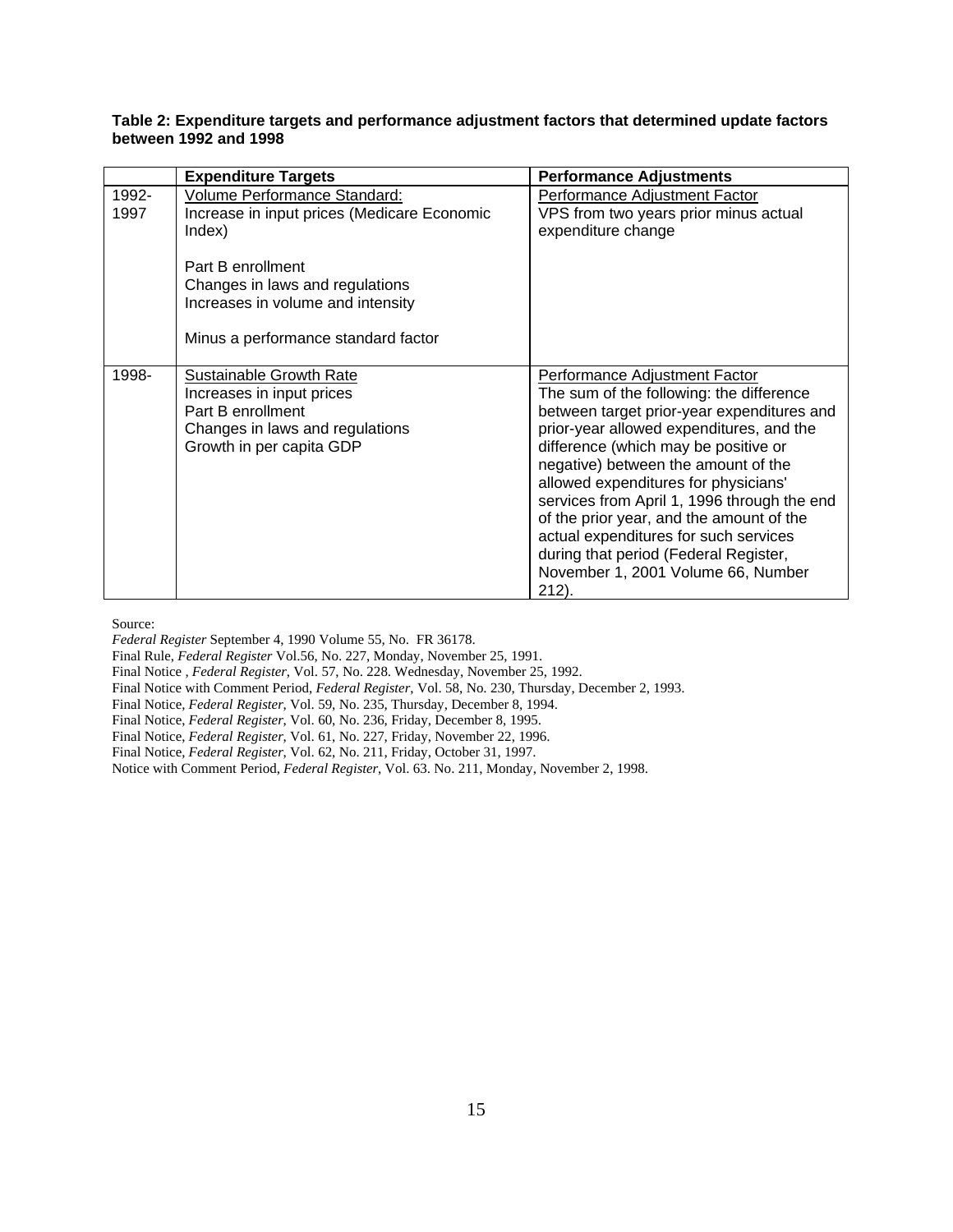<span id="page-19-0"></span>**Table 3: Medicare volume performance standard and sustainable growth rate, performance adjustments and updates 1992-1998**

| Fee schedule/ conversion factor update (in percent) |                        |                                         |               |  |  |  |  |  |
|-----------------------------------------------------|------------------------|-----------------------------------------|---------------|--|--|--|--|--|
| <b>Calendar Year</b>                                | <b>MVPS/SGR Target</b> | <b>Performance</b><br><b>Adjustment</b> | <b>Update</b> |  |  |  |  |  |
| 1992 Weighted average                               | 10%                    | $-0.9%$                                 | 1.9%          |  |  |  |  |  |
| <b>Surgical</b>                                     | 6.5%                   |                                         |               |  |  |  |  |  |
| <b>Primary care</b>                                 | 11.2%                  |                                         |               |  |  |  |  |  |
| 1993 Weighted average                               | 10%                    |                                         | 1.4%          |  |  |  |  |  |
| <b>Surgical</b>                                     | 8.4%                   | 0.4%                                    | 3.1%          |  |  |  |  |  |
| Nonsurgical                                         | 10.8%                  | $-1.9%$                                 | 0.8%          |  |  |  |  |  |
| 1994 Weighted average                               | 9.4%                   |                                         | 7%            |  |  |  |  |  |
| <b>Surgical</b>                                     | 9.1%                   | 11.3%                                   | 10%           |  |  |  |  |  |
| <b>Primary care</b>                                 | 10.5%                  | 5.6%                                    | 7.9%          |  |  |  |  |  |
| <b>Other nonsurgical</b>                            | 9.2%                   | 5.6%                                    | 5.3%          |  |  |  |  |  |
| 1995 Weighted average                               | 7.5%                   |                                         | 7.7%          |  |  |  |  |  |
| <b>Surgical</b>                                     | 9.2%                   | 12.8%                                   | 12.2%         |  |  |  |  |  |
| <b>Primary care</b>                                 | 13.8%                  | 5.8%                                    | 7.9%          |  |  |  |  |  |
| Other nonsurgical                                   | 4.4%                   | 5.8%                                    | 5.2%          |  |  |  |  |  |
| 1996 Weighted average                               | 1.8%                   |                                         | 0.8%          |  |  |  |  |  |
| <b>Surgical</b>                                     | $-0.5%$                | 1.8%                                    | 3.8%          |  |  |  |  |  |
| <b>Primary care</b>                                 | 9.3%                   | $-4.3%$                                 | $-2.3%$       |  |  |  |  |  |
| <b>Other nonsurgical</b>                            | 0.6%                   | $-1.6%$                                 | 0.4%          |  |  |  |  |  |
| 1997 Weighted average                               | $-0.3%$                |                                         | 0.6%          |  |  |  |  |  |
| <b>Surgical</b>                                     | $-3.7%$                | $-0.1%$                                 | 1.9%          |  |  |  |  |  |
| <b>Primary care</b>                                 | 4.5%                   | 0.5%                                    | 2.5%          |  |  |  |  |  |
| <b>Other nonsurgical</b>                            | $-0.5%$                | $-2.8%$                                 | $-0.8%$       |  |  |  |  |  |
| 1998                                                | 1.5%                   | $-0.3%$                                 | 2.3%          |  |  |  |  |  |

Note: Between 1993 and 1997 there was no overall average payment category. We have provided the average of the payment categories, weighted by the dollar amount of claims in each group, in order to facilitate comparisons of the targets, adjustments, and updates over time. (*Federal Register*, Vol. 61, No. 227, November 22, 1996).

Source:

*Federal Register* September 4, 1990 Volume 55, No. FR 36178.

Final Rule, *Federal Register* Vol.56, No. 227, Monday, November 25, 1991.

Final Notice , *Federal Register*, Vol. 57, No. 228. Wednesday, November 25, 1992.

Final Notice with Comment Period, *Federal Register*, Vol. 58, No. 230, Thursday, December 2, 1993.

Final Notice, *Federal Register*, Vol. 59, No. 235, Thursday, December 8, 1994.

Final Notice, *Federal Register*, Vol. 60, No. 236, Friday, December 8, 1995.

Final Notice, *Federal Register*, Vol. 61, No. 227, Friday, November 22, 1996.

Final Notice, *Federal Register*, Vol. 62, No. 211, Friday, October 31, 1997.

Notice with Comment Period, *Federal Register*, Vol. 63. No. 211, Monday, November 2, 1998.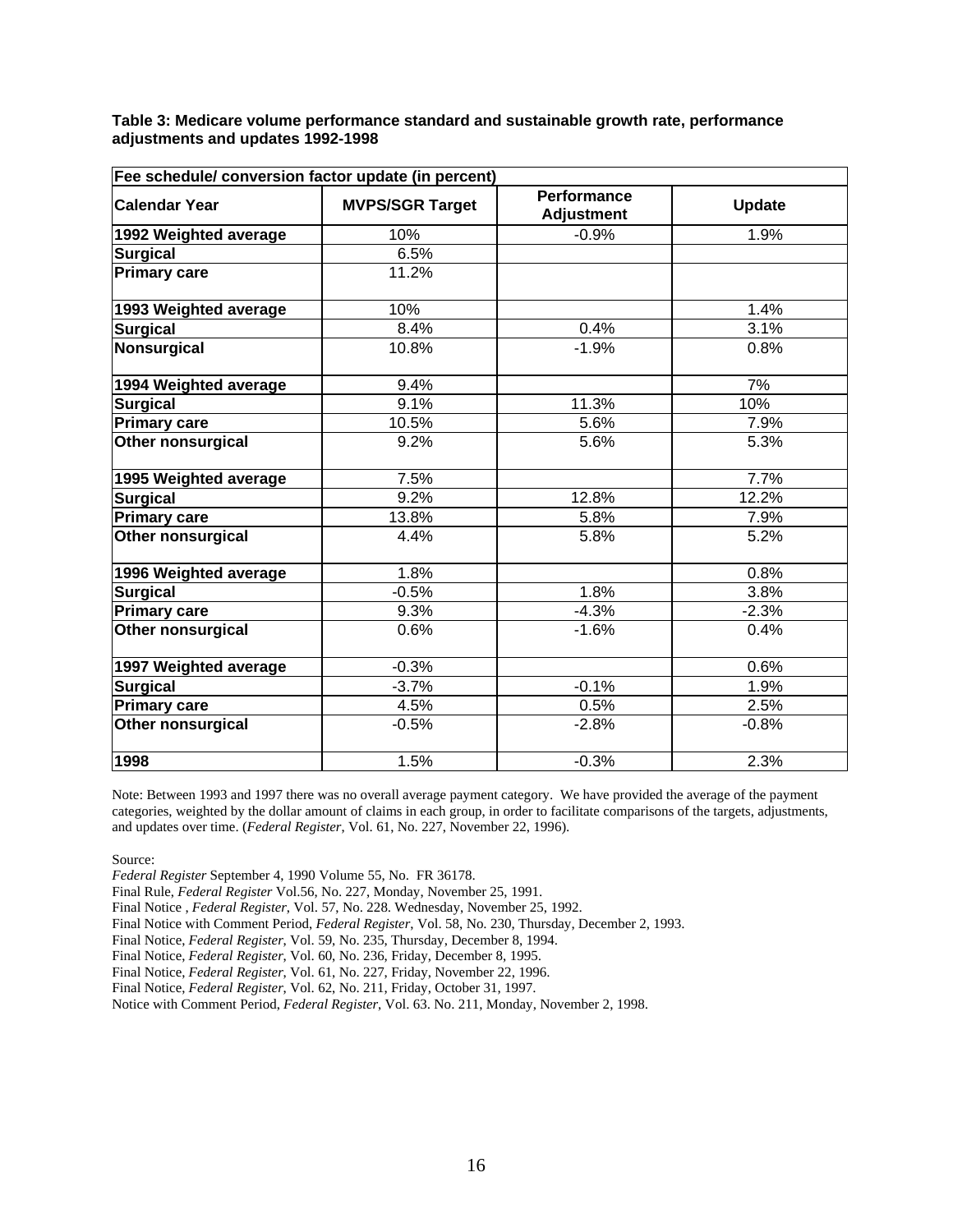#### **Table 4: Services defined in Medicare Part B as physicians' services (1993-1998)**

<span id="page-20-0"></span>

| <b>Service Type</b>                                                                                                                                                                                                         | <b>Payment Method</b>                                                                                                                                                                                                                                                                                                                                                                                           | <b>Update Method</b>                                                     |
|-----------------------------------------------------------------------------------------------------------------------------------------------------------------------------------------------------------------------------|-----------------------------------------------------------------------------------------------------------------------------------------------------------------------------------------------------------------------------------------------------------------------------------------------------------------------------------------------------------------------------------------------------------------|--------------------------------------------------------------------------|
| Physicians' services (includes<br>Doctors of Osteopathy, Optometry,<br>Dentistry, and Medicine)                                                                                                                             | Resource Based Relative Value Scale (RBRVS)                                                                                                                                                                                                                                                                                                                                                                     | Sustainable Growth Rate<br>System (SGR) Fee Schedule<br>update           |
| Services and supplies furnished<br>incident to physicians' services                                                                                                                                                         | Most included in the practice expense component of RBRVS.<br>In other cases charges are determined by the carrier, relative to<br>average wholesale price                                                                                                                                                                                                                                                       | Practice Expenses - SGR<br>Increase in Average<br><b>Wholesale Price</b> |
| Outpatient physical therapy and<br>speech therapy, and outpatient<br>occupational therapy services                                                                                                                          | Fee schedule, but some services are paid at a percentage of<br>RBRVS.                                                                                                                                                                                                                                                                                                                                           | <b>SGR Fee Schedule update</b>                                           |
| Antigens prepared by or under the<br>direct supervision of a physician                                                                                                                                                      | Antigens were paid under the physician payment schedule after<br>Jan. 1 1995.                                                                                                                                                                                                                                                                                                                                   | Consumers' Price Index<br>(Urban Consumers) (CPI-U)                      |
| Drugs and biologicals                                                                                                                                                                                                       | Coverage limited. For covered items, before January 1998<br>drugs were paid using a mix of methods (cost, prospective<br>payment basis, or they were based on the lower of the billed<br>charge or the average wholesale price). (American Medical<br>Association, 2001:7). After January 1 1998, drugs and<br>biologicals were paid according to the actual charge, or 95% of<br>the AWP, whichever was lower. | Increase in Average<br><b>Wholesale Prices</b>                           |
| Services of physician assistants,<br>certified registered nurse<br>anesthetists, certified nurse<br>midwives, clinical psychologists,<br>clinical social workers, nurse<br>practitioners, and clinical nurse<br>specialists | RBRVS used, but reimbursement rates vary. Some<br>professionals such as physician assistants receive a discounted<br>percentage of the total RBRVS charge.                                                                                                                                                                                                                                                      | SGR Fee Schedule update                                                  |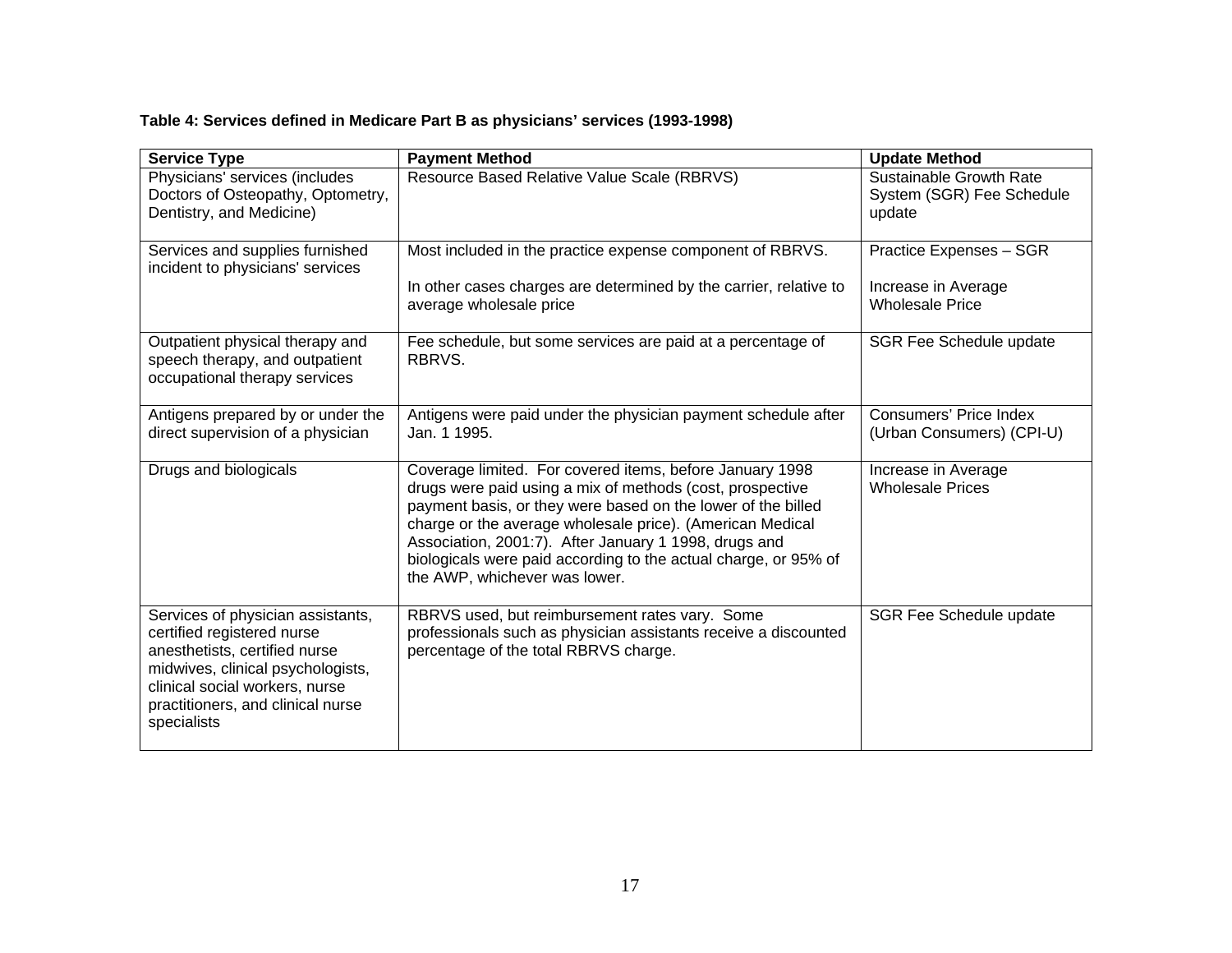| <b>Service Type</b>                                                                                             | <b>Payment Method</b>                                                                                                                                                                                                                                                                                                 | <b>Update Method</b>    |
|-----------------------------------------------------------------------------------------------------------------|-----------------------------------------------------------------------------------------------------------------------------------------------------------------------------------------------------------------------------------------------------------------------------------------------------------------------|-------------------------|
| Clinical laboratory tests                                                                                       | Reasonable and prevailing charges subject to national limits.<br>The clinical lab fee schedule is set using national median                                                                                                                                                                                           | CPI-U                   |
|                                                                                                                 | submitted charges. The amount paid is the lesser of the actual<br>charge, the local fee, or the national limitation amount. Before<br>1998, payment schedules were set at 60% of the prevailing<br>charge level in each area. After 1998, the national limit became<br>74% of the median of the local fees for tests. | (frozen from 1995-2002) |
| X-ray, radium, and radioactive<br>isotope therapy                                                               | Reasonable and prevailing charges.                                                                                                                                                                                                                                                                                    | CPI-U                   |
| Surgical dressings, splints, casts,<br>and other devices used for<br>reduction of fractures and<br>dislocations | Reasonable and prevailing charges.                                                                                                                                                                                                                                                                                    | Increase in charges     |

#### **Table 4: Services defined in Medicare Part B as physicians' services (1993-1998) (continued)**

Source:

*Federal Register* September 4, 1990 Volume 55, No. FR 36178 Final Rule, *Federal Register* Vol.56, No. 227, Monday, November 25, 1991. Final Notice , *Federal Register*, Vol. 57, No. 228. Wednesday, November 25, 1992. Final Notice with Comment Period, *Federal Register*, Vol. 58, No. 230, Thursday, December 2, 1993. Final Notice, *Federal Register*, Vol. 59, No. 235, Thursday, December 8, 1994. Final Notice, *Federal Register*, Vol. 60, No. 236, Friday, December 8, 1995. Final Notice, *Federal Register*, Vol, 61, No. 227, Friday, November 22, 1996. Final Notice, *Federal Register*, Vol. 62, No. 211, Friday, October 31, 1997. Notice with Comment Period, *Federal Register*, Vol. 63. No. 211, Monday, November 2, 1998. Program Memorandum AB-02-163, November 8, 2002.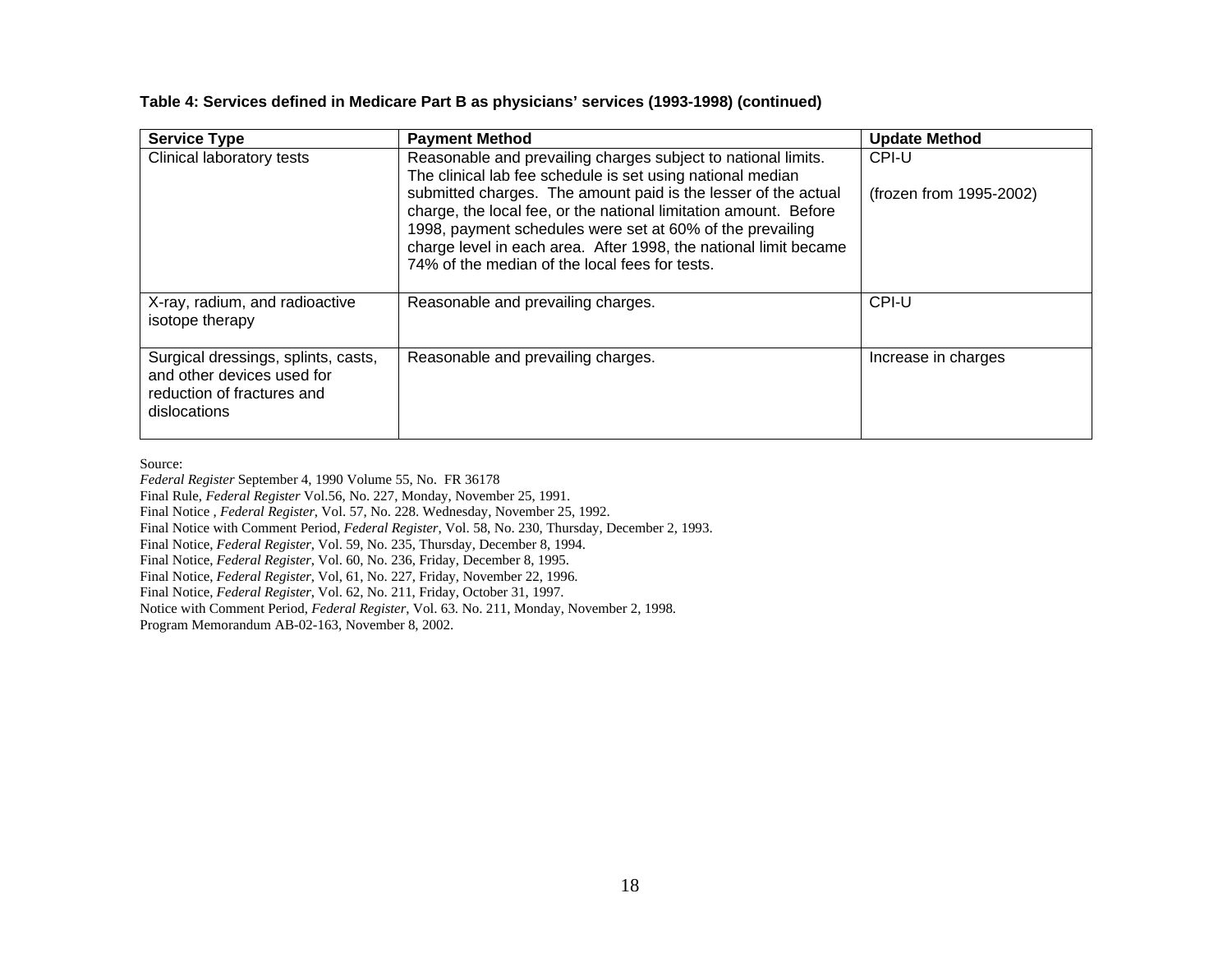## <span id="page-22-0"></span>**Chapter 2. Historical Trends In Medicare Expenditure Growth**

This chapter reviews trends in aggregate Medicare expenditures for physicians' services and compares them to expenditures by other payers. To provide further context, it also reviews trends in aggregate Medicare payments and compares them to aggregate expenditures for other payers.

The first part of the chapter reviews trends in the Medicare expenditure targets and updates, including the Volume Performance Standard (VPS) and the Sustainable Growth Rate (SGR). Trends in price updates for services included in the Medicare Physician Fee Schedule are also described. The second part of the chapter compares trends in Medicare physicians' services expenditures with trends in other types of national health expenditures, trends in other types of Medicare services, and trends in expenditures by other payers. Medicare expenditures for physician services are compared to similar expenditures for Medicaid beneficiaries and privately insured Americans.

### **Trends in Performance Targets and Updates**

Trend data for updates, targets, and conversion factors for Medicare physician services were collected from final rules published for physician payment updates, volume performance standards, and the sustainable growth rate in the *Federal Register* between 1991and 1998. Data on updates and targets are reported in their original form.

Targets for growth in Part B expenditures for physician services during the 1990s are shown in Table 5. In 1990, physicians were collectively expected to hold expenditure growth to 9.1 percent; overall, the targets for expenditure growth remained between 7.3 and 10 percent until 1996. In 1996 the target was reduced to 1.8 percent, and then to –0.3% in 1997.

When the VPS was introduced, there were separate targets for surgical and other nonsurgical services. The surgical services target was 3.3 percent in 1991 and increased to 8.4 percent in 1993 and to 9.1 percent in 1994 and 1995. In 1996, the surgical target decreased to –0.5 percent and then to –3.7 percent in 1997. In 1994, the primary care target was introduced and set at 10.5 percent. Primary care targets increased substantially between 1994 and 1997, peaking at 13.8 percent in 1995. Targets for other nonsurgical services increased in the 1990s between 8.6 percent in 1991 and 9.2 percent in 1994, falling to 0.5 percent in 1997. In 1998, the Sustainable Growth Rate of 1.5 percent replaced the other separate targets.

### **Updates and Conversion Factors**

Update factors determine the year-to-year change in the dollar conversion factor, used to reimburse physicians and others reimbursed through the physician fee schedule. Table 6 shows the trends in the updates to the fee schedules between 1992 and 1997 and the single conversion factor introduced in 1998. The update to the fee schedule in 1993 was below 2 percent. In 1994 and 1995 the weighted average update surged to around 7 percent, but then the update factor dropped below 1 percent in 1996 through 1998. Between 1993 and 1997 the fee schedule updates contained different update factors for surgical services, primary care (after 1994), and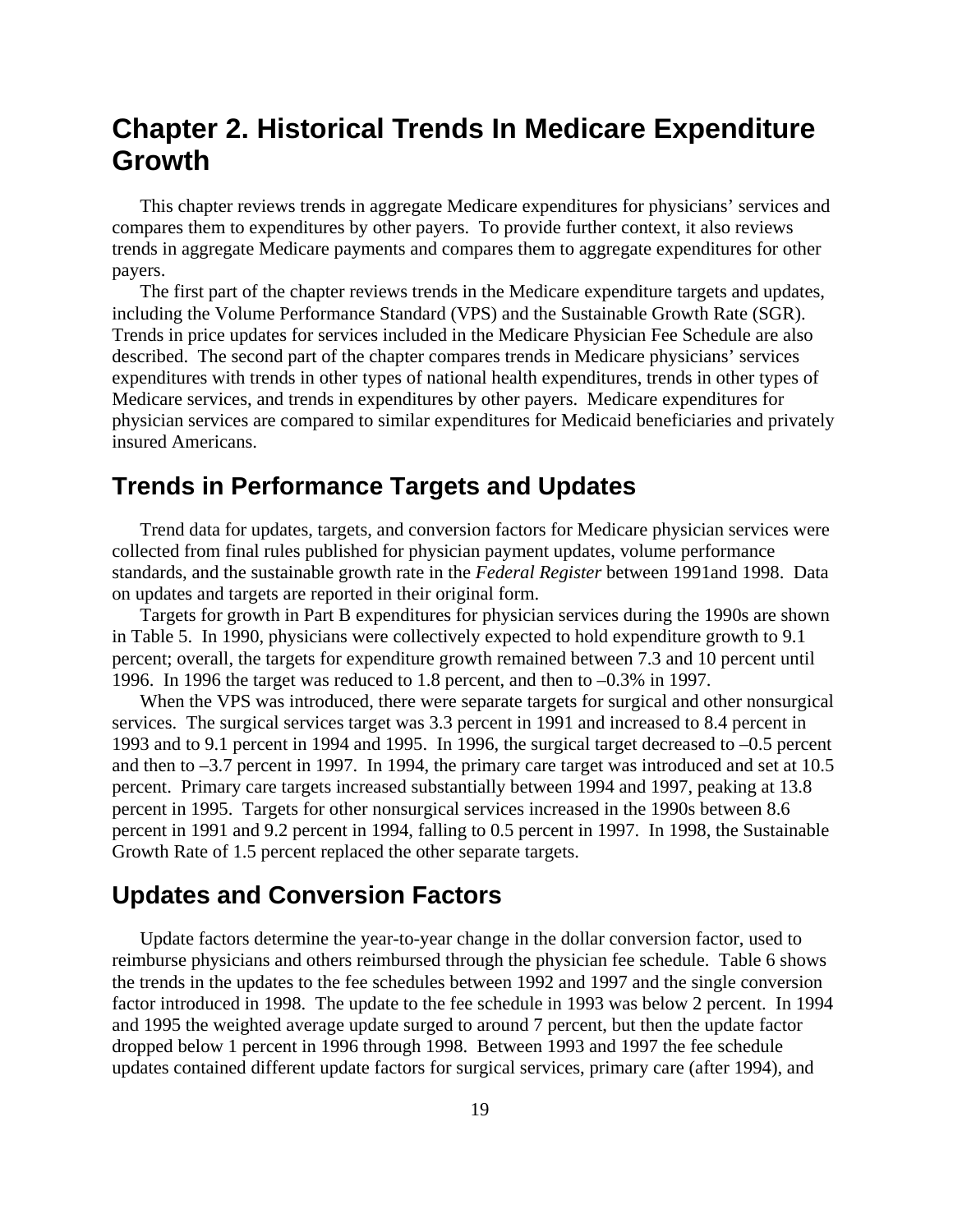nonsurgical services; but the Balanced Budget Act replaced these updates with a single update factor and conversion factor. $^{11}$ 

The update factors determine the changes in prices paid per RVU over the period 1993 to 1998. Table 6 shows the update factors and correspondingly updated dollar conversion factors. (The conversion factors are multiplied by the RVUs for a physician service to produce payment amount.) Updates are shown in percentages while conversion factors are shown in dollars (rounded to two decimal places). In 1998 the single conversion factor was rebased at \$36.69.

The Balanced Budget Act and the move to a single rebased conversion factor had the most significant impact on surgical services. The surgical conversion factor increased from \$31.96 in 1993 to \$41.00 in 1997. After the introduction of the single conversion factor, surgical services were reimbursed at the uniform conversion factor of \$36.70 in 1998.

The first column of Table 7 shows the cumulative increase in the conversion factors for different service types between 1993 and 1998. The cumulative increase in the conversion factor for surgical services was 14.7 percent. Primary care and nonsurgical services increased by 17.3 percent between 1993 and 1998. The cumulative increase for surgical services over this period was lower than the increase for other services because of introduction of the uniform conversion factor in 1998. Table 6 shows the difference between primary and nonsurgical conversion factors, which is not reflected in the cumulative growth of 17.3 between 1993 and 1998 in Table 7. The cumulative primary and nonsurgical rate is the same because primary services were updated by the nonsurgical update in 1993, and in 1998 the conversion factors were also identical.

Table 7 compares the annualized growth rate between 1993 and 1997 (center column) and 1993 and 1998, shown in the final column. The impact of the single conversion factor introduced in 1998 is shown in the final column. Between 1993 and 1997 the annualized growth rate for surgical services was 6.4 percent, but between 1993 and 1998 the growth rate was lower at 2.8 percent, reflecting the influence of the lower uniform conversion factor. Primary care services grew at relatively similar rates between 1993 and 1997 and between 1993 and 1998, mainly because the 1998 uniform conversion factor was based on the 1997 primary care services conversion factor. Nonsurgical services grew at an average rate of 2 percent between 1993 and 1997 and by 3.2 percent between 1993 and 1998.

Changes in the update factors during the study period largely reflect the feedback loop between target and actual expenditures. As reported in Table 3 of Chapter 1, the Performance Adjustment Factor for surgical services was 0.4 percent in 1993, 12.8 percent in 1995 and –0.1 percent in 1997. This was because expenditures in years prior to 1995 had not met the VPS targets, while those in 1993 and 1997 were close to targets. The Medicare Economic Index was fairly stable between 1993 and 1998. During the study period, the Medicare Economic Index ranged between 2.0 and 2.7 percent. The fee schedule update ranged between 0.6 percent and 7.5 percent. In addition, especially in the early years of the 1990s, there were relatively high initial expenditure targets for most types of services.

 $\overline{a}$ 

<span id="page-23-0"></span> $11$  Prior to 1994, primary care services were updated using the nonsurgical services update. When the primary care update and conversion factor was introduced in 1994, the name of the nonsurgical update was changed to "other nonsurgical services."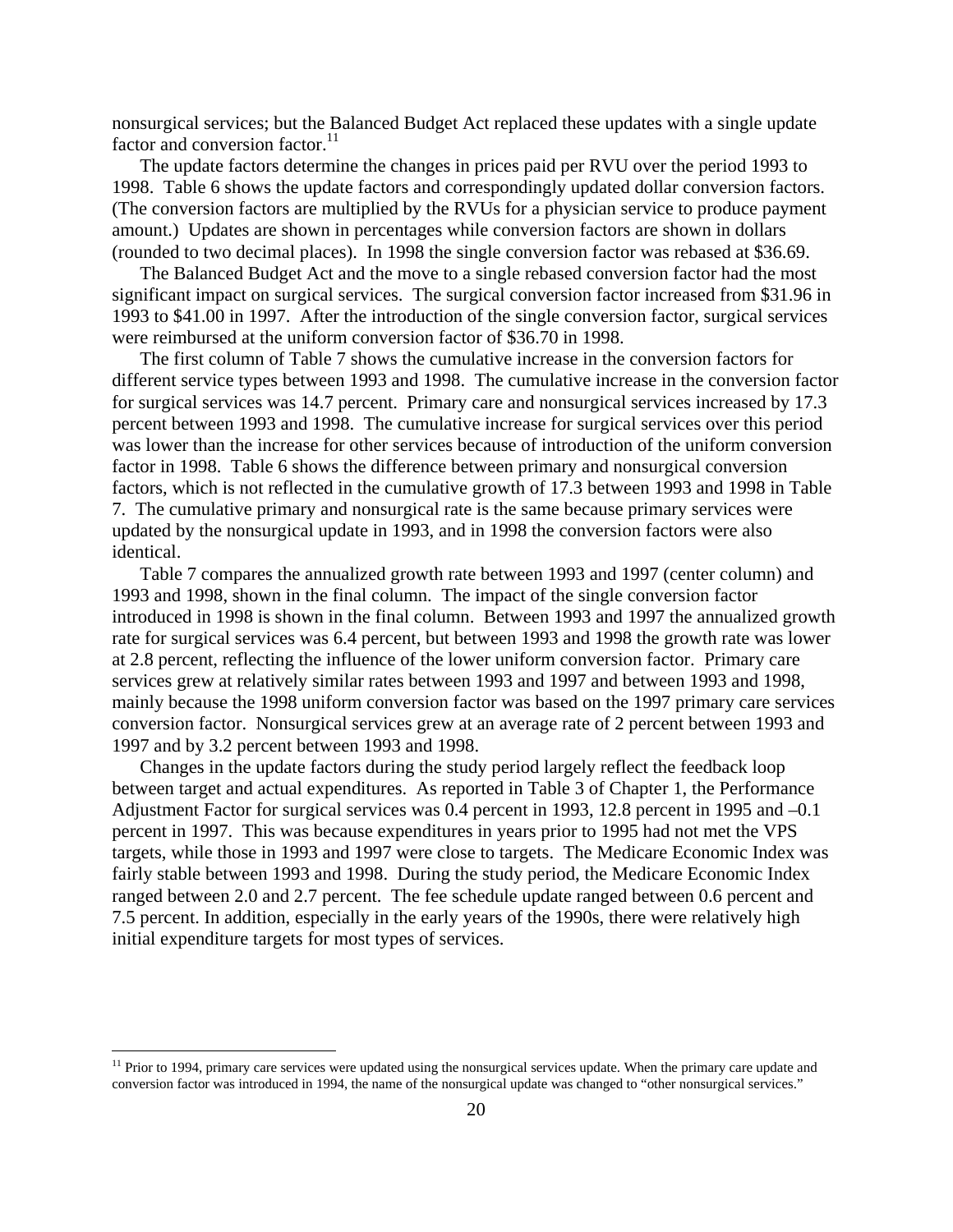### <span id="page-24-0"></span>**Historical Trends in Health Expenditures**

#### **Data and Methods**

To describe the trends between 1993 and 1998 in expenditures for physician services, we collected data from a variety of sources. National health expenditure data from the Health Care Financing Administration's National Health Accounts data set *National Health Expenditures*, released in March 2001, were used. This data set contains national health expenditures for categories of services from 1960 and 1999. Data were also gathered from Physician Payment Review Commission reports, MedPAC reports, reports of the Supplementary Medical Insurance Trust Fund, and various issues of the *Green Book* data compilations published by the House Ways and Means Committee of the United States Congress*.* Medicare benefit payments data for Part B services and Medicare enrollment data for managed care and fee-for-service enrollees were collected from Health Care Financing Administration publications, including the *Health Care Financing Review's* Medicare and Medicaid Statistical Supplement and from various issues of the *Statistical Abstract of the United States.* Below we describe the composition of the National Health Accounts, other data sources, and some of the strengths and limitations of the data sources.

National Health Accounts data disaggregate expenditures according to standard categories. In the National Health Accounts, the type of product consumed or, in the case of services, the type of establishment providing the service determines what is included or excluded from health care spending (Health Care Financing Administration, 2001). We used expenditure categories from the National Health Accounts to quantify trends in physician service expenditure. The first expenditure category is "physician and clinical services." This category of expenditure comprises services provided in establishments operated by Doctors of Medicine (M.D.) and Doctors of Osteopathy (D.O.), outpatient care centers, plus the portion of medical laboratories services that are billed independently by the laboratories. This category also includes services rendered by a doctor of medicine (M.D.) or doctor of osteopathy (D.O.) in hospitals, if the physician bills independently for those services. The second major category of health expenditure classification used in the National Health Accounts is "other professional services," which includes services of registered and practical nurses in private duty, podiatrists, optometrists, physical therapists, clinical psychologists, chiropractors, naturopaths, and Christian Science practitioners. Finally, the National Health Accounts separately list expenditures for dental services.

The second major type of data used is Medicare program expenditures, the amounts Medicare paid physicians or other suppliers.<sup>12</sup> These data have various strengths and weaknesses. Published Medicare expenditure data are highly aggregated and do not break down expenditures to a high level of detail (Welch, 1998). Available expenditure data do not correspond to the statutory definition of physician services.<sup>13</sup> Published Medicare program

 $\overline{a}$ 

<span id="page-24-2"></span><span id="page-24-1"></span>

<sup>&</sup>lt;sup>12</sup> These do not include beneficiary out-of-pocket expenditures.<br><sup>13</sup> In our analyses in chapter 3 we use raw claims level data that we can aggregate to match the statutory definition of physicians' services.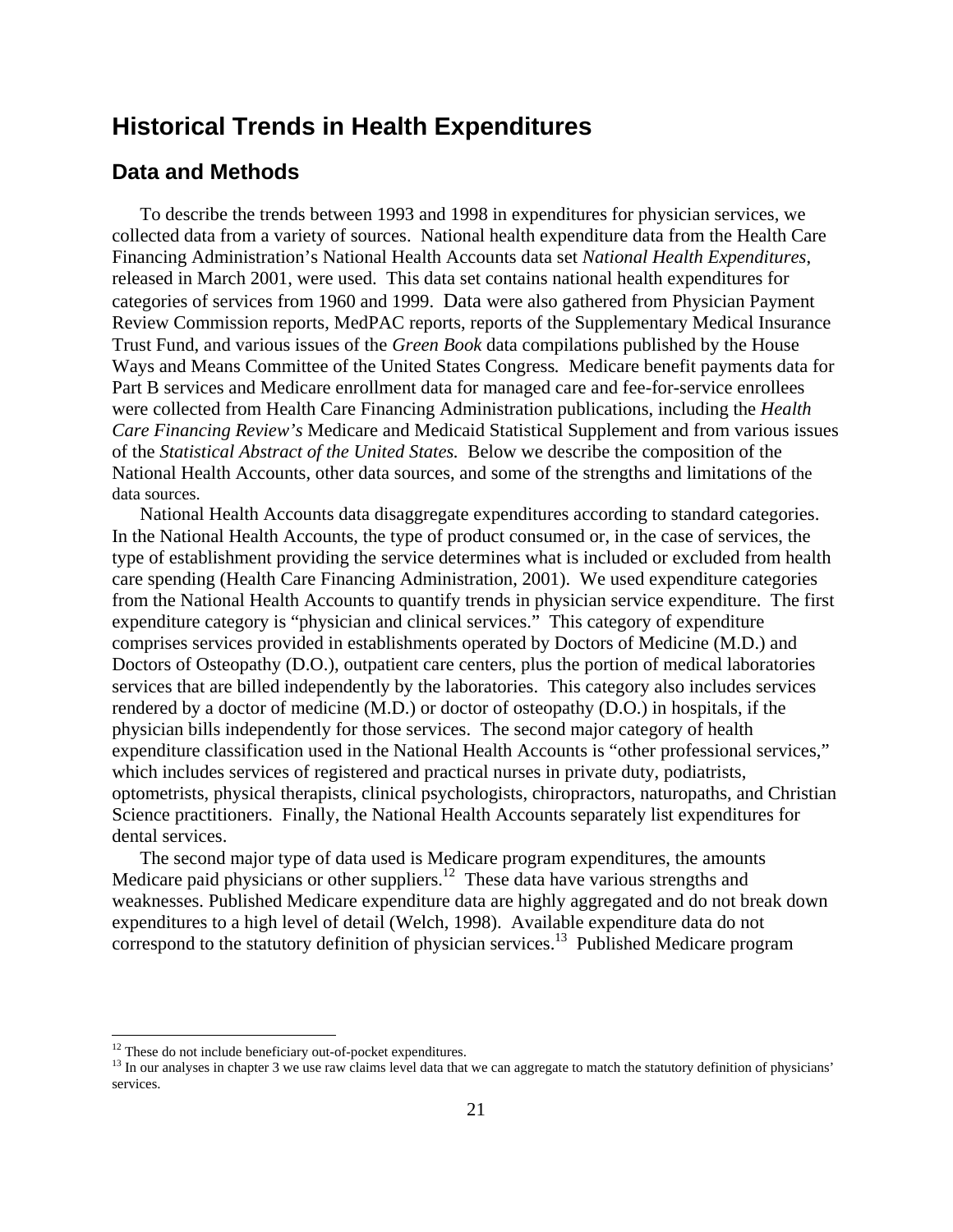<span id="page-25-0"></span>expenditures are not compiled consistently.<sup>14</sup> Medicare data are reported in different ways between 1990 and 1998 in the statistical sources examined, with two conventions used: "physicians and suppliers" or expenditure reimbursed under the "Physician Fee Schedule." Data showing expenditures for Physicians and Suppliers are available between 1990 and 1998. Physician Fee Schedule expenditure data are available between 1993 and 1998. "Physicians and suppliers" includes a wider range of services<sup>15</sup> than "physician fee schedule." Medicare Physician Fee Schedule expenditures include expenditures for services reimbursed under the Medicare Fee Schedule, and include both physicians and other providers. However, one of the advantages of Medicare program expenditure data is that program expenditures exclude Part B managed care enrollee expenditures, whereas National Health Accounts includes this group. With increasing enrollment in Medicare managed care plans in the 1990s, this factor is particularly important. We report both estimates of program expenditures.

The National Health Accounts and the Medicare program expenditure data sources provide different, but complementary, estimates of Part B physician expenditures. National health accounts data enable comparisons between public and private expenditures over time, and between Medicare and Medicaid expenditures. Differences exist in the age, income, and health status of these population groups, however, and their benefit packages are not comparable. Despite differences in the populations served and the services provided, the National Health Accounts have the strong advantage of using a consistent method of compiling annual data over time.

Population and enrollee data were used to develop per person expenditure estimates. The number of Medicare beneficiaries was growing more rapidly than the number of persons covered by private insurance over this time period, making comparisons of per capita expenditures important (Moon, 1999). Medicare fee-for-service Part B enrollee counts were used to create Medicare Part B per capita expenditures. Where Medicare expenditures are disaggregated as feefor-service and managed care expenditures, the appropriate enrollee population was used to estimate fee-for-service or managed care cost estimates. National population data from the Census were used to create per capita figures for other population groups in the National Health Accounts.

In sum, comparing per person physician expenditures across payers and across times requires data from a variety of data sources. The mix of data sources provides complementary estimates of physician expenditures during the study period.

### **Expenditure Trends**

 $\overline{a}$ 

The 1990s saw major shifts in the financing of health care, which influenced the rate of health care inflation in the public and private sectors. Whereas in 1990 total health expenditures

<span id="page-25-1"></span><sup>&</sup>lt;sup>14</sup> Published data on Medicare physician program expenditures are based on Health Care Financing Administration data. The published sources consulted included *Health Care Financing Review Statistical Abstract* (1999), the House Ways and Means *Green Book* series, and the *Statistical Abstract of the United States*.<br><sup>15</sup> Medicare Program expenditures for "physician and suppliers" under Medicare Supplementary Medical Insurance (Part B)

<span id="page-25-2"></span>includes the package of services defined in the introduction. For example, this includes medical care; anesthesia; X-rays; mammography; psychological, physical and occupational therapy; lab tests; and some drugs. "Physicians and Suppliers" excludes expenditures for prepaid or managed care plans, home health agencies, and independent laboratories. However, this category also includes "durable medical equipment" and "other services" that are not part of the package of services included in this study. Therefore, this estimate will tend to overstate expenditures.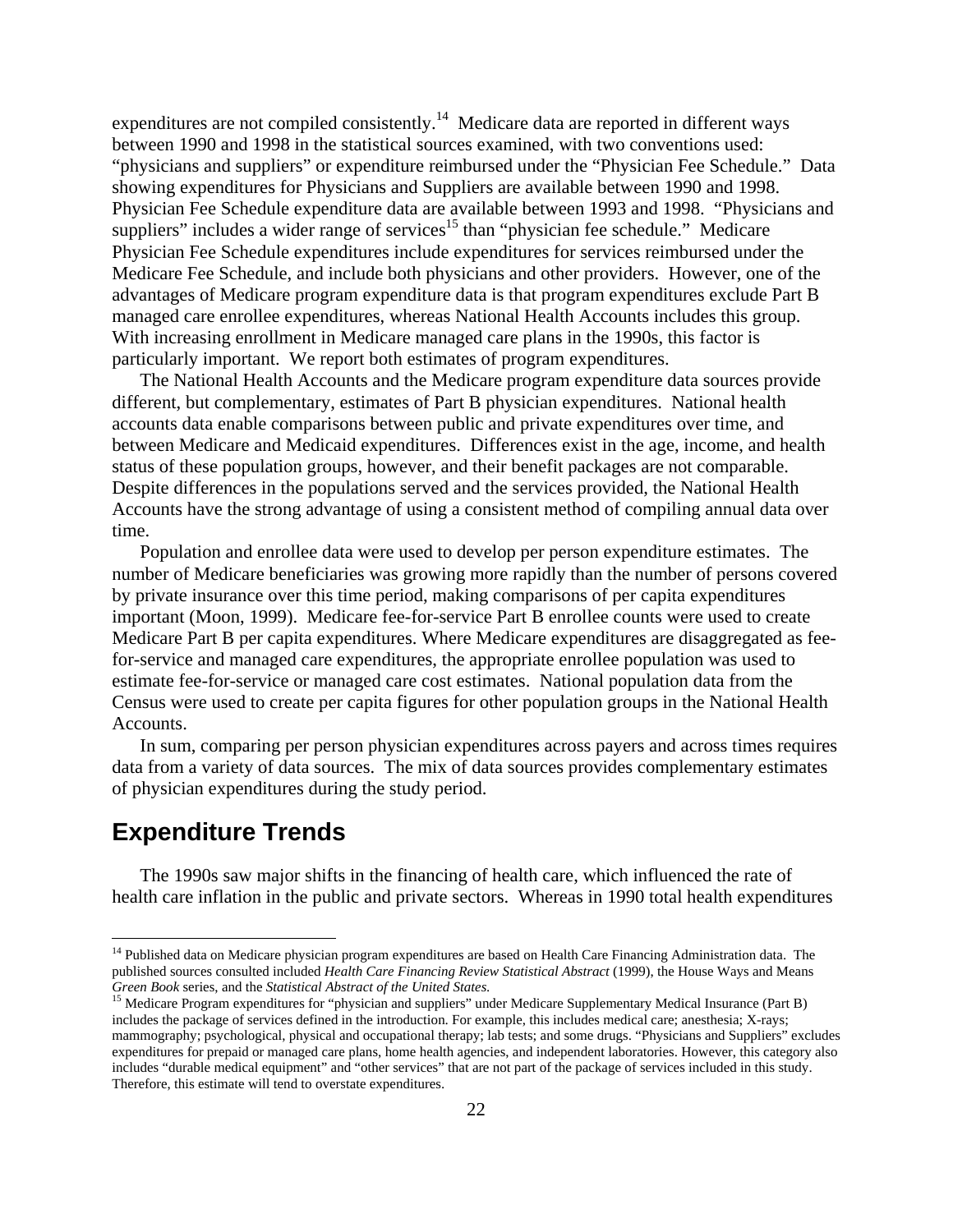grew from the previous year by almost 12 percent, expenditure growth was 5.4 percent over the previous year in 1995, and 5.6 percent in 1999. These lower growth rates for health expenditure were experienced by private, federal, state and local payers, and across all types of care except for drugs, home health services, and some types of personal health care services and supplies.

Table 8 compares the trends in total (per capita) health expenditures of privately insured Americans over the last thirty years compared to Americans insured under Medicare. The real average annual change in expenditures for the Medicare insured was 5.3 percent, compared to 6.5 percent for privately insured Americans. Between 1985 and 1991, Medicare's inflationadjusted annual growth slowed to around 3.3 percent compared to 8.1 percent per enrollee for the privately insured. As more privately insured Americans enrolled in managed care insurance plans in the early and mid-1990s, average growth rates fell for this group compared to Medicare. Private insurance expenditures began to grow more rapidly towards the end of the 1990s. Between 1997 and 1998, Medicare's expenditures fell by .1 percent in real terms while expenditures for privately insured Americans increased 5.9 percent.

Although year-to-year growth in total national health expenditures was slowing in the middle years of the 1990s, personal health expenditures were increasing at a faster rate than all health expenditures (see Table 9). Expenditure trends for physicians' services mirrored the trends of slower growth in total health expenditures during most of the 1990s. Physician and clinical service expenditure increased at a faster rate than hospital care, but not as fast as total personal health expenditure. Hospital services grew at a much slower rate than physician and clinical services in the latter half of the 1990s.

Table 10 shows that between 1970 and 1999 third party payments increased as a proportion of total expenditures for physician and clinical services. Direct consumer payments decreased as a percentage of all payments while third party payments increased. Third party payers accounted for 54 percent of physician service expenditure in 1970. By 1990 third party payers were funding 81 percent of physician service expenditure. Through the 1990s this trend continued and by 1999 third party payers were responsible for almost 89 percent of physician expenditures.

Direct consumer payments for physician and clinical services declined from 19 percent in 1990 to 11 percent of total expenditures in 1999. The decreasing share of out-of-pocket payments for physician services reflects changing insurance coverage and the role of public programs such as Medicaid and Medicare in paying for physician services. The proportion of payments for physicians' services made by private insurance grew between 1970 and 1999, from 30 percent to 43 percent in 1990 and to 48 percent of physician expenditures by 1999. Medicare's share of payments increased from 12 percent in 1970 to 19 percent in 1990. Throughout the 1990s Medicare's share remained between 18 and 20 percent of total physician expenditures.

For services provided by other health professionals, out-of-pocket payments also fell as private third party payments for these services increased between 1970 and 1999. Out-of-pocket payments for other professional services fell from 44 to 30 percent of all expenditures for these services, as shown in Table 11. Whereas the public sector has increased its expenditures over time for physician services, the share of expenditures paid by federal, state, and local sources for other professional services declined in relation to other payers between 1970 and 1999. The decline in the share of public payments occurred outside of the Medicare and Medicaid programs. Medicare financed 5 percent of these services in 1970 and 11 percent in 1999, while Medicaid expenditures decreased by one percentage point relative to other payers.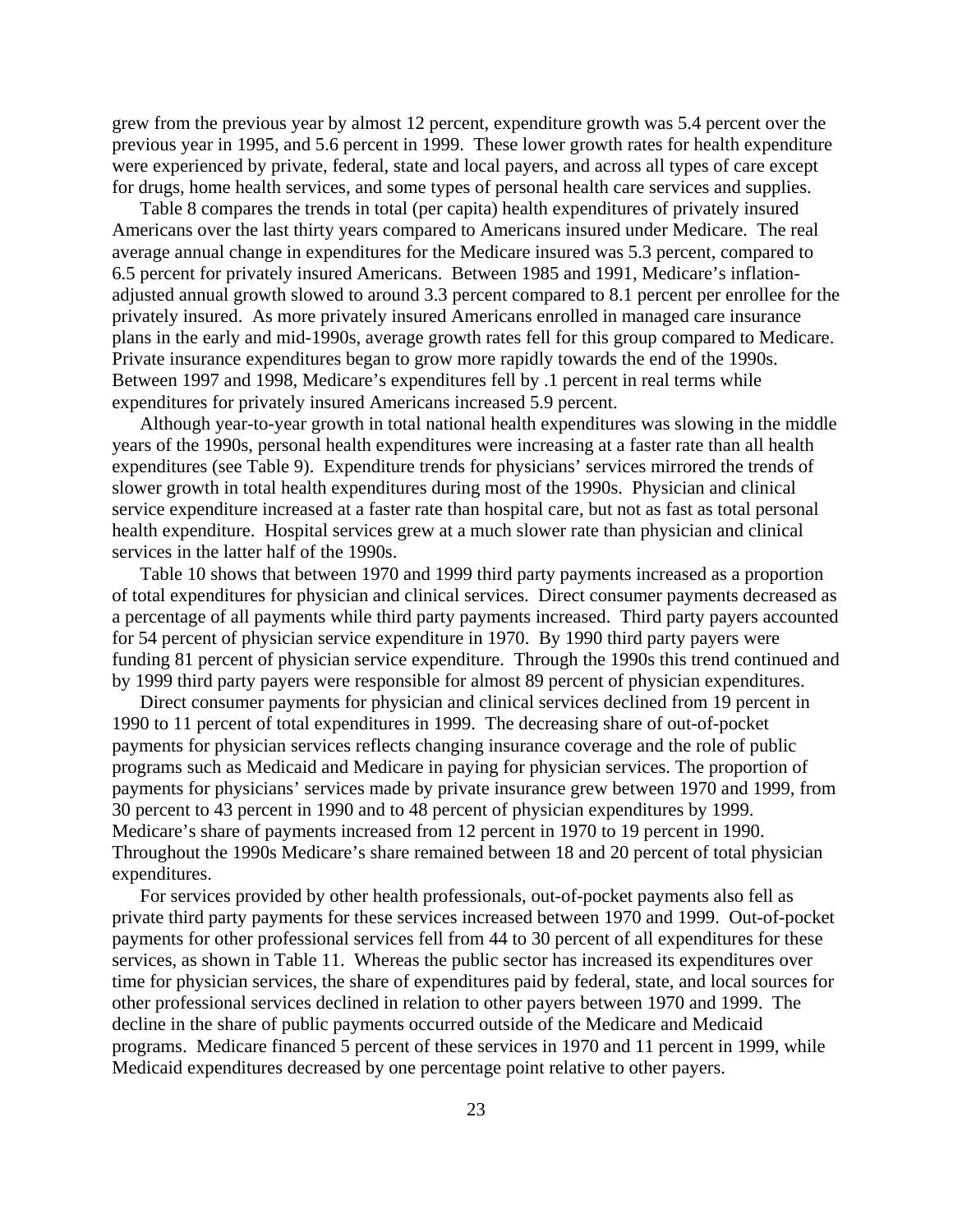Table 12 shows the increases in expenditures by private insurers and individuals between 1990 and 1999. Per person expenditures for physician, clinical, other professional, and dental services increased from \$411 in 1990 to \$716 in 1999 (592 in constant 1990 dollars), real increase of 44 percent. Total private insurance expenditures increased by 57 percent for physician and clinical services.

Medicaid expenditures for physician and clinical services were considerably lower than expenditures in either Medicare or by private insurers (Table 10), but the rate of growth in total expenditures was higher (Table 13). In part this was a result of increased enrollment throughout this period, rather than comparatively faster increases in per person expenditures. Medicaid expenditures per enrollee increased nearly 27 percent in real terms between 1990 and 1998 (Table 14). Physician and other clinical service expenditures increased by almost 24 percent, and other professional service expenditures 49 percent in real terms.

Table 15 shows growth in Medicare expenditures in the 1990s and the effect of payment policy changes across different types of services. Expenditures for some services grew more rapidly than expenditures for others. Medicare inpatient hospital costs for the period 1992-1997 were increasing at a rate of almost 6 percent, while physician services grew on average by just under 5 percent. Between 1992 and 1997, the fastest growing areas of Medicare expenditure were skilled nursing facility providers and home health providers. Growth in expenditures per beneficiary was fastest before 1998, partly because of high growth in home health and skilled nursing facility expenditures. Following the Balanced Budget Act, the average change in expenditures for physician services was under 4 percent, and expenditures declined by 0.5 percent in the hospital sector.

Medicare expenditures for physician, clinical, dental, and other professional services between 1990-1999 are shown in Table 16. The rows at the top of the table are based on National Health Accounts and the lower rows show program expenditure estimates. National Health Accounts data show considerably higher overall expenditures, probably as a result of including managed care enrollees. Total expenditures on physician, clinical, dental, and other professional services increased from almost \$32 billion in 1990 to almost \$60 billion in 1999 (46.5 billion in 1990 constant dollars), a real increase of 46 percent between 1990 and 1998, with an average annual growth rate of 4.8 percent. Physician and clinical services increased by 42.6 percent over the period, with an average annual growth rate of 4.5 percent. Other professional service expenditures increased by 97 percent in real terms between 1990 and 1998, an average annual increase of 8.9 percent. (Dentists' expenditures were very low in dollar terms at the start of the decade (\$2 million) but they increased at a rapid rate between 1990 and 1998.)

Data from benefits paid are shown in the lower section of the table. Medicare program expenditures on physicians and suppliers grew from \$29.6 billion in 1990 to \$44.2 billion in 1998 (\$37 billion in 1990 dollars). These expenditures are for non-ESRD fee-for-service enrollees only, and during this period the number of Medicare enrollees enrolling in Medicare managed care plans increased. Over this period the expenditures grew 25 percent, with an average annual increase of 2.8 percent. Physician fee schedule expenditures, which are a subset of national health expenditures and physician and supplier expenditures, are also shown in Table 16. Total expenditures paid for under the physician fee schedule grew at similar rate. Medicare physician fee schedule expenditures grew by 2.3 percent annually between 1993 and 1998.

Per person (enrollee) estimates of Medicare expenditures are shown in Table 17. Medicare expenditure data for each year from the National Health Accounts was divided by the number of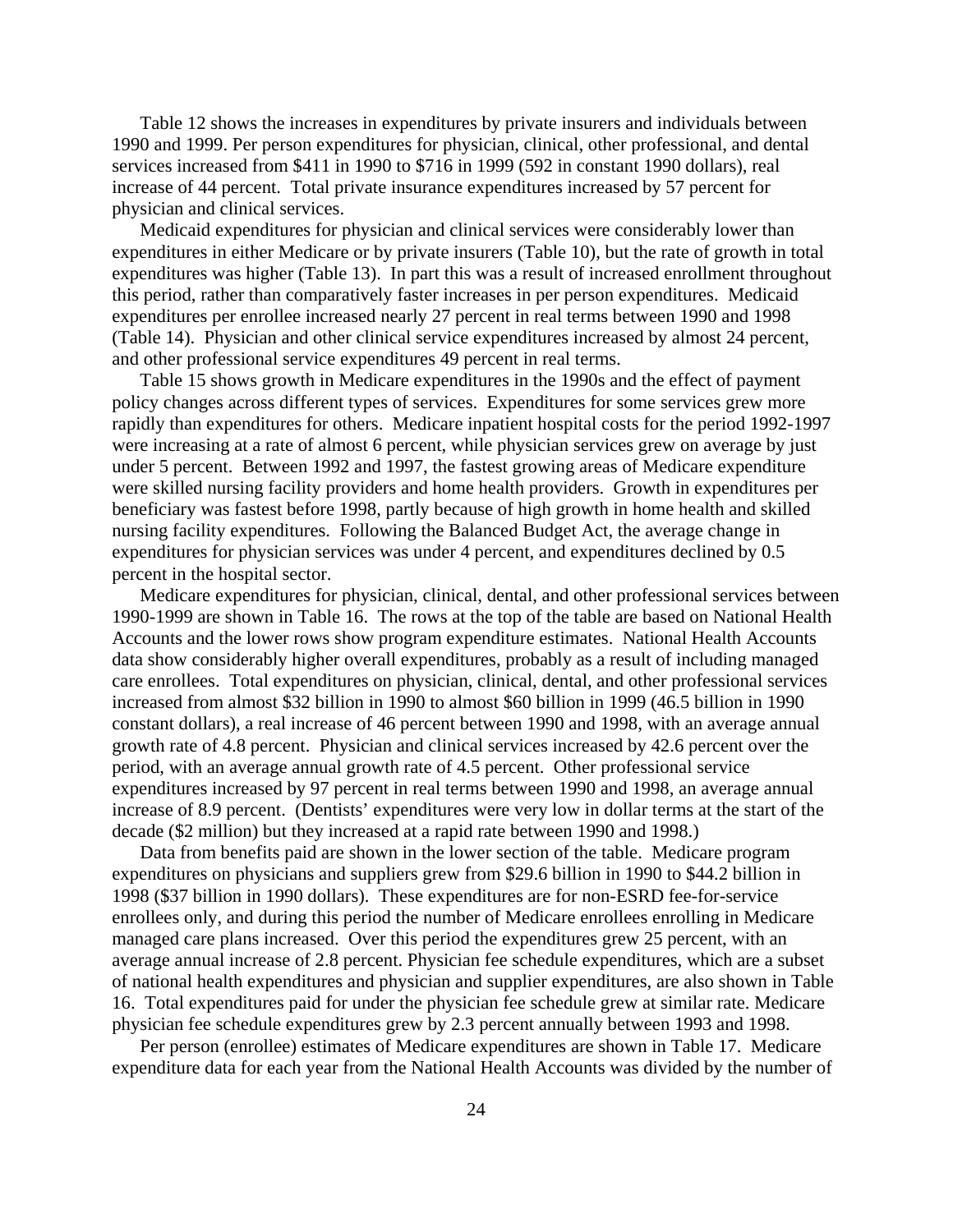<span id="page-28-0"></span>Part B enrollees.<sup>16</sup> Physician fee schedule and physician and suppliers expenditures were divided by the number of fee-for-service or non-ESRD fee-for-service enrollees.

National Health Accounts data show that Medicare expenditures increased from \$978 to \$1590 per enrollee between 1990 and 1998 (\$1316 in constant dollars), a real increase of 29.4 percent (Table 17). This parallels the expenditures for private health insurers discussed above. The real average annual percentage increase for per person physician services expenditures paid by Medicare was 3.4 percent. Physician and clinical services increased 26.5 percent and other professional service expenditures 73.9 percent in real terms between 1990 and 1999.

Medicare program expenditures show similar trends to National Health Accounts estimates, although the time periods available differ. Physician and supplier expenditures increased at a real average annual rate of 3.4 percent per year. This is close to the National Health Accounts average annual increase of 3.3 percent. Physician fee schedule expenditures increased at a real annualized rate of 3.2 percent, from \$820 per person to \$1065 per person in 1998 (\$893 in constant dollars).

In conclusion, the real average annual increases for Medicare benefits paid for physicians and suppliers were 3.4 percent for the period 1990 through 1997. Medicare expenditures for physician and clinical services estimated by the National Health Accounts show a similar 3.3 percent annualized average growth rate for physician and clinical services for the period 1990 through 1998. These estimates are close to the annualized percentage growth rates shown in Table 9 for the period 1990 through 1998 of 3.7 percent for physician and clinical service expenditures across all payers. These growth rates suggest some similarities in expenditures for physician and clinical services, despite different enrollee populations.

### **Discussion**

 $\overline{a}$ 

The 1990s were a period of important changes in the health care sector, as payers in the public and private sectors sought greater control over costs. Within the Medicare program, a number of policy changes were introduced that affected the financing of Medicare Part B services. The physician fee schedule update and the expenditure targets discussed in the Background and Introduction sections of Chapter 1 were the principal tools used to influence expenditure growth in the Medicare program.

The broad trends suggest similarities in expenditure increases during the 1990s for physician services across a variety of payers. Per person private expenditures increased at a real annual average rate of 4 percent between 1990 and 1999. Medicaid expenditures increased by 3.0 percent (Table 13 and 14). Per person National Health Accounts estimates of physician and clinical services expenditures financed by Medicare also showed a real annual average increase (between 1990 and 1999) of 3.3 percent, and Medicare program expenditure data showed a real average annual increase of 3.4 percent between 1990 and 1998.

Similar trends in expenditure growth by payers across National Health Accounts data raises the question of what common factors are driving these trends. Aggregate expenditure data do not enable us to understand the factors driving these trends. As mentioned in the Data and Methods section of this chapter, comparisons between public and private sector expenditures are made possible using the National Health Accounts, which have similar data collection strategies

<span id="page-28-1"></span><sup>&</sup>lt;sup>16</sup> As mentioned in the discussion on data and methods, National Health Accounts data do not allocate expenditures to managed care and fee-for-service enrollees; therefore, the expenditures are divided by the number of total Part B enrollees.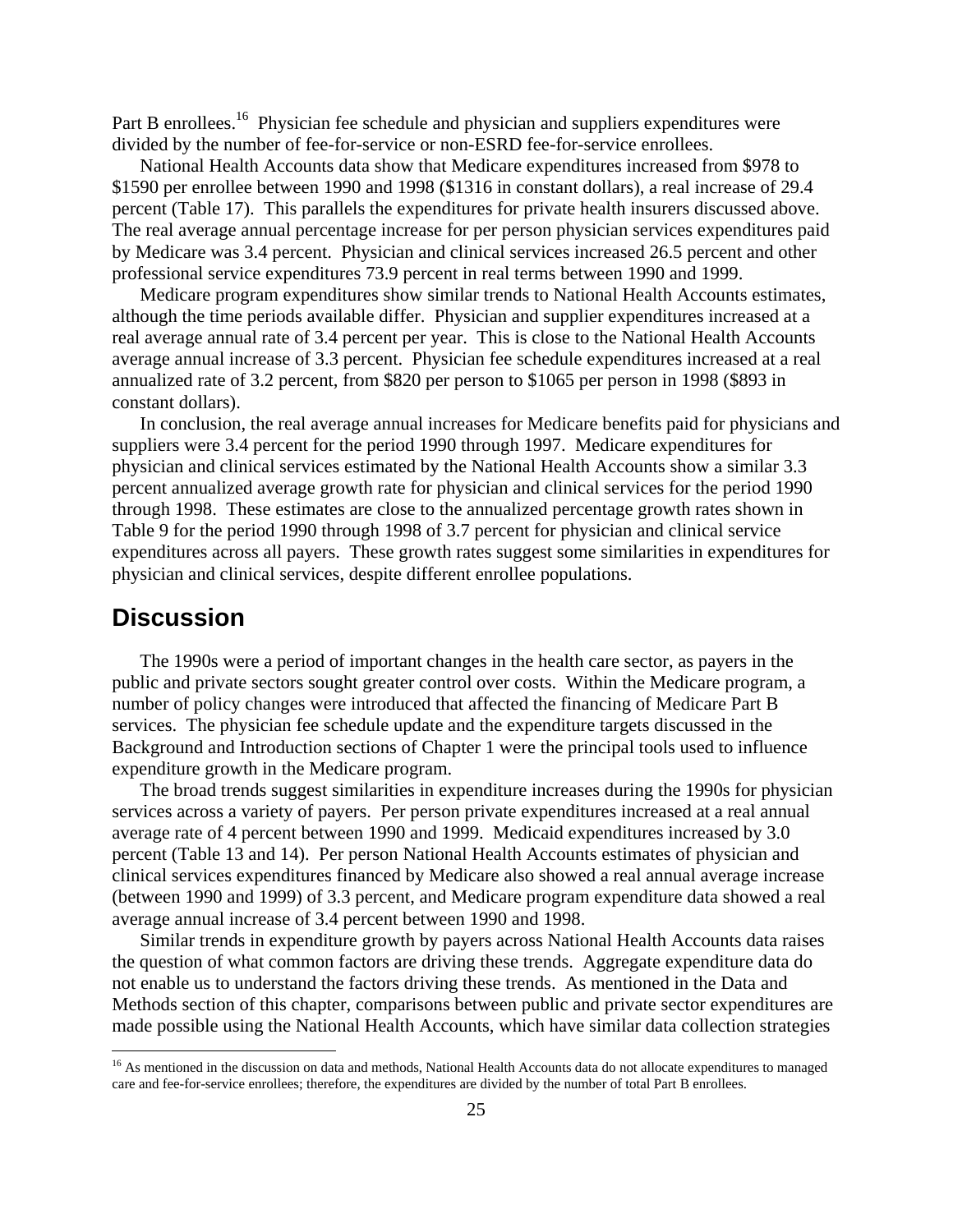<span id="page-29-0"></span>and service definitions. However, there are differences between Medicare and private health insurance programs in terms of the health and demographic characteristics of the population covered and the range and level of benefits provided, among other factors.

These increases in Medicare expenditures may be explained by a number of factors, including the types of benefits provided, the mix and intensity of services utilized by Medicare beneficiaries, and changes in the enrolled population. The next chapter of the report assesses the direction of these trends by examining data on the utilization and expenditures of Medicare beneficiaries.

|                                        | <b>Medicare Volume Performance Standard 1990-1997</b> | <b>Sustainable</b> |        |          |        |        |         |          |                                |
|----------------------------------------|-------------------------------------------------------|--------------------|--------|----------|--------|--------|---------|----------|--------------------------------|
|                                        | 1990                                                  | 1991               | 1992   | 1993     | 1994   | 1995   | 1996    | 1997     | <b>Growth Rate</b><br>$1998^1$ |
| <b>All/weighted</b><br>average         | 9.10%                                                 | 7.30%l             | 10.00% | 10.00%   | 9.40%  | 7.50%  | 1.80%   | $-0.30%$ | 1.50%                          |
| <b>Surgical</b><br><b>services</b>     | $\cdots$                                              | 3.30%              | 6.50%  | 8.40%    | 9.10%  | 9.20%  | $-0.5%$ | $-3.70%$ | .                              |
| <b>Primary care</b><br><b>services</b> | .                                                     | .                  | .      | $\cdots$ | 10.50% | 13.80% | 9.30%   | 4.50%    | .                              |
| Nonsurgical                            | $\cdots$                                              | 8.60%              | 11.20% | 10.80%   | 9.20%  | 4.40%  | 0.6%    | $-0.50%$ |                                |

**Table 5: Medicare volume performance standard, 1990-1997, and sustainable growth rate 1998<sup>1</sup>**

<sup>1</sup> The new and updated code effect for 1996 is -0.6. This is because while the median RVU use in 1996 was higher than the median use based on the 1993 schedule by 0.4 RVUs (due to the addition of new codes and the updating of existing ones), the mean value is lower. This is likely due to devaluing over the period 1994-1996 of the practice expense RVUs for certain services, largely provided in inpatient settings, that were thought to be overvalued.

Note: The Medicare Volume Performance Standard and the Sustainable Growth rates are shown in this table. The rates are expenditure target growth rates for Medicare. The targets are established prospectively and then performance (how the actual growth rate compared to the target for that year) is retrospectively assessed. The performance adjustment factor is then used to reduce or increase the physician fee schedule update relative to the Medicare Economic Index. The physician fee schedule update is used to update the conversion factor.

Sources:

Centers for Medicare & Medicaid Services Office of the Actuary (2002), *Estimated Sustainable Growth Rate and Final Conversion Factor, for Medicare Payments to Physicians in 2002*. February 4.

http://www.hcfa.gov/pubforms/actuary/SGR/sgr2002f.htm.

Final Rule, *Federal Register*, Vol.56, No. 227, Monday, November 25, 1991.

Final Notice , *Federal Register*, Vol. 57, No. 228. Wednesday, November 25, 1992.

Final Notice with Comment Period, *Federal Register*, Vol. 58, No. 230, Thursday, December 2, 1993.

Final Notice, *Federal Register*, Vol. 59, No. 235, Thursday, December 8, 1994.

Final Notice, *Federal Register*, Vol. 60, No. 236, Friday, December 8, 1995.

Final Notice, *Federal Register*, Vol. 61, No. 227, Friday, November 22, 1996.

Final Notice, *Federal Register*, Vol. 62, No. 211, Friday, October 31, 1997.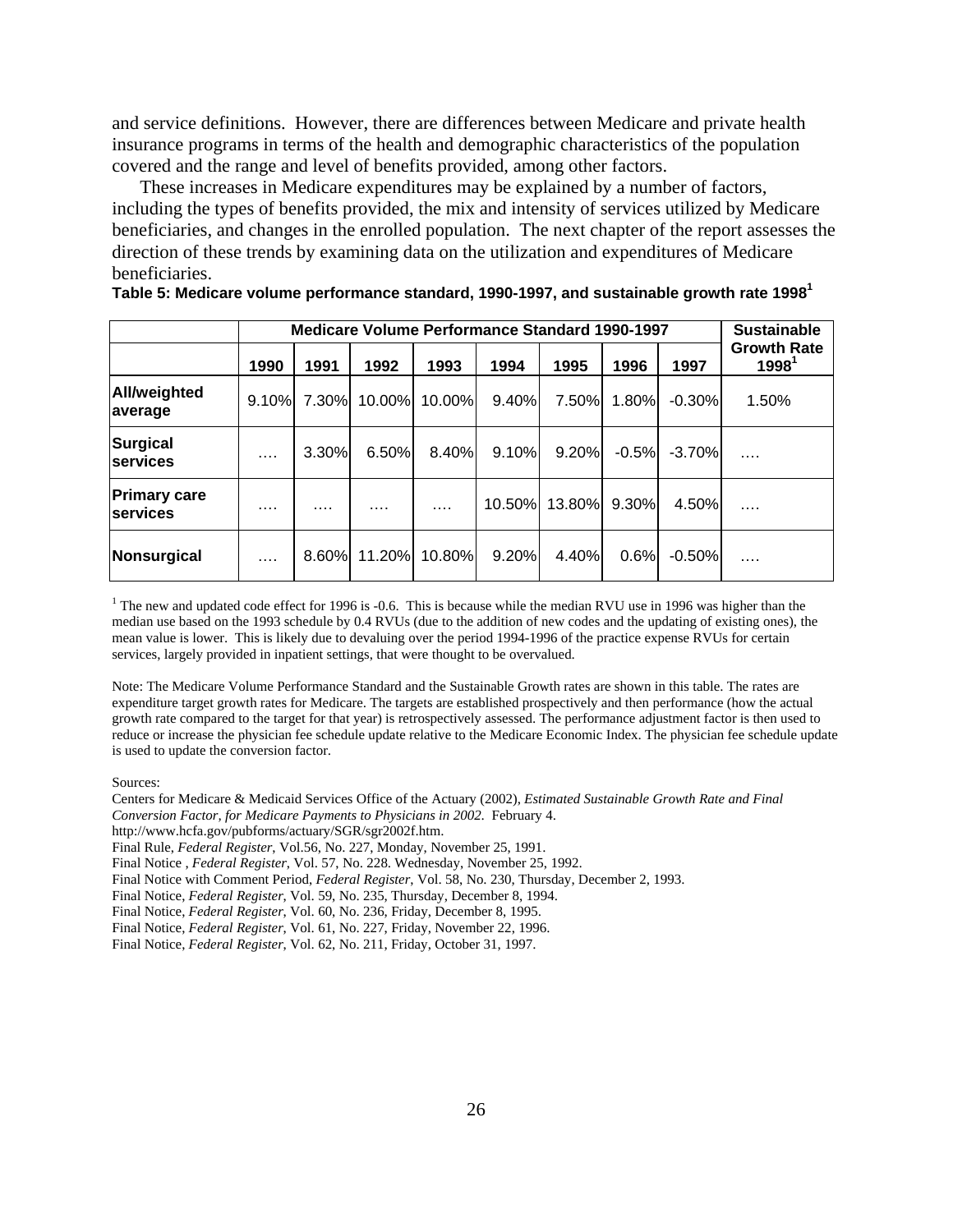|                                  | 1993  | \$CF    | 1994  | \$CF          | 1995           | \$CF    | 1996            | \$CF    | 1997      | \$CF          | 1998  | \$CF    |
|----------------------------------|-------|---------|-------|---------------|----------------|---------|-----------------|---------|-----------|---------------|-------|---------|
| 1998 Single conversion factor    |       |         |       |               |                |         |                 |         |           |               | 0.60% | \$36.69 |
| <b>All services</b>              | .40%  |         | 7.00% |               | 7.50%          |         | 0.80%           |         | 0.60%     |               |       |         |
| Surgical                         | 3.10% | \$32.00 | 10%   |               | \$35.20 12.20% | \$39.50 | 3.80%           | \$40.80 |           | 1.90% \$41.00 |       |         |
| <b>Primary care</b> <sup>1</sup> |       |         | 7.90% | \$33.70       | 7.90%          |         | $$36.40$ -2.30% | \$35.40 | 2.50%     | \$35.80       |       |         |
| Nonsurgical                      | 0.80% | \$31.30 |       | 5.30% \$32.90 | 5.20%          | \$34.60 | 0.40%           | \$34.60 | $-0.80\%$ | \$33.90       |       |         |

#### **Table 6: Physician fee schedule updates and conversion factors by service type, 1993-1998**

\$CF = Dollar Conversion Factor.

<sup>1</sup> The primary care conversion factor commenced in 1993. In 1998 the separate conversion factors were replaced with a single conversion factor. Between 1993 and 1997 "all services" is a weighted mean of all services. This was not an update category between 1993 and 1997.

Sources:

<span id="page-30-0"></span>Final Notice, *Federal Register*, Vol. 57, No. 228. Wednesday, November 25, 1992. Final Notice with Comment Period, *Federal Register*, Vol. 58, No. 230, Thursday, December 2, 1993. Final Notice, *Federal Register*, Vol. 59, No. 235, Thursday, December 8, 1994. Final Notice, *Federal Register*, Vol. 60, No. 236, Friday, December 8, 1995. Final Notice, *Federal Register*, Vol, 61, No. 227, Friday, November 22, 1996. Final Notice, *Federal Register*, Vol. 62, No. 211, Friday, October 31, 1997.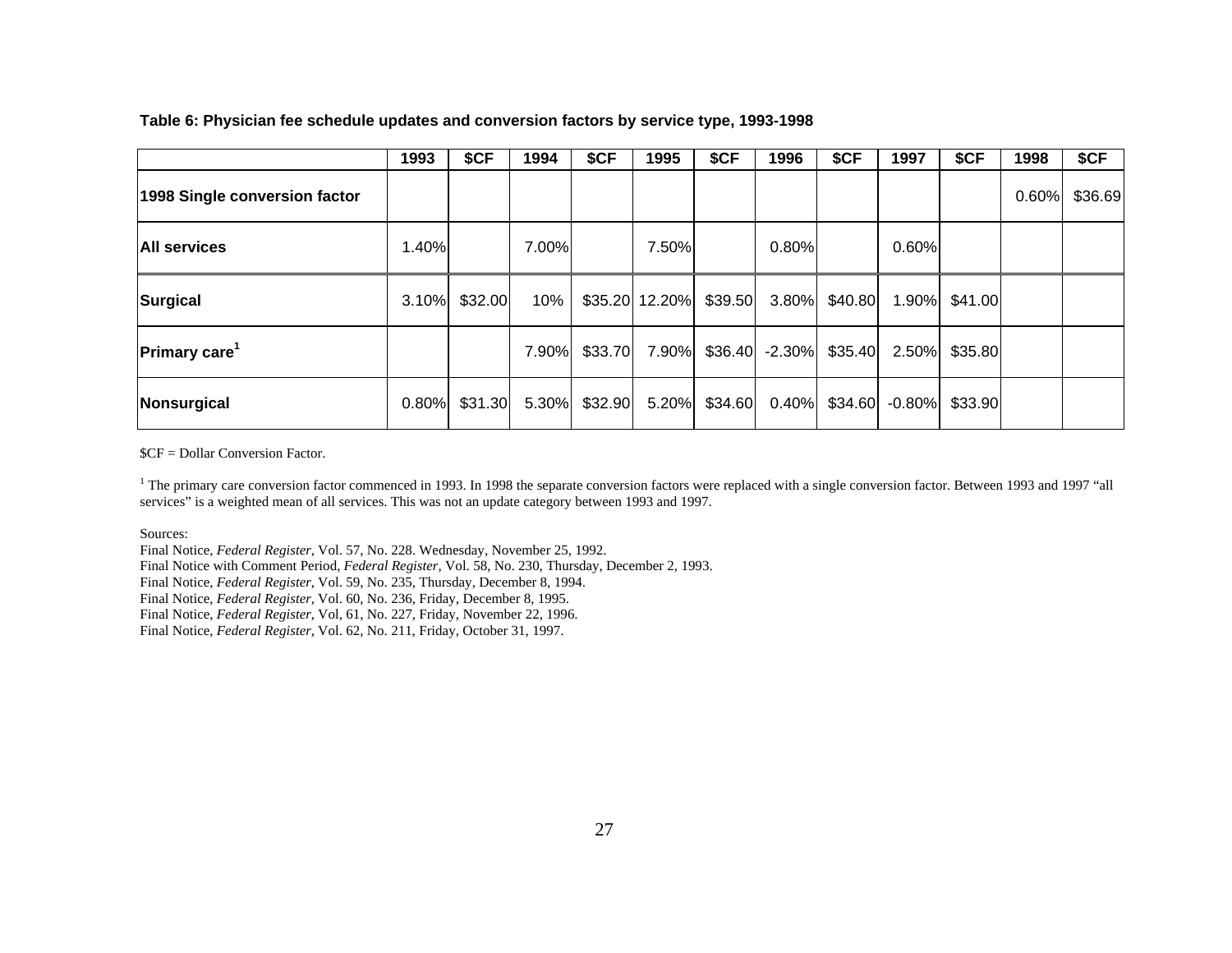#### <span id="page-31-0"></span>**Table 7: Average annual percentage change in all conversion factors**

|                                | 1993-1998 <sup>1</sup><br><b>Cumulative</b><br><b>Increase</b> | 1993-1997<br><b>Annualized Growth</b><br>Rate | 1993-1998<br><b>Annualized Growth</b><br>Rate |
|--------------------------------|----------------------------------------------------------------|-----------------------------------------------|-----------------------------------------------|
| Surgical                       | 14.7%                                                          | 6.4%                                          | 2.8%                                          |
| <b>Primary care, 1994-1998</b> | 17.3%                                                          | 3.4%                                          | 3.2%                                          |
| Nonsurgical                    | 17.3%                                                          | 2.0%                                          | 3.2%                                          |

 $<sup>1</sup>$  In 1993 there was no separate primary care conversion factor. The conversion factor used to calculate increases is the</sup> nonsurgical rate.

Source: Calculated from data reported in the *Federal Register*:

Final Notice, *Federal Register*, Vol. 57, No. 228. Wednesday, November 25, 1992.

Final Notice with Comment Period, *Federal Register*, Vol. 58, No. 230, Thursday, December 2, 1993.

Final Notice, *Federal Register*, Vol. 59, No. 235, Thursday, December 8, 1994.

Final Notice, *Federal Register*, Vol. 60, No. 236, Friday, December 8, 1995.

Final Notice, *Federal Register*, Vol. 61, No. 227, Friday, November 22, 1996.

Final Notice, *Federal Register*, Vol. 62, No. 211, Friday, October 31, 1997.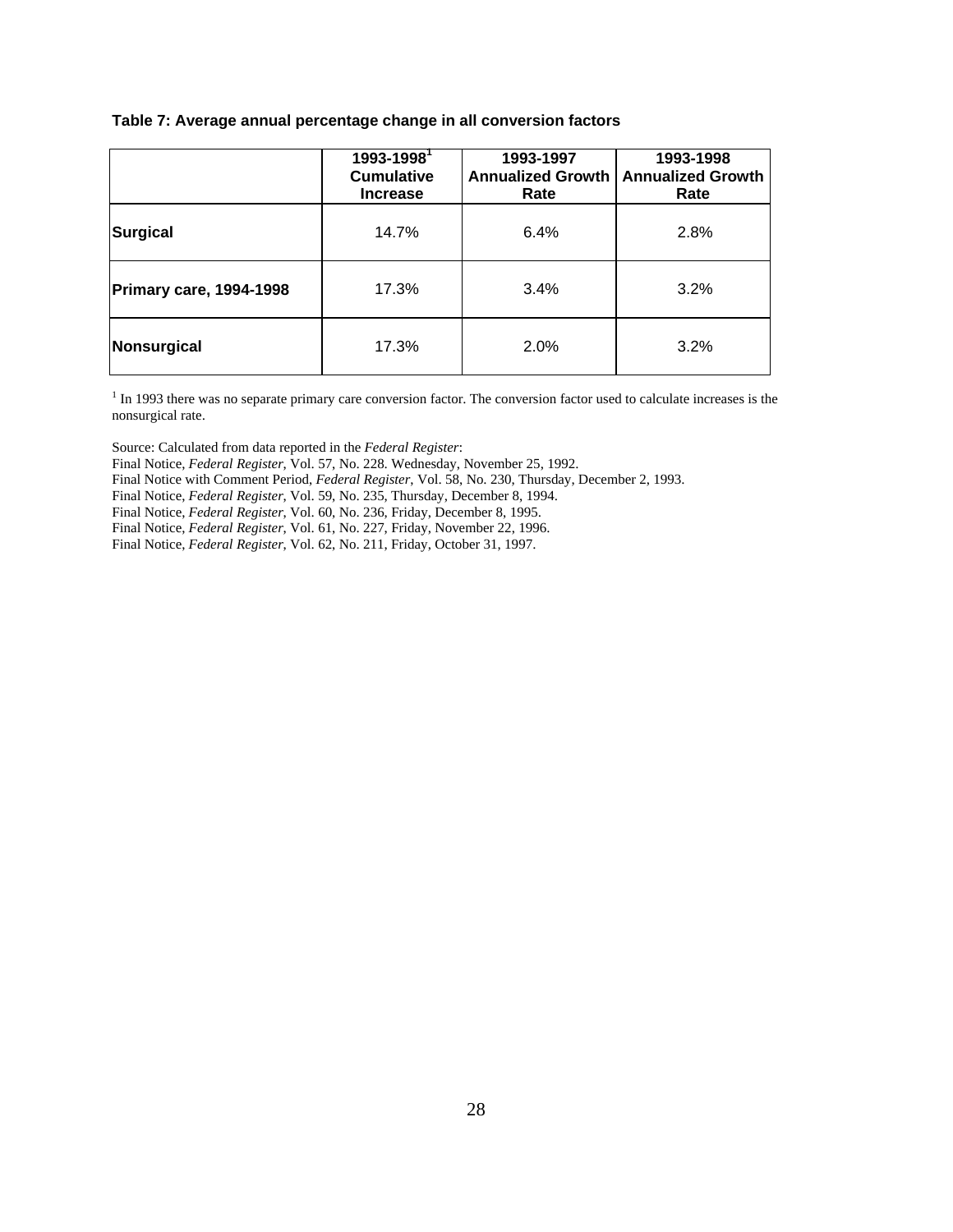#### <span id="page-32-0"></span>**Table 8: Average annual growth in per enrollee Medicare and private health insurance expenditure for all services**

|                          | 1969-1998 | 1985-1991 | 1991-1993 | 1993-1997 | 1997-1998 |
|--------------------------|-----------|-----------|-----------|-----------|-----------|
| <b>Medicare</b>          | 5.3%      | 3.3%      | 6.2%      | 5.5%      | $-1%$     |
| <b>Private insurance</b> | 6.5%      | 8.1%      | 5.4%      | 1.5%      | 5.9%      |

Source: *35-Year Anniversary Chart Book*. Health Care Financing Administration, 2000.

Note: All figures inflation-adjusted using a GDP deflator (**<http://w3.access.gpo.gov/usbudget/fy2001/hist.html>** Table 10)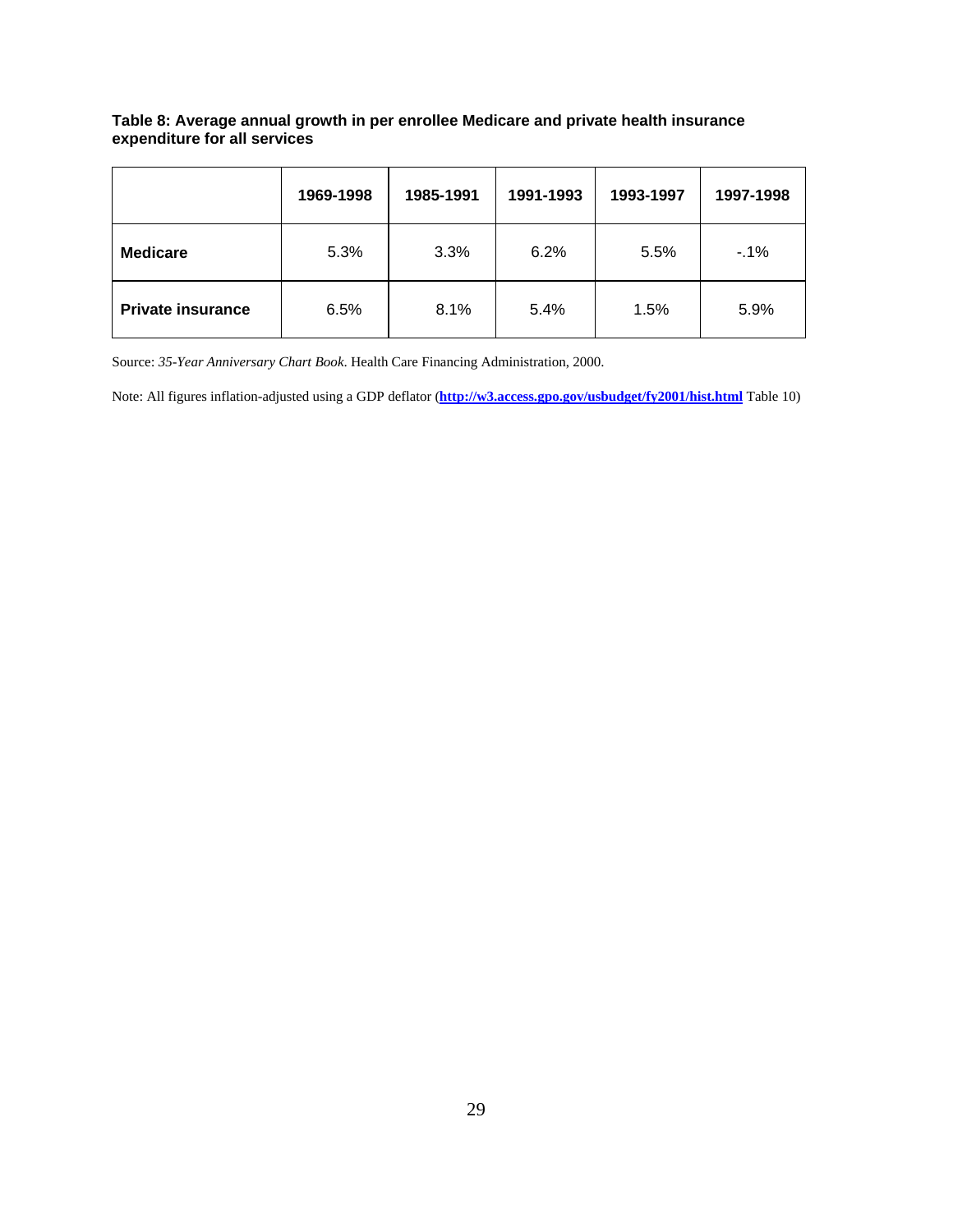|                                                  | 1990 | 1993 | 1994 | 1995 | 1996 | 1997 | 1998 | Average<br><b>Annualized</b><br>Percentage<br>Growth,<br>1993-1998 |
|--------------------------------------------------|------|------|------|------|------|------|------|--------------------------------------------------------------------|
| <b>National health</b><br>expenditures           | 7.9  | 6.0  | 3.2  | 3.3  | 3.3  | 3.7  | 3.5  | 3.8                                                                |
| All personal health<br>expenditures <sup>1</sup> | 8.9  | 7.9  | 2.5  | 9.2  | 6.3  | 6.4  | 6.2  | 6.2                                                                |
| <b>Hospital care</b>                             | 6.3  | 5.5  | 1.6  | 1.3  | 1.7  | 1.6  | 1.3  | 2.0                                                                |
| Physician and<br>clinical                        | 7.3  | 5.9  | 2.9  | 3.9  | 3.4  | 3.4  | 3.2  | 3.7                                                                |
| <b>Other professional</b><br>services            | 7.4  | 6.0  | 2.3  | 2.7  | 2.1  | 3.4  | 4.2  | 3.4                                                                |

#### <span id="page-33-0"></span>**Table 9: Year-to-year percentage increase in health expenditure (all payers)**

<sup>1</sup> "Personal health expenditures" are a subset of national health expenditures. Personal health expenditures include hospital, physician and clinical, other professional services, and other goods and services such as drugs and nursing care.

Source: Health Care Financing Review, Summer 2001 Volume 22 (4):102.

Note: All figures inflation-adjusted using a GDP deflator (**<http://w3.access.gpo.gov/usbudget/fy2001/hist.html>** Table 10)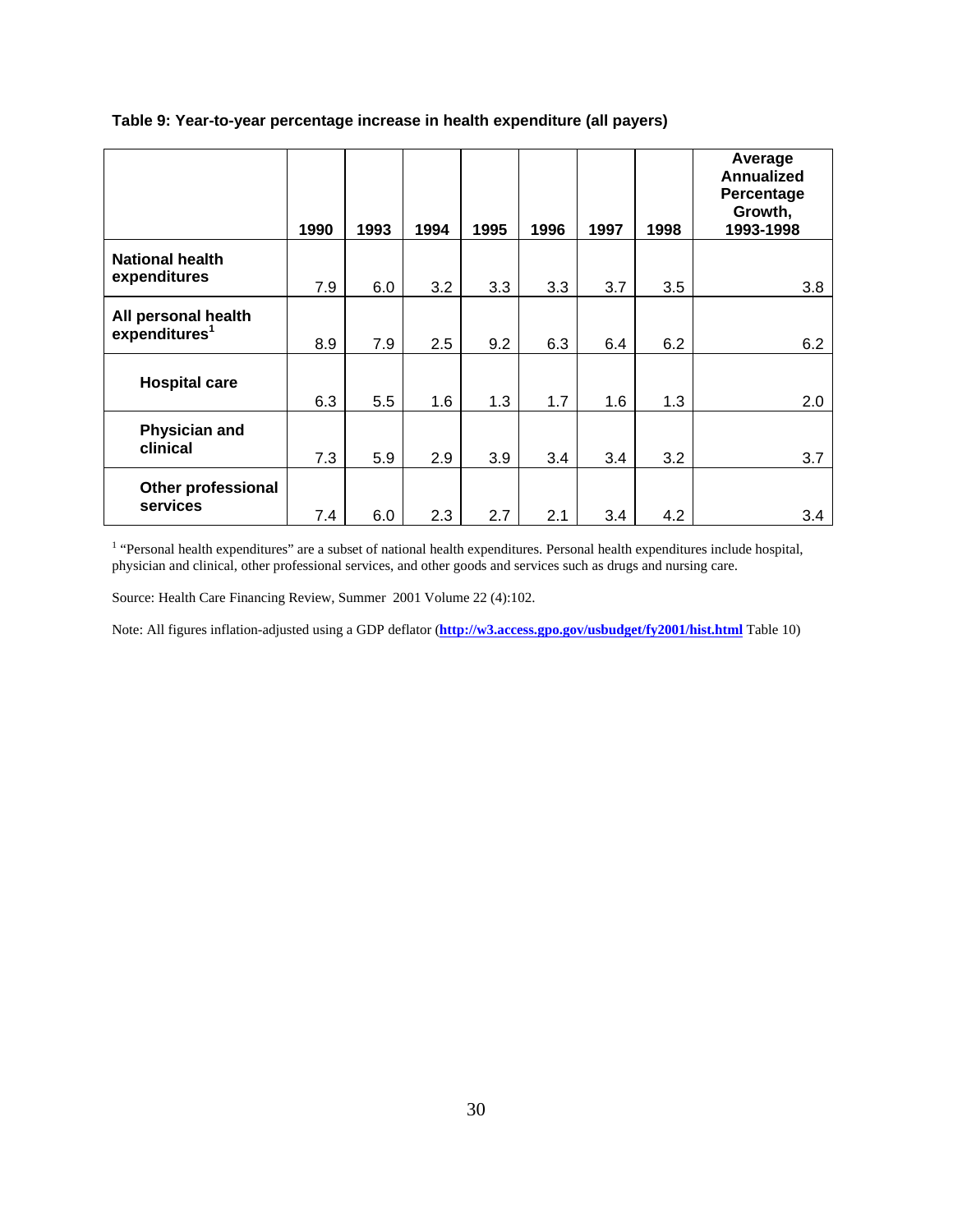<span id="page-34-0"></span>**Table 10: Sources of payments for physician and clinical services, selected calendar years, 1970-1999** 

|      | <b>Percentage of Total Expenditures</b> |                              |                                             |                                                            |                                                |                |                           |                                               |
|------|-----------------------------------------|------------------------------|---------------------------------------------|------------------------------------------------------------|------------------------------------------------|----------------|---------------------------|-----------------------------------------------|
| Year | Medicare <sup>1</sup><br>(%)            | Medicaid <sup>'</sup><br>(%) | Out-of-<br>pocket<br><b>Payment</b><br>s(%) | <b>Private</b><br><b>Health</b><br><b>Insurance</b><br>(%) | Other<br><b>Private</b><br><b>Funds</b><br>(%) | Federal<br>(%) | State and<br>Local<br>(%) | <b>Total</b><br>columns<br>$(3) - (7)$<br>(%) |
|      | (1)                                     | (2)                          | (3)                                         | (4)                                                        | (5)                                            | (6)            | (7)                       | (8)                                           |
| 1970 | 12                                      | 5                            | 46                                          | 30                                                         | $\overline{2}$                                 | 16             | 6                         | 100                                           |
| 1980 | 17                                      | 5                            | 30                                          | 35                                                         | 4                                              | 24             | 7                         | 100                                           |
| 1990 | 19                                      | 5                            | 19                                          | 43                                                         | 7                                              | 25             | 6                         | 100                                           |
| 1991 | 18                                      | 5                            | 18                                          | 45                                                         | 7                                              | 24             | 6                         | 100                                           |
| 1992 | 17                                      | 6                            | 16                                          | 46                                                         | 7                                              | 24             | $\overline{7}$            | 100                                           |
| 1993 | 17                                      | 6                            | 15                                          | 48                                                         | 7                                              | 24             | 6                         | 100                                           |
| 1994 | 18                                      | $\overline{7}$               | 13                                          | 48                                                         | 8                                              | 25             | 6                         | 100                                           |
| 1995 | 19                                      | 7                            | 12                                          | 49                                                         | 8                                              | 26             | 6                         | 100                                           |
| 1996 | 19                                      | $\overline{7}$               | 12                                          | 49                                                         | 8                                              | 26             | 6                         | 100                                           |
| 1997 | 20                                      | $\overline{7}$               | 12                                          | 48                                                         | 8                                              | 26             | 6                         | 100                                           |
| 1998 | 20                                      | 7                            | 12                                          | 48                                                         | 8                                              | 27             | 5                         | 100                                           |
| 1999 | 20                                      | 7                            | 11                                          | 48                                                         | 9                                              | 27             | 5                         | 100                                           |

 $<sup>1</sup>$  Medicare and Medicaid are subsets of the federal and state payments, but are given as percentages of total national expenditures</sup> on physician and clinical services.

Source: National Health Accounts, Health Care Financing Administration: http://www.hcfa.gov/stats/nheoact/tables/t6.htm#d.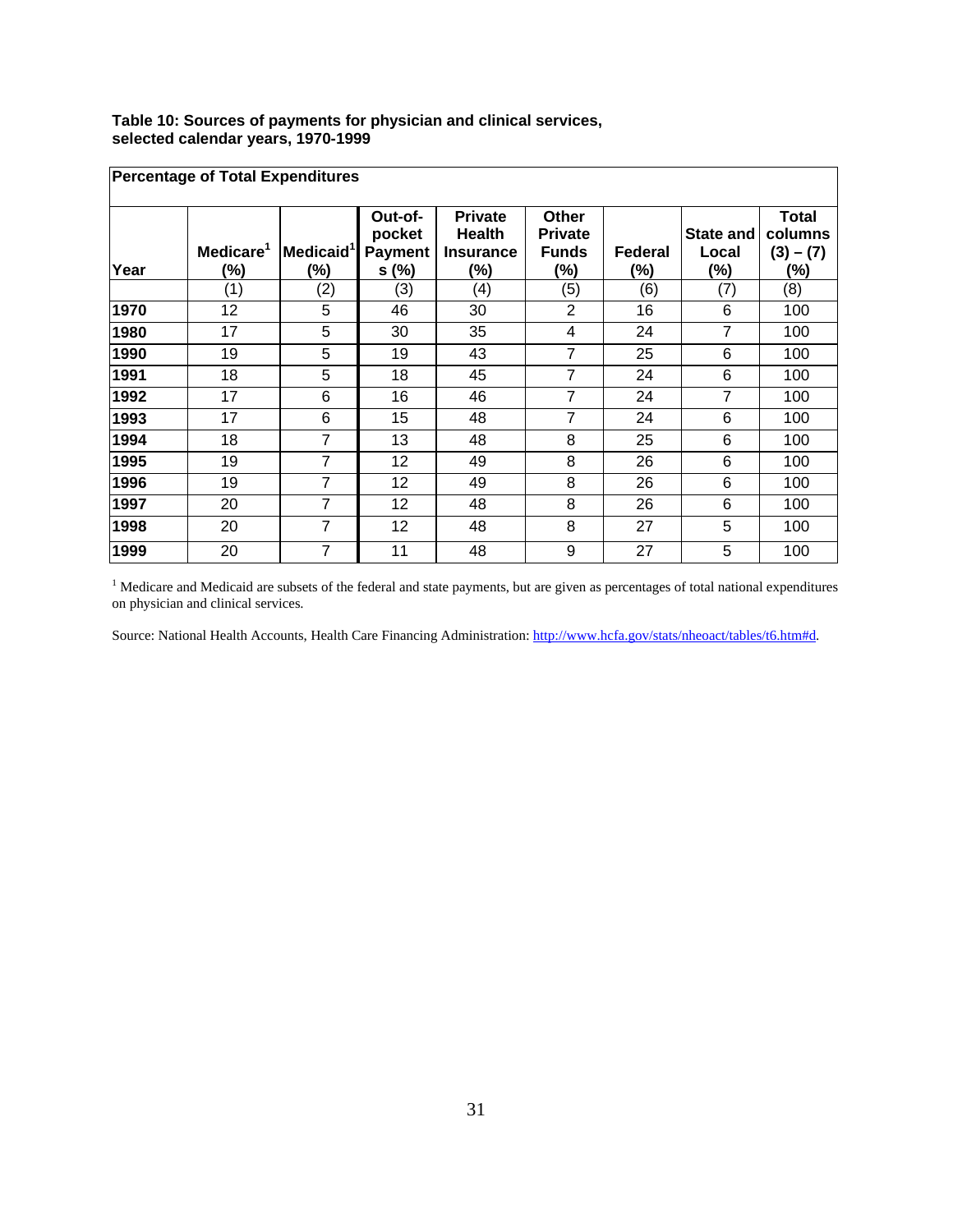| <b>Percentage of total</b> |                              |                              |                                             |                                                               |                                                |                |                                  |                                                  |  |
|----------------------------|------------------------------|------------------------------|---------------------------------------------|---------------------------------------------------------------|------------------------------------------------|----------------|----------------------------------|--------------------------------------------------|--|
| Year                       | Medicare <sup>1</sup><br>(%) | Medicaid <sup>'</sup><br>(%) | Out-of-<br>pocket<br><b>Payments</b><br>(%) | <b>Private</b><br><b>Health</b><br><b>Insurance</b><br>$(\%)$ | Other<br><b>Private</b><br><b>Funds</b><br>(%) | Federal<br>(%) | <b>State and</b><br>Local<br>(%) | <b>Total</b><br>columns<br>$(3) - (7)$<br>$(\%)$ |  |
|                            | (1)                          | (2)                          | (3)                                         | (4)                                                           | (5)                                            | (6)            | (7)                              | (8)                                              |  |
| 1970                       | 5                            | 5                            | 44                                          | 6                                                             | 5                                              | 32             | 14                               | 100                                              |  |
| 1980                       | 8                            | 5                            | 46                                          | 23                                                            | 8                                              | 13             | 10                               | 100                                              |  |
| 1990                       | 10                           | $\overline{2}$               | 31                                          | 35                                                            | 9                                              | 12             | 13                               | 100                                              |  |
| 1991                       | 11                           | 3                            | 29                                          | 34                                                            | 9                                              | 14             | 13                               | 100                                              |  |
| 1992                       | 12                           | 3                            | 29                                          | 35                                                            | 9                                              | 15             | 12                               | 100                                              |  |
| 1993                       | 12                           | 3                            | 28                                          | 36                                                            | 9                                              | 15             | 11                               | 100                                              |  |
| 1994                       | 13                           | 3                            | 27                                          | 36                                                            | 9                                              | 16             | 11                               | 100                                              |  |
| 1995                       | 13                           | 4                            | 27                                          | 38                                                            | 9                                              | 16             | 10                               | 100                                              |  |
| 1996                       | 13                           | 4                            | 27                                          | 39                                                            | 9                                              | 16             | 10                               | 100                                              |  |
| 1997                       | 12                           | 4                            | 28                                          | 39                                                            | 9                                              | 15             | 9                                | 100                                              |  |
| 1998                       | 12                           | 4                            | 30                                          | 39                                                            | 9                                              | 14             | 9                                | 100                                              |  |
| 1999                       | 11                           | 4                            | 30                                          | 39                                                            | 8                                              | 14             | 9                                | 100                                              |  |

#### <span id="page-35-0"></span>**Table 11: Sources of payments for other health professional services, selected calendar years, 1970-1999**

<sup>1</sup> Medicare and Medicaid are subsets of the federal and state payments, but are given as percentages of total national expenditures on physician and clinical services.

Source: National Health Accounts, Health Care Financing Administration: http://www.hcfa.gov/stats/nheoact/tables/t6.htm#d.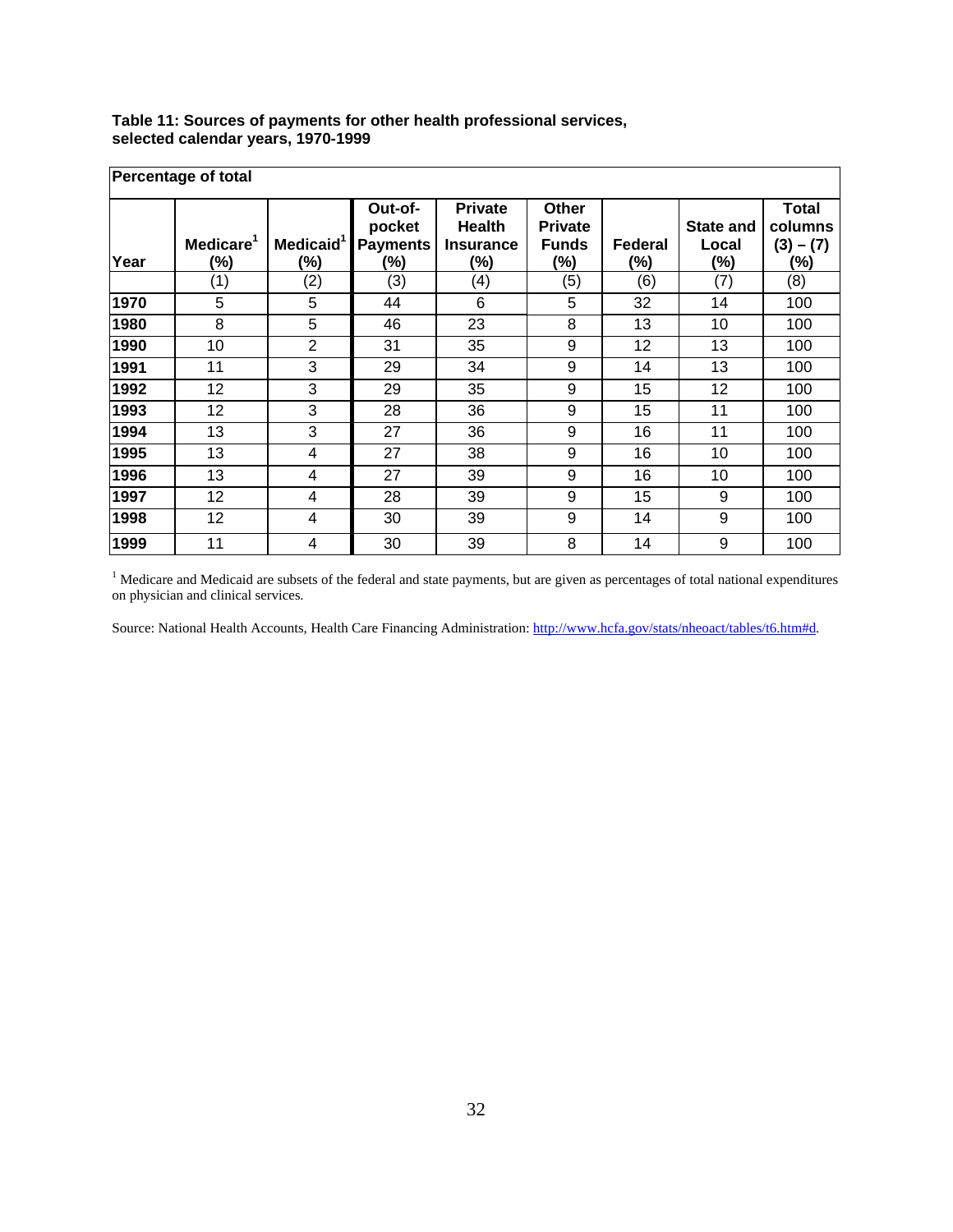|                                                                               | 1990      | 1991      | 1992      | 1993      | 1994      | 1995      | 1996      | 1997      | 1998      | 1999      | Growth<br>1990-99 | Average<br>Annual<br>Growth |
|-------------------------------------------------------------------------------|-----------|-----------|-----------|-----------|-----------|-----------|-----------|-----------|-----------|-----------|-------------------|-----------------------------|
| Population (in millions)                                                      | 254       | 257       | 260       | 263       | 265       | 268       | 270       | 273       | 275       | 278       | 9%                | 1%                          |
| <b>Physician and clinical</b><br>-- Private health insurance<br>(in millions) | \$67,698  | \$75,709  | \$82,997  | \$88,514  | \$91,472  | \$94,392  | \$95,948  | \$98,687  | \$102,158 | \$106,448 | 57%               | 5%                          |
| <b>Physician and clinical</b><br>-- Out-of- pocket<br>(in millions)           | \$30,401  | \$29,885  | \$28,928  | \$27,348  | \$25,137  | \$23,137  | \$23,299  | \$24,404  | \$25,086  | \$25,388  | 16%               | $-2%$                       |
| <b>Other professional services</b><br>- Private insurance<br>(in millions)    | \$6,280   | \$6,466   | \$7,316   | \$8,094   | \$8,370   | \$9,446   | \$10,313  | \$11,000  | \$11,593  | \$12,342  | 97%               | 8%                          |
| Other professional services<br>-- Out-of-pocket<br>(in millions)              | \$5,699   | \$5,591   | \$6,033   | \$6,372   | \$6,296   | \$6,795   | \$7,100   | \$8.011   | \$8,943   | \$9,416   | 65%               | $6\%$                       |
| <b>Dental</b><br>- Private insurance<br>(in millions)                         | \$15,178  | \$15,565  | \$17,038  | \$17,443  | \$18,382  | \$19,563  | \$20,411  | \$21,049  | \$21,851  | \$22,916  | 51%               | 5%                          |
| <b>Dental</b><br>– Out-of-pocket (in millions)                                | \$15,364  | \$15,403  | \$16,485  | \$16,509  | \$17,019  | \$17,720  | \$18,078  | \$19,526  | \$20,557  | \$21,224  | 38%               | 4%                          |
| Total national expenditure,<br>(in millions)                                  | \$140,434 | \$148,781 | \$159,351 | \$165,214 | \$168,039 | \$172,896 | \$177,481 | \$184,200 | \$191,482 | \$199,427 | 42%               | 4%                          |
| Total expenditure,<br>per person                                              | \$411     | \$441     | \$479     | \$500     | \$516     | \$533     | \$545     | \$556     | \$573     | \$592     | 44%               | 4%                          |

**Table 12: Total and per person private insurance and out-of-pocket expenditures, 1990-1999, in 1990 constant dollars** 

Source: Centers for Medicare and Medicare Services (2001) *National Health Accounts Data* (2001 edition). [Computer File] http://www.hcfa.gov/stats/nhe-oact/.

Note: All figures inflation-adjusted using a GDP deflator [\(http://w3.access.gpo.gov/usbudget/fy2001/hist.html](http://w3.access.gpo.gov/usbudget/fy2001/hist.html), Table 10)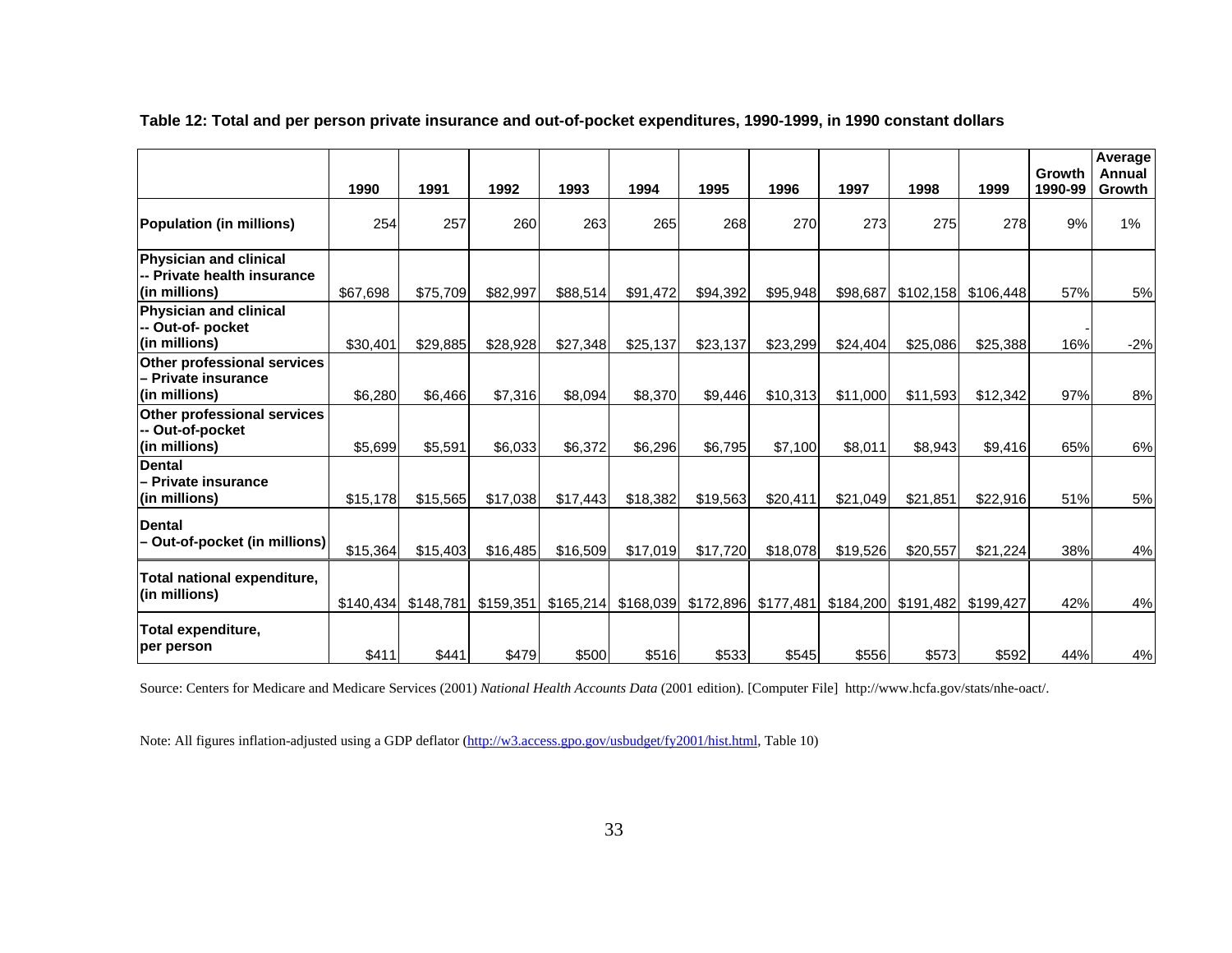| National Health Expenditure<br><b>Estimates, Millions of Dollars</b> | 1990    | 1991  | 1992    | 1993    | 1994    | 1995    | 1996    | 1997    | 1998    | 1999                                                                            | Growth<br>1990-99 | Average<br>Annual<br>Growth |
|----------------------------------------------------------------------|---------|-------|---------|---------|---------|---------|---------|---------|---------|---------------------------------------------------------------------------------|-------------------|-----------------------------|
| <b>Medicaid physician and clinical</b><br>services expenditures      | \$7.025 |       |         |         |         |         |         |         |         | \$8,784 \$10,504 \$11,652 \$12,301 \$12,997 \$13,451 \$13,780 \$13,999 \$14,643 | 108.4%            | 8.5%                        |
| <b>Medicaid other professional</b><br><b>services</b>                | \$445   | \$529 | \$560   | \$767   | \$772   | \$893   | \$1,048 | \$1,116 | \$1,088 | \$1.144                                                                         | 157.2%l           | 11.1%                       |
| Dental                                                               | \$756   | \$911 | \$1.127 | \$1,540 | \$1,566 | \$1,590 | \$1,626 | \$1,681 | \$1,720 | \$1,825                                                                         | 141.5%            | 10.3%                       |
| $ $ Total Medicaid ${}^1$                                            | \$7,470 |       |         |         |         |         |         |         |         | \$9,313 \$11,064 \$12,419 \$13,073 \$13,890 \$14,499 \$14,896 \$15,087 \$15,787 | 111.3%            | 8.7%                        |

**Table 13: Total Medicaid expenditure on physician, clinical, and other professional services, 1990-1999, in 1990 constant dollars** 

<sup>1</sup> Excludes Children's health insurance expansion programs.

Source: Centers for Medicare and Medicare Services (2001) *National Health Accounts Data* (2001 edition). [Computer File] http://www.hcfa.gov/stats/nhe-oact/.

Note: All figures inflation-adjusted using a GDP deflator (**<http://w3.access.gpo.gov/usbudget/fy2001/hist.html>**, Table 10)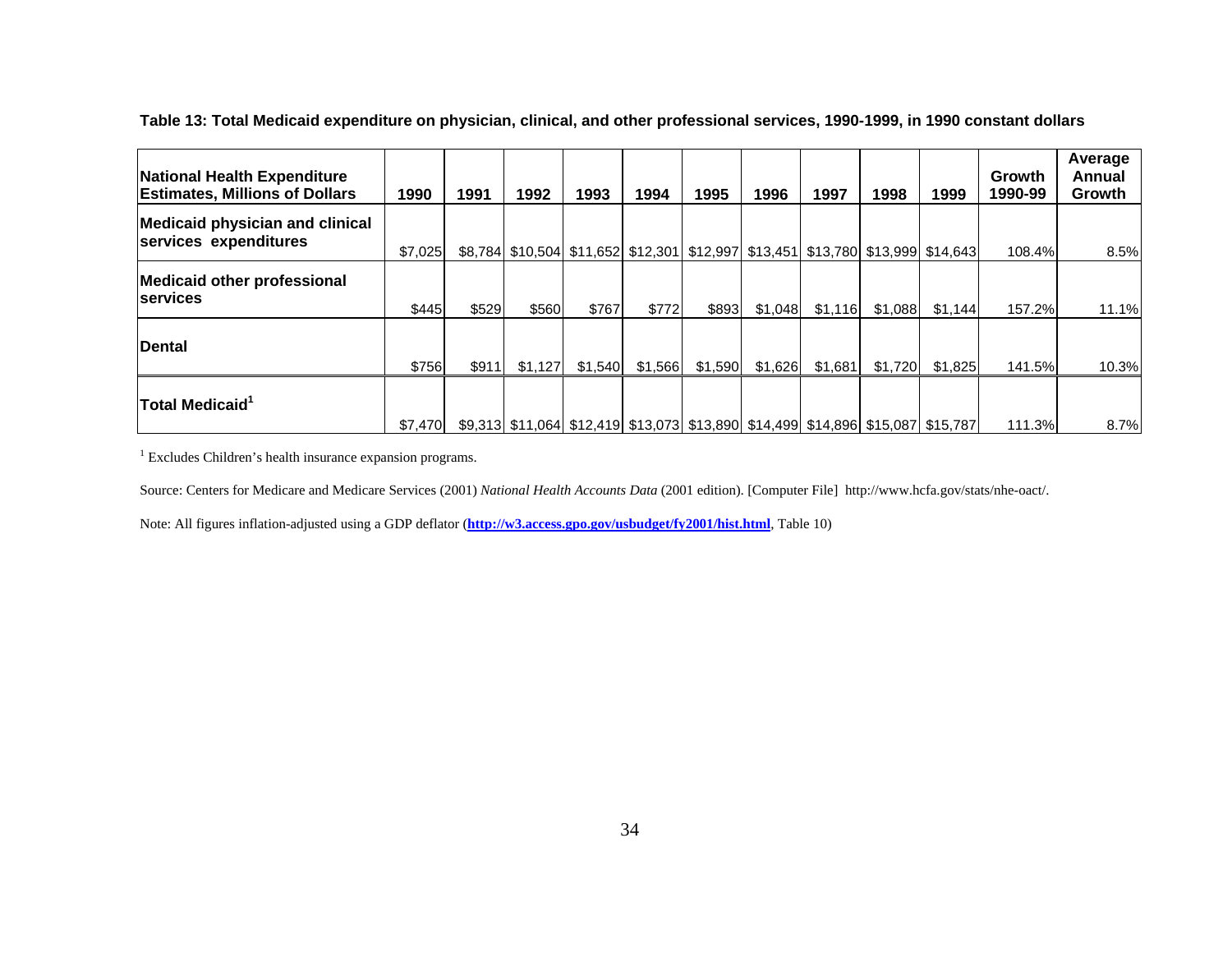|                                                         | 1990   | 1991  | 1992   | 1993   | 1994   | 1995   | 1996   | 1997   | 1998   | Percentage<br><b>Growth</b><br>1990-98 | Average<br>Annual<br>Growth<br><b>Rate (%)</b> |
|---------------------------------------------------------|--------|-------|--------|--------|--------|--------|--------|--------|--------|----------------------------------------|------------------------------------------------|
| <b>Medicaid recipients</b><br>(in millions)             | 25.255 | 28.28 | 30.926 | 33.432 | 35.053 | 36.282 | 35.118 | 34.872 | 40.649 | 61.0%                                  | 6.1%                                           |
| Physician and clinical services<br>$\vert$ (in dollars) | \$278  | \$311 | \$339  | \$348  | \$351  | \$358  | \$383  | \$395  | \$345  | 23.9%                                  | 2.7%                                           |
| <b>Other professional services</b><br>(in dollars)      | \$18   | \$18  | \$18   | \$23   | \$22   | \$25   | \$30   | \$32   | \$27   | 49.0%                                  | 5.1%                                           |
| Dental<br>$\vert$ (in dollars)                          | \$30   | \$32  | \$37   | \$46   | \$45   | \$44   | \$47   | \$48   | \$42   | 39.7%                                  | 4.3%                                           |
| Total (in dollars) per enrollee <sup>1</sup>            | \$326  | \$362 | \$394  | \$417  | \$418  | \$427  | \$459  | \$475  | \$413  | 26.8%                                  | 3.0%                                           |

**Table 14: Medicaid expenditure on physicians' services per recipient, 1990-1998, in 1990 constant dollars** 

<sup>1</sup> Excludes children's health insurance expansion programs.

Source: Centers for Medicare and Medicare Services (2001) *National Health Accounts Data* (2001 edition). [Computer File] http://www.hcfa.gov/stats/nhe-oact/.

Note: All figures inflation-adjusted using a GDP deflator (**<http://w3.access.gpo.gov/usbudget/fy2001/hist.html>** ,Table 10)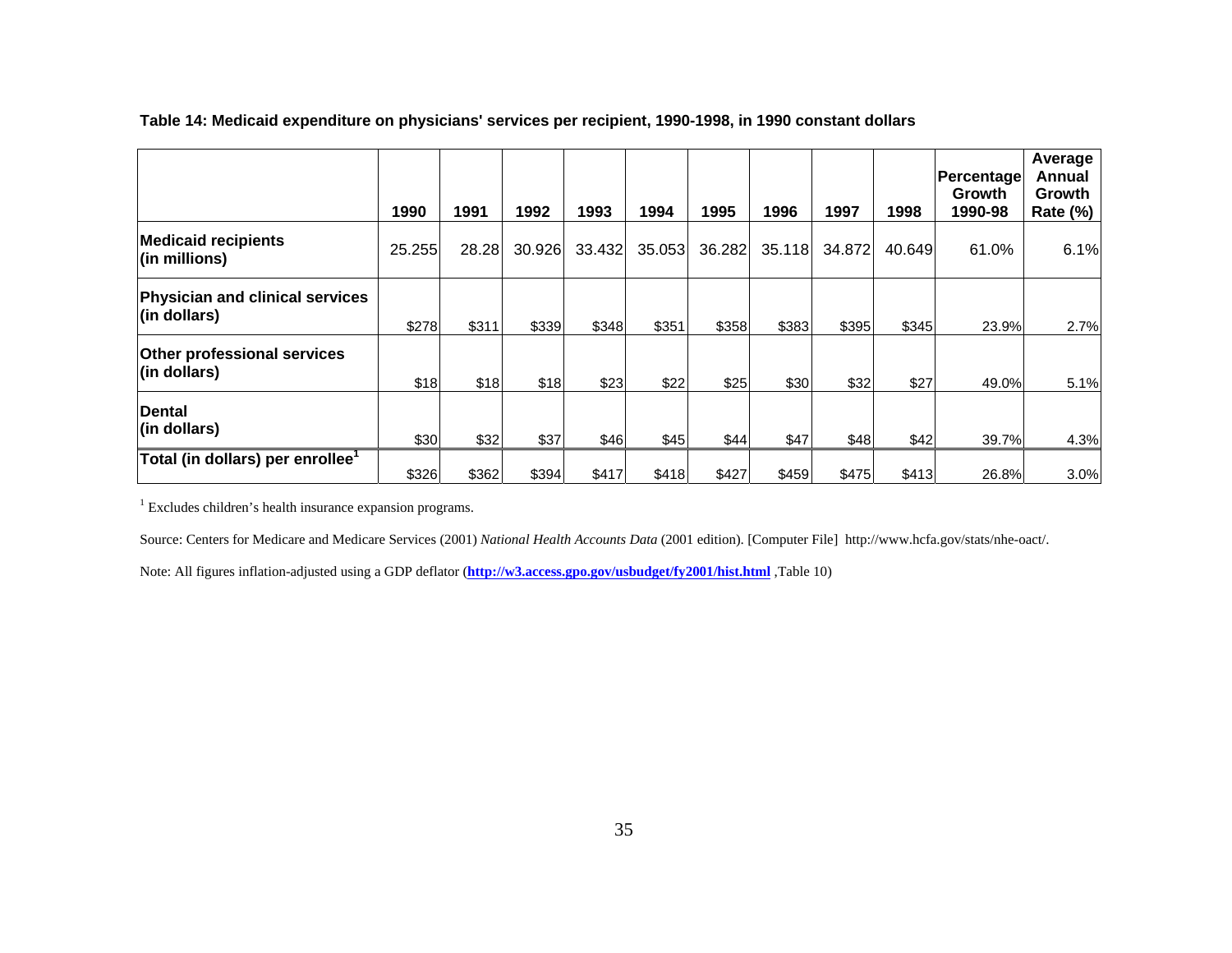**Table 15. Average annual Medicare expenditure growth rates by provider sector: before and after the Balanced Budget Act** 

| Percent Average Annual Expenditure Growth Rate per |                            |                |
|----------------------------------------------------|----------------------------|----------------|
| <b>Medicare Fee-for-Service Beneficiary</b>        | $1992 - 1997$ <sup>1</sup> | $1997 - 19991$ |
| <b>Inpatient hospital</b>                          | 5.3                        | $-1.8$         |
| Home health (combined Parts A and B)               | 21.4                       | $-28.2$        |
| <b>Skilled nursing facility</b>                    | 30.4                       | $-0.9$         |
| <b>Physician services</b>                          | 4.3                        | 2.4            |
| <b>Outpatient hospital</b>                         | 6.2                        | $-6.4$         |
| Medicare+Choice (per M+C beneficiary)              | 7.4                        | 5.2            |
| <b>Total Medicare (per beneficiary)</b>            | 7.5                        | $-2.0$         |

<sup>1</sup> Years are fiscal years.

Source: Office of the Actuary, HCFA. Reproduced from *Medicare Payment Policy* — MedPAC Report to Congress March 2000.

Note: These figures are not inflation-adjusted.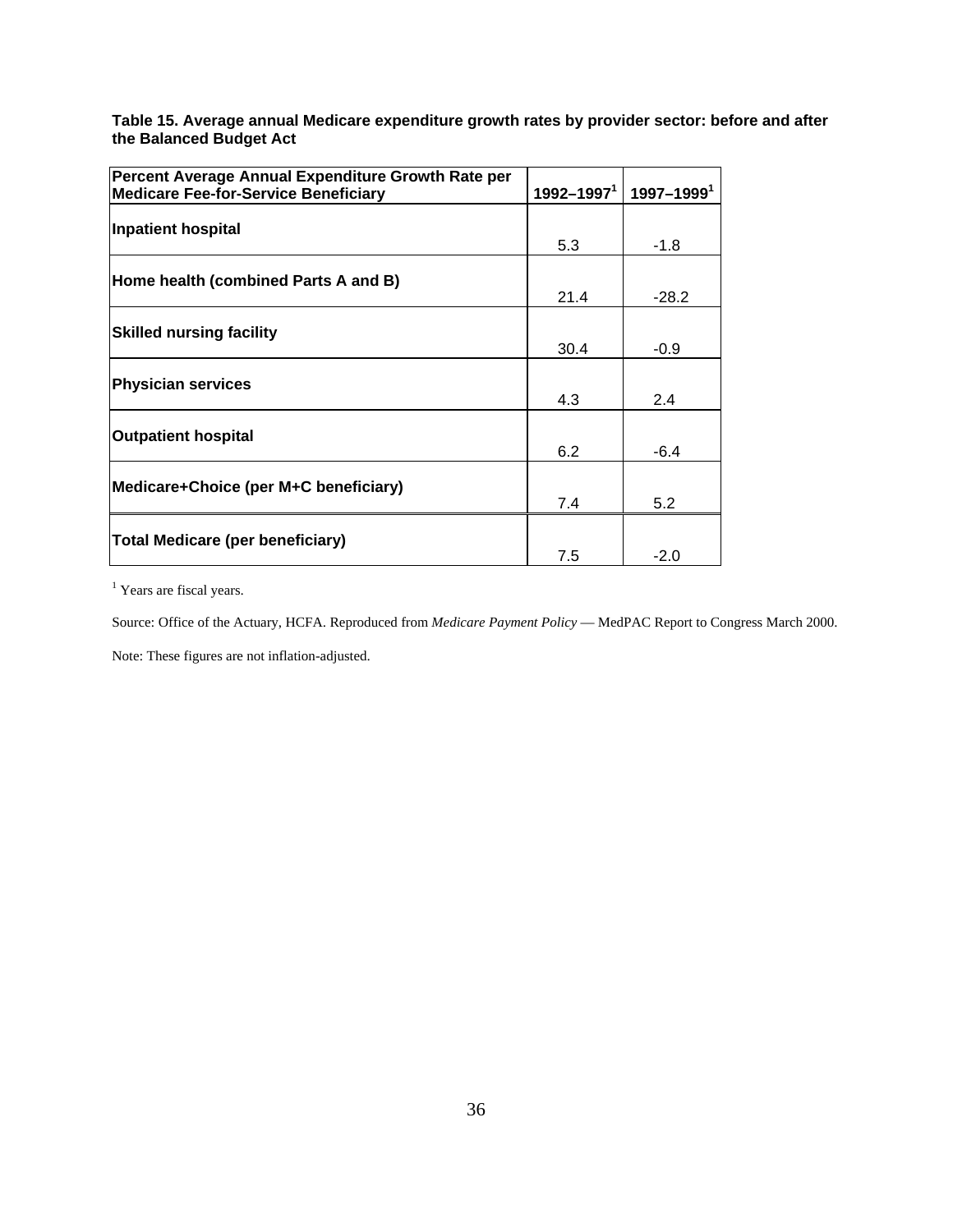| National Health Accounts <sup>1</sup><br>(in millions of dollars) | 1990     | 1991     | 1992     | 1993     | 1994     | 1995     | 1996     | 1997     | 1998                                                                               | Growth<br>1990-98 | Average<br>Annual<br>Growth<br>1990-98 |
|-------------------------------------------------------------------|----------|----------|----------|----------|----------|----------|----------|----------|------------------------------------------------------------------------------------|-------------------|----------------------------------------|
| Physician and clinical<br><b>services</b>                         |          |          |          |          |          |          |          |          | \$30,153 \$30,646 \$31,137 \$31,950 \$34,159 \$36,655 \$38,120 \$40,229 \$43,009   | 42.6%             | 4.5%                                   |
| <b>Other professional</b><br><b>services</b>                      | \$1,755  | \$2,181  | \$2,467  | \$2,715  | \$2,966  | \$3,257  | \$3,376  | \$3,392  | \$3,459                                                                            | 97.1%             | 8.9%                                   |
| Dental services                                                   | \$2      | \$2      | \$5      | \$1      | \$2      | \$3      | \$4      | \$6<br>2 | \$76                                                                               | 3713.9%           | 57.6%                                  |
| <b>Total Medicare</b>                                             |          |          |          |          |          |          |          |          | $$31,910$  \$32,829 \$33,608 \$34,681 \$37,147 \$39,945 \$41,544 \$43,684 \$46,545 | 45.9%             | 4.8%                                   |
| <b>Medicare benefits paid</b><br>(in millions of dollars)         |          |          |          |          |          |          |          |          |                                                                                    | Change            | Average<br>Annual<br><b>Increase</b>   |
| <b>Physician and suppliers</b>                                    | \$29,609 | \$31,163 | \$30,593 | \$31,797 | \$33,191 | \$35,620 | \$35,605 | \$36,003 | \$37,026                                                                           | 25.0%             | 2.8%                                   |
| Physician fee schedule                                            |          |          |          | \$24,060 | \$25,802 | \$27,485 | \$26,730 | \$26,618 | \$26,948                                                                           | 12.0%             | 2.3%                                   |

#### **Table 16: Total Medicare expenditure on physician services, 1990-1998, in 1990 constant dollars**

<sup>1</sup> National Health Accounts data, current dollars.

\* Change 1993-1998.

Source: Medicare Trustees Report, 2002 and the Health Care Financing Review *Statistical Supplement* (1999 and 2000).

Note: All figures inflation-adjusted using a GDP deflator (**<http://w3.access.gpo.gov/usbudget/fy2001/hist.html>**, Table 10)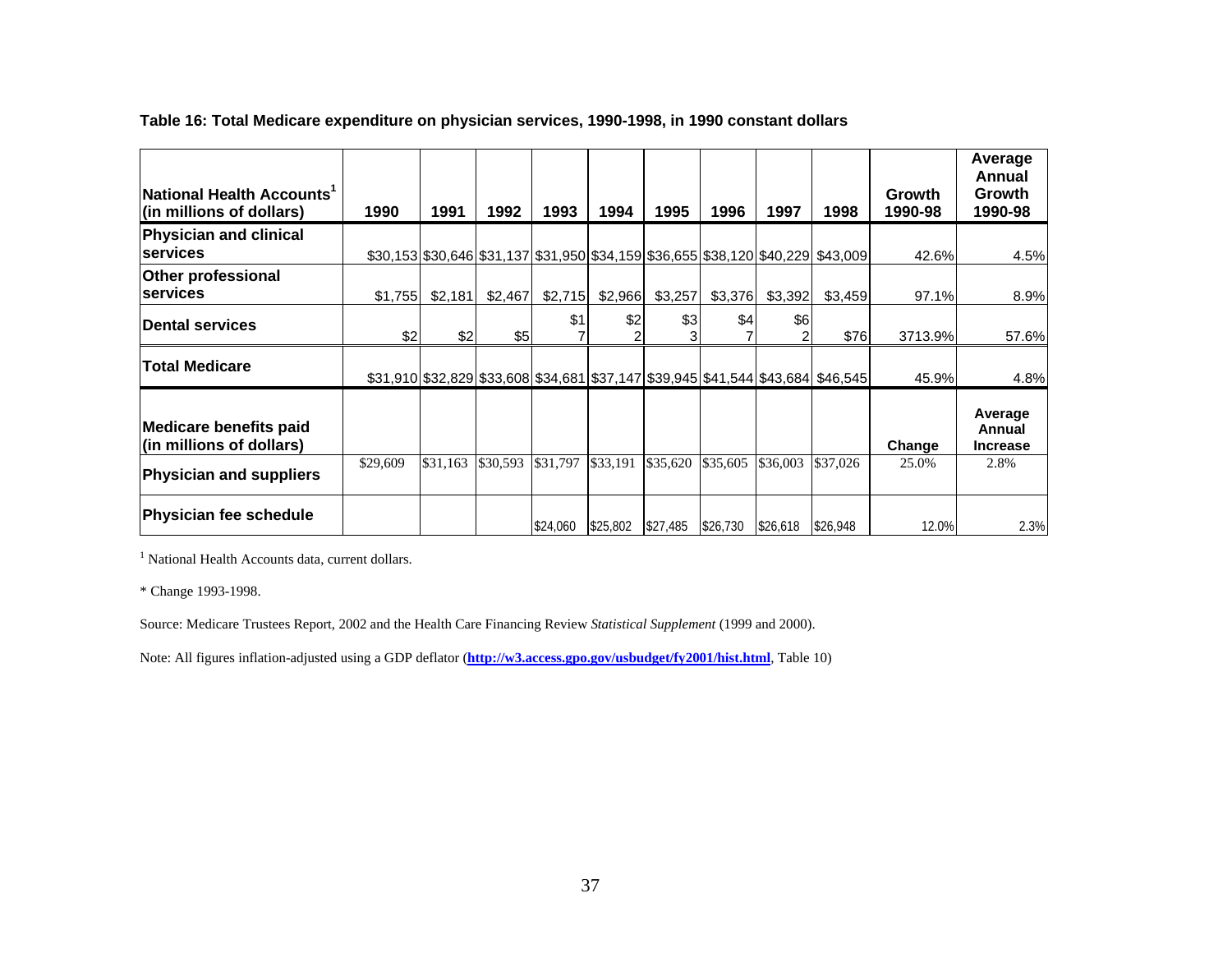| <b>Enrollment</b>                                         | 1990  | 1991  | 1992  | 1993    | 1994    | 1995    | 1996    | 1997    | 1998    | 1999      | <b>Cumulative</b><br>Growth<br>1990-1998 | Average<br>Annual<br><b>Increase</b> |
|-----------------------------------------------------------|-------|-------|-------|---------|---------|---------|---------|---------|---------|-----------|------------------------------------------|--------------------------------------|
| non-ESRD enrollment                                       |       |       |       | 31.93   | 32.13   | 32.03   | 31.58   | 30.88   | 30.19   |           |                                          |                                      |
| Fee for service enrollees<br>only                         | 31.25 | 31.68 | 32.12 | 32.35   | 32.08   | 31.57   | 30.93   | 30.41   | 30.43   | 30.19     | $-2.6$                                   | $-0.3$                               |
| <b>All Part B enrollees</b><br>(in millions)              | 32.63 | 33.24 | 33.93 | 34.61   | 35.17   | 35.69   | 36.14   | 36.46   | 36.78   | 37.04     | 12.7                                     | 1.5                                  |
| National Health Accounts<br>(in millions of dollars)      |       |       |       |         |         |         |         |         |         |           |                                          |                                      |
| <b>Physician and clinical</b><br>services                 | \$924 | \$922 | \$918 | \$923   | \$971   | \$1,027 | \$1,055 | \$1,104 | \$1,169 | \$1,221   | 26.5%                                    | 3.0%                                 |
| <b>Other professional</b><br>services                     | \$54  | \$66  | \$73  | \$78    | \$84    | \$92    | \$93    | \$93    | \$94    | \$11<br>3 | 73.9%                                    | 7.2%                                 |
| Dentists <sup>1</sup>                                     | \$0   | \$0   | \$0   | \$1     | \$1     | \$1     | \$2     | \$2     | \$2     | \$2       |                                          |                                      |
| <b>Total</b>                                              | \$978 | \$988 | \$991 | \$1,002 | \$1,056 | \$1,119 | \$1,149 | \$1,198 | \$1,266 | \$1,316   | 29.4%                                    | 3.3%                                 |
| <b>Medicare benefits paid</b><br>(in millions of dollars) |       |       |       |         |         |         |         |         |         |           | Change                                   | Average<br>annual<br>increase        |
| <b>Physicians and suppliers</b>                           | \$947 | \$984 | \$952 | \$983   | \$1,034 | \$1,128 | \$1,151 | \$1,184 | \$1,217 | $\cdots$  | 28.5%                                    | 3.4%                                 |
| Physician fee schedule                                    |       |       |       | \$754   | \$803   | \$858   | \$846   | \$862   | \$893   | $\cdots$  | 18.4%                                    | 3.2%                                 |

#### **Table 17: Annual Medicare expenditures per enrollee, 1990-1999, in 1990 constant dollars**

<sup>1</sup> Actual per person dental expenditures for Medicare were not zero between 1990 and 1992 but were less than one dollar for every enrollee.

Source: Centers for Medicare and Medicare Services (2001), *National Health Accounts Data* (2001 edition). [Computer File] http://www.hcfa.gov/stats/nhe-oact/. Medicare benefits paid data from the *Statistical Abstract of the United States*, 2000, and the Health Care Financing Review *Statistical Supplement* (1999).

Note: Percentage changes are 1990-1997 for physician and suppliers, and 1995-1998 for physician fee schedule expenditures.

All figures inflation-adjusted using a GDP deflator (**<http://w3.access.gpo.gov/usbudget/fy2001/hist.html>** ,Table 10)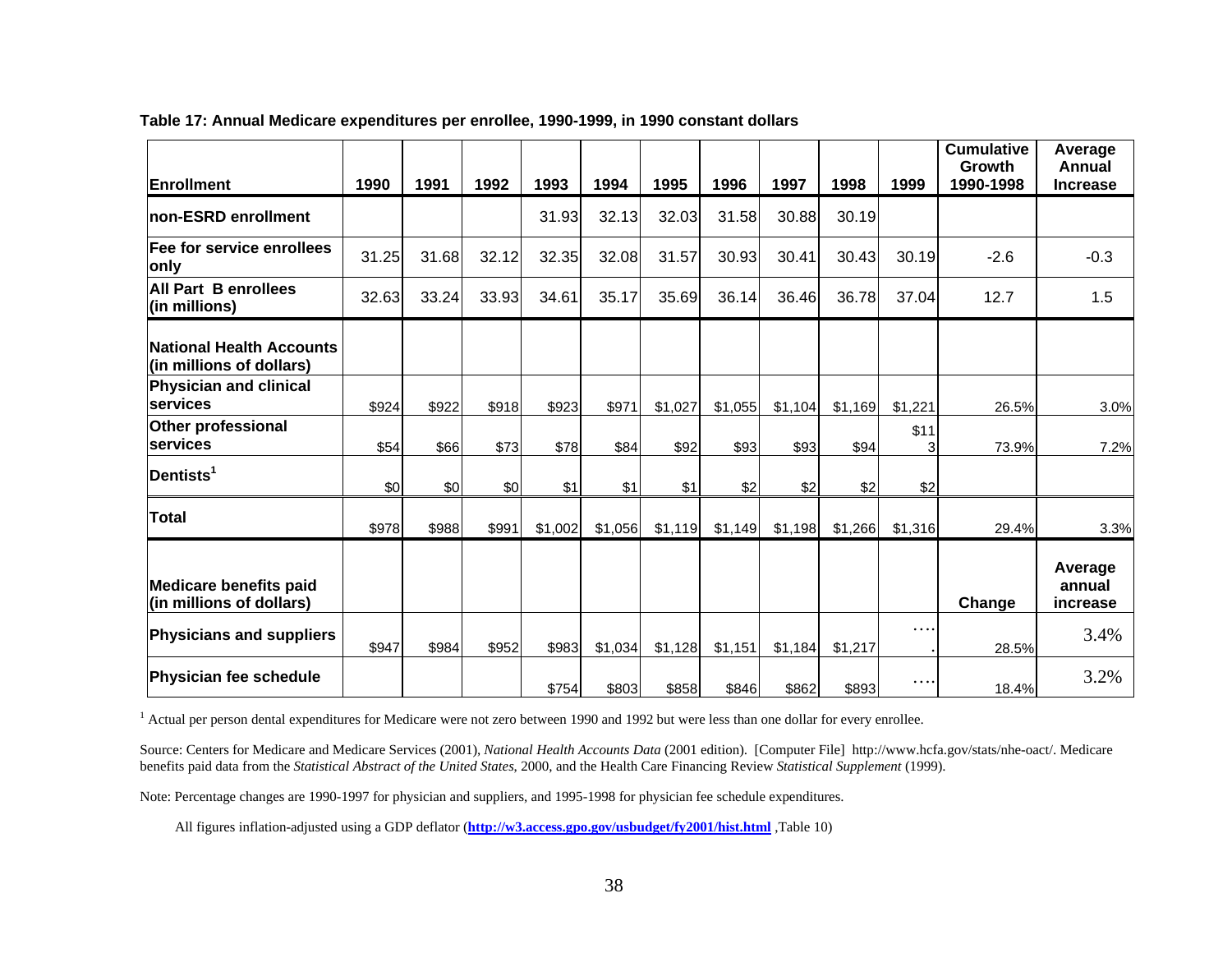# **Chapter 3: Decomposing the Change in Medicare Expenditures for Physicians' Services**

In order to decompose the changes in expenditures described in Chapter 2 into components attributable to factors such as the age/gender mix of the Medicare population, we examined the use of physicians' services by the sample of beneficiaries included in the Medicare Current Beneficiary Survey (MCBS) in detail. Beneficiaries in the MCBS sample, which we describe and analyze below, had annualized per capita spending on the services included in the statutory definition of physicians' services that increased 15 percent from \$960 to \$1108 over the period 1993-1998.[17](#page-42-0) 

We conducted analyses of the determinants of this increase in the expenditures for physicians' services in the Medicare program over the period 1993-1998. Total expenditures for any class of good or service are the sum of the quantities (volume) of the goods or services multiplied by their prices. In the context of the Medicare program, total expenditures for physicians' services can be represented as follows:

(1) Total expenditures =  $\sum$  *Volume*<sub>*i*</sub> \* *Price*<sub>i</sub> where services are indexed by *i*.  $=\sum_i Volume_i$ 

*Changes* in total expenditures are thus functions of changes in the volume of services delivered, changes in the price of such services, and any interactions between these factors. To determine the causes of this increase in per fee-for-service beneficiary spending on physicians' services, we first looked at changes in prices and coverage policy that influenced spending. We then looked at changes in the volume and intensity of services delivered. We concentrated on the use of and spending for services on the physician fee schedule but also discuss the other services that are included under the statutory definition of Medicare physicians' services below.

## **Policy Changes in Prices and Coverage Rules**

 $\overline{a}$ 

Policy changes that affect Medicare spending on physicians' services are of two types: changes that affect the price paid per service and changes in the services covered.

Each year updates to the dollar conversion factor used to set payment rates are published in the *Federal Register*. As shown in Table 6, the conversion factor increased from \$31.30 for nonsurgical services and \$32 for surgical services in 1993 (weighted average is \$31.48) to \$36.70 for all services in 1998. This represents an increase of 16.6 percent in the amount paid per relative value unit of service delivered. (The dollar conversion factor is calculated using the methods described in the section on Expenditure Trends in the previous chapter.)

It should be noted, however, that this does not translate directly into an increase of 16.6 percent in the price per unit of service delivered. The main reason for this is beneficiary costsharing: the average amount that Medicare paid per RVU was approximately \$23 when the 20

<span id="page-42-0"></span><sup>&</sup>lt;sup>17</sup> This increase was less than the per capita increase in total Part B spending reported in the National Health Accounts and the increase in physician fee schedule spending per enrollee reported by Medicare. This is because the National Health Accounts include spending on a wider set of services than those included in the statutory definition of physicians' services and the fee schedule spending includes a narrower set of services. Some of the public figures may also include spending for managed care enrollees. In addition, there is a sampling error of plus or minus approximately \$20 in the MCBS figures.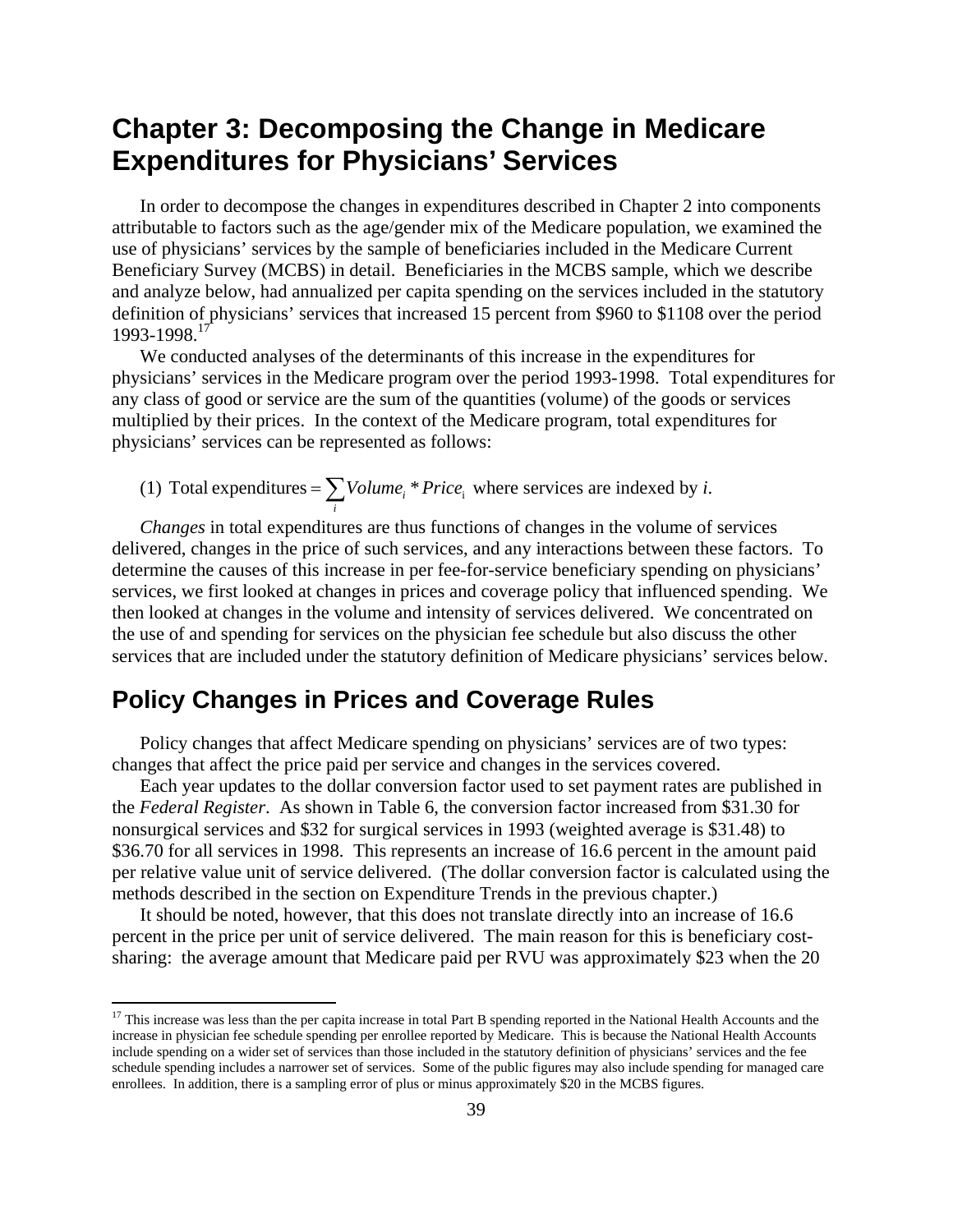percent Medicare coinsurance and the Part B deductible of \$100 are taken into account.<sup>18</sup> In addition, there are differences resulting from the phase-in of the RBRVS fee schedule, the treatment of nonphysician providers, and the geographic adjusters. The physician fee schedule was not completely phased in until 1996, so providers in localities where the historical payment amount for a service was less than 85 percent or more than 115 percent of the fee schedule amount were paid a blend of the fee schedule amount and the historical payment amount. Also, nonphysician providers are reimbursed under the physician fee schedule but are paid a percentage of the fee schedule amount – ranging from 65 to 100 percent. For example, psychologists are paid 80 percent of the amount that a psychiatrist would be paid for the same service. However, we found that the percentage of services delivered by nonphysician practitioners over this period increased very little, so this is not a major source of divergence between the conversion factor increase and the average price per service. Finally, physicians who are not part of the Physician Participation Program are reimbursed at 95 percent of the fee schedule amount.

One of the components that feeds into the calculation of the changes in the conversion factor are changes in law or regulations projected to affect spending. These changes include specific legislative language that affects payments for groups of providers – for example, limits on payment for anesthesia teams and rules regarding the payment of nonphysician providers such as nurse practitioners. They also include changes in the package of services covered by Medicare. For example, Medicare began to cover a number of screening services in 1998. Another major component of these changes is the set of updates made to the physician fee schedule – these updates are described below and included in our analysis of changes in volume and intensity of services delivered. A list of the changes in law and regulation affecting payment for physicians' services is provided in Appendix F.

Table 18 summarizes the projected effects of these changes on expenditures for physicians' services. Over the period we examine, such changes were expected to have a cumulative effect of increasing expenditures by approximately 5 percent.

Together, the conversion factor used to update the physician fee schedule and law and regulation changes could have increased expenditures by approximately 23 percent. They did not, however, translate directly into a 23 percent increase in per capita expenditures because of the factors discussed above (the phase-in of the fee schedule, beneficiary cost-sharing) and changes in the volume and intensity of services delivered.

# **Changes in the Volume and Intensity of Services Delivered**

The other major determinant of increases in expenditures is the increase in the volume and intensity of services delivered. Volume and intensity can increase or decrease as a result of changes in medical practice, changes in technology, changes in the case mix of the population being served, and other changes in the supply of and demand for physicians' services.

In the case of the physician fee schedule, volume and intensity can be measured using the Resource Based Relative Value Scale (RBRVS). As described in Appendix A, the RBRVS assigns each service on the physician fee schedule a number of relative value units (RVUs) that

1

<span id="page-43-0"></span><sup>18</sup> Authors' analyses of MCBS claims data.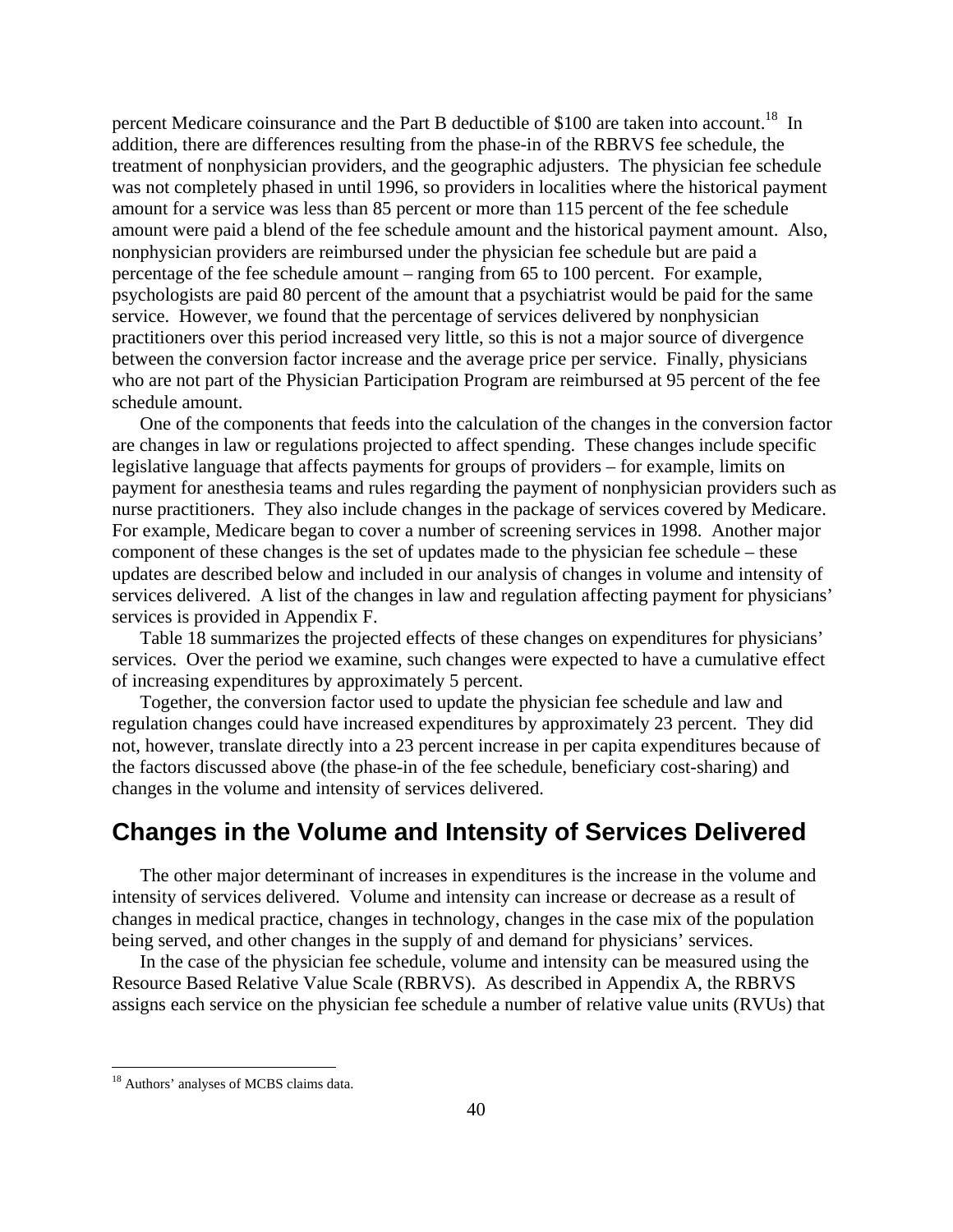reflect the time, skill, expense, etc. of providing the service. We can thus quantify the volume and intensity using the number of RVUs delivered to beneficiaries over time.

We can also use updates to the RBRVS as a measure of changes in volume and intensity due to changing medical practices and technology. The RBRVS can change from year to year in two ways. First, the number of RVUs assigned to service codes can increase or decrease in quantity if the nature of a service changes. Second, codes and their associated RVUs can be eliminated or new codes can be added to account for new or outdated services. The RBRVS is updated through an annual review process (described below). Health Care Financing Administration (HCFA, now Centers for Medicare and Medicaid Services (CMS)) is also required to conduct a comprehensive review of the RBRVS scale every five years. Two such comprehensive reviews have occurred since the system was implemented in 1992, the first in 1996 (effective in 1997) and the second in 2001. Codes are also added to the fee schedule when services are added to the Medicare benefits package.

Changes to the RBRVS made by CMS are largely based on recommendations from physicians. A committee of medical professionals called the Specialty RVS Update Committee (RUC) advises CMS on changes to the RBRVS. The Committee is coordinated by the American Medical Association. The RUC has 29 members and the majority (20) are representatives of medical specialty societies. Physician specialty societies develop lists of services or procedures that they would like included in the RBRVS or updated in the RBRVS. They then survey samples of their members about those services to develop estimates of how much time and effort is involved in performing them. In the survey, respondents are asked to respond about the care of a "typical" case. Respondents are also asked to compare the service to other "reference" services for which codes exist in order to maintain the relative weighting of the entire system. Specialty societies then present the findings of their surveys and recommendations about the number of RVUs that the services merit to RUC. The RUC will only recommend a code change if there is agreement among two-thirds of RUC members about the change. The RUC reports annually to CMS, and CMS accepts about 95 percent of its recommendations (AMA, 2001). Examples of updates to the RBRVS are the 1997 and 1998 increases in the number of RVUs assigned to the highest-level evaluation and management office visit code for established patients (99215). This change presumably reflects the greater complexity of the sickest patients seen in an outpatient setting and decisionmaking about their care.

In order to keep the entire fee schedule "budget neutral" in the years 1993 through 1995 and 1997 HCFA (now CMS) made across-the-board percentage cuts in the number of RVUs assigned to each service to balance the new codes and updates.<sup>19</sup> Medical societies protested that this worked against the intent of the resource-based system and caused problems for other payers using the RBRVS system. As a result, budget neutrality adjustments in 1996 and since 1997 have been made through the conversion factor. $^{20}$ 

The RBRVS system and the methods used to update it are, of course, imperfect.Specialty societies have no incentive to identify overvalued codes. Surveys done of new codes before they are well established may reflect additional time and effort associated with learning how to perform the new service or procedure. In addition, the population receiving a service may

<u>.</u>

<span id="page-44-0"></span><sup>&</sup>lt;sup>19</sup> The RVUs were cut by 2.8 percent in 1993, 1.3 percent in 1994, and 1.1 percent in 1995. The work RVUs were cut by 8.3 percent in 1997 after the five-year review.<br><sup>20</sup> In addition, the 8.3 percent cut in the work RVUs was eliminated in 1999.

<span id="page-44-1"></span>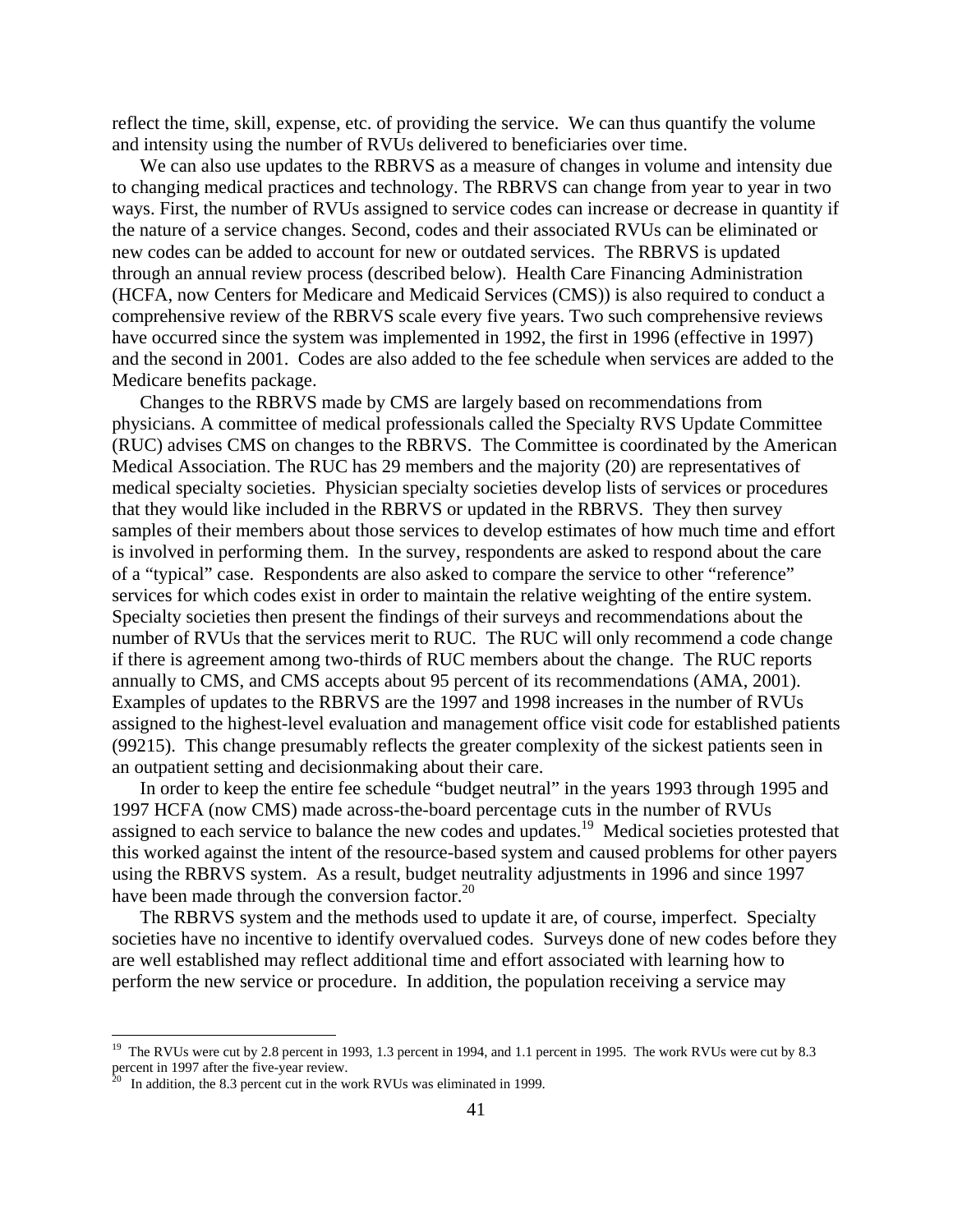change over time, which could change the amount of work and expense associated with the service.

Nonetheless, we think that RVUs are the best available measure of volume and intensity. We base our analyses of changes in the volume and intensity of physicians' services on the number of RVUs delivered to Medicare beneficiaries over our study period. The next two sections describe our methods and our results. The results examine the implications of our findings for changes due to the composition of the Medicare population, the places of residence of Medicare beneficiaries, the sites where services are delivered, and changes in the technology applied to beneficiaries with conditions identified as having significant changes in the use of physicians' services.

## **Methods**

 $\overline{a}$ 

We modeled the use of physicians' services using data from the 1993 MCBS and linked Medicare claims. Our strategy using the MCBS data was to track changes in the volume of services delivered by looking at changes in the number of RVUs worth of services consumed by beneficiaries over time.

The RBRVS was phased in over a five-year period beginning in 1992. We used 1993 as our base year since most of the changes due to the new payment system occurred in 1992 and thus 1993 is the first year for which a baseline level of physicians' services volume in terms of relative value units can be established (PPRC, 1994a). We chose 1998 as our reference year because it was the latest year for which MCBS data were available and because it reflects RVU use after the first major five-year review of the RBRVS in 1996.<sup>[21](#page-45-0)</sup>

We constructed the baseline using data from the 1993 Medicare Current Beneficiary Survey (MCBS) Cost and Use File and linked claims data for MCBS respondents. The Medicare Current Beneficiary Survey is an annual rotating panel survey of Medicare beneficiaries. The Cost and Use File, which is available through 1998, contains information about respondents' demographics, health status, insurance coverage, and cost to the Medicare program. Using the claims data linked to the MCBS allowed us to us to look in detail at the exact mix of services (using CMS Common Procedural Coding System (HCPCS) codes, which can be matched to RVUs) that are being used over time. All figures we report are weighted using the MCBS crosssectional weights. $^{22}$ 

We modeled the volume of services consumed (in RVUs) as a function of beneficiary characteristics. These characteristics were constructed from MCBS data elements. Demographic characteristics included age, gender, place of residence, education, and date of death. To capture beneficiary health status we included self-reported problems with activities of daily living (ADLs) and instrumental activities of daily living (IADLs), history of smoking, and

<span id="page-45-0"></span><sup>&</sup>lt;sup>21</sup> While we provide information below about the increases in RVU use between 1993 and 1998, we do not examine them in detail for a several reasons. First, the changes to the RBRVS schedule during these years were small. Thus, within-service technological change was mainly evaluated during the five-year review making the 1993 to 1998 comparison the most meaningful. Second, we were concerned that we could not fully account for the MCBS panel design and that our results would be confounded by beneficiaries appearing in the sample in multiple years. (This is not a problem with 1993 to 1998 comparisons since respondents are rotated out after four years.) Third, the across-the-board cuts in the RVUs, the different conversion factors for primary versus specialty care, etc. make interpreting the small year-to-year changes in patient categories extremely difficult.<br><sup>22</sup> Unweighted figures for our sample differ little from those reported (e.g. 1993 averag

<span id="page-45-1"></span>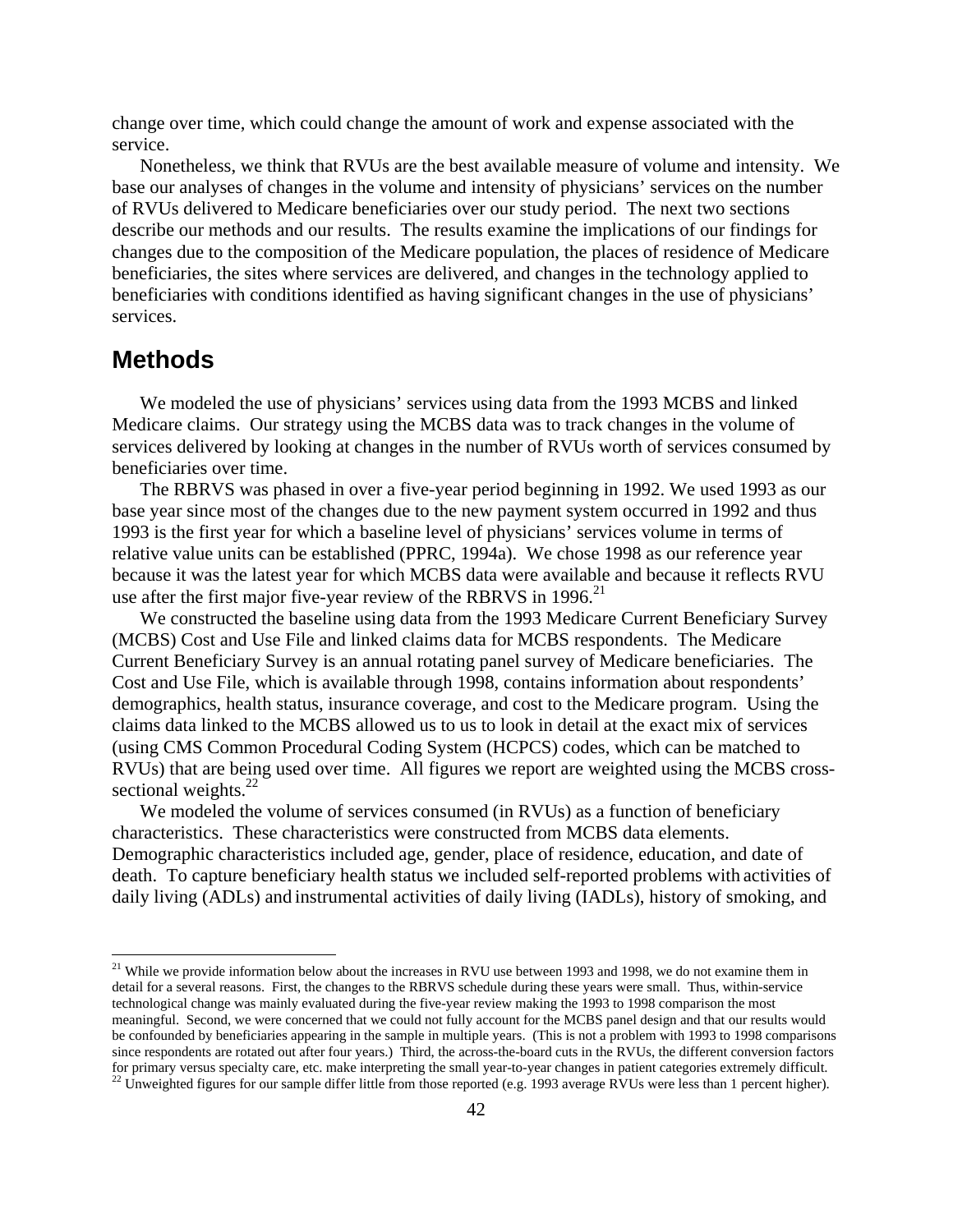history of having certain medical conditions<sup>23</sup> We also used information about whether or not beneficiaries have employer-provided supplemental insurance, Medigap insurance, or Medicaid, since beneficiaries with reduced cost-sharing because of such coverage use more physicians' services (Lillard, 1999).<sup>[24](#page-46-1)</sup> We include supplemental insurance status but not income in our models because the latter is extremely unreliable in the MCBS. The MCBS asks only a single question about total income for the respondent and spouse, if married. It misses income from other people, such as children, who may be living in the household and who can help pay some expenses. Second, combining all income into one question results in both a significant bias (typically under-reporting) and misreporting (Goldman and Smith, 2001). Changes in the volume of services delivered to beneficiaries resulting fromdiffering practice patterns in the geographic locations where beneficiaries reside were captured using variables for urban versus rural residence and for census region. [25](#page-46-2)

We calculated the number of RVUs used by each beneficiary using claims data and a longitudinal database supplied to us by the American Medical Association. This database contained the RVUs assigned to each CPT code, by year. Using this information, we matched RVUs to each CPT code on the MCBS respondents' medical claims. [26](#page-46-3) 

In summary, we fit an individual-level model of the following type to the 1993 MCBS data for beneficiaries in traditional FFS Medicare in order to estimate the baseline effects of demographics and case mix on the volume of services used by beneficiaries.

Total 1993  $RVUs_i =$ 

1

(2) Total 1993 RVUs<sub>i</sub> =<br>f(age<sub>i</sub>, gender<sub>i</sub>, age<sub>i</sub>\* gender<sub>i</sub>, education<sub>i</sub>, urban<sub>i</sub>, region<sub>i</sub>, insurance<sub>i</sub>, ADLs / IADLs<sub>i</sub>, smoked<sub>i</sub>, conditions<sub>i</sub>)

<span id="page-46-0"></span> $23$  The medical conditions in the models and tables below are the conditions that are included in the MCBS survey. The MCBS asks about medical conditions at different levels of specificity: for example, it asks respondents which of their joints are affected by arthritis but doesn't differentiate between emphysema, asthma, and COPD. However, we felt that the benefit of having a consistently reported set of conditions that captured respondents' medical history and did not depend on respondents' use of care outweighed these limitations. In addition, we did fit the models using diagnoses from the beneficiaries' Part B claims instead of using their self-reported conditions. This did not change our results qualitatively.<br><sup>24</sup> One might suspect that adverse selection would make the possession of insurance and the amount of expected expenditures

<span id="page-46-2"></span><span id="page-46-1"></span>endogenous. However, there is little evidence of adverse selection in the market for supplemental Medigap insurance once observable health status is controlled for (Lillard et al., 1999; Hurd and McGarry, 1997). This is due to the fact that Medigap coverage is effectively subsidized by the Medicare program and that Medigap insurance is frequently employer-provided.<br><sup>25</sup> We investigated whether part of the increase could be due to changes in the geographic distributio MCBS sample, since Medicare payments for physicians' services are adjusted by a set of geographic practice cost indices (GPCIs). We obtained sets of GPCIs for 1993-1998 and attempted to match them to our claims files. We were able to match only 84.4 percent of the line items in 1993 and 77.8 percent of the line items in 1998 to GPCIs using the carrier number and locality codes on the claims. Using an algorithm that assigned a GPCI based only on the provider's carrier or state yielded a match rate of 95.1 percent in 1993 and 91.4 percent in 1998. We then computed the mean GPCI value across the sample: the mean national value is 1.0. For 1993 it was 1.00 and for 1998 it was .99, indicating that the distribution of the MCBS sample across high and low cost areas is virtually identical to the national distribution.<br><sup>26</sup> Anesthesia services were excluded from the RVU analyses and included in our analyses of other physicians' services since

<span id="page-46-3"></span>anesthesia services, unlike other physician fee schedule services, are paid using a system of base and time units.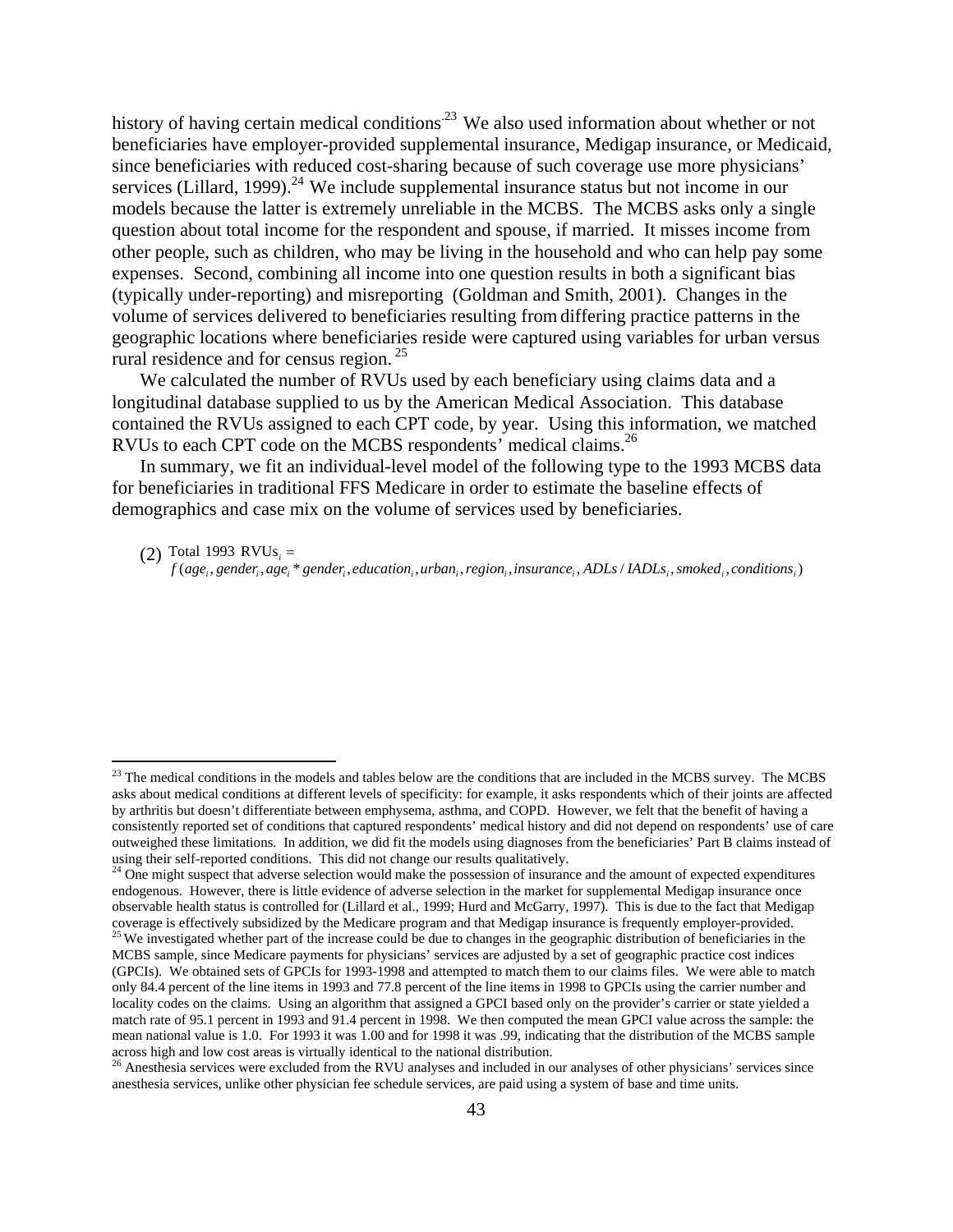All of the covariates were entered as indicator variables.<sup>27</sup> Beneficiaries reported a history of more than two medical conditions on average and were coded into each of those conditions (i.e., the condition categories are not mutually exclusive).

Medicare beneficiaries with ESRD or who were institutionalized at any point during the calendar year in question were excluded from the model, as were beneficiaries in Medicare HMOs or without Part B coverage for any part of the year. Medicare beneficiaries with ESRD were excluded because the monthly payments made to physicians for their management of ESRD patients were added to the RBRVS fee schedule in 1995.They thus would appear to have experienced a large increase in RVUs but in fact this was due only to a previously capitated service being added to the RBRVS fee schedule. Persons who were institutionalized were found to have different patterns of care use than noninstitutionalized persons: while they had higherthan-average use of RVUs, the variance in their RVU use was lower than that for almost all other patient categories[.28](#page-47-1) Excluding these populations reduced our sample to 9,627 beneficiaries in 1993 and 8,986 beneficiaries in 1998. Per capita expenditures for our sample increased slightly more than for the entire MCBS FFS sample: they increased 19.5 percent (from \$898 to \$1073) over the 1993-1998 period we examined while the expenditures for the entire sample rose 15 percent.

After much experimentation, Model (2) was fit as a standard ordinary least squares (OLS) regression using the MCBS cross-sectional weights and robust standard errors to account for survey design effects. The coefficients from the model of RVU use are presented in Appendix B and are as expected. For example, many beneficiary attributes were associated with a greater use of services – including older age, major medical conditions, and higher educational attainment. The age and gender variables and interaction terms were included because they are frequently used predictors of Medicare services (e.g., the adjusted average per capita cost (AAPCC) payment rates for Medicare+Choice plans) and of specific interest to Congress. They are not, however, all significant in this framework given the inclusion of stronger predictors such as the condition categories (i.e., age is often a proxy for the presence of medical conditions).

We also fit Model (2) using a two-part model with a probit model for the probability of any RVU use as the first part and a log-linear OLS model for the second part. Estimates from this model were retransformed using Duan's smearing estimator (Duan, 1983). In addition, we fit a variety of two-part models using generalized linear models (GLMs) for the second part (Manning and Mullahy, 2001). We found that the two-part model with the GLM gamma function and a log link performed the best in terms of mean squared error and absolute prediction error. However, all of the models except for the OLS model overpredicted the mean of the 1993 sample and overpredicted RVU use by beneficiaries with major medical conditions. Since one of our major aims was to look at mean changes in use over time and by condition, we decided to use the standard OLS regression. (Regression coefficients from the two-part GLM gamma model are presented in Appendix C. They are similar to the OLS model in sign and relative magnitude.)In addition, we experimented with including interactions between major medical

 $\overline{a}$ 

<span id="page-47-0"></span><sup>&</sup>lt;sup>27</sup> The indicator variables are:  $\lt 65$  years; 65-69 years; 70-74 years; 75-79 years; 80-84 years; 85+ years; Male;  $\lt 65$  years and male; 65-69 & male; 70-74 & male; 75-79 & male; 80-84 & male;  $85 +$  & male;  $>$  High school education; Medicaid; Private supplement; Drug coverage; Urban residence; Northeast region; Midwest; South; West; Other region; zero ADLs; 1-2 ADLs; 3+ ADLs; zero IADLs; 1-2 IADLs; 3+ IADL; Ever smoked; Hardening of the arteries; Hypertension; Myocardial infarction; Angina pectoris/CHD; Other heart condition; Stroke/brain hemorrhage; Other cancer (not listed below); Skin cancer; Lung cancer; Colon cancer; Breast cancer; Prostate cancer; Diabetes; Arthritis; Alzheimer's; and no self-reported conditions.<br><sup>28</sup> Institutionalized beneficiaries used 50 percent more RVUs on average in 1993 than non-institutionalized benefi

<span id="page-47-1"></span>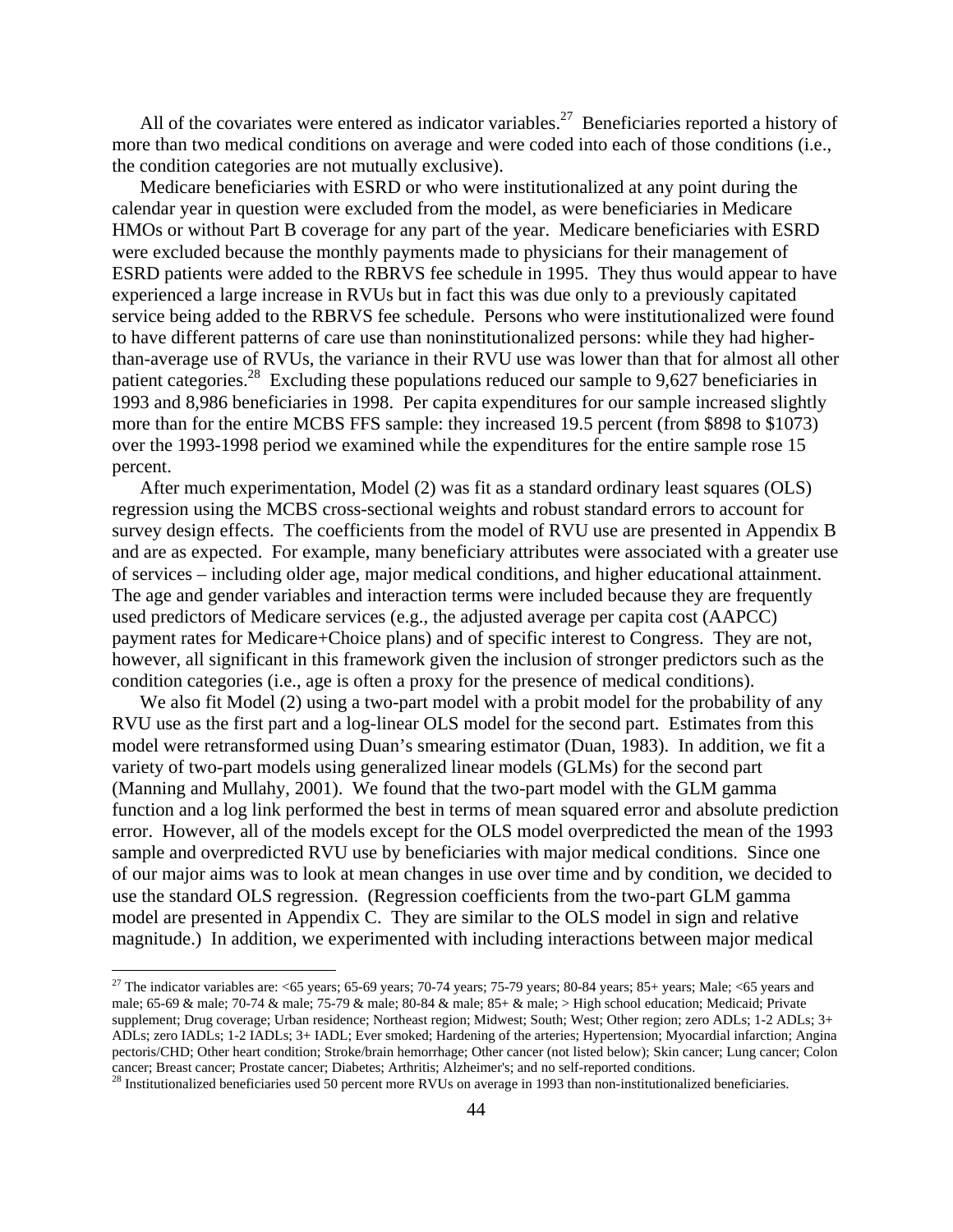conditions since comorbidities could be important predictors of service use.<sup>29</sup> We found that the only interactions that were marginally significant were those between orthopedic conditions (hip fracture and osteoporosis) and some cancers and asthma/emphysema/chronic obstructive pulmonary disease (COPD).<sup>30</sup> However, these varied according to the way that comorbidities were specified, and the interaction terms as a group were not jointly significant.

Having fit our model to 1993 data, we then used the estimated coefficients from the 1993 model to generate predicted service volume in terms of RVUs for future years. We then compared the total predicted growth to the total volume growth to see how much of the change in volume could be attributed to the demographic and case-mix factors in the model.

We compared predicted RVU use to actual use in two ways. Using our AMA database, we assigned each claim in 1994-1998 two RVU values. One was based on the RVU schedule in place in 1993. The other was based on the RVU schedule in use during that year. By comparing the value based on the 1993 schedule to the value based on the current year schedule we quantified the extent to which the change in RVU use was due to new or updated codes versus an increase (or decrease) in the use of existing codes. Before doing this we adjusted the 1994 through 1998 codes upwards to account for the across-the-board cuts in the fee schedule made by CMS.

In doing this, we depend on the RBRVS update system to accurately reflect the intensity of new codes and changes in intensity within codes over time. If this is the case, then the difference between the use based on the 1993 fee schedule and later years' RVU usage reflects technological change in services delivered. The limitation of this approach is that there may be inaccuracies in the RBRVS system, lags between changes in delivery, and changes in assigned RVUs and other changes to the RBRVS system that fail to reflect technological changes. (This is discussed further below.)

We then analyzed the changes in the volume of RVUs billed over time for physicians' services and for the professional services of nonphysician practitioners. We decomposed this into the components due to changes in the composition of enrollment in the Medicare program and the components that can not be explained by population composition. We then examined the conditions that had use that differed substantially from the use predicted by our model in order to shed light on the unexplained component of volume growth. We also sought to disentangle changes in the use of existing services from the use of new services or services that had changed in intensity although we did not attempt to quantify the change due to physicians' coding practices. Lastly, for selected conditions that showed significant or unexpected changes in the use of services over time, we sought input from appropriate clinical experts for possible explanations of the observed changes.

## **Results**

 $\overline{a}$ 

Table 19 presents descriptive statistics about the volume of physicians' services used by Medicare beneficiaries in 1993 versus 1998. It presents mean and median total RVUs used, as well as breakdowns of inpatient and outpatient RVUs used. It also stratifies use by beneficiaries

<span id="page-48-0"></span> $29$  Comorbidities were modeled using indicators for the number of other conditions interacted with each condition and by creating and interacting terms for six major types of conditions: orthopedic conditions, cardiovascular conditions, neurological conditions, diabetes, cancers, and respiratory conditions.  $30$  The MCBS has a single response category for asthma/ emphysema/ COPD.

<span id="page-48-1"></span>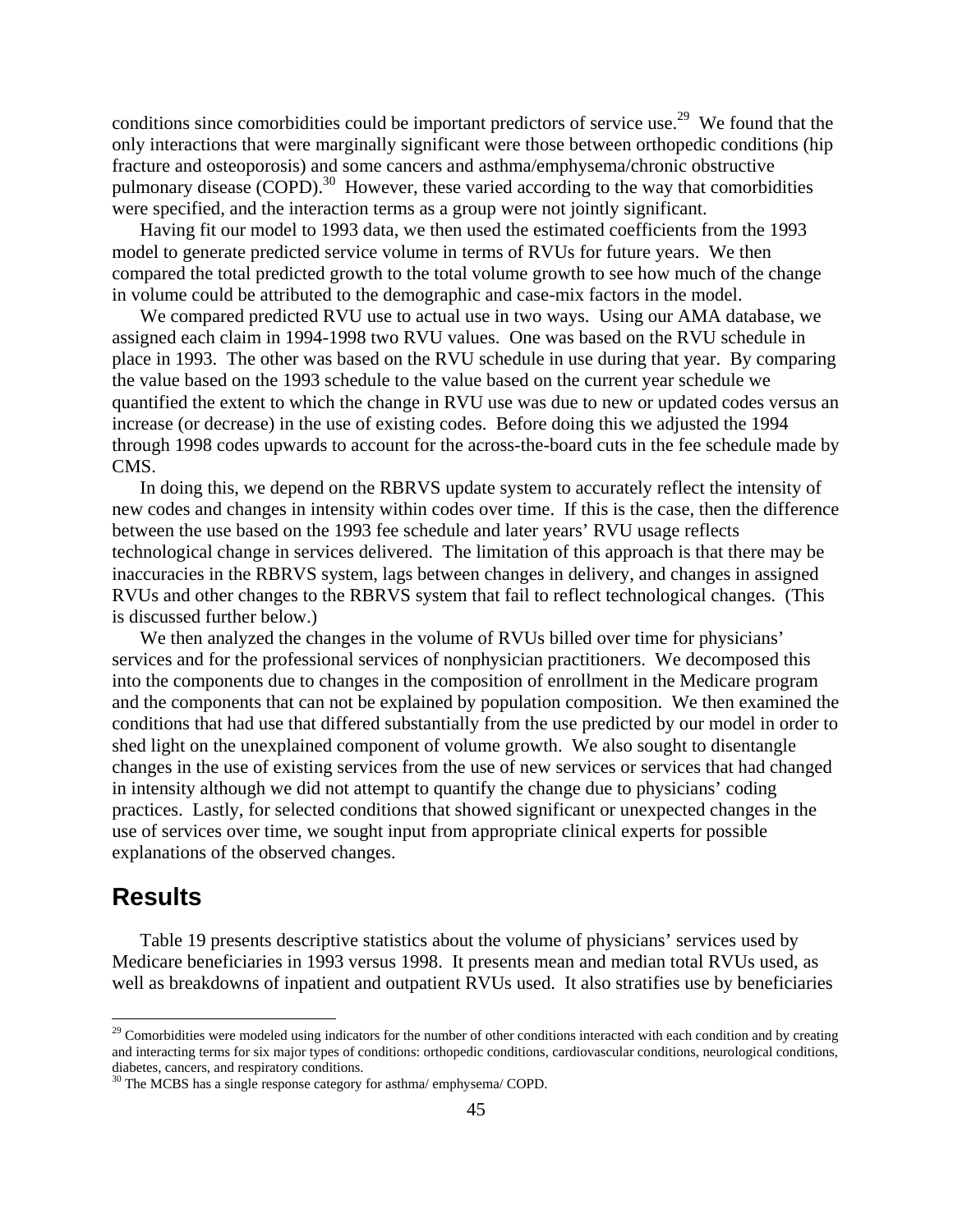with and without a self-reported major medical condition. For 1998 it presents both the number of RVUs used and the number in terms of the 1993 RVU schedule.<sup>31</sup> There was more than a 30 percent increase in the volume of physicians' services used by Medicare beneficiaries between 1993 and 1998 (from 38.1 to 49.9 RVUs.) There was no significant increase in the number of inpatient RVUs used, but a large increase in the use of physicians' services in outpatient settings. (Note: Laboratory RVUs are included in the total but not shown. They average less than one RVU per person in both 1993 and 1998.) There was significant increase in the use of services by both persons with and without self-reported medical conditions.

In 1993, 88.7 percent (weighted) of the sample used some physician services (Table 20). The rate was 89.8 percent in 1998. The average probability of any physician service use in 1998 predicted by the probit model developed on the 1993 sample is 89.0 percent. The characteristics of the population in 1998 are, therefore, consistent with a slightly higher probability of any use of physician services than the 1993 population, but both the predicted and actual rate changed very little.

However, conditional on use, beneficiaries used more services on average in 1998 than 1993. The second and third rows of Table 21 list 1993 and 1998 use. Both the mean and median number of services used increased, indicating that the increase was not due only to higher spending on the most severe cases. In addition, the last row of the table, predicted 1998 use, takes into account the changing demographics and health status of the Medicare population. All else being equal, the 1998 population as a whole would have been expected to use slightly fewer services.

## **RVU Use by Beneficiary Types**

 $\overline{a}$ 

The 1.1 RVU difference between the predicted use of 37.0 RVUs by the 1998 sample and the use of 38.1 RVUs by the 1993 sample can be decomposed into components attributable to the observed beneficiary characteristics in the model. As shown in Table 22, a difference of 0.2 RVUs can be attributed to both the age/gender composition and the place of residence of the 1993 versus the 1998 samples. Specifically, the 1998 population has a greater proportion of disabled beneficiaries and beneficiaries in the oldest age category. Beneficiaries over age 85 use fewer RVUs worth of physicians' services than younger beneficiaries. Disabled beneficiaries also use fewer RVUs worth of services than other age groups, controlling for medical conditions. The use of RVUs by age/gender categories in 1993 and 1998 is presented in Appendix E. The 1998 population also has a lower proportion of beneficiaries living in urban areas and more beneficiaries living in the West, which contribute to lower predicted use. Other beneficiary characteristics are responsible for a net difference of 0.7 RVUs between 1993 and predicted 1998 use. These include lower rates of reported difficulties with ADLs and IADLs, and fewer beneficiaries with a history of heart attacks. (Appendix D presents the characteristics of the 1993 and 1998 sample populations.)

Table 23 shows the actual and predicted number of RVUs in each year between 1993 and 1998. The predicted RVUs are generated using model (2) described above. After increasing in

<span id="page-49-0"></span><sup>&</sup>lt;sup>31</sup> In all of the tables included in this report the reported "actual" number of RVUs used reflect the number of RVUs that would have been assigned to the service had CMS not made the across-the-board cuts in the RBRVS schedule. The fee schedule figures for 1998 are approximately five percent lower than those we report due to those cuts.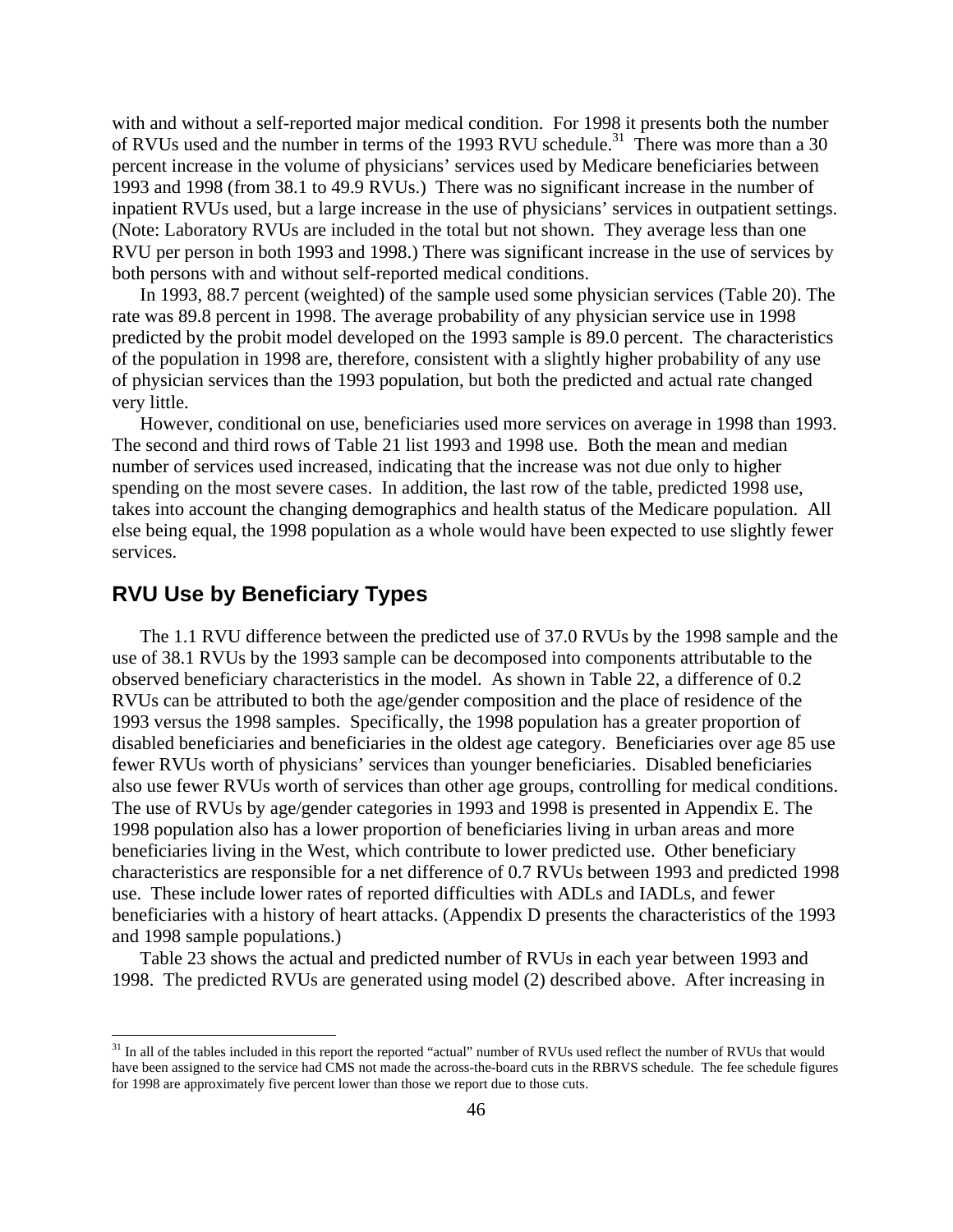1994, predicted RVUs fall steadily from 1994 to 1998 with the evolving changes in the demographics of the Medicare population.

Comparing the second and third columns of Table 23 allowed us to decompose the change in RVU use. The first column is predicted 1994-1998 use based on the model developed on 1993 data, the second is 1994-1998 use based on the 1993 RVU schedule, the third is use in terms of the concurrent RVU schedule. The total change between the first and third columns (49.9 - 37.0=12.9) for 1998 can be decomposed into two components.

**Increase in the use of existing codes.** The difference between 1998 use based on the 1993 schedule and predicted 1998 use is 7.5 RVUs. This constitutes 58 percent of the total difference between 1993 and 1998 use (7.5/12.9=58%). These 7.5 RVUs represent the increase in the use of codes that existed in 1993 by beneficiaries in 1998. This increase in the use of existing service codes could be caused by supply-side practice pattern changes such as improvements in the ability of physicians to provide such services. Such improvements could reflect a form of technological change. For example, physicians over this period might have been able to perform certain surgical procedures on older patients as their skill and experience with the procedure grew. It could also reflect demand-side changes as technologies mature and diffuse, wealth effects, or taste change.

**Use of new or updated codes.** The difference between 1998 actual use and 1998 use based on the 1993 schedule is 5.4 RVUs. This represents 42 percent of the total difference between 1998 use and predicted use. It can be explained by new technology substituting for old technologies, completely new technologies, newly covered services, or any adjustment of the 1993 RVU schedule due to changing intensity within service codes made by the RUC.

These patterns did vary somewhat by disease, as shown in Table 24. The predicted RVUs in this table come from applying the model (2) coefficients to the 1998 MCBS respondents. Table 24 is sorted from highest to lowest mean unexplained change in RVU use. At the top of the table are the conditions that saw unexplained increases in the volume of physicians' services such as osteoporosis and stroke. Decedents also experienced an increase in the use of existing services. At the bottom are the diseases that had lower unexplained growth. Some of these experienced treatment contraction – that is, a reduced use of the services available in 1993. Lung cancer patients, for example, used fewer established services in 1998 than 1993. This was due to a reduction in the use of physicians' services in the inpatient setting (as shown in Table 25 and discussed in more detail below.) All conditions saw some use of services that were either not available in 1993 or for which the number of RVUs increased between 1993 and 1998.

It is interesting to note, however, how few diseases had unexplained increases or decreases in RVU use that differed significantly from the mean increase in RVU use by persons without the condition. The conditions that had significantly higher unpredicted increases have a plus  $(+)$ next to them in Table 24, the conditions that had significantly lower increases have a minus (-) next to them. Of the self-reported medical conditions only three (plus decedents) had a significant unexplained increase in RVU use compared to people without those conditions. Two other patient types had significantly lower gains – hip fracture patients and patients without any reported conditions.<sup>32</sup>

 $\overline{a}$ 

<span id="page-50-0"></span> $32$  In addition, when the size of the critical region is adjusted to account for the fact that we are making multiple comparisons only the difference between persons with a condition and without any conditions is significant.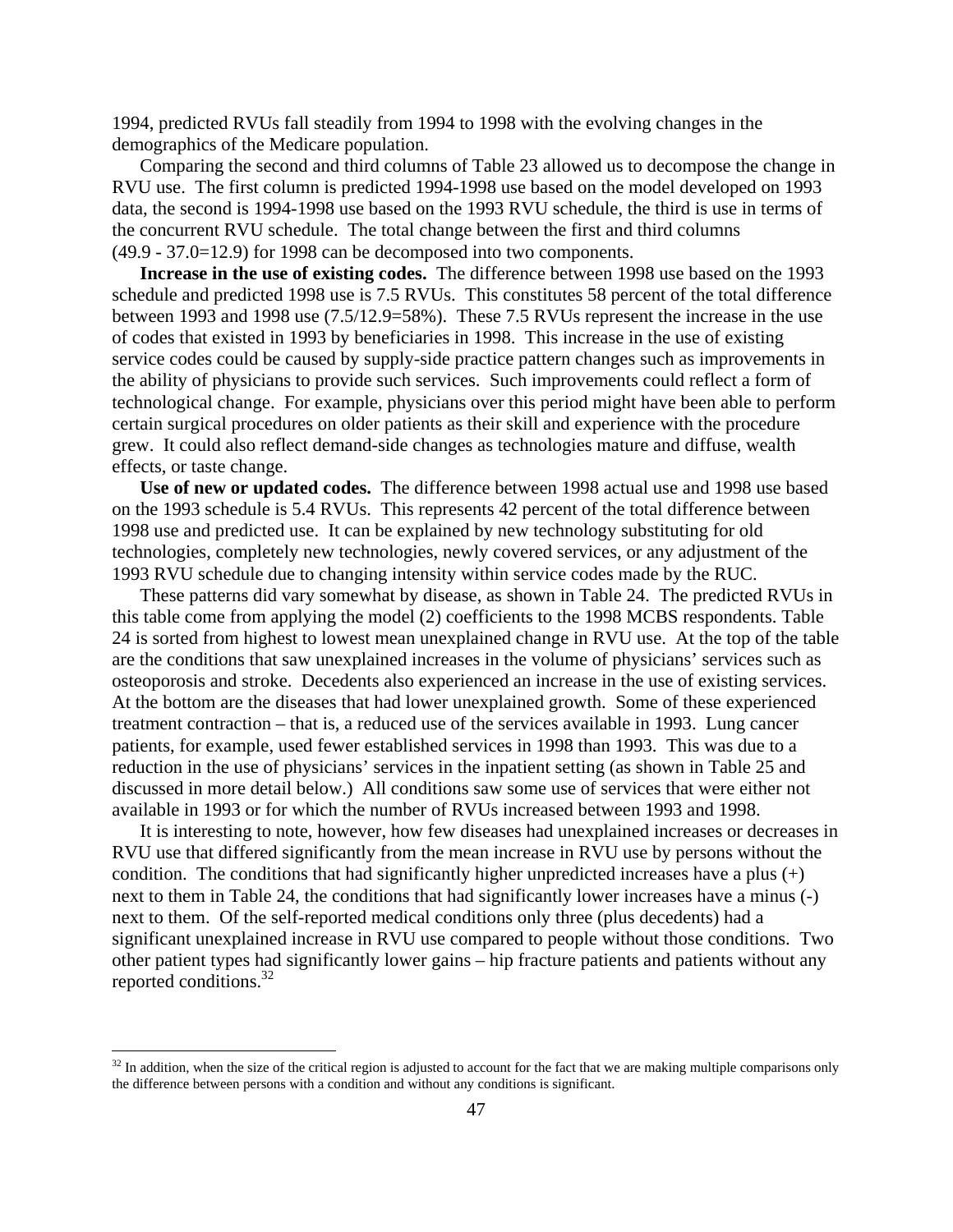### **Site of Care Delivery**

Consistent with commonly reported national trends, the increase in the use of outpatient services was much greater than the increase in the use of inpatient care. The proportion of RVUs associated with inpatient care declined from 36.7 percent to 29.9 percent of total RVU use. The total RVUs reported in Table 24 are the sum of RVUs delivered in inpatient settings and billed separately by physicians, services delivered in outpatient settings, and services related to diagnostic tests. The site of care delivery was determined using the place of service code listed on the physician bill. What little increase there was in inpatient settings largely came about because of the use of new or updated codes – these explain 86 percent of the unexplained increase in the inpatient use of RVUs. In addition, half of the conditions examined in Table 25 experienced declines in the use of existing services. In particular, lung cancer patients saw a large decline in their use of existing inpatient services. Of the patient types examined, only decedents received substantially more existing inpatient physicians' services in 1998 than in 1993. Decedents also received a particularly large number of new services. Stroke and osteoporosis patients who had high overall increases in RVU use also had higher unpredicted use of inpatient RVUs. Beneficiaries with a history of having broken a hip actually used fewer inpatient RVUs than predicted.

For outpatient services the overall trends were quite different. There was a mean increase of more than 10 RVUs in outpatient settings (Table 26). This increase was dominated by the enhanced use of existing codes, which accounted for 67 percent of the overall outpatient increase. Osteoporosis patients and stroke patients saw an increase in the use of outpatient RVUs that was higher than patients without these conditions, as did stroke patients. Beneficiaries with heart conditions other than those specifically mentioned on the MCBS survey (which were hypertension, hardening of the arteries, myocardial infarction, and angina/CHD) had significantly higher use. Lung cancer patients, who experienced declines in the use of inpatient RVUs, had high growth in the use of outpatient RVUs. Also notable was that Parkinson's patients saw a large unexplained increase while Alzheimer's patients used fewer outpatient RVUs than would have been predicted given 1993 baseline practice patterns. Colon cancer patients also had lower-than-average growth in the use of outpatient physicians' services.

Trends in sites of care delivery can cause changes in the number of RVUs paid for under the physician fee schedule. As described in Appendix A, the total number of RVUs assigned to a service is the sum of the practice expense, malpractice expense, and physician work RVUs associated with that service code. Practice expense RVUs for some services delivered in facilities are reduced relative to outpatient settings since the facility, rather than the physician, incurs the costs of staff, supplies etc. In other words, physicians receive a lower payment for providing these services in a facility than in their office. In 1993, out of the more than 8000 codes in our AMA databases 534 were subject to these site of service differentials; in 1998 675 were. However, when we assigned services delivered in the facilities the appropriate reduced number of RVUs, as opposed to the full number of RVUs that would have been assigned had the service taken place in an outpatient setting, it reduced our 1993 per beneficiary average number of RVUs by only 0.12. Applying the site-of-service differential in 1998 reduced the RVUs by 0.57. Therefore, while we cannot comment on the exact magnitude of site-of-care shifts given the different sets of services covered by the differential, if anything the site-of-service differential seems to have had the effect of reducing RVUs by more in 1998 than in 1993.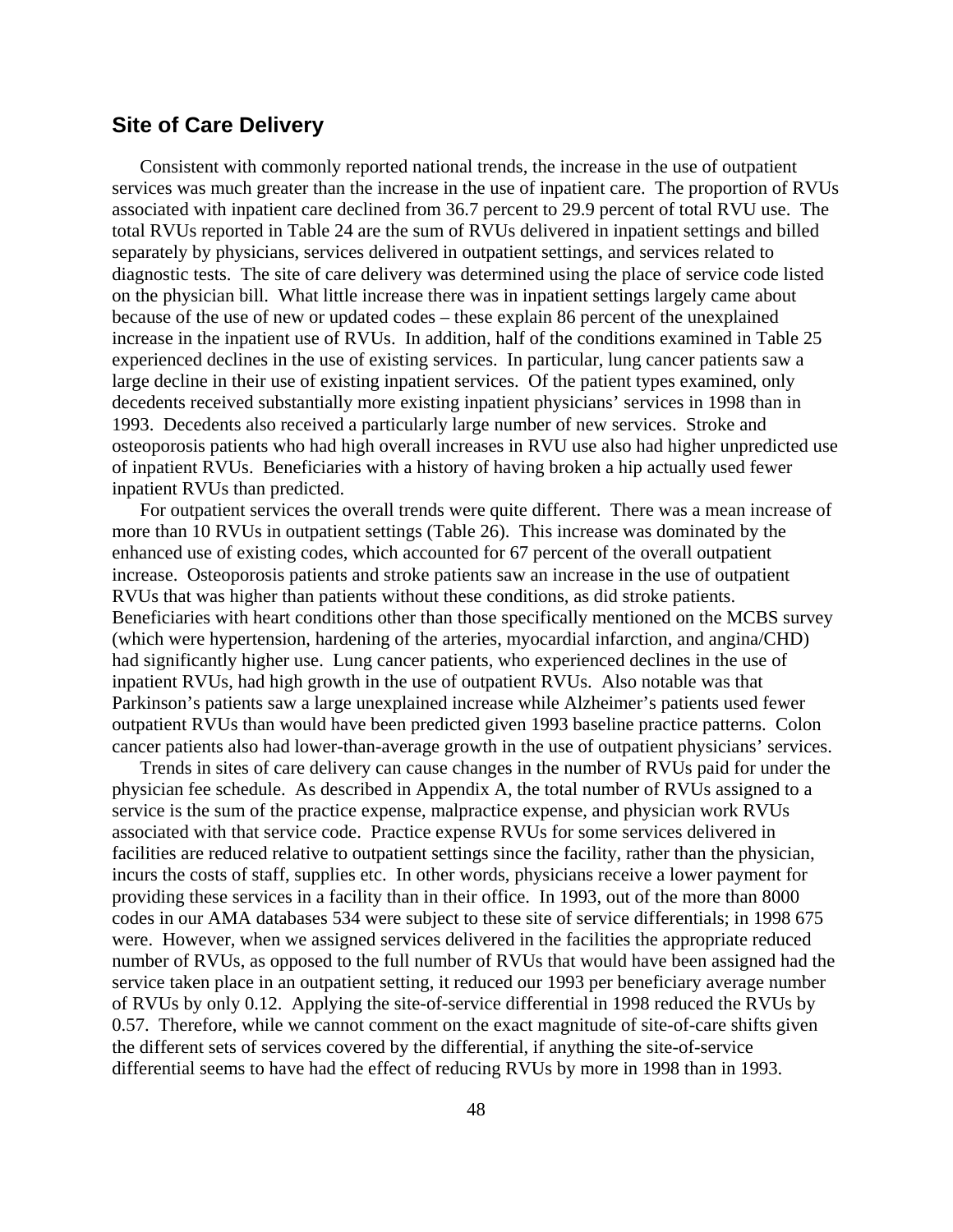### **Changes in Clinical Technology and Productivity**

Accordingly, we examined the patterns in the unexplained use of the RVUs overall, and in inpatient and outpatient settings, and chose a set of conditions for further study. We looked at conditions that had seen unusual growth or declines in RVU use. We also looked for those with increases in both percentage terms and absolute terms, those suffered by significant numbers of Medicare beneficiaries, and those that were sufficiently well defined to permit clinical experts to comment on them. These criteria led us to choose osteoporosis, stroke, and lung cancer for further examination.

The clinical experts offered the following as potential explanations for the observed changes in use:

**Osteoporosis**. Between 1993 and 1998 the use of the dual energy x-ray absorptionmetry (DEXA) scan became reimbursable by Medicare for "persons at risk of osteoporosis" – a very large proportion of the Medicare population. This change in policy, combined with the development of new pharmaceutical therapy demonstrated to be effective in reducing fractures, led to an increase in the number of people identified and treated for osteoporosis. (Indeed, the reported prevalence of osteoporosis in the MCBS sample increased.) This probably also resulted in increases in physician office visits and radiology services. Additionally, the drugs mentioned above were the subject of direct-to-consumer advertising campaigns by pharmaceutical companies, which also likely increased patient demand for osteoporosis-related services.

**Stroke**. There was the development of a "new technology" for stroke between 1993 and 1998, the use of thrombolytic therapy for patients with acute stroke. However, the proportion of acute stroke patients receiving this therapy is so small that it cannot account for the increase in use during this time period. Rather, the clinical experts we surveyed reported that three factors likely contributed to the growth of RVUs used during this time period:

- 1. The greater appreciation of the value of aggressively treating risk factors for recurrent stroke. This led to increased physician office visits for management. Greater use of cholesterol-lowering agents, antiplatelet agents, and more aggressive blood pressure control were cited in particular.
- 2. The advent of improvements in the accuracy and convenience of imaging of the carotid arteries (magnetic resonance angiography and improvements in Doppler ultrasound) probably led to more of these examinations being performed and subsequent aggressive management of persons found to be at highest risk (including increased use of carotid endarterectomy).
- 3. A greater realization of the value of post-stroke rehabilitation at improving outcomes of patients with stroke, leading to increased use.

**Lung Cancer.** Unlike the two conditions listed previously, lung cancer had little overall change in RVU use but a large decrease in the use of existing services between 1993 and 1998, all of which was due to a decrease in hospital use. Three factors were postulated to be responsible for this observation:

- 1. Improvement in staging, leading to a reduction in the number of surgical resections (i.e., patients were shown to be inoperable for cure because of better imaging).
- 2. Shifts in the site of chemotherapy from the inpatient to the outpatient settings.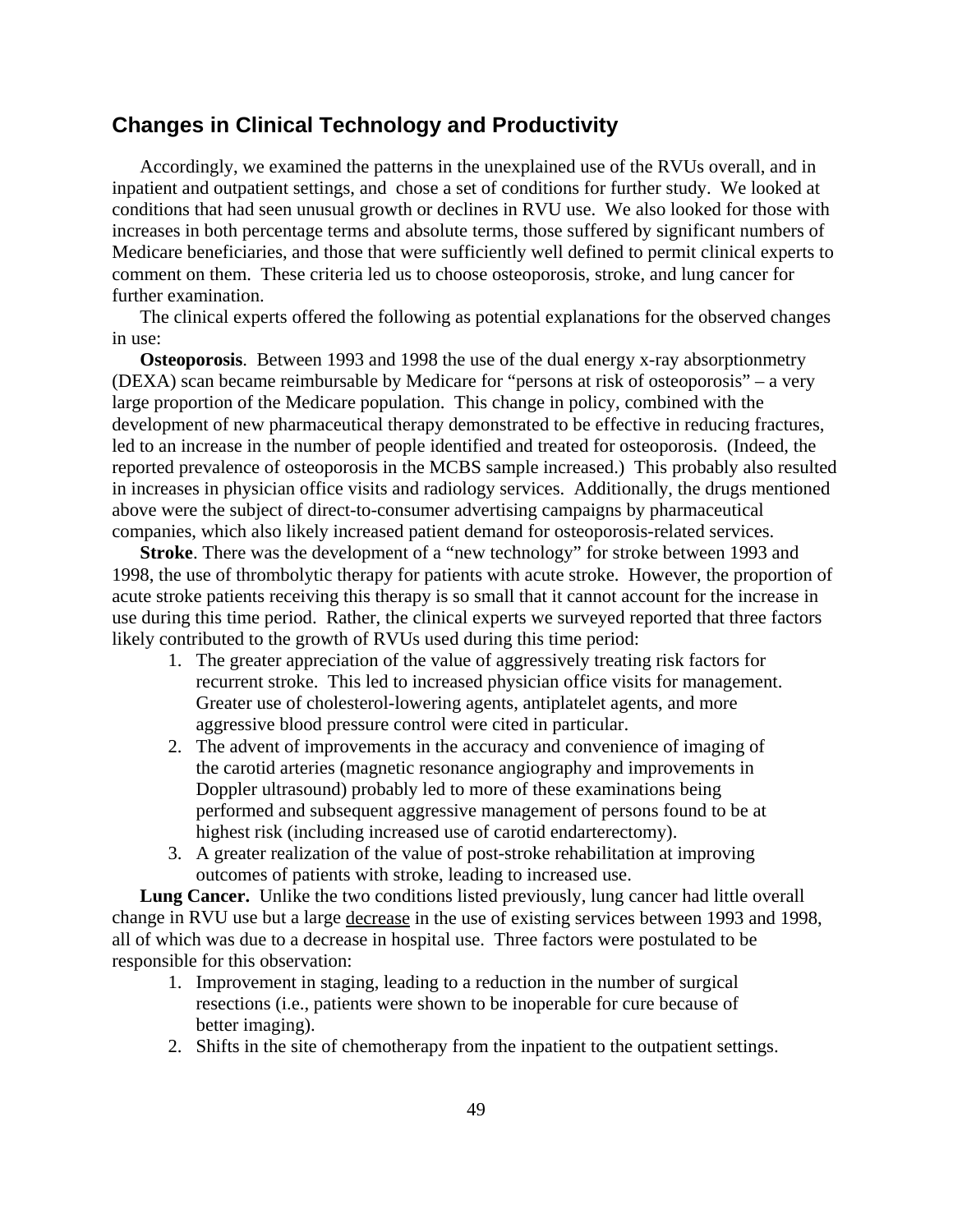3. Increase in the use of hospice care, so that patients were not receiving terminal care in-hospital.

### **Effect of Medicare Managed Care Enrollment**

During the period 1993-1998, there was a large increase in enrollment in Medicare managed care plans. The number of Medicare managed care enrollees grew from almost two million in 1993 to over 6 million in 1998 (16 percent of the Medicare population). Numerous studies have shown that there is favorable selection into Medicare HMOs: that is, that healthier-than-average beneficiaries choose to join such plans (see, for example, Medicare Payment Advisory Commission: *Improving Risk Adjustment in Medicare.* Washington, DC: November 2000). If this is the case, then part of the increase we see in the use of RVUs could be due to the healthier segment of the Medicare population enrolling in managed care plans. (Overall, our 1998 population is "healthier" in 1998 than it was in 1993, as evidenced by our lower predicted use of RVUs. However, it is possible that in the absence of HMO enrollment it would have been healthier still.)

In order to determine the magnitude of this effect we estimated the relative use of physicians' services by Medicare managed care versus FFS enrollees. We had to estimate this difference because claims-level information about the use of physicians' services by Medicare managed care enrollees is not collected by CMS nor by the MCBS survey. In addition, most previous research on the magnitude of selection between Medicare HMOs and FFS Medicare has been based on total costs or on the use of inpatient care. (We were not able to find estimates of the extent of differences in use of "physicians' services.") First, we used our regression model to predict RVU use based on the observed characteristics of the managed care enrollees. We applied the model to all beneficiaries enrolled in managed care plans at any point during 1993 or 1998, regardless of whether they had Part B coverage for the entire year. However, we did weight beneficiaries in the sample by the amount of time they were enrolled. We included these part-year enrollees because prior research has found that new Medicare HMO enrollees are particularly healthy (MedPAC, 2000).

We found that on the basis of observed characteristics, the managed care and FFS enrollees were predicted to have roughly the same amount of RVU use in both 1993 and 1998. Appendix D shows the distributions of the characteristics of the FFS and managed care populations. Compared to FFS, the managed care population is younger, has lower rates of problems with ADLs and IADLs, and has a lower prevalence of many (but not all) conditions. However, they are better educated and more urban, characteristics which are predictive of greater  $use.<sup>33</sup>$ 

In estimates of this kind, unobserved selection is always an issue. HMO enrollees may, for example, have systematically less severe heart disease or have preferences for less intensive care that are not captured in the model. We therefore estimated RVU use for the set of 1998 part-year HMO enrollees for which we had some information about their actual use of care. They were also estimated to have roughly the same average RVU use as the FFS sample (37.0 RVUs for the FFS sample and 37.3 for the part-year HMO enrollees.) However, those beneficiaries that

<u>.</u>

<span id="page-53-0"></span><sup>&</sup>lt;sup>33</sup> In addition, we assumed that those with Medicare HMO coverage would have use comparable to those with privately purchased supplemental coverage in our FFS sample, which increases the predicted number of RVUs for these Medicare HMO enrollees.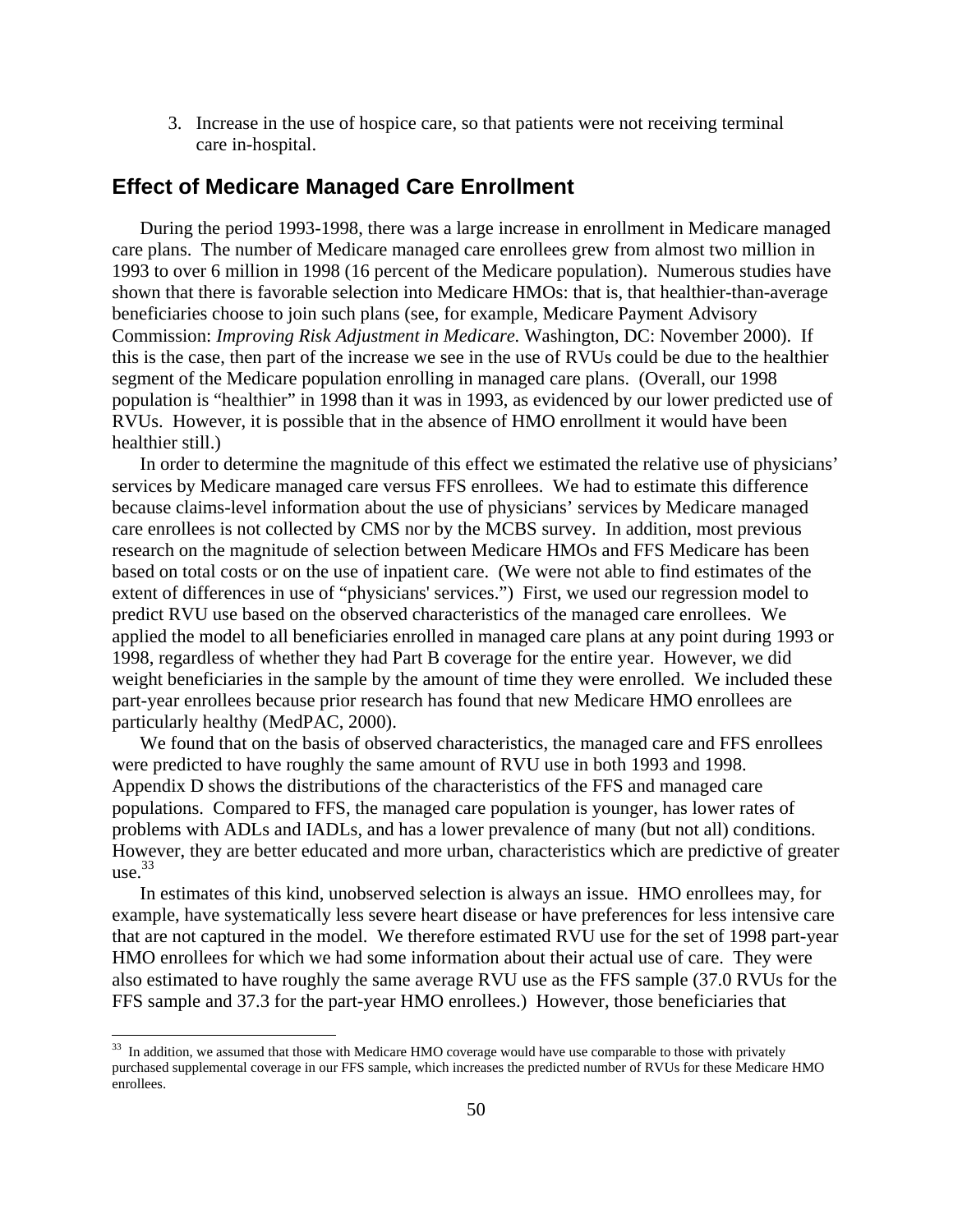enrolled in Medicare HMOs during 1998 incurred expenditure for physicians' services at half the rate of the average FFS beneficiary. (Their annualized expenditures were \$547 versus \$1073 for the average beneficiary remaining in FFS Medicare.) New, part-year HMO enrollees thus had unobserved characteristics that led them to spend 50 percent less on physicians' services than predicted during the period they were enrolled in fee-for-service Medicare.

For the Medicare managed care population as a whole, this 50 percent underprediction is probably an upper bound on the selection effect. First, it is for new enrollees who are known to have particularly low costs. Established enrollees likely have use that regresses towards a higher mean level of use. Second, no previous estimates of selection have been close to 50 percent in magnitude. Taking 50 percent as an upper bound on selection, the effect of increasing Medicare managed care enrollment over this period was at most a 5.6 percent increase in expenditures.<sup>34</sup> The lower bound on the selection effect from our model estimates was a negligible effect.

### **Other Physicians' Services**

 $\overline{a}$ 

There are a number services not included on the standard RBRVS fee schedule that are nonetheless considered physicians' services and are included in the calculations of appropriate fee schedule updates under the MVPS and SGR. They are independent diagnostic laboratory and x-ray services (i.e. not hospital laboratories); anesthesia services; and certain health professionals, dressings, casts, and splints, and services and supplies provided incident to physicians' services.

Per beneficiary payments for all non-RVU services went up five percent, from \$317 in 1993 to \$333 in 1998 in our sample. As shown in Table 28, diagnostic labs and x-rays account for 67 percent of spending in this category in 1993 and nearly 75 percent in 1998. They are also the only type of non-fee schedule physicians' service that is used by a sufficiently large percentage of our sample of FFS beneficiaries to make fitting a model of use feasible. We fit a regression model to explain expenditures and service use for diagnostic tests that was similar to the model (2) fit for RVU use. This model is described below. We also present data below on the use of anesthesia services, a service used by 20 percent of our sample.

The mean number of per beneficiary health professional services did not change between 1993 and 1998, so the small increase in expenditures for health professional services in Table 27 translated into a small increase in the price paid per service. The use of services and supplies furnished incident to physicians' services went down considerably between 1993 and 1998 in our sample; however, very few beneficiaries used them so this is likely a statistical anomaly.

Much of the change in expenditures for non-RVU services is due to increased expenditures for diagnostic services. Table 27 presents the 1993 and 1998 actual, predicted, and unexplained changes in expenditures and use of diagnostic services. In terms of counts, diagnostic services use went up in 1998 for nearly all conditions. The overall mean count of services billed increased by 20 percent from 13.3 to 16.0. In dollar terms, laboratory and x-ray use increased by 16 percent but the unit price of diagnostic services went down over the period from an average of \$16 per lab to \$15.50. Unfortunately, there is no unit of service for diagnostic labs and x-rays

<span id="page-54-0"></span><sup>&</sup>lt;sup>34</sup> This was calculated as follows: the FFS population was 94 percent of the total Medicare population in 1993. It was 84 percent of the total population in 1998. The 10 percent of beneficiaries who joined HMOs had spending of \$547 which was half the average level of spending (\$1073) of those who remained in FFS. Thus, the effect on the average spending of the FFS pool was  $1/[((84*1)+(10*0.5))/94] = 1.056$  times higher than expenditures would have been for the entire pool including the HMO enrollees.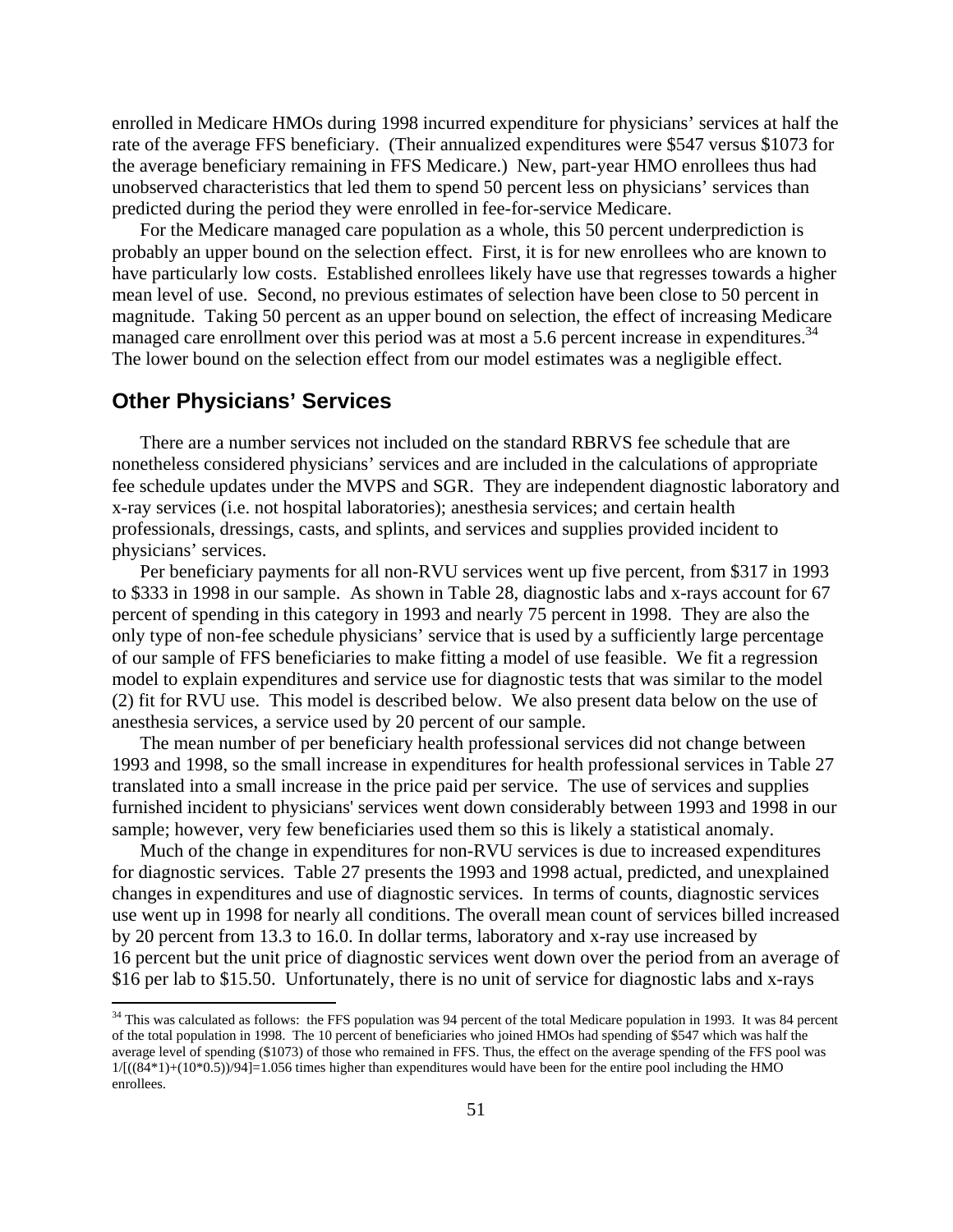comparable to RVUs so it is difficult to determine which conditions saw increases in the "volume" of diagnostic tests. Nonetheless, some of the same small set of conditions that experienced RVU use increases also experienced growth in the use of labs and x-rays, including stroke patients and osteoporosis patients. Lung cancer patients, who saw an increase in their use of outpatient services, also used more services in this category.

Less anesthesia was used in 1998 than in 1993 overall, and less was used in the treatment of quite a few conditions. Lung, colon, breast, and prostate cancer patients used fewer units of and spent less on anesthesia services. Decedents had a slightly greater number of bills for anesthesia and their increase in spending on anesthesia was high relative to other conditions. (See Table 29.)

## **Discussion**

 $\overline{a}$ 

In our sample of Medicare beneficiaries, per capita expenditures for physicians' services increased 19 percent in nominal dollars from \$898 to \$1073 over the period 1993-1998. Expenditures for physician fee schedule services increased 27 percent from \$581 to \$740, and other services included in the statutory definition of physicians' services increased 5 percent from \$317 to \$333. The physician fee schedule dollar conversion factor increased by 19 percent from \$31.50 to \$37.60.<sup>[35](#page-55-0)</sup>

Changes due to law and regulation and increasing enrollment in managed care can account for at most one-half of this change in expenditures. According to CMS, changes in laws and regulation should have led to increases of 5 percent in total expenditures for physicians' services. We estimate that HMO enrollment can explain at most a 5.6 percent increase in expenditures.

We found that the volume of physicians' services delivered to non-ESRD, noninstitutionalized fee-for-service Medicare beneficiaries, measured using the RBRVS, increased 30 percent over the mid-1990s. Our analyses do not indicate that this is due to measurable changes in the demographic composition of the Medicare population, places of residence, the prevalence of health conditions, or other beneficiary characteristics. Indeed, our analysis indicates that all else being equal, the FFS population in 1998 should have used slightly fewer RVUs than the 1993 population. In addition, while we found that the use of services in outpatient settings increased substantially, this increase could not be directly attributed to shifts in site of care from inpatient to outpatient settings.

In fact, the evidence suggests increased use of physicians' services by every type of Medicare beneficiary that we examined. We had hypothesized that conditions in which there had been rapid technological change would see the greatest increases, but there was evidence of technological change across all conditions. When we queried clinical experts about the determinants of changes in use for selected medical conditions, they pointed to a number of changes in medical knowledge and technology that could have contributed, indicating that within conditions the impact of new technologies is also diffuse.

<span id="page-55-0"></span><sup>&</sup>lt;sup>35</sup> Note, however, that conversion factor increase does not translate into a commensurate increase in expenditures owing to beneficiary cost-sharing, the phase-in of the fee schedule, and other factors discussed in detail above.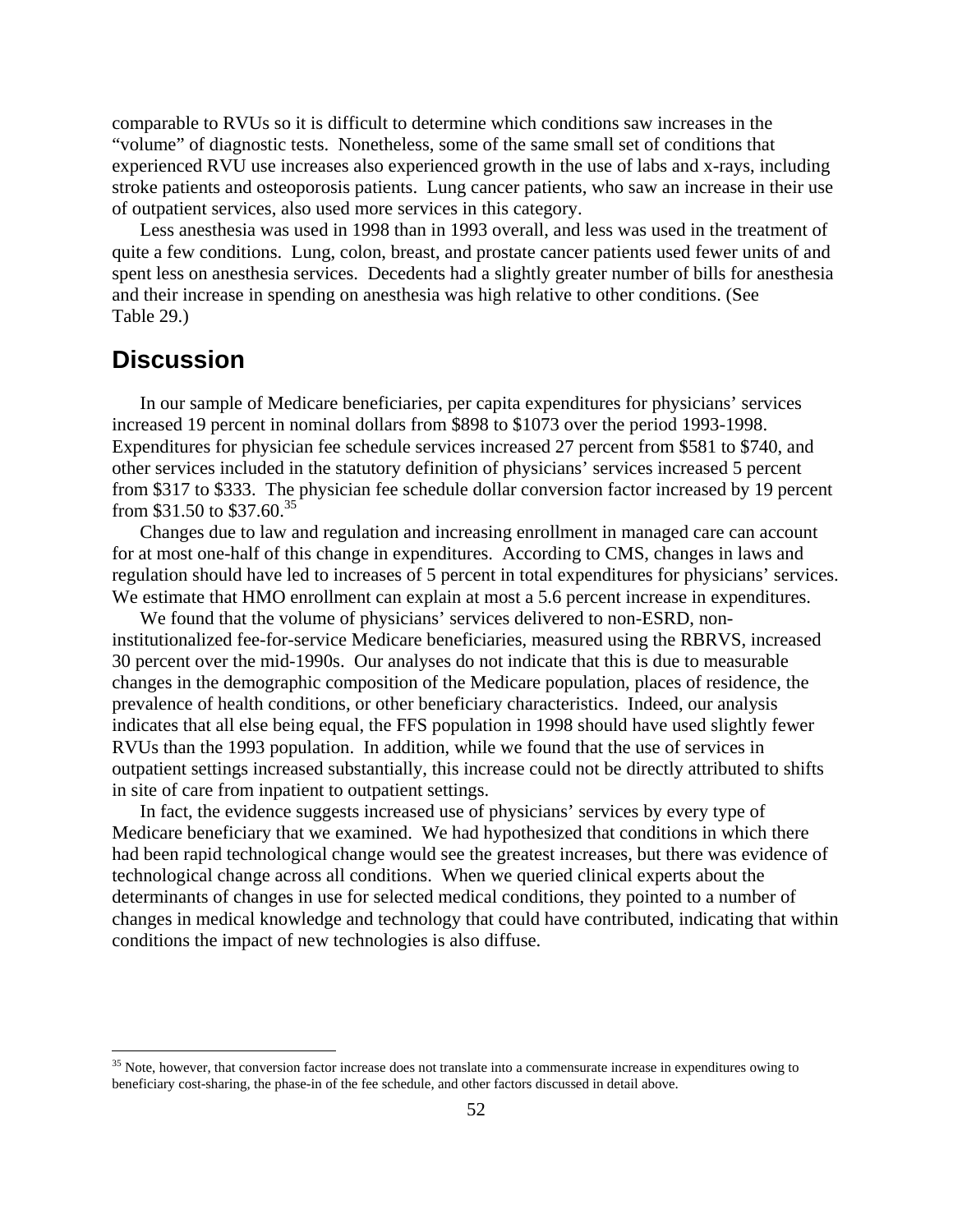#### **Table 18. Projected percentage increase in expenditures for physicians' services resulting from changes in law or regulations**

| <b>Legislative Factors</b>         | 1994 | 1995    | 1996    | 1997    | 1998 | <b>Cumulative</b><br>Change |
|------------------------------------|------|---------|---------|---------|------|-----------------------------|
| All services / weighted<br>average | 2%   | 3.5%    | $-0.5%$ | $-0.7%$ | 0.6% | 4.9%                        |
| <b>Surgical</b>                    | 1.4% | 5.3%    | $-0.6%$ | $-2.1%$ |      |                             |
| <b>Primary care</b>                | 3.2% | 9.5%    | 5.7%    | 3.4%    |      |                             |
| <b>Nonsurgical</b>                 | 1.9% | $-2.7%$ | $-2.4%$ | $-1.5%$ |      |                             |

Source: *Federal Register* Notices.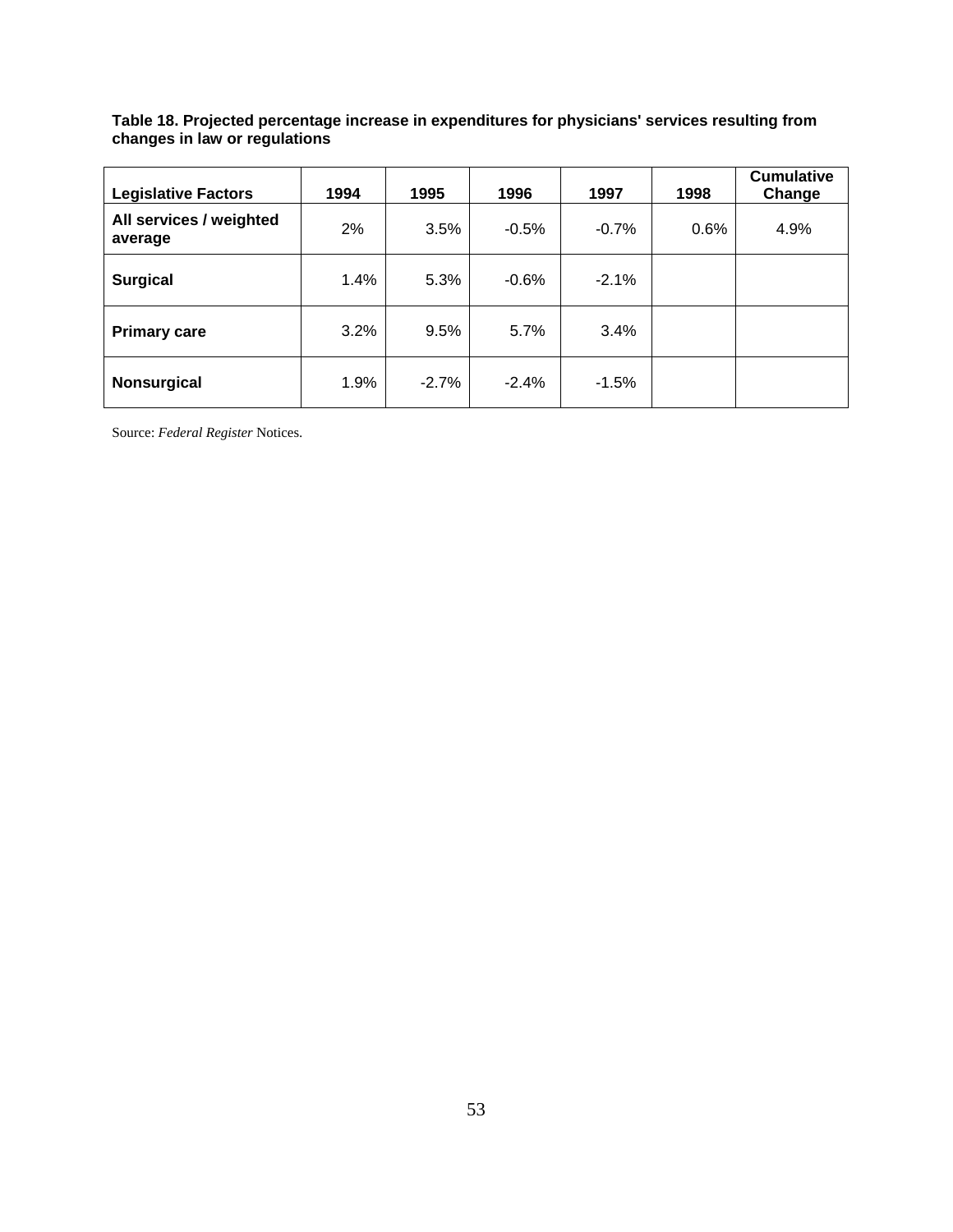|                                               |                                        |                        | <b>1993 RVUs</b>  |               |                                        |               |           |                             | 1998 Based on 1993<br>1998 Actual         |                   |                |                   |               |               |                                                            |                   |                |                   |               |               |
|-----------------------------------------------|----------------------------------------|------------------------|-------------------|---------------|----------------------------------------|---------------|-----------|-----------------------------|-------------------------------------------|-------------------|----------------|-------------------|---------------|---------------|------------------------------------------------------------|-------------------|----------------|-------------------|---------------|---------------|
| Type of<br>Beneficiary                        | Observations<br>Number<br>$\mathbf{a}$ |                        | <b>Total RVUs</b> |               | Outpatient                             |               | Inpatient | Observations<br>Number<br>읷 |                                           | <b>Total RVUs</b> |                | <b>Outpatient</b> |               | Inpatient     |                                                            | <b>Total RVUs</b> |                | <b>Outpatient</b> |               | Inpatient     |
|                                               |                                        | mean                   |                   |               | median   mean   median   mean   median |               |           |                             |                                           | mean median       |                | mean median       |               | mean   median |                                                            | mean median       |                | mean   median     |               | mean   median |
| <b>AII</b>                                    | 9627                                   | 38.1<br>(.80)          | 14.1              | 23.6<br>(.50) | 11.7                                   | 14.0<br>(.59) | 0.0       | 8,986                       | 44.5<br>(1.83)                            | 16.6              | 30.8<br>(1.61) | 14.0              | 13.1<br>(.54) | 0.0           | 49.9                                                       | $1(1.68)$ 20.6    | 34.2<br>(1.37) | 17.2              | 14.9<br>.62)  | 0.0           |
| <b>Beneficiaries</b><br>with<br>conditions    |                                        | $8787^{40.6}$<br>(.89) | 15.6              | 25.0<br>(.54) | 13.1                                   | 15.1<br>(.67) | 0.0       |                             | 46.9<br>$\left  8,277\right ^{40}$ (1.99) | 18.5              | 32.4<br>(1.76) | 15.2              | 13.8<br>(.58) | 0.0           | $\begin{array}{c c} 52.5 & 22.8 \\ (1.82) & & \end{array}$ |                   | 36.0<br>(1.50) | 18.6              | 15.7<br>(.67) | 0.0           |
| <b>Beneficiaries</b><br>without<br>conditions | 840                                    | 14.3<br>(1.14)         | 2.6               | 10.4<br>(.69) | 2.6                                    | 3.8<br>(.67)  | 0.0       | 709                         | 18.9<br>(1.84)                            | 3.7               | 13.2<br>(1.32) | 3.4               | 5.5<br>(1.26) | 0.0           | 21.5<br>(1.91)                                             | 4.6               | 14.9<br>(1.24) | 4.2               | 6.3<br>(1.41) | 0.0           |

#### **Table 19. RVU use by year and service categories, 1993 & 1998**

Note: For mean total RVUs and outpatient RVUs, the increases over time are all significant at p=0.05. The change in inpatient RVUs is not significant. For mean total RVUs and outpatient RVUs, the difference between beneficiaries with and without conditions are all significant at p=0.05. Standard errors are in parentheses.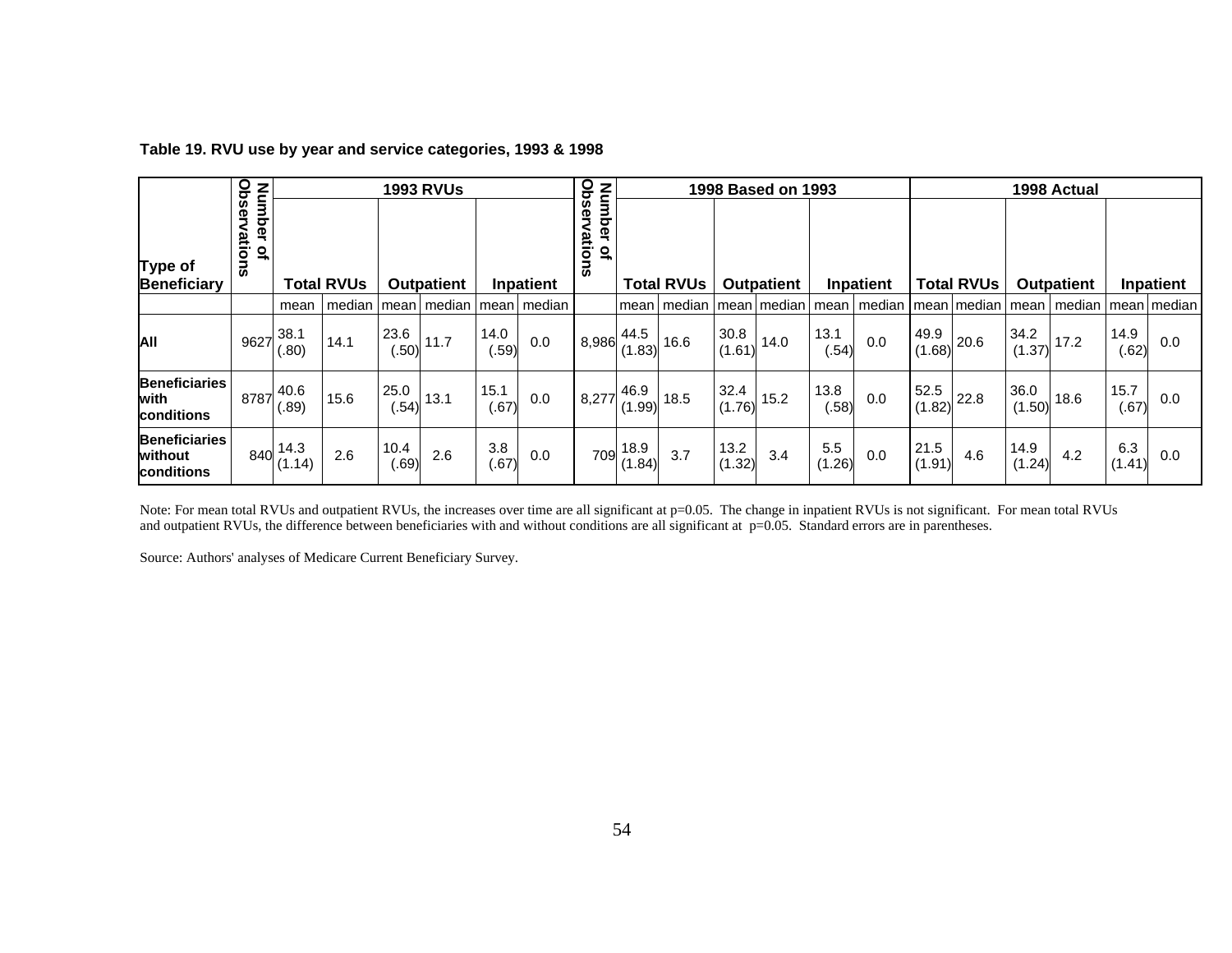# **Table 20: Probabilities of any use of physicians' services**

|                               | <b>Number of</b><br><b>Observations</b> | <b>Mean</b> |
|-------------------------------|-----------------------------------------|-------------|
| Rate of use in 1993           | 9,627                                   | 0.887       |
| Rate of use in 1998           | 8,986                                   | 0.898       |
| Predicted rate of use in 1998 | 8,986                                   | 0.890       |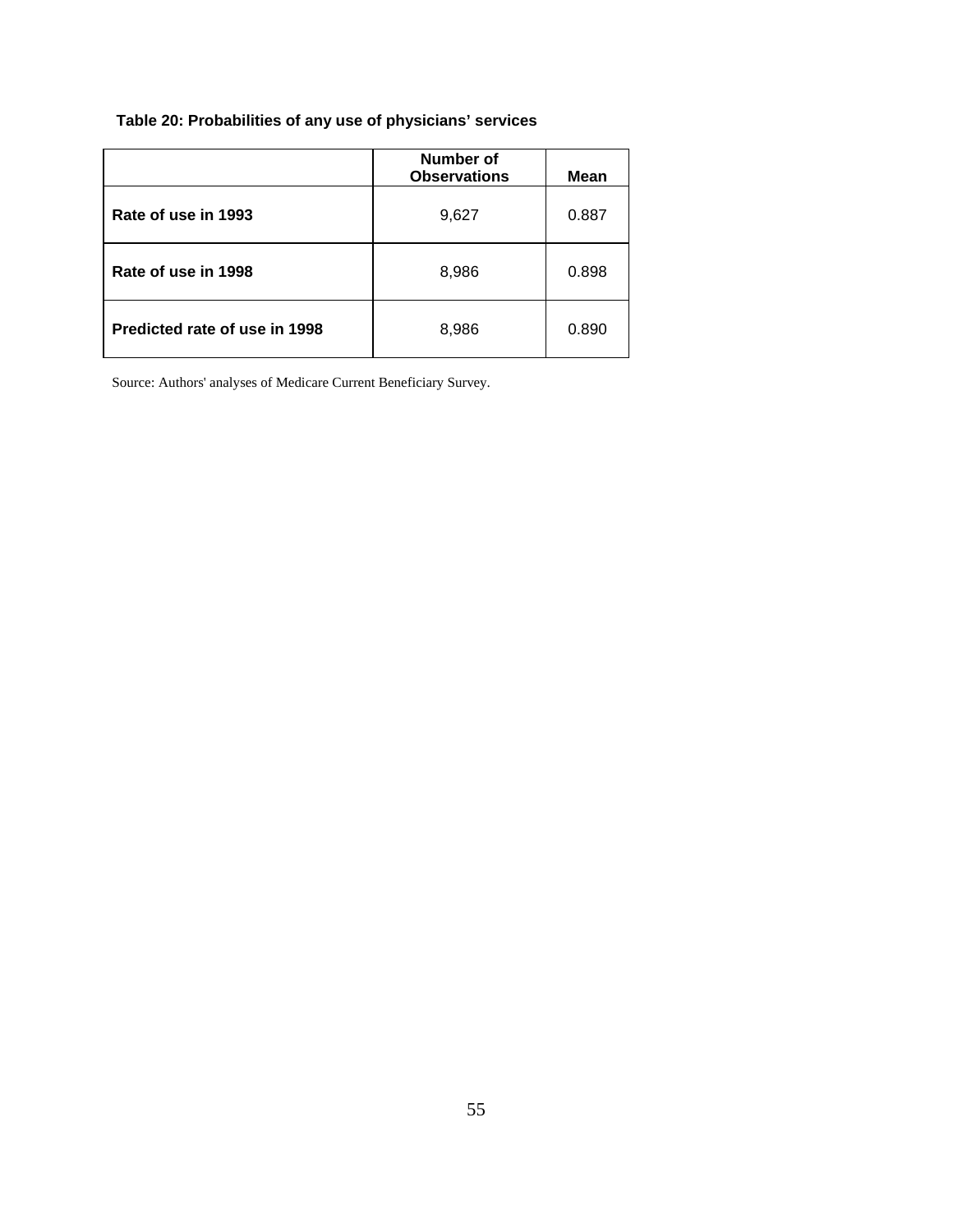#### **Table 21: RVU consumption for physician services**

|                                           | <b>Mean</b> | Median <sup>1</sup> | Number of<br><b>Observations</b> |
|-------------------------------------------|-------------|---------------------|----------------------------------|
| 1993 use                                  | 38.1        | 14.1                | 9,627                            |
| 1998 use                                  | 49.9        | 20.6                | 8,986                            |
| 1998 use based<br>on 1993 RVUs            | 44.5        | 16.6                | 8,986                            |
| 1998 predicted use<br>based on 1993 model | 37.0        | 33.2                | 8,986                            |

<sup>1</sup> Comparing the median prediction to the median use demonstrates that our model does not mirror the distribution of the actual data. However, as discussed in the text, alternative modeling strategies introduced unacceptable levels of bias.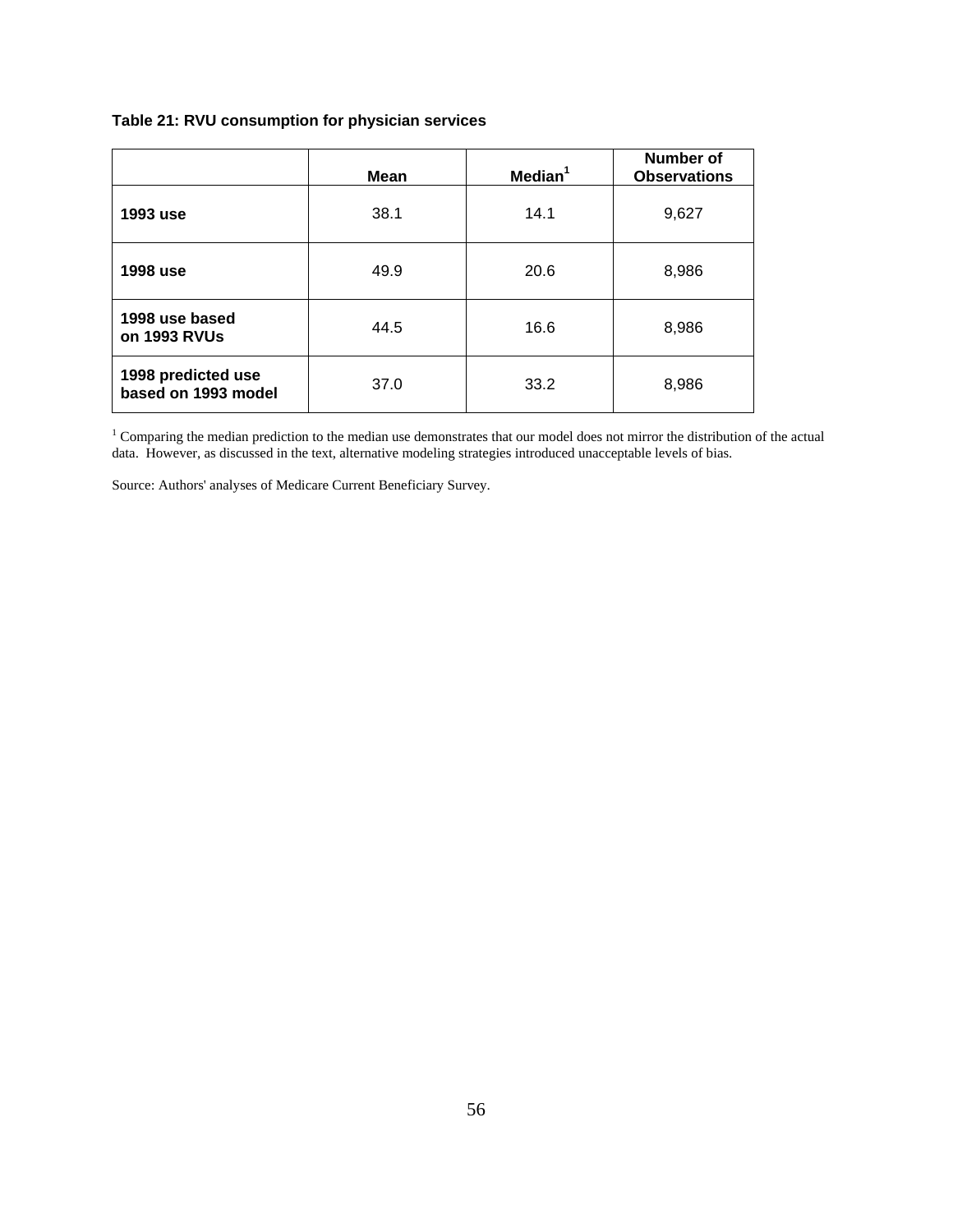### **Table 22: Decomposing the predicted change in RVU for physician services use**

|                                                                                 | <b>RVUs</b> | <b>Difference</b> |
|---------------------------------------------------------------------------------|-------------|-------------------|
| 1993 use                                                                        | 38.1        |                   |
| 1998 predicted                                                                  | 37.0        | $-1.1$            |
| 1998 predicted holding 1993 age/gender distribution constant                    | 37.9        | $-0.2$            |
| 1998 predicted holding 1993 residence constant                                  | 37.9        | $-0.2$            |
| 1998 predicted holding 1993 health status and other<br>characteristics constant | 37.3        | $-0.7$            |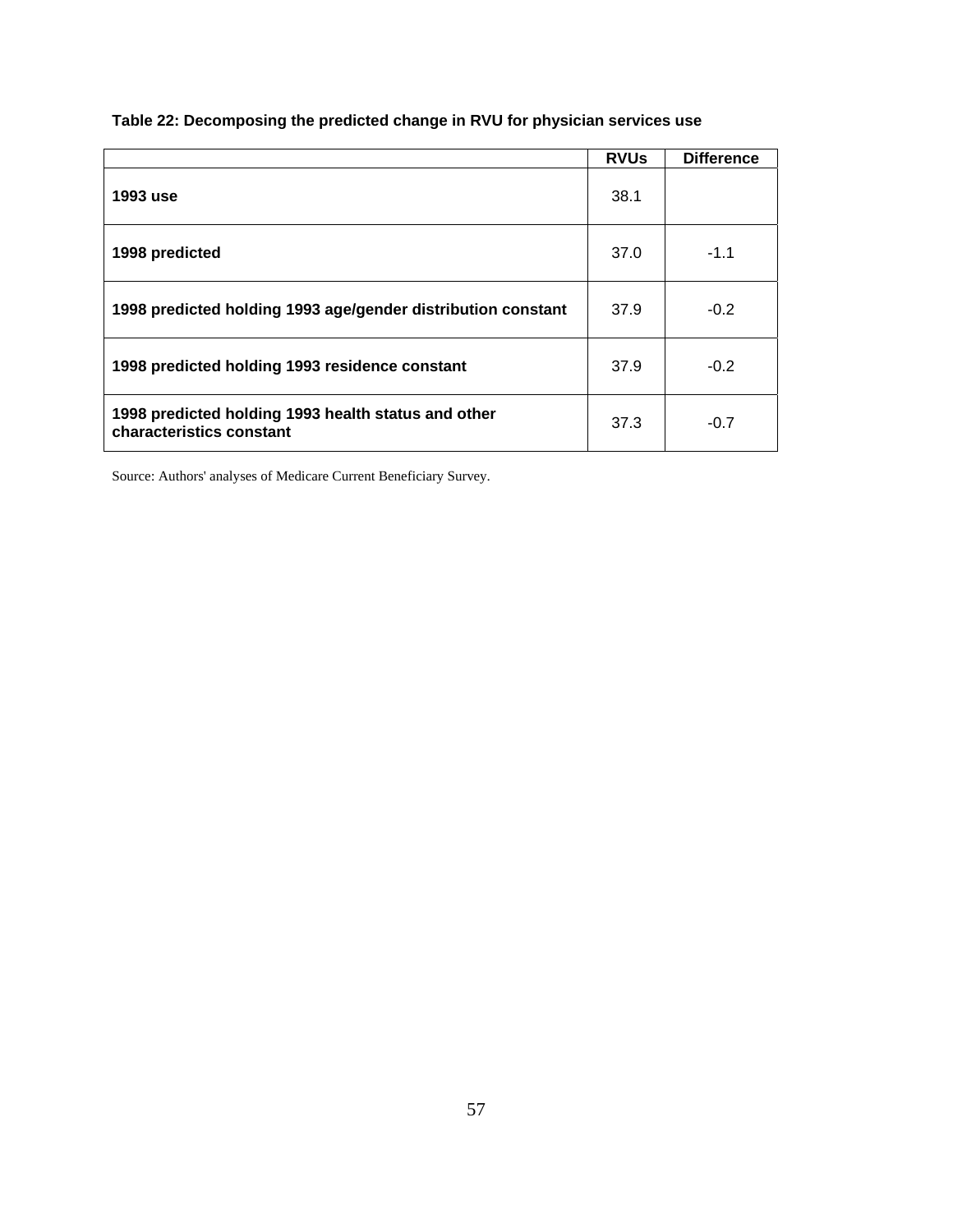| Year | <b>Predicted</b><br><b>RVU Use</b> | <b>RVUs Based</b><br>on 1993<br><b>Schedule</b> | <b>Actual</b><br><b>RVU Use</b> | <b>Mean</b><br><b>Unexplained</b><br>Change | <b>Existing Codes</b> | New and<br><b>Updated</b><br><b>Codes</b> | Observations<br>Number of |
|------|------------------------------------|-------------------------------------------------|---------------------------------|---------------------------------------------|-----------------------|-------------------------------------------|---------------------------|
|      | (1)                                | (2)                                             | (3)                             | $(3)$ minus $(1)$                           | $(2)$ minus $(1)$     | $(3)$ minus $(2)$                         |                           |
| 1993 | 38.1                               | 38.1                                            | 38.1                            |                                             |                       |                                           | 9,627                     |
| 1994 | 38.5                               | 41.6                                            | 41.5                            | 3.0                                         | 3.0                   | 0.0                                       | 9,857                     |
| 1995 | 38.0                               | 42.6                                            | 42.6                            | 4.6                                         | 4.6                   | 0.0                                       | 8,978                     |
| 1996 | 37.5                               | 47.9                                            | 47.3                            | 9.8                                         | 10.3                  | $-0.6$                                    | 8,655                     |
| 1997 | 37.3                               | 46.6                                            | 51.4                            | 14.1                                        | 9.3                   | 4.8                                       | 8,881                     |
| 1998 | 37.0                               | 44.5                                            | 49.9                            | 12.9                                        | 7.5                   | 5.4                                       | 8,986                     |

#### **Table 23: RVU for physician services use by year**

Note: The new and updated code effect for 1996 is -0.6. This is because, while the median RVU use in 1996 was higher than the median use based on the 1993 schedule by 0.4 RVUs (due to the addition of new codes and the updating of existing ones) the mean value is lower. This is likely due to devaluing over the period 1994-1996 of the practice expense RVUs for certain services, largely provided in inpatient settings, that were thought to be overvalued.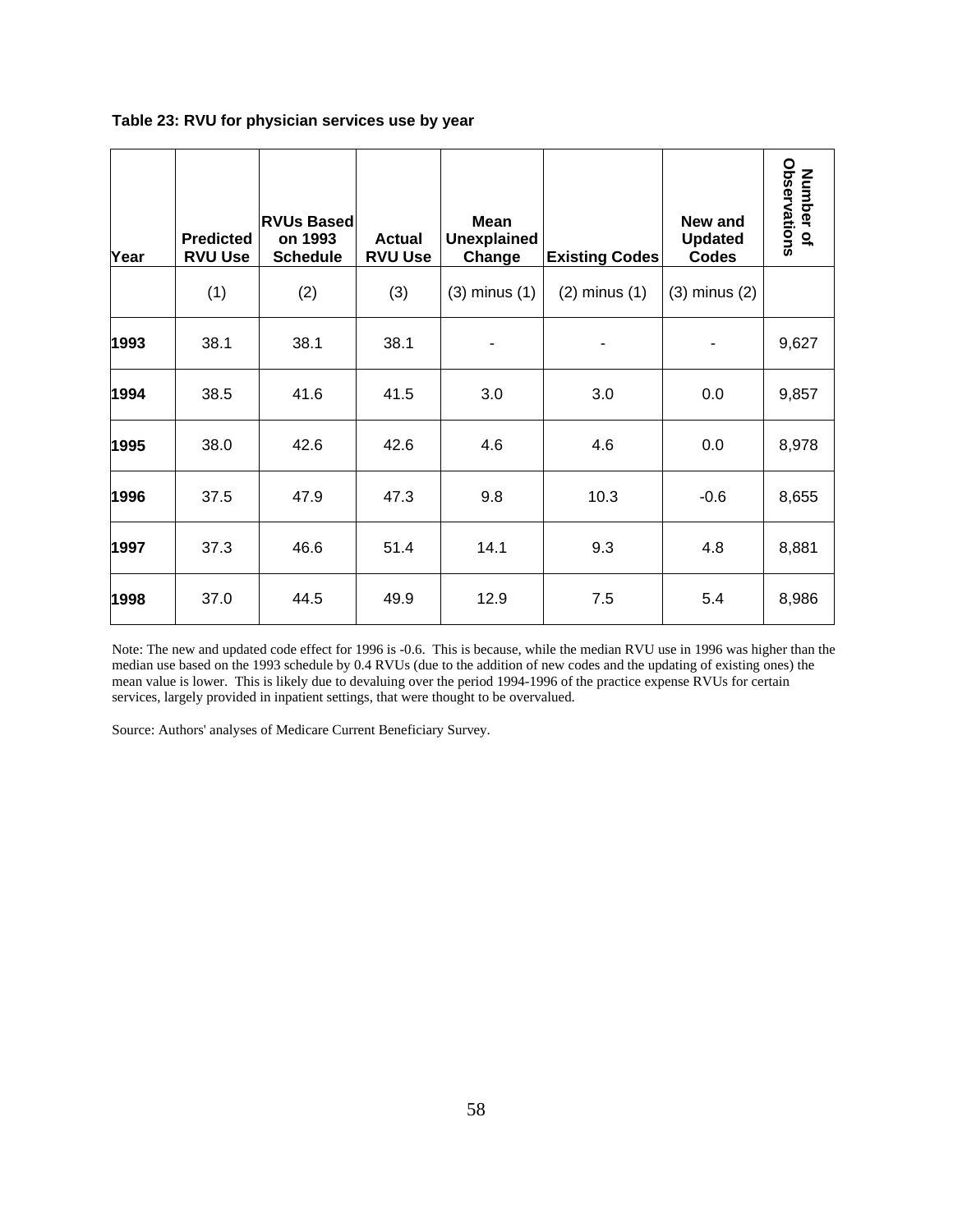**Table 24: Differences between predicted and actual use of RVUs for physician services in 1998, sorted from highest to lowest unexplained change**

|                                  | <b>RVUs</b>                       |                                     |                                          |                                     |                                             |            |                              | <b>Existing Codes</b> | <b>New and Updated</b><br><b>Codes</b> |                 |                                             |
|----------------------------------|-----------------------------------|-------------------------------------|------------------------------------------|-------------------------------------|---------------------------------------------|------------|------------------------------|-----------------------|----------------------------------------|-----------------|---------------------------------------------|
|                                  | <b>Actual</b><br><b>1993 Usel</b> | <b>Predicted</b><br><b>1998 Use</b> | 1998 Based<br>on 1993<br><b>Schedule</b> | 1998<br><b>Actual</b><br><b>Use</b> | <b>Mean</b><br><b>Unexplained</b><br>Change |            | <b>Effect</b><br><b>Size</b> | (% change)            | <b>Effect</b><br><b>Size</b>           | $(\%)$          | Number of<br><b>Observations</b><br>in 1998 |
|                                  |                                   | (1)                                 | (2)                                      | (3)                                 | $(3)-(1)$                                   |            | $(2)-(1)$                    | $[(2)-(1)]/(2)$       | $(3)-(2)$                              | $[(3)-(2)]/(2)$ |                                             |
| Decedent                         | 92.6                              | 90.9                                | 111.1                                    | 125.5                               | 34.6                                        | $\ddot{+}$ | 20.3                         | 18.2%                 | 14.4                                   | 12.9%           | 339                                         |
| Parkinson's                      | 44.9                              | 43.9                                | 57.5                                     | 67.7                                | 23.8                                        |            | 13.6                         | 23.7%                 | 10.2                                   | 17.8%           | 139                                         |
| <b>Osteoporosis</b>              | 43.5                              | 39.4                                | 55.0                                     | 60.8                                | 21.4                                        | $+$        | 15.6                         | 28.4%                 | 5.8                                    | 10.5%           | 1,267                                       |
| Stroke/brain hemorrhage          | 46.3                              | 43.8                                | 56.3                                     | 65.1                                | 21.3                                        | $\ddot{}$  | 12.5                         | 22.2%                 | 8.8                                    | 15.7%           | 1,039                                       |
| Other heart condition            | 52.5                              | 50.4                                | 60.2                                     | 67.7                                | 17.3                                        | $\ddot{}$  | 9.7                          | 16.2%                 | 7.5                                    | 12.5%           | 2,647                                       |
| <b>Breast cancer</b>             | 53.1                              | 51.6                                | 64.3                                     | 68.5                                | 16.9                                        |            | 12.7                         | 19.7%                 | 4.2                                    | 6.5%            | 355                                         |
| Angina pectoris/CHD              | 57.3                              | 55.7                                | 63.1                                     | 71.6                                | 15.9                                        |            | 7.4                          | 11.7%                 | 8.5                                    | 13.5%           | ,326                                        |
| <b>Hypertension</b>              | 43.0                              | 42.2                                | 51.1                                     | 56.9                                | 14.7                                        |            | 8.8                          | 17.2%                 | 5.8                                    | 11.5%           | 4,965                                       |
| <b>Myocardial infarction</b>     | 60.5                              | 58.4                                | 64.4                                     | 73.0                                | 14.6                                        |            | 6.0                          | 9.4%                  | 8.6                                    | 13.3%           | 1,350                                       |
| <b>Arthritis</b>                 | 42.4                              | 40.9                                | 49.8                                     | 55.1                                | 14.2                                        |            | 8.9                          | 17.9%                 | 5.3                                    | 10.7%           | 5,438                                       |
| <b>Diabetes</b>                  | 53.1                              | 51.1                                | 56.9                                     | 64.9                                | 13.8                                        |            | 5.8                          | $10.1\%$              | 8.0                                    | 14.0%           | 1,462                                       |
| Emphysema, asthma, COPD          | 47.4                              | 46.7                                | 53.0                                     | 60.4                                | 13.7                                        |            | 6.3                          | 11.9%                 | 7.4                                    | 14.1%           | 1,407                                       |
| Skin cancer                      | 45.0                              | 44.2                                | 51.1                                     | 57.8                                | 13.6                                        |            | 6.9                          | 13.5%                 | 6.7                                    | 13.1%           | 1,596                                       |
| <b>Hardening of the arteries</b> | 54.3                              | 54.6                                | 59.7                                     | 67.6                                | 13.0                                        |            | 5.1                          | 8.5%                  | 7.9                                    | 13.3%           | 1,106                                       |
| <b>Mental disorder</b>           | 40.0                              | 37.9                                | 37.7                                     | 49.8                                | 11.9                                        |            | $-0.1$                       | $-0.4%$               | 12.1                                   | 32.0%           | 883                                         |
| Other cancer (not listed below)  | 47.8                              | 46.5                                | 50.3                                     | 57.8                                | 11.3                                        |            | 3.8                          | 7.6%                  | 7.5                                    | 14.8%           | 495                                         |
| <b>Prostate cancer</b>           | 69.9                              | 67.2                                | 66.9                                     | 75.6                                | 8.4                                         |            | $-0.4$                       | $-0.6%$               | 8.7                                    | 13.1%           | 269                                         |
| Alzheimer's                      | 42.7                              | 45.8                                | 44.4                                     | 52.3                                | 6.5                                         |            | $-1.4$                       | $-3.1%$               | 7.9                                    | 17.8%           | 251                                         |
| Broken hip                       | 54.5                              | 54.3                                | 51.9                                     | 59.7                                | 5.4                                         |            | $-2.4$                       | $-4.6%$               | 7.8                                    | 15.0%           | 456                                         |
| No self-reported conditions      | 14.3                              | 17.2                                | 18.9                                     | 21.5                                | 4.3                                         |            | 1.8                          | 9.4%                  | 2.6                                    | 13.5%           | 709                                         |
| Lung cancer                      | 109.8                             | 109.5                               | 103.6                                    | 113.8                               | 4.3                                         |            | $-5.8$                       | $-5.6%$               | 10.2                                   | 9.8%            | 89                                          |
| Colon cancer                     | 63.5                              | 64.2                                | 59.5                                     | 68.2                                | 4.0                                         |            | $-4.7$                       | $-7.9%$               | 8.7                                    | 14.6%           | $\overline{227}$                            |
| <b>MEAN</b>                      | 38.1                              | 37.0                                | 44.5                                     | 49.9                                | 12.9                                        |            | 7.5                          | 16.8%                 | 5.4                                    | 12.1%           | 8,986                                       |

- Mean unexplained change for people with condition significantly lower than residual for people without condition at p< 0.05.

+ Mean unexplained change for people with condition significantly higher than residual for people without condition at  $p < 0.05$ .

CHD = coronary heart disease; COPD = chronic obstructive pulmonary disease.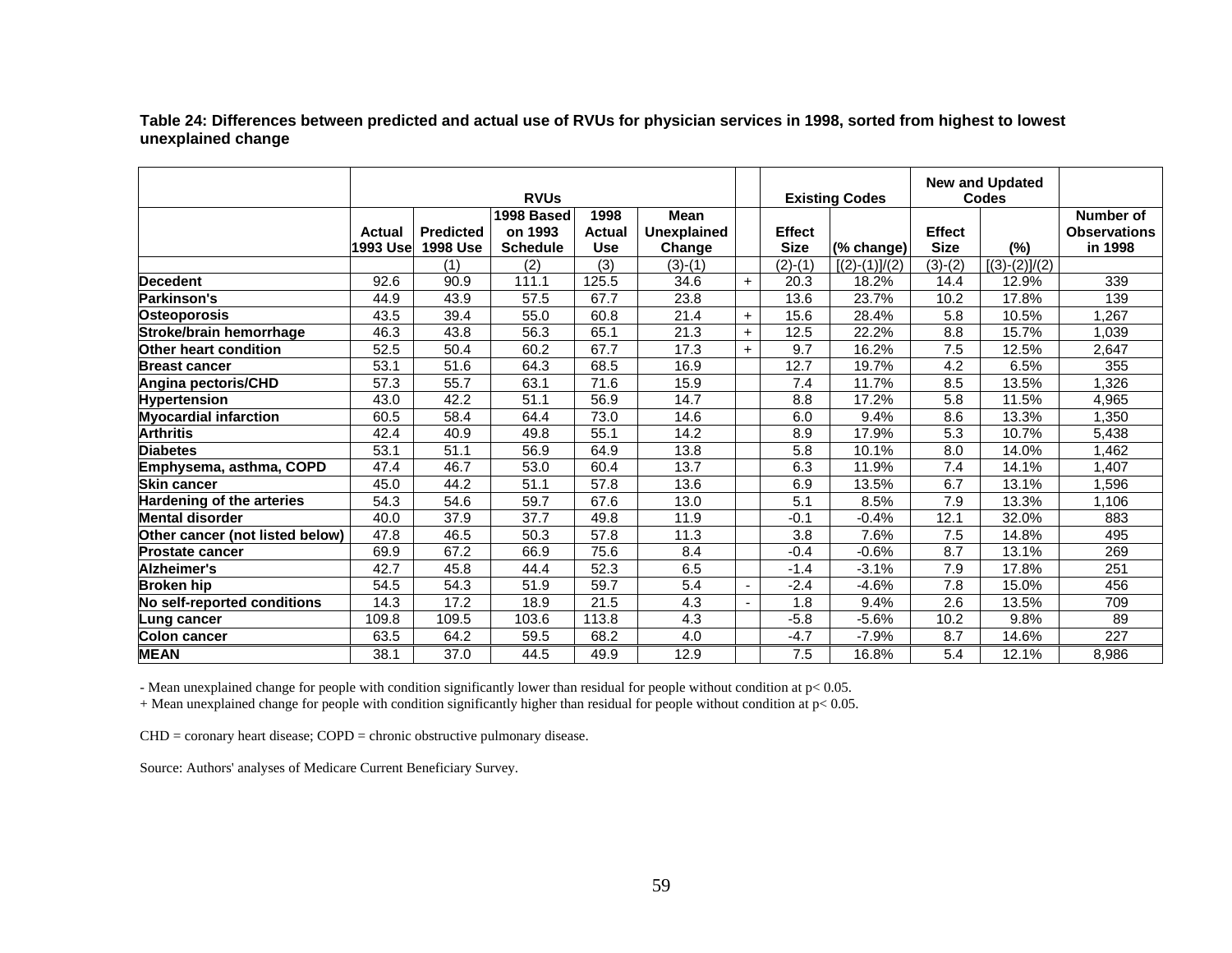|                                 |            |                  |                 |               |                    |           |               |                       |                  | <b>New and Updated</b> |                     |
|---------------------------------|------------|------------------|-----------------|---------------|--------------------|-----------|---------------|-----------------------|------------------|------------------------|---------------------|
| <b>INPATIENT</b>                |            |                  |                 |               |                    |           |               | <b>Existing Codes</b> |                  | <b>Codes</b>           |                     |
|                                 | Actual     |                  | 1998 Based      | 1998          | <b>Mean</b>        |           |               |                       |                  |                        | Number of           |
|                                 | 1993       | <b>Predicted</b> | on 1993         | <b>Actual</b> | <b>Unexplained</b> |           | <b>Effect</b> |                       | <b>Effect</b>    |                        | <b>Observations</b> |
|                                 | <b>Use</b> | <b>1998 Use</b>  | <b>Schedule</b> | <b>Use</b>    | Change             |           | <b>Size</b>   | (% change)            | <b>Size</b>      | $(\%)$                 | in 1998             |
|                                 |            | (1)              | (2)             | (3)           | $(3)-(1)$          |           | $(2)-(1)$     | $[(2)-(1)]/(2)$       | $(3)-(2)$        | $[(3)-(2)]/(2)$        |                     |
| Hardening of the arteries       | 22.2       | 21.5             | 22.1            | 25.1          | 3.7                |           | 0.6           | 2.8%                  | 3.1              | 13.8%                  | 1,106               |
| <b>Hypertension</b>             | 16.9       | 15.7             | 16.1            | 18.3          | 2.6                |           | 0.4           | 2.6%                  | 2.2              | 13.5%                  | 4,965               |
| <b>Myocardial infarction</b>    | 29.8       | 27.7             | 25.8            | 29.8          | 2.1                |           | $-1.9$        | $-7.3%$               | $\overline{3.9}$ | 15.2%                  | ,350                |
| Angina pectoris/CHD             | 25.2       | 23.4             | 22.4            | 25.9          | 2.5                |           | $-1.1$        | $-4.7%$               | 3.5              | 15.8%                  | .326                |
| <b>Other heart condition</b>    | 23.1       | 21.2             | 20.5            | 23.7          | 2.5                |           | $-0.7$        | $-3.5%$               | 3.2              | 15.4%                  | 2.647               |
| Stroke/brain hemorrhage         | 20.8       | 18.6             | 24.4            | 28.0          | 9.4                | $+$       | 5.9           | 24.1%                 | 3.5              | 14.5%                  | 1,039               |
| Other cancer (not listed below) | 19.2       | 17.7             | 16.0            | 18.2          | 0.5                |           | $-1.8$        | $-11.0%$              | 2.2              | 14.0%                  | 495                 |
| <b>Skin cancer</b>              | 15.1       | 13.8             | 13.0            | 14.9          | 1.0                |           | $-0.8$        | $-6.4%$               | 1.9              | 14.4%                  | ,596                |
| Lung cancer                     | 52.8       | 50.4             | 32.7            | 36.8          | $-13.6$            |           | $-17.7$       | $-54.0%$              | 4.1              | 12.6%                  | 89                  |
| <b>Colon cancer</b>             | 25.9       | 26.4             | 24.4            | 27.3          | 0.9                |           | $-2.0$        | $-8.1%$               | 2.9              | 11.9%                  | 227                 |
| <b>Breast cancer</b>            | 14.1       | 12.8             | 12.5            | 14.0          | 1.2                |           | $-0.3$        | $-2.4%$               | 1.5              | 12.3%                  | 355                 |
| <b>Prostate cancer</b>          | 19.8       | 17.8             | 20.6            | 23.1          | 5.3                |           | 2.9           | 13.8%                 | 2.5              | 12.0%                  | 269                 |
| <b>Diabetes</b>                 | 22.1       | 20.0             | 20.7            | 23.5          | 3.5                |           | 0.7           | 3.6%                  | 2.7              | 13.2%                  | ,462                |
| <b>Arthritis</b>                | 15.2       | 13.8             | 13.9            | 15.8          | $\overline{2.0}$   |           | 0.1           | 0.5%                  | 1.9              | 13.8%                  | 5,438               |
| Alzheimer's                     | 12.3       | 13.9             | 18.4            | 20.7          | 6.8                |           | 4.5           | 24.7%                 | 2.3              | 12.2%                  | 251                 |
| Mental disorder                 | 12.2       | 10.6             | 12.0            | 14.6          | 4.0                |           | 1.4           | 11.8%                 | 2.6              | 21.5%                  | 883                 |
| <b>Osteoporosis</b>             | 12.7       | 10.0             | 14.6            | 16.4          | 6.4                | $\ddot{}$ | 4.6           | 31.8%                 | 1.8              | 12.1%                  | 1,267               |
| <b>Broken hip</b>               | 26.8       | 26.5             | 20.8            | 23.8          | $-2.7$             |           | $-5.7$        | $-27.2%$              | 3.0              | 14.3%                  | 456                 |
| <b>Parkinson's</b>              | 18.4       | 18.7             | 18.2            | 20.0          | 1.3                |           | $-0.5$        | $-2.5%$               | 1.7              | 9.5%                   | 139                 |
| Emphysema, asthma, COPD         | 18.9       | 18.3             | 19.2            | 21.9          | 3.7                |           | 0.9           | 4.6%                  | 2.8              | 14.4%                  | ,407                |
| No self-reported conditions     | 3.8        | 4.7              | 5.5             | 6.3           | 1.7                |           | 0.8           | 14.9%                 | 0.8              | 15.2%                  | 709                 |
| <b>Decedent</b>                 | 66.5       | 65.4             | 78.0            | 88.2          | 22.8               | $+$       | 12.6          | 16.2%                 | 10.2             | 13.0%                  | 339                 |
| <b>MEAN</b>                     | 14.0       | 12.9             | 13.1            | 14.9          | 2.1                |           | 0.2           | 1.6%                  | 1.8              | 14.1%                  | 8,986               |

**Table 25: Differences between predicted and actual use of RVUs in 1998, inpatient** 

- Mean unexplained change for people with condition significantly lower than residual for people without condition at p< 0.05.

+ Mean unexplained change for people with condition significantly higher than residual for people without condition at p< 0.05.

CHD = coronary heart disease; COPD = chronic obstructive pulmonary disease.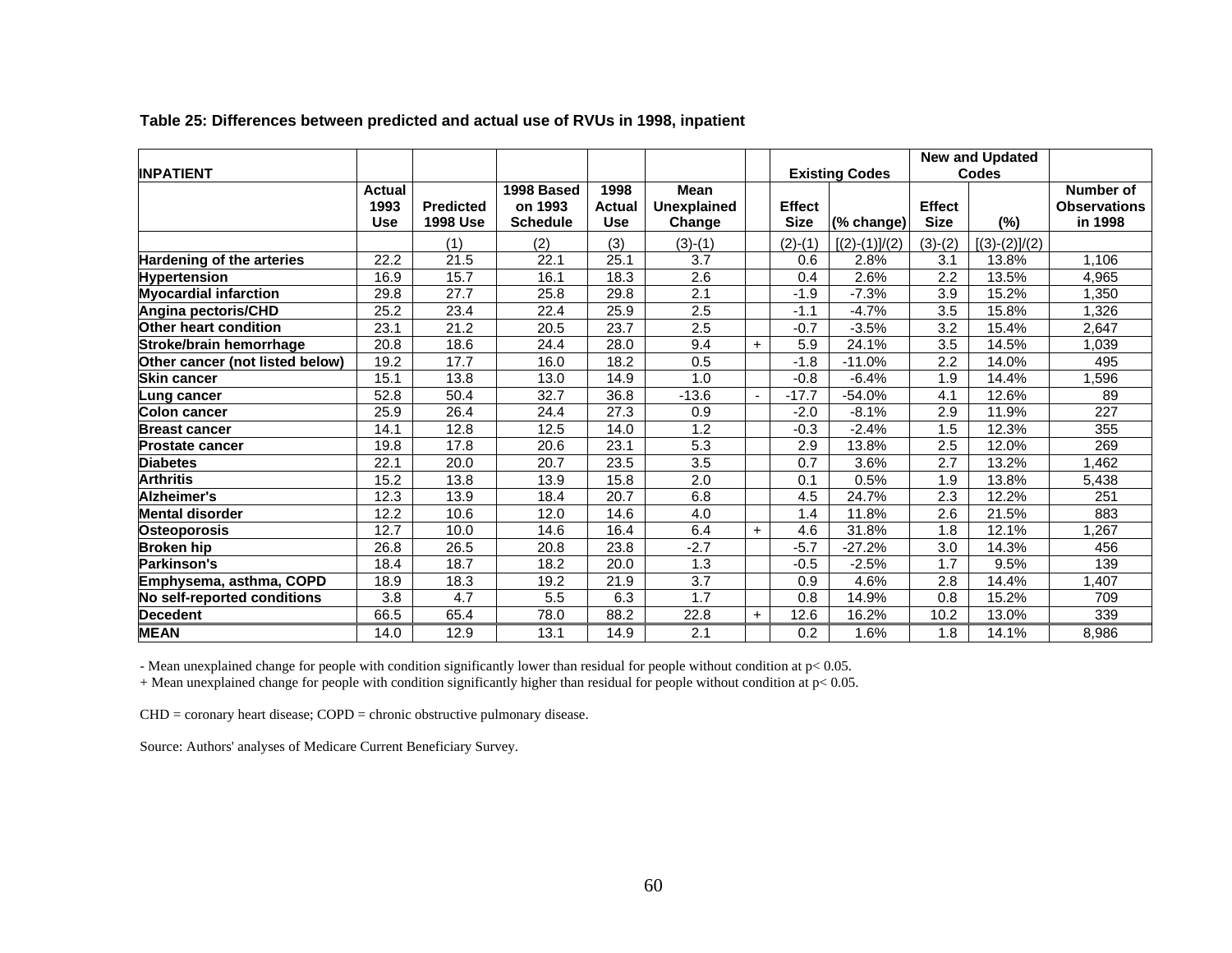|                                 |            |                  |                 |               |                    |     |               |                       |               | <b>New and Updated</b> |                     |
|---------------------------------|------------|------------------|-----------------|---------------|--------------------|-----|---------------|-----------------------|---------------|------------------------|---------------------|
| <b>OUTPATIENT</b>               |            |                  | <b>RVUs</b>     |               |                    |     |               | <b>Existing Codes</b> |               | <b>Codes</b>           |                     |
|                                 | Actual     |                  | 1998 Based      | 1998          | <b>Mean</b>        |     |               |                       |               |                        | Number of           |
|                                 | 1993       | <b>Predicted</b> | on 1993         | <b>Actual</b> | <b>Unexplained</b> |     | <b>Effect</b> |                       | <b>Effect</b> |                        | <b>Observations</b> |
|                                 | <b>Use</b> | <b>1998 Use</b>  | <b>Schedule</b> | <b>Use</b>    | Change             |     | <b>Size</b>   | (% change)            | <b>Size</b>   | (%)                    | in 1998             |
|                                 |            | (1)              | (2)             | (3)           | $(3)-(1)$          |     | $(2)-(1)$     | $[(2)-(1)]/(2)$       | $(3)-(2)$     | $[(3)-(2)]/(2)$        |                     |
| Hardening of the arteries       | 31.7       | 32.7             | 36.6            | 41.4          | 8.7                |     | 3.9           | 10.7%                 | 4.8           | 13.1%                  | 1,106               |
| <b>Hypertension</b>             | 25.7       | 26.1             | 34.1            | 37.7          | 11.6               |     | 8.0           | 23.5%                 | 3.6           | 10.4%                  | 4,965               |
| <b>Myocardial infarction</b>    | 30.3       | 30.3             | 37.7            | 42.2          | 11.9               |     | 7.4           | 19.6%                 | 4.5           | 11.9%                  | .350                |
| Angina pectoris/CHD             | 31.6       | 31.7             | 39.6            | 44.5          | 12.8               |     | 7.9           | 20.0%                 | 4.8           | 12.2%                  | 1,326               |
| <b>Other heart condition</b>    | 29.0       | 28.7             | 38.7            | 43.0          | 14.3               | $+$ | 10.0          | 25.8%                 | 4.3           | 11.0%                  | 2,647               |
| Stroke/brain hemorrhage         | 25.1       | 24.8             | 30.6            | 35.7          | 11.0               |     | 5.9           | 19.2%                 | 5.1           | 16.6%                  | 1,039               |
| Other cancer (not listed below) | 28.1       | 28.3             | 33.1            | 38.2          | 9.9                |     | 4.9           | 14.8%                 | 5.0           | 15.1%                  | 495                 |
| <b>Skin cancer</b>              | 28.7       | 29.2             | 37.0            | 41.8          | 12.6               |     | 7.8           | 21.1%                 | 4.8           | 13.0%                  | ,596                |
| Lung cancer                     | 56.8       | 58.8             | 70.4            | 76.4          | 17.7               |     | 11.6          | 16.5%                 | 6.1           | 8.6%                   | 89                  |
| Colon cancer                    | 36.4       | 36.6             | 33.8            | 39.5          | 2.9                |     | $-2.7$        | $-8.1%$               | 5.7           | 16.8%                  | $\overline{227}$    |
| <b>Breast cancer</b>            | 38.5       | 38.4             | 51.3            | 53.8          | 15.4               |     | 12.9          | 25.1%                 | 2.5           | 4.9%                   | 355                 |
| <b>Prostate cancer</b>          | 49.7       | 49.0             | 44.8            | 50.9          | 2.0                |     | $-4.2$        | $-9.3%$               | 6.1           | 13.7%                  | 269                 |
| <b>Diabetes</b>                 | 30.3       | 30.5             | 35.4            | 40.6          | 10.1               |     | 4.9           | 13.9%                 | 5.1           | 14.5%                  | ,462                |
| <b>Arthritis</b>                | 26.8       | 26.6             | 35.1            | 38.5          | 11.9               |     | 8.5           | 24.3%                 | 3.4           | 9.7%                   | 5,438               |
| Alzheimer's                     | 30.1       | 31.4             | 25.0            | 30.5          | $-0.9$             |     | $-6.4$        | -25.6%                | 5.5           | 21.8%                  | 251                 |
| <b>Mental disorder</b>          | 27.4       | 26.9             | 25.2            | 34.4          | 7.6                |     | $-1.7$        | $-6.7%$               | 9.3           | 36.7%                  | 883                 |
| <b>Osteoporosis</b>             | 30.4       | 29.0             | 39.5            | 43.4          | 14.3               |     | 10.4          | 26.4%                 | 3.9           | 9.9%                   | ,267                |
| <b>Broken hip</b>               | 26.8       | 26.9             | 29.1            | 33.5          | 6.6                |     | 2.3           | 7.8%                  | 4.4           | 15.0%                  | 456                 |
| Parkinson's                     | 25.9       | 24.5             | 38.2            | 46.6          | 22.1               |     | 13.7          | 35.8%                 | 8.4           | 22.0%                  | 139                 |
| Emphysema, asthma, COPD         | 28.1       | 28.1             | 33.0            | 37.5          | 9.5                |     | 4.9           | 14.9%                 | 4.6           | 13.8%                  | ,407                |
| No self-reported conditions     | 10.4       | 12.2             | 13.2            | 14.9          | 2.7                |     | 1.0           | 7.6%                  | 1.7           | 12.5%                  | 709                 |
| <b>Decedent</b>                 | 24.8       | 24.1             | 30.6            | 34.5          | 10.4               |     | 6.5           | 21.2%                 | 3.9           | 12.8%                  | 339                 |
| <b>MEAN</b>                     | 23.6       | 23.7             | 30.8            | 34.2          | 10.5               |     | 7.1           | 23.0%                 | 3.4           | 11.1%                  | 8,986               |

#### **Table 26: Differences between predicted and actual use of RVUs in 1998, outpatient**

- Mean unexplained change for people with condition significantly lower than residual for people without condition at p< 0.05.

+ Mean unexplained change for people with condition significantly higher than residual for people without condition at p< 0.05.

CHD = coronary heart disease; COPD = chronic obstructive pulmonary disease.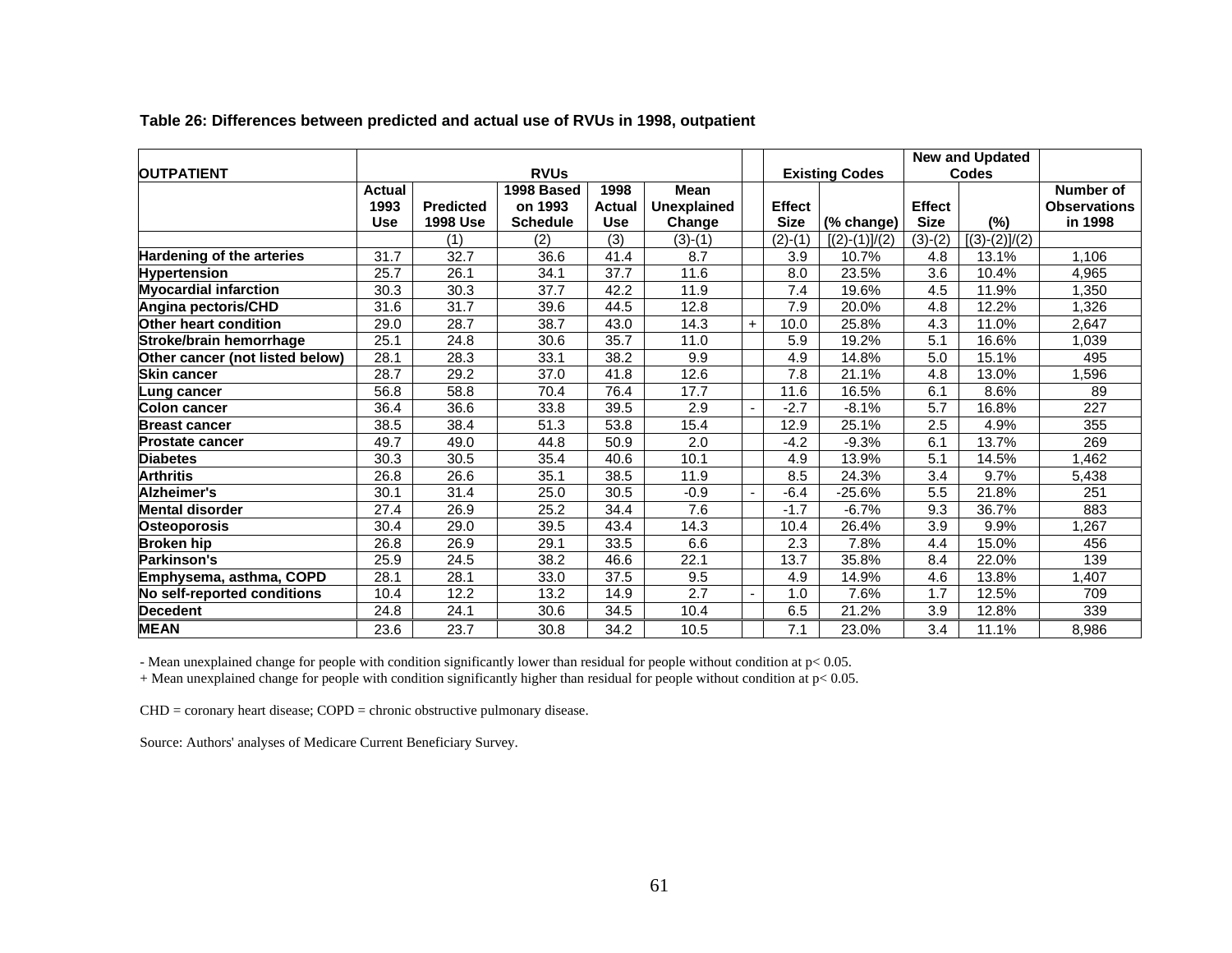|                                 | 1993 Mean Payments<br>per Beneficiary<br>in Dollars | 1998 Mean Payments<br>per Beneficiary<br>in Dollars |
|---------------------------------|-----------------------------------------------------|-----------------------------------------------------|
| Anesthesia                      | 30.97                                               | 32.86                                               |
| Diagnostic laboratory and x-ray | 213.51                                              | 248.15                                              |
| <b>Health professionals</b>     | 15.34                                               | 18.85                                               |
| Incident to services            | 40.87                                               | 6.95                                                |
| Dressings, casts, splints       | 0.001                                               | 0.002                                               |
| Total non-RVU services          | 317.47                                              | 333.37                                              |

### **Table 27: Mean per beneficiary payments for non-RVU services, 1993 and 1998**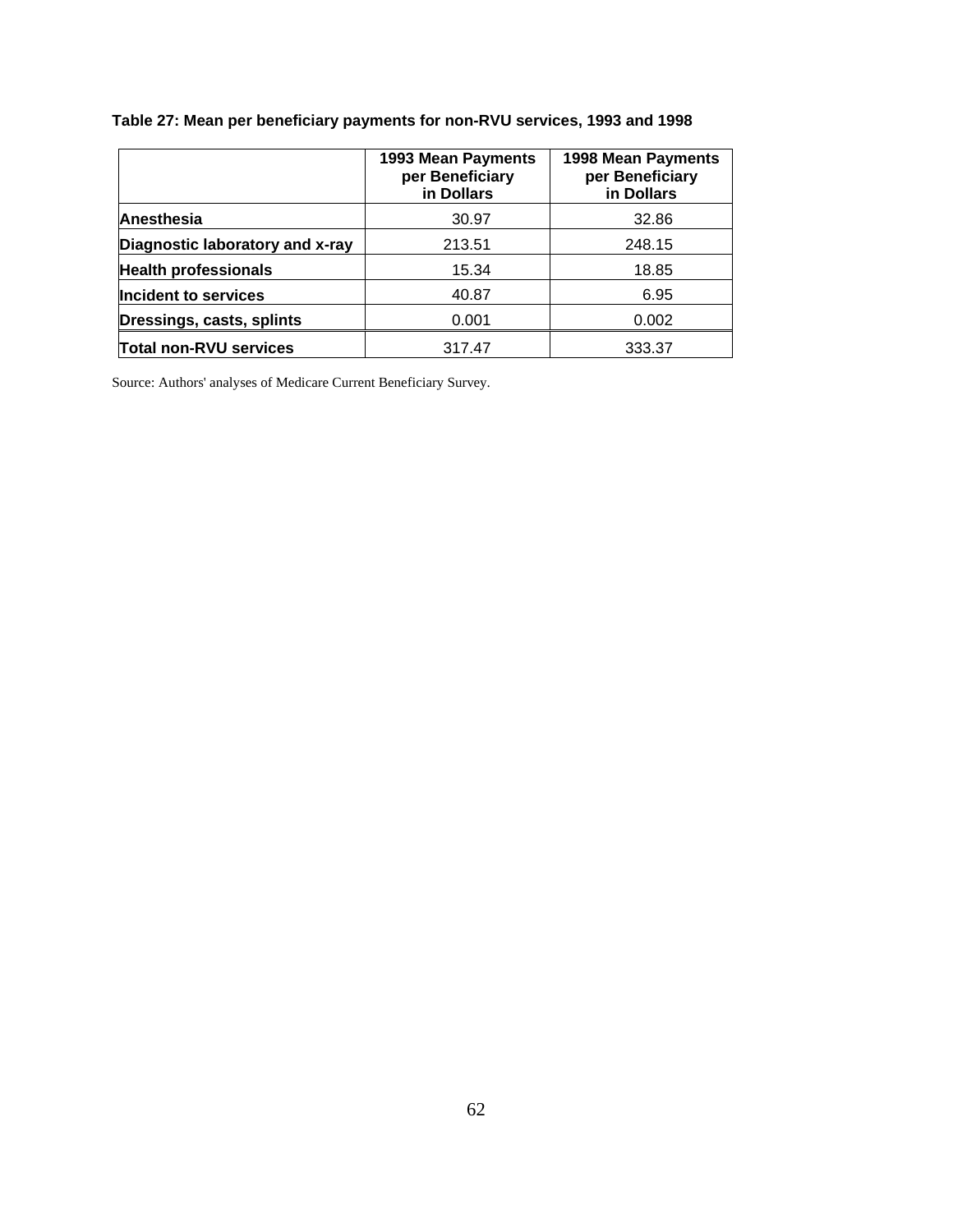|                                   | 1993           | <b>Predicted</b>    | 1998           |                    |               |                     |               |                    |                     |
|-----------------------------------|----------------|---------------------|----------------|--------------------|---------------|---------------------|---------------|--------------------|---------------------|
|                                   | <b>Payment</b> | 1998                | <b>Payment</b> | Mean               |               | <b>Predicted</b>    |               | <b>Mean</b>        | Number of           |
|                                   | <b>Current</b> | <b>Payment: OLS</b> | (current       | <b>Unexplained</b> | 1993          | <b>1998 Counts:</b> | 1998          | <b>Unexplained</b> | <b>Observations</b> |
| <b>Diagnostic Labs and X-rays</b> | dollars)       | <b>Model</b>        | dollars)       | Change             | <b>Counts</b> | <b>OLS Model</b>    | <b>Counts</b> | Change             | 1998                |
|                                   |                | (1)                 | (2)            | $(2)-(1)$          |               | (3)                 | (4)           | $(4)-(3)$          |                     |
| <b>Hardening of the arteries</b>  | 313.3          | 316.4               | 372.4          | 56.0               | 17.9          | 18.1                | 22.6          | $4.5+$             | 1106                |
| <b>Hypertension</b>               | 247.6          | 243.4               | 280.8          | 37.4               | 15.3          | 15.3                | 18.4          | 3.1                | 4965                |
| <b>Myocardial infarction</b>      | 340.1          | 330.4               | 365.0          | 34.5               | 19.0          | 18.6                | 22.8          | 4.2                | 1350                |
| Angina pectoris/CHD               | 336.9          | 327.1               | 408.0          | $80.9 +$           | 19.3          | 18.9                | 24.7          | $5.8 +$            | 1326                |
| Other heart condition             | 310.7          | 300.4               | 352.9          | 52.5               | 18.5          | 18.2                | 22.1          | $3.9 +$            | 2647                |
| Stroke/brain hemorrhage           | 255.8          | 245.3               | 313.5          | $68.1 +$           | 15.8          | 15.6                | 21.8          | $6.3 +$            | 1039                |
| Other cancer (not listed below)   | 268.7          | 264.7               | 298.9          | 34.2               | 15.5          | 15.6                | 20.2          | 4.6                | 495                 |
| <b>Skin cancer</b>                | 247.1          | 245.1               | 315.7          | $70.6 +$           | 15.2          | 15.3                | 19.1          | 3.9                | 1596                |
| Lung cancer                       | 454.2          | 468.8               | 644.3          | 175.5              | 24.4          | 25.6                | 39.3          | 13.7               | 89                  |
| Colon cancer                      | 344.9          | 343.0               | 339.6          | $-3.4$             | 19.3          | 19.4                | 20.6          | 1.2                | 227                 |
| <b>Breast cancer</b>              | 280.4          | 275.3               | 344.1          | 68.8               | 17.8          | 18.0                | 20.5          | 2.5                | 355                 |
| <b>Prostate cancer</b>            | 383.6          | 380.2               | 360.5          | $-19.7 -$          | 21.3          | 21.1                | 23.6          | 2.5                | 269                 |
| <b>Diabetes</b>                   | 312.5          | 302.8               | 328.7          | 25.9               | 20.2          | 19.9                | 24.6          | $4.7 +$            | 1462                |
| Arthritis                         | 238.0          | 230.9               | 275.1          | 44.2               | 14.8          | 14.7                | 17.7          | 3.0                | 5438                |
| Alzheimer's                       | 268.6          | 282.5               | 292.3          | 9.8                | 17.6          | 18.8                | 18.2          | $-0.5 -$           | 251                 |
| <b>Mental disorder</b>            | 202.1          | 192.3               | 221.6          | 29.3               | 12.8          | 12.5                | 14.7          | 2.2                | 883                 |
| Osteoporosis                      | 258.8          | 239.0               | 298.7          | 59.7               | 16.9          | 16.1                | 19.5          | 3.4                | 1267                |
| Broken hip                        | 228.0          | 224.2               | 273.1          | 49.0               | 15.7          | 15.9                | 19.3          | 3.4                | 456                 |
| <b>Parkinson's</b>                | 263.4          | 253.9               | 310.8          | 56.9               | 15.9          | 16.0                | 18.4          | 2.4                | 139                 |
| Emphysema, asthma, COPD           | 252.9          | 248.0               | 296.8          | 48.7               | 15.5          | 15.4                | 19.0          | 3.6                | 1407                |
| No self-reported conditions       | 79.8           | 96.8                | 91.4           | $-5.4 -$           | 5.0           | 6.5                 | 5.9           | $-0.6 -$           | 709                 |
| <b>Decedent</b>                   | 351.1          | 341.4               | 408.2          | 66.8               | 22.9          | 22.8                | 26.1          | 3.3                | 339                 |
| <b>MEAN</b>                       | 213.5          | 208.9               | 248.2          | 39.3               | 13.3          | 13.2                | 16.0          | 2.8                | 8986                |

**Table 28: Differences between predicted and actual use of and expenditures for diagnostic labs and x-rays in 1993 and 1998** 

- Mean unexplained change for people with condition significantly lower than residual for people without condition at p< 0.05.

+ Mean unexplained change for people with condition significantly higher than residual for people without condition at p< 0.05.

CHD = coronary heart disease; COPD = chronic obstructive pulmonary disease.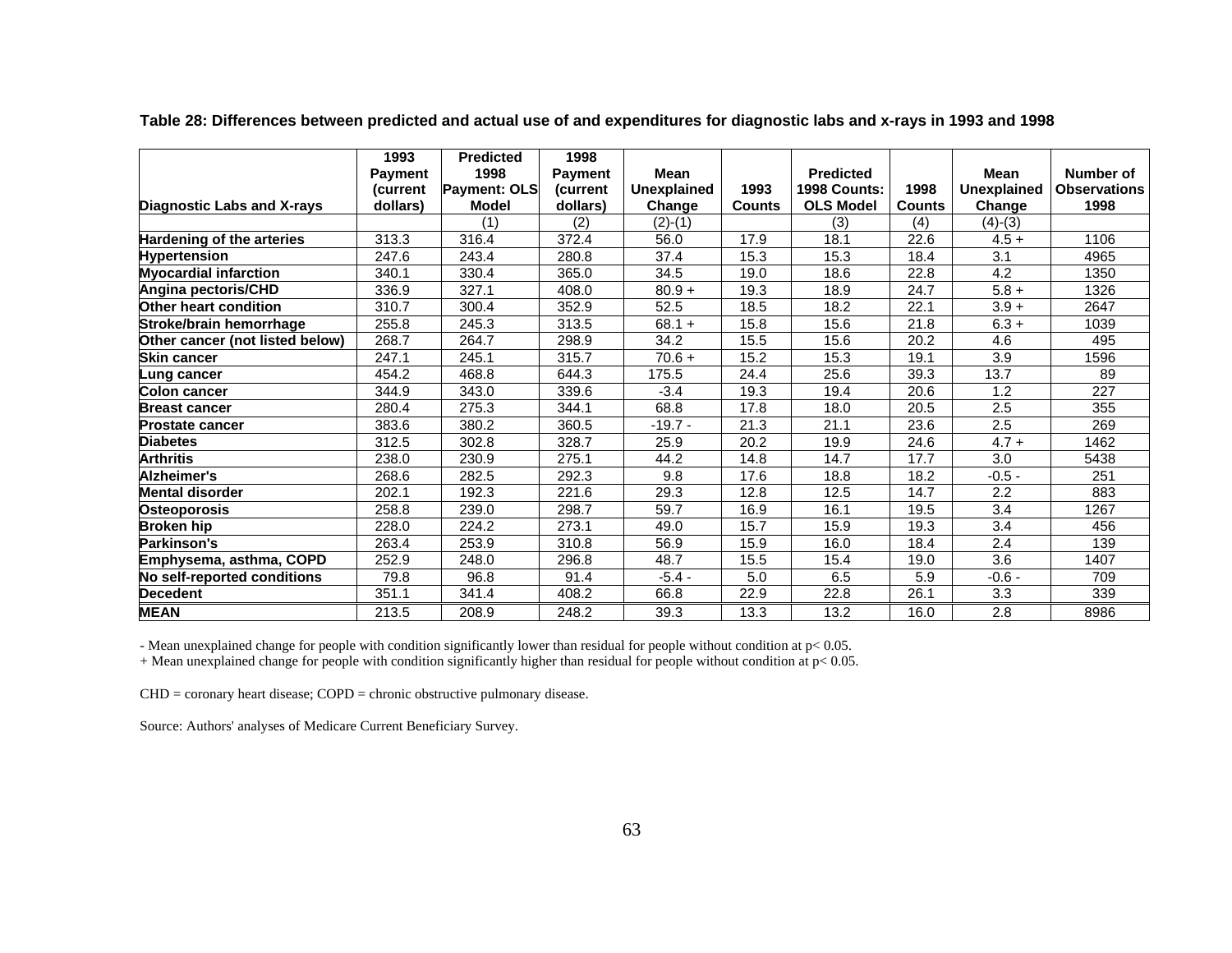|                                  |                   |                   |           |             |               |           | Number of           |
|----------------------------------|-------------------|-------------------|-----------|-------------|---------------|-----------|---------------------|
|                                  | 1993 Payment      | 1998 Payment      |           |             | 1998          |           | <b>Observations</b> |
| Anesthesia                       | (current dollars) | (current dollars) | Change    | 1993 Counts | <b>Counts</b> | Change    | 1998                |
|                                  | (1)               | (2)               | $(2)-(1)$ | (3)         | (4)           | $(4)-(3)$ |                     |
| <b>Hardening of the arteries</b> | 43.9              | 45.4              | 1.5       | 22.8        | 20.2          | $-2.6$    | 1106                |
| <b>Hypertension</b>              | 34.6              | 36.8              | 2.3       | 18.2        | 17.0          | $-1.1$    | 4965                |
| <b>Myocardial infarction</b>     | 46.3              | 47.9              | 1.6       | 21.8        | 24.4          | 2.6       | 1350                |
| Angina pectoris/CHD              | 45.5              | 47.4              | 1.8       | 20.7        | 19.5          | $-1.2$    | 1326                |
| Other heart condition            | 43.1              | 43.6              | 0.5       | 21.5        | 20.6          | $-0.9$    | 2647                |
| Stroke/brain hemorrhage          | 33.2              | 41.0              | 7.8       | 17.1        | 20.5          | 3.4       | 1039                |
| Other cancer (not listed below)  | 39.1              | 52.5              | 13.4      | 24.4        | 22.6          | $-1.8$    | 495                 |
| <b>Skin cancer</b>               | 32.3              | 35.5              | 3.3       | 16.5        | 16.7          | 0.2       | 1596                |
| Lung cancer                      | 95.5              | 75.4              | $-20.2$   | 45.2        | 26.1          | $-19.1$   | 89                  |
| <b>Colon cancer</b>              | 62.0              | 57.6              | $-4.4$    | 33.8        | 23.0          | $-10.8$   | 227                 |
| <b>Breast cancer</b>             | 41.4              | 40.6              | $-0.8$    | 22.4        | 14.4          | $-8.0$    | 355                 |
| <b>Prostate cancer</b>           | 58.2              | 57.6              | $-0.6$    | 32.6        | 29.2          | $-3.3$    | 269                 |
| <b>Diabetes</b>                  | 40.8              | 42.0              | 1.2       | 20.2        | 18.4          | $-1.8$    | 1462                |
| <b>Arthritis</b>                 | 34.2              | 36.3              | 2.2       | 19.0        | 16.9          | $-2.1$    | 5438                |
| Alzheimer's                      | 23.1              | 21.4              | $-1.7$    | 6.8         | 8.6           | 1.8       | 251                 |
| <b>Mental disorder</b>           | 21.5              | 26.7              | 5.2       | 8.6         | 13.4          | 4.8       | 883                 |
| <b>Osteoporosis</b>              | 28.5              | 38.1              | 9.6       | 12.8        | 19.9          | 7.1       | 1267                |
| <b>Broken hip</b>                | 34.8              | 44.4              | 9.6       | 18.9        | 24.6          | 5.7       | 456                 |
| Parkinson's                      | 30.5              | 26.6              | $-3.9$    | 13.7        | 15.4          | 1.7       | 139                 |
| Emphysema, asthma, COPD          | 36.7              | 38.6              | 2.0       | 18.0        | 18.4          | 0.4       | 1407                |
| No self-reported conditions      | 14.7              | 16.4              | 1.7       | 7.1         | 5.7           | $-1.5$    | 709                 |
| Decedent                         | 73.9              | 86.5              | 12.5      | 36.8        | 37.4          | 0.7       | 339                 |
| <b>MEAN</b>                      | 31.0              | 32.9              | 1.9       | 16.5        | 14.7          | $-1.8$    | 8986                |

**Table 29: Differences between predicted and actual use of and expenditures for anesthesia in 1993 and 1998** 

CHD = coronary heart disease; COPD = chronic obstructive pulmonary disease.

Note: Anesthesia was used so infrequently that a model for its use could not be fit reliably; no predicted values or "unexplained changes", therefore, are included in this table.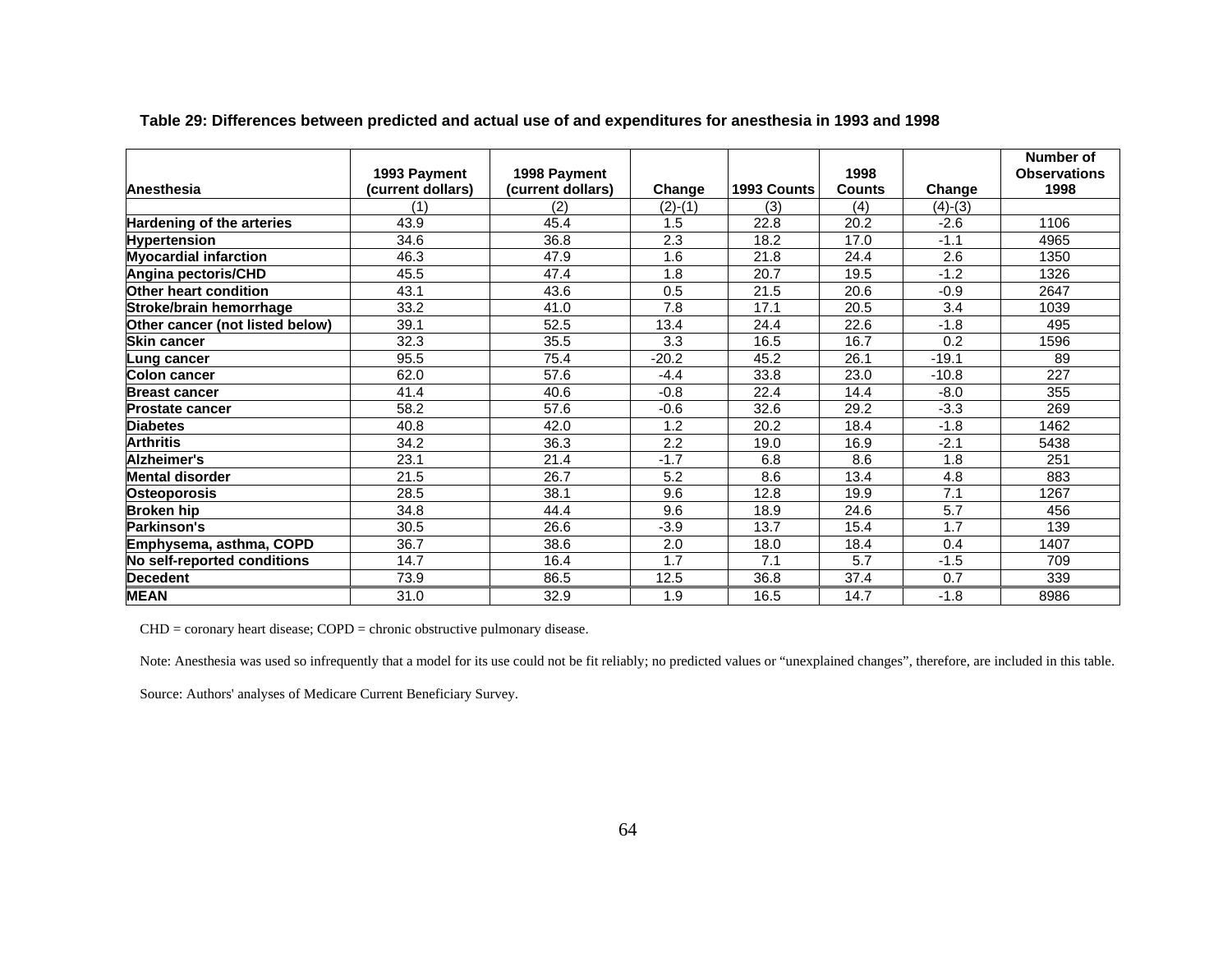# **Chapter 4. Limitations**

This study has four main limitations. First, as with nearly all models of health care utilization and spending, our model can explain very little of the variation in service utilization across beneficiaries. Despite having a rich set of covariates, including measures of education, insurance, and numerous attributes of health status, we were able to explain only 4 percent of the variation in RVU use among beneficiaries. Thus, it is possible that there are changes in unobserved beneficiary characteristics that are causing some of the increase in service use.

Second, while we were able to attribute the unexplained increase in RVUs to both "new and updated" and "existing" service codes, this distinction does not isolate the effect of new technology, since existing services can undergo technological changes that are not captured in the fee schedule. The new and updated codes are only a lower bound on the extent of technological change. For example, there may be technological change within existing codes that is not recognized by the RUC review committee, or that does not increase the work associated with providing a service. In addition, during the period we examined, the practice expense and malpractice components of the RBRVS were not resource-based. (They were based on surveys of physician practice costs and charges, respectively; resource-based practice expenses are currently being phased into the fee schedule.) Thus, these components of our RVU totals do not as accurately reflect the "volume and intensity" of services delivered. There might also be changes in technology that produce increases in the use of physicians' services indirectly. For example, better prescription drugs or improved diagnostic tests could increase the use of physician office visits and other physicians' services. In addition, technological change can lead to changes in the identification of the diseases we examined and even to changes in the health status of the population over time.

Third, while we tried to control for patient characteristics, unobserved differences in severity of illness may have existed between the patients in our 1993 and 1998 samples. There may, therefore, be a portion of our unexplained increase in RVU use that is due to increasing severity within the disease groups we included in our models.

Finally, we cannot say whether or not the observed increases in service use are medically appropriate or whether they would have been different in magnitude if an alternative payment update system had been used. There is certainly an interrelationship between payment updates and the volume of services delivered: physicians do respond to the prices paid for services. Thus, we cannot evaluate whether service use would have been higher or lower had an SGR-like payment update system been in place during the time period we examined.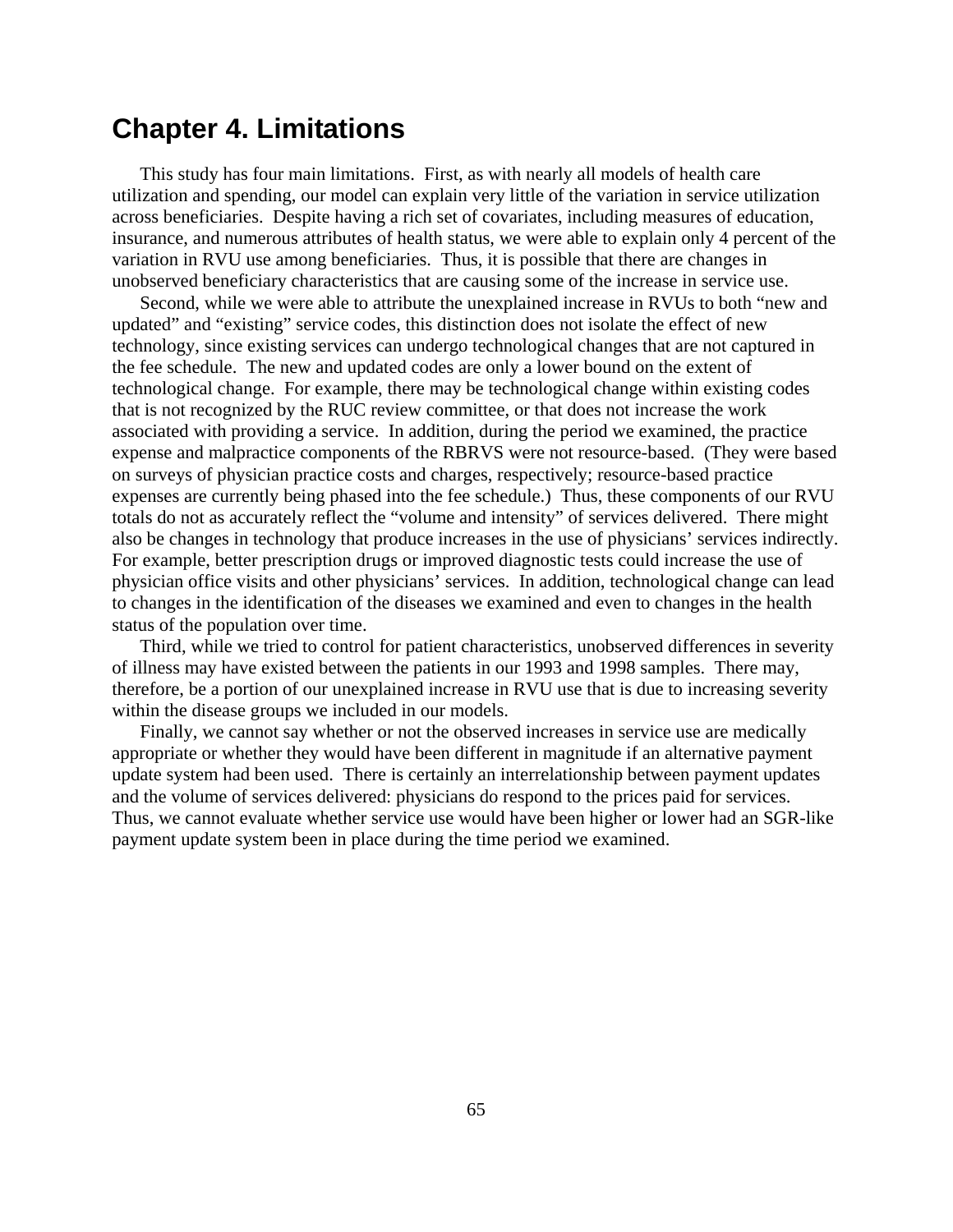# **Chapter 5. Conclusions**

In our sample of Medicare beneficiaries, per capita expenditures for physicians' services increased 19 percent in nominal dollars from \$898 in 1993 to \$1073 in 1998. Expenditures for physician fee schedule services increased 27 percent from \$581 to \$740, and other services included in the statutory definition of physicians' services increased 5 percent from \$317 to \$333. During that period, the physician fee schedule dollar conversion factor increased by 16.6 percent from \$31.50 to \$36.70.<sup>36</sup>

Changes in laws and regulations and increasing enrollment in managed care can account for at most one-half of the observed change in expenditures. According to CMS, changes in laws and regulations should have led to an increase of 5 percent in total expenditures for physicians' services. We estimate that HMO enrollment can account for no more than a 5.6 percent increase in expenditures.

The per capita volume of physicians' services (in RVUs) delivered to non-ESRD, noninstitutionalized fee-for-service Medicare beneficiaries increased 30 percent over the mid-1990s. Our analyses do not indicate that this increase is due to measurable changes in the demographic composition, the places of residence, the prevalence of health conditions, or other characteristics of the Medicare population. Indeed, our analysis indicates that, all else being equal, the 1998 FFS population should have used slightly fewer RVUs than the 1993 population. In addition, while we found that the use of services in outpatient settings increased substantially, the increase in expenditures could not be attributed directly to shifts in site of care from inpatient to outpatient settings.

Overall, the main driver of change in the volume and intensity of services was a general increase in the use of care by all categories of beneficiaries. Only a few medical conditions emerged as having unusual RVU growth. For these conditions, clinical experts were able to point to changes in medical knowledge and technology that could have contributed to the increase. Large increases in the use of physicians' services were also seen in patients just prior to death. Thus, changing medical technology appears to increase use of physicians' services in ways that are strong and pervasive. Furthermore, the increases in Medicare expenditures for physicians' services seem comparable to those of other payers. This finding indicates that the trends in Medicare beneficiaries' use of physicians' services are likely driven by the same set of factors as those driving the increase in overall health care spending.

## **Implications**

 $\overline{a}$ 

Our analyses have several implications for the debate about the SGR payment update system:

- 1. Technical adjustments to the SGR targets are not a ready solution to the criticisms raised about the SGR. Such adjustments could be made to account for the changing composition of the FFS population, but they would be small adjustments relative to the overall increases in service use.
- 2. A payment update system that systematically attempted to measure "appropriate" increases in use due to changing technology would not be feasible. Such a system would

<span id="page-69-0"></span><sup>&</sup>lt;sup>36</sup> Note, however, that conversion factor increase does not translate into a commensurate increase in expenditures, owing to beneficiary cost sharing, the phase-in of the fee schedule, and other factors discussed in detail in the report.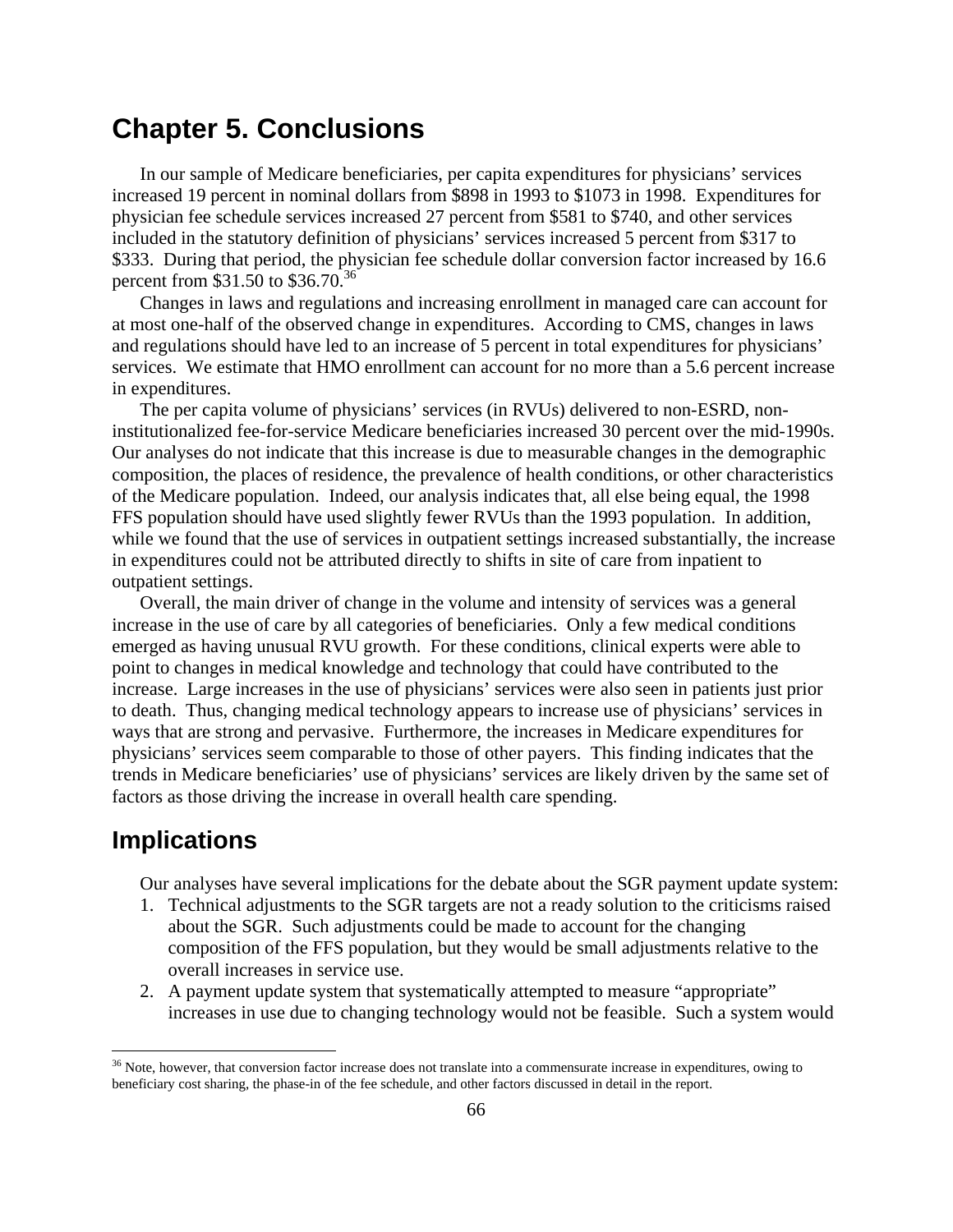have to consider changes across an extraordinarily broad set of dimensions and conditions to capture all of the possible ways in which technology can influence service provision.

3. Our analyses indicate that some of the largest increases in the use of physicians' services cannot be ascribed to discrete causes. These increases are surprisingly uniform across medical conditions, suggesting that a single update factor for physicians' services may be appropriate. However, what that factor should be remains an open policy question.

## **Future Research**

There are clearly a number of areas in which further research would be valuable. First, more detailed investigations of service use and coding would help to disentangle the effects of coding practices, new technology, productivity, consumer demand, care substitution, and other factors. A detailed breakdown of RVU use into office visits, outpatient procedures by various specialties, inpatient procedures, etc. would allow for a greater understanding of shifting care and coding patterns. In particular, the extent of increases in the RVU weights associated with similar visits over time ("upcoding") could be gauged by looking over time at the distribution of office visit types (across the levels of intensity captured in the evaluation and management codes.) A more refined classification of codes would also reveal the extent to which the "new and updated" codes we observed capture truly new technology versus services newly covered by Medicare or coding changes unrelated to technological change (e.g. the splitting of codes into finer categories such as insertion of pacemaker, single chamber or dual chamber.) An examination of only the work RVU portion of the physician fee schedule could also be helpful in this respect because it would isolate changes in physician labor. Finally, a study of the RBRVS update process could shed light on the degree to which it truly reflects changes in technology.

Second, further refinements to our modeling could improve predictions. The major challenges in modeling health care costs and use from a statistical standpoint are that many individuals do not access health care at all and that the distribution of costs for those who do is extremely right-skewed. All of our analyses have focused on mean use and expenditures since we were interested in overall trends. However, given the skewed distribution of care use, there would be value in understanding if and how the distribution of care use also changed. This could be done by examining median use or use by different deciles of the distribution. Least Absolute Deviation (LAD) models could assist in these analyses.

Third, further work could be done on selected patient groups. With the more detailed information on service use described above, we could test whether there is evidence supporting our clinical experts' explanations of the changes observed in care use by osteoporosis, stroke, and lung cancer patients. We could also investigate additional patient groups. In particular, further investigation of decedents seems warranted given their large increase in the use of physicians' services. It would be interesting to know if this increase has come despite or because of the increased use of hospice care by Medicare beneficiaries over this time period. Such an investigation would require that the decedent group be further disaggregated and the care patterns of decedent subgroups analyzed.

Fourth, there may be important interactions between demographic change and technological change over the longer term that would affect projections of physicians' expenditures. We found that, given the patterns of care observed in 1993, the 1998 cohort of Medicare beneficiaries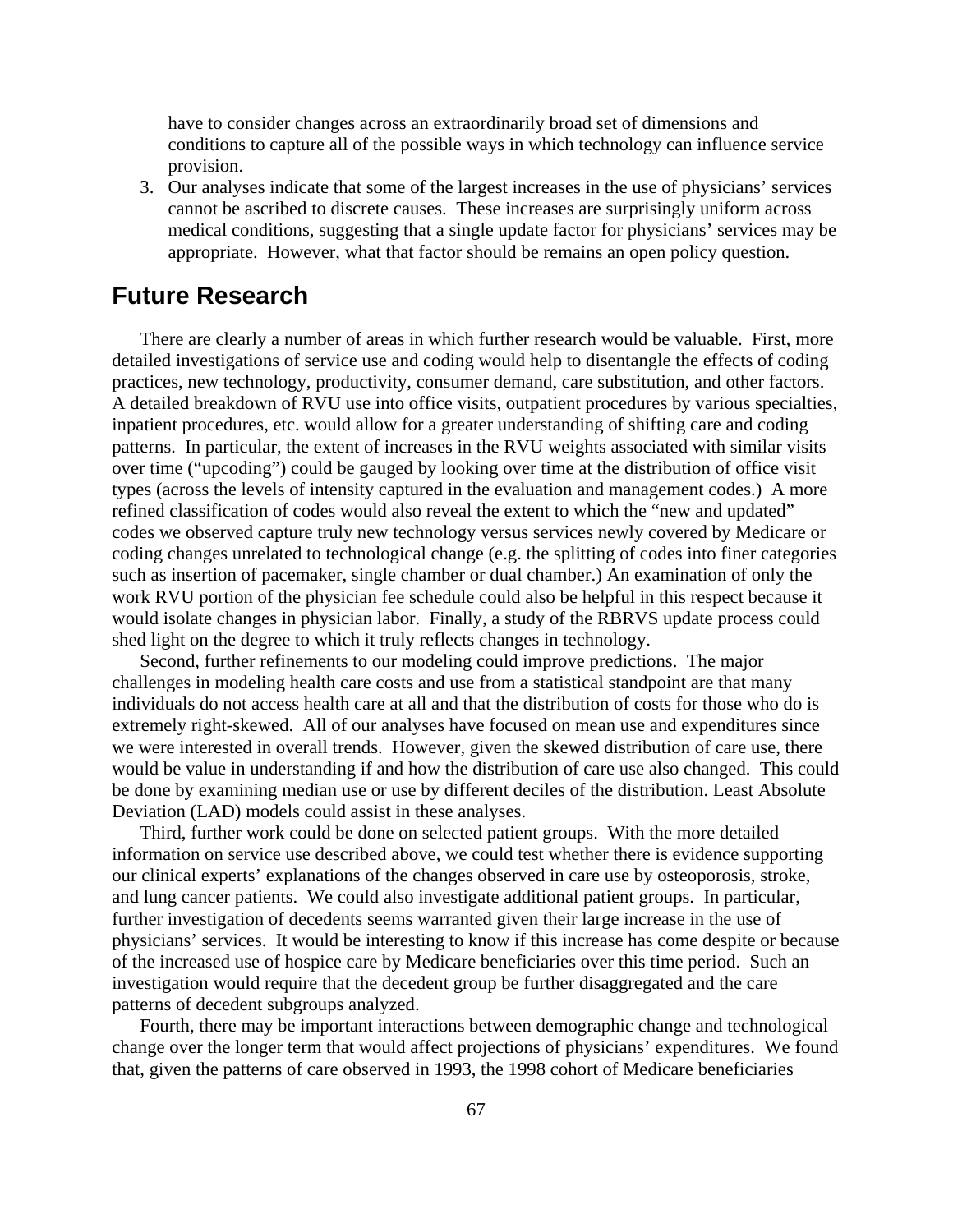would be expected to use fewer services. This was due in large part to the fact that beneficiaries in the oldest age group (age 85 and older), which grew between 1993 and 1998, receive fewer services than beneficiaries in the age categories below them (ages 75-84). However, it is interesting to note that the increases in RVU use by those over age 80 between 1993 and 1998 were much higher than the increases for other age groups. Thus, the effects of the aging of the population on service use are not static. Given the widely reported decline in disability among older persons, it may be that older persons are better candidates for aggressive care than they were in the past. It may also be that as physicians gain skill with new diagnostic, surgical, and other technologies they are increasingly willing to apply them to riskier patient groups. These issues have important implications for future health care trends and warrant further investigation.

Finally, health services research could also reveal areas in which changes in physician practice would bring greater health benefits to beneficiaries or lower costs to the Medicare program. Such research is needed to answer the fundamental question about the increases in expenditures for physicians' services we describe: are those increases in Medicare expenditures producing commensurate health gains for Medicare beneficiaries?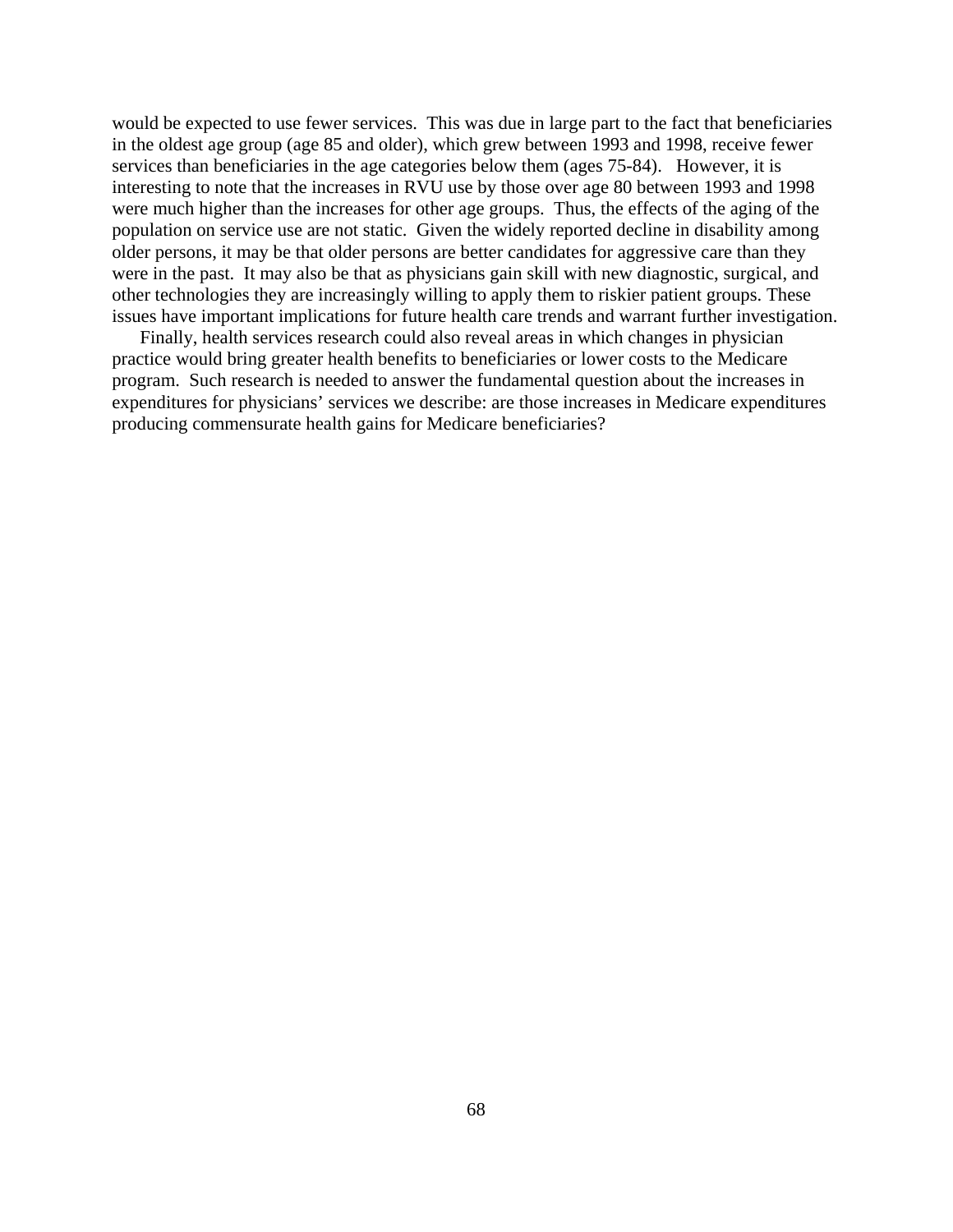### **References**

- American Medical Association. Medicare RBRVS: The Physician's Guide. Chicago: American Medical Association, 2001.
- Board of Committee on Ways and Means. 1998 Green book: Background material and data on programs within the jurisdiction of the Committee on Ways and Means. Washington DC: US Government Printing Office, 1998.
- Board of Committee on Ways and Means. 2000 Green book: Background material and data on programs within the jurisdiction of the Committee on Ways and Means. Washington DC: US Government Printing Office, 2000.
- Board of Trustees Federal Supplementary Medical Insurance Trust Fund. The 2000 Annual Report of the Board of Trustees of the Federal Supplementary Medical Insurance Trust Fund. Washington DC: US Government Printing Office, 2000.
- Congressional Budget Office. Trends in Health Care Spending by the Private Sector. Washington DC: Congressional Budget Office, 1997.
- Cowan CA, et al. National Health Expenditures, 1999. Health Care Financing Review 2001;22(4):102.
- Duan N, et al. A comparison of alternative models for the demand of medical care. Journal of Business and Economic Statistics 1983;1(2):115-26.
- *Federal Register* September 4, 1990 Volume 55, No. FR 36178.
- Final Rule, *Federal Register* Vol.56, No. 227, Monday, November 25, 1991.
- Final Notice , *Federal Register*, Vol. 57, No. 228. Wednesday, November 25, 1992.
- Final Notice with Comment Period, *Federal Register*, Vol. 58, No. 230, Thursday, December 2, 1993.
- Final Notice, *Federal Register*, Vol. 59, No. 235, Thursday, December 8, 1994.
- Final Notice, *Federal Register*, Vol. 60, No. 236, Friday, December 8, 1995.
- Final Notice, *Federal Register*, Vol. 61, No. 227, Friday, November 22, 1996.
- Final Notice, *Federal Register*, Vol. 62, No. 211, Friday, October 31, 1997.
- Notice with Comment Period, *Federal Register*, Vol. 63. No. 211, Monday, November 2, 1998.
- Goldman DP, Smith JP. Methodological biases in estimating the burden of out-of-pocket expenses. Health Serv Res 2001;35(6):1357-64.
- Health Care Financing Administration. 35-Year Anniversary Chart Book [Web Page]. 2000; Available at http://www.hcfa.gov.
- Health Care Financing Administration. Estimated Sustainable Growth Rate and Conversion Factor, for Medicare Payments to Physician in 2001 [Web Page]. 2000; Available at http://www.hcfa.gov.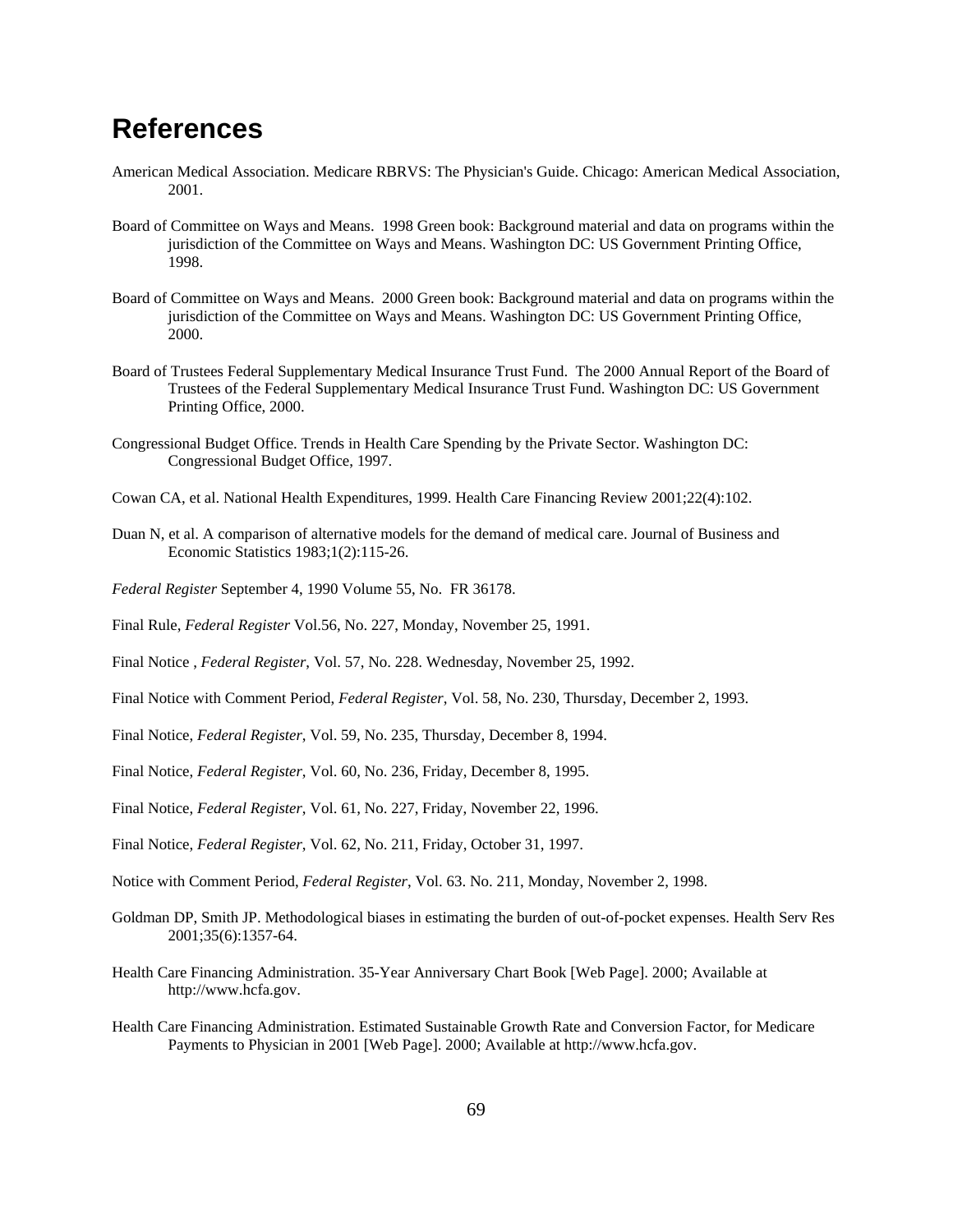- Hurd MD, McGarry K. Medical insurance and the use of health care services by the elderly. J Health Econ 1997 Apr;16(2):129-54.
- Lillard LA, et al. Insurance coverage for prescription drugs: effects on use and expenditures in the Medicare population. Med Care 1999 Sep;37(9):926-36.
- Manning WG, et al. Estimating log models: to transform or not to transform? J Health Econ 2001 Jul;20(4):461-94.
- Medicare and Medicaid statistical supplement. Health Care Financ Rev Statistical Suppl 1992.
- Medicare and Medicaid statistical supplement. Health Care Financ Rev Statistical Suppl 1994.
- Medicare and Medicaid statistical supplement. Health Care Financ Rev Statistical Suppl 1995.
- Medicare and Medicaid statistical supplement. Health Care Financ Rev Statistical Suppl 1996.

Medicare and Medicaid statistical supplement. Health Care Financing Review, 2001.

- MedPAC [Medicare Payment Advisory Commission]. Report to the Congress: Medicare Payment Policy. Vol. 2 Mar 1998 .
- MedPAC [Medicare Payment Advisory Commission]. Report to the Congress: Medicare Payment Policy. Mar 1999.
- MedPAC [Medicare Payment Advisory Commission]. Report to the Congress: Medicare Payment Policy. Mar 2000.
- MedPAC [Medicare Payment Advisory Commission]. Report to the Congress: Medicare Payment Policy. Nov 2000.
- MedPAC [Medicare Payment Advisory Commission]. Report to the Congress: Medicare Payment Policy. Mar 2001.
- Moon M. Beneath the Averages: An Analysis of Medicare and Private Expenditures. Henry J Kaiser Family Foundation, 1999.
- Physician Payment Review Commission. Fee update and Medicare Volume Performance Standards for 1995. Washington, DC: Physician Payment Review Commission, 1994a.
- Physician Payment Review Commission. Annual Report to Congress. Washington, DC, 1994b.
- Physician Payment Review Commission. Annual Report to Congress. Washington, DC, 1995.
- Statistical Abstract of the United States, Various Issues, 1993-2000.
- Welch PW. What does Medicare pay for? Disentangling the flow of funds to health care providers. Health Affairs 1998;17(4):184-97.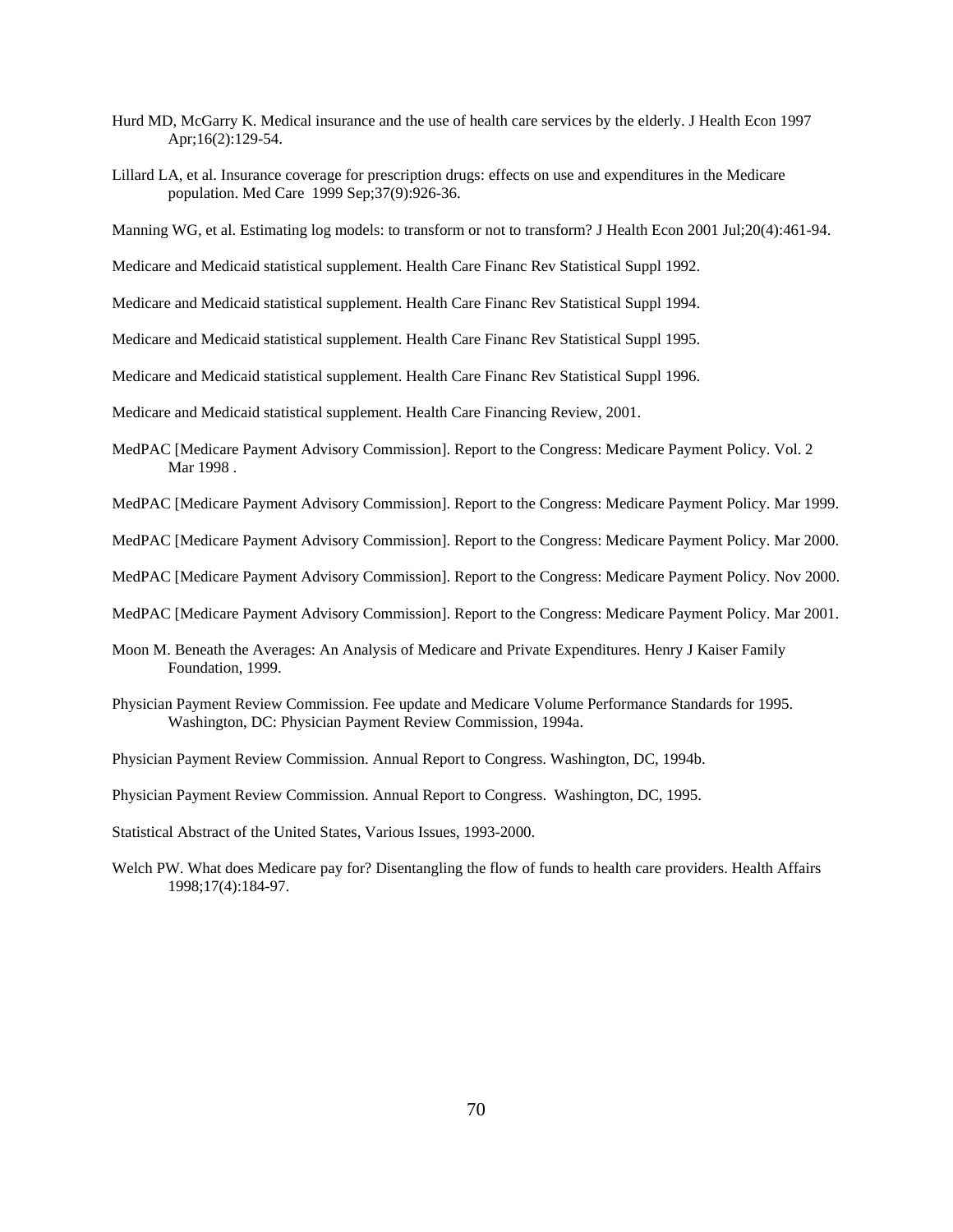### **Appendix A. Payment for Physicians' Services Under the Resource Based Relative Value Scale**

Payments for most physicians' services under Medicare Part B are determined according to a common scale for pricing physicians' services called the Resource Based Relative Value Scale (RBRVS). The RBRVS was created to provide a standard system of pricing physicians' services that weighted services according to the resources used in delivering the service. The RBRVS system established Relative Value Units (RVU) as the method for assessing the value of and paying for the services of health care providers within Medicare Part  $B<sup>37</sup>$ .

Payments under the RBRVS are based on the principle that payments for various services should reflect their relative resource use. A formula is used to calculate the resources used in producing medical services. A Relative Value Scale unit represents a combination of a physician work component, a practice expense factor, and a malpractice expense relative value. The RVU physician work component accounts for 55 percent, on average, of a final RVU factor. The physician work values represent the time, technical skill, physical effort, mental effort, and judgment required; and the stress experienced by the physician performing the service because of potential risk to the patient. The RVU work, malpractice, and practice expense factors are multiplied by a geographic cost factor that varies according to the location of the billing physician. Finally, this value is multiplied by a conversion factor that determines the final dollar payment. Conversion factors are standard throughout the nation but are updated annually through the update factor discussed above.

For physician services furnished after January 1, 1992, payments were based on the RBRVS fee schedule. Between 1992 and 1998, many other professional providers were brought within the RBRVS payment system, while other services continued to be reimbursed according to historical charges. As a result, some services are paid according to the RBRVS, while others are paid and adjusted over time using other factors. Some professional service payments reflect physician RBRVS payments, but final payments are discounted relative to the final physician payment. For example, nurse practitioners are paid 85 percent of the physician payment (determined by the RBRVS) for a service provided to a patient.

1

<span id="page-74-0"></span> $37$  In addition to medical doctors, Medicare reimbursed other professionals as if they were medical doctors. For example, Optometrists are considered "physicians" under Medicare law.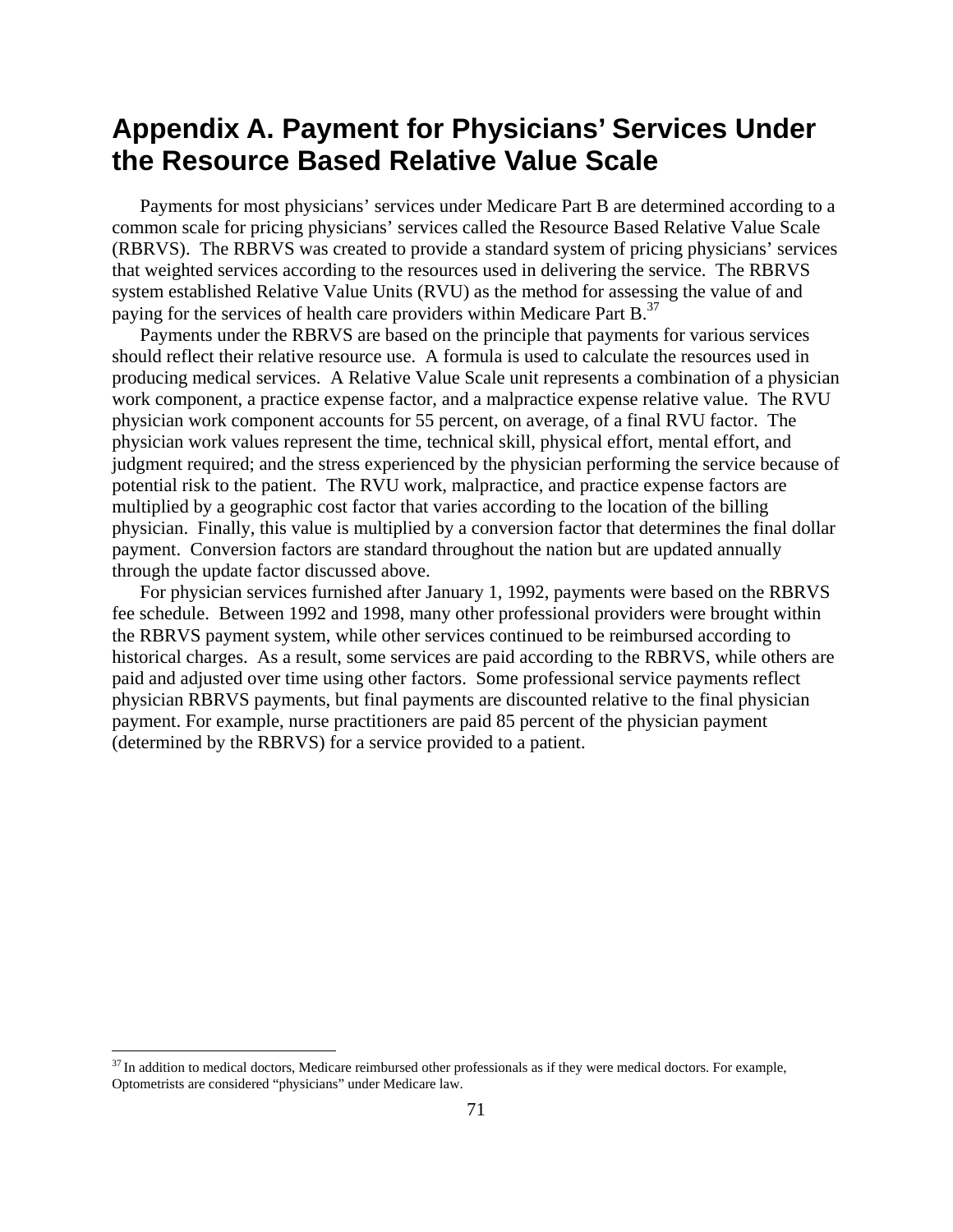# **Appendix B. 1993 OLS Model Estimation Results**

|                                            |                    | <b>Robust Standard</b> |
|--------------------------------------------|--------------------|------------------------|
| Dependent Variable: 1993 RVUs; Mean = 38.1 | <b>Coefficient</b> | Error                  |
| 65-69 years                                | 4.32               | 3.63                   |
| 70-74 years                                | $8.84*$            | 3.89                   |
| 75-79 years                                | $8.21**$           | 4.38                   |
| 80-84 years                                | 0.10               | 3.49                   |
| 85+ years                                  | $-1.41$            | 6.22                   |
| Male                                       | 2.68               | 4.48                   |
| 65-69 & male                               | 1.39               | 5.24                   |
| 70-74 & male                               | $-2.09$            | 5.51                   |
| 75-79 & male                               | 3.19               | 6.37                   |
| 80-84 & male                               | 10.67**            | 5.87                   |
| 85+ & male                                 | 0.15               | 7.94                   |
| > High school education                    | $4.02**$           | 2.36                   |
| Medicaid                                   | 17.80*             | 4.13                   |
| Private supplement                         | 15.49*             | 2.16                   |
| Drug coverage                              | $-1.16$            | 2.10                   |
| Urban residence                            | $8.45*$            | 1.85                   |
| <b>Midwest</b>                             | $-0.63$            | 3.01                   |
| South                                      | $-4.59*$           | 2.24                   |
| West                                       | $-1.84$            | 2.78                   |
| Other                                      | -4.07              | 4.47                   |
| 1-2 ADLs                                   | 0.40               | 2.77                   |
| 3+ ADLs                                    | 6.02               | 4.52                   |
| 1-2 IADLs                                  | 15.09*             | 2.81                   |
| 3+ IADL                                    | 21.80*             | 4.37                   |
| Ever smoked                                | 1.32               | 1.87                   |
| Hardening of the arteries                  | 4.53               | 3.18                   |
| Hypertension                               | $3.97*$            | 1.69                   |
| Myocardial infarction                      | $12.11*$           | 4.00                   |
| Angina pectoris/CHD                        | 5.20               | 3.35                   |
| Other heart condition                      | $7.45*$            | 2.41                   |
| Stroke/brain hemorrhage                    | $-6.93*$           | 3.13                   |
| Other cancer (not listed below)            | $9.94*$            | 4.55                   |
| Skin cancer                                | $5.52*$            | 2.26                   |
| Lung cancer                                | 56.95*             | 19.33                  |
| Colon cancer                               | 19.55*             | 6.33                   |
| Breast cancer                              | 13.99*             | 7.02                   |
| Prostate cancer                            | 25.49*             | 6.70                   |
| Diabetes                                   | $8.13*$            | 2.56                   |
| <b>Arthritis</b>                           | $3.52**$           | 1.98                   |
| Alzheimer's                                | $-7.57$            | 6.00                   |
| Mental disorder                            | 2.41               | 3.18                   |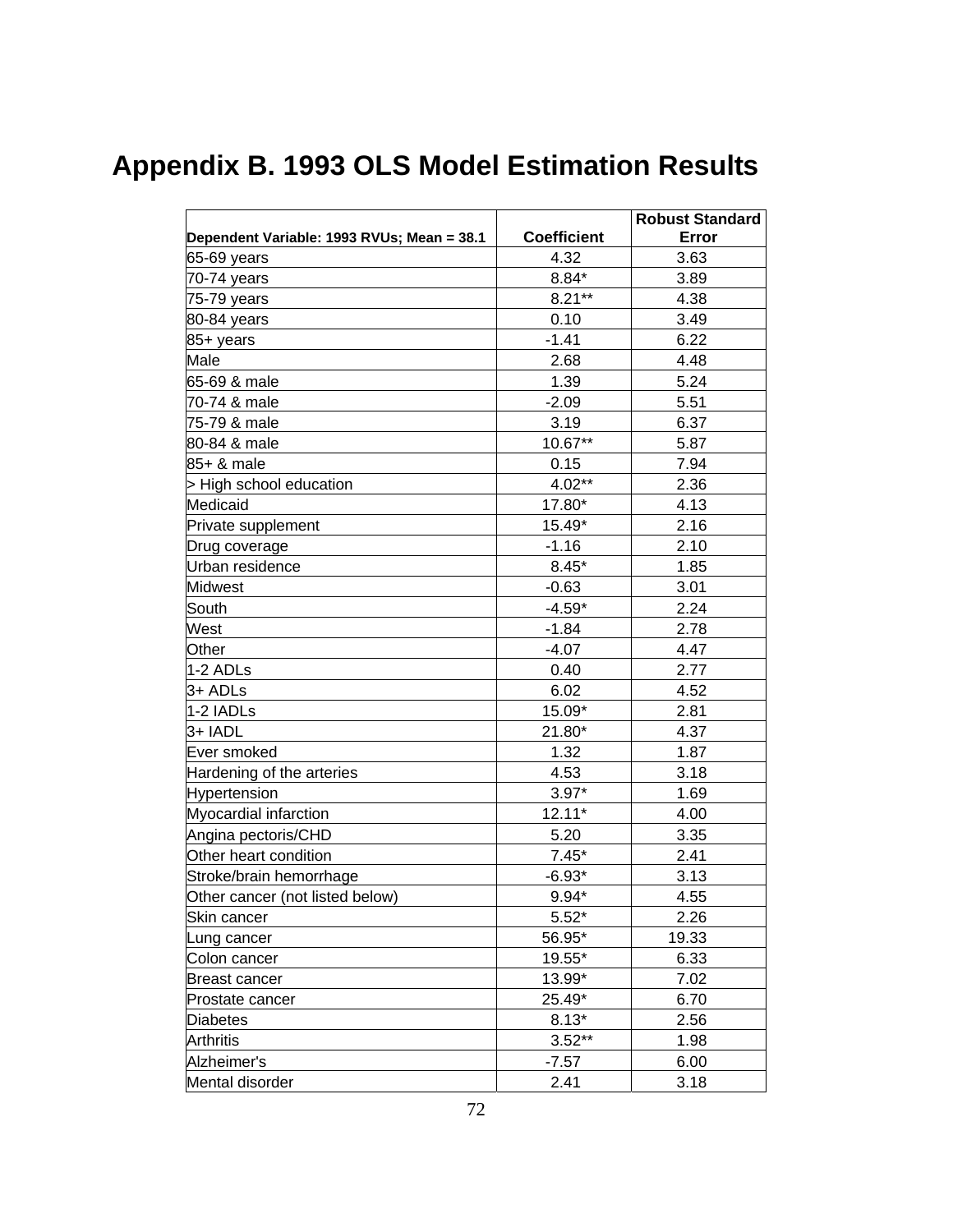### **1993 OLS Model Estimation Results (continued)**

|                                            |                    | <b>Robust Standard</b> |
|--------------------------------------------|--------------------|------------------------|
| Dependent Variable: 1993 RVUs; Mean = 38.1 | <b>Coefficient</b> | Error                  |
| Osteoporosis                               | $-3.51$            | 3.38                   |
| Broken hip                                 | 12.98              | 9.51                   |
| Parkinson's                                | $-5.45$            | 4.69                   |
| Emphysema, asthma, COPD                    | 1.51               | 2.43                   |
| Decedent                                   | 43.75*             | 8.05                   |
| Constant                                   | $-11.45*$          | 4.77                   |
|                                            |                    |                        |
| Number of observations                     | 9,627              |                        |
| $R^2$<br>$= 0.0684$                        |                    |                        |

\* significant at p< 0.0.5 \*\* significant at p< 0.10

OLS = ordinary least squares. ADLs  $=$  activities of daily living. IADLs = instrumental activities of daily living.  $CHD =$ chronic heart disease.  $COPD =$ chronic obstructive pulmonary disease.

Note: Omitted categories are <65 years, <65 years and male, Northeast region, zero ADLs, zero IADLs. and no selfreported conditions.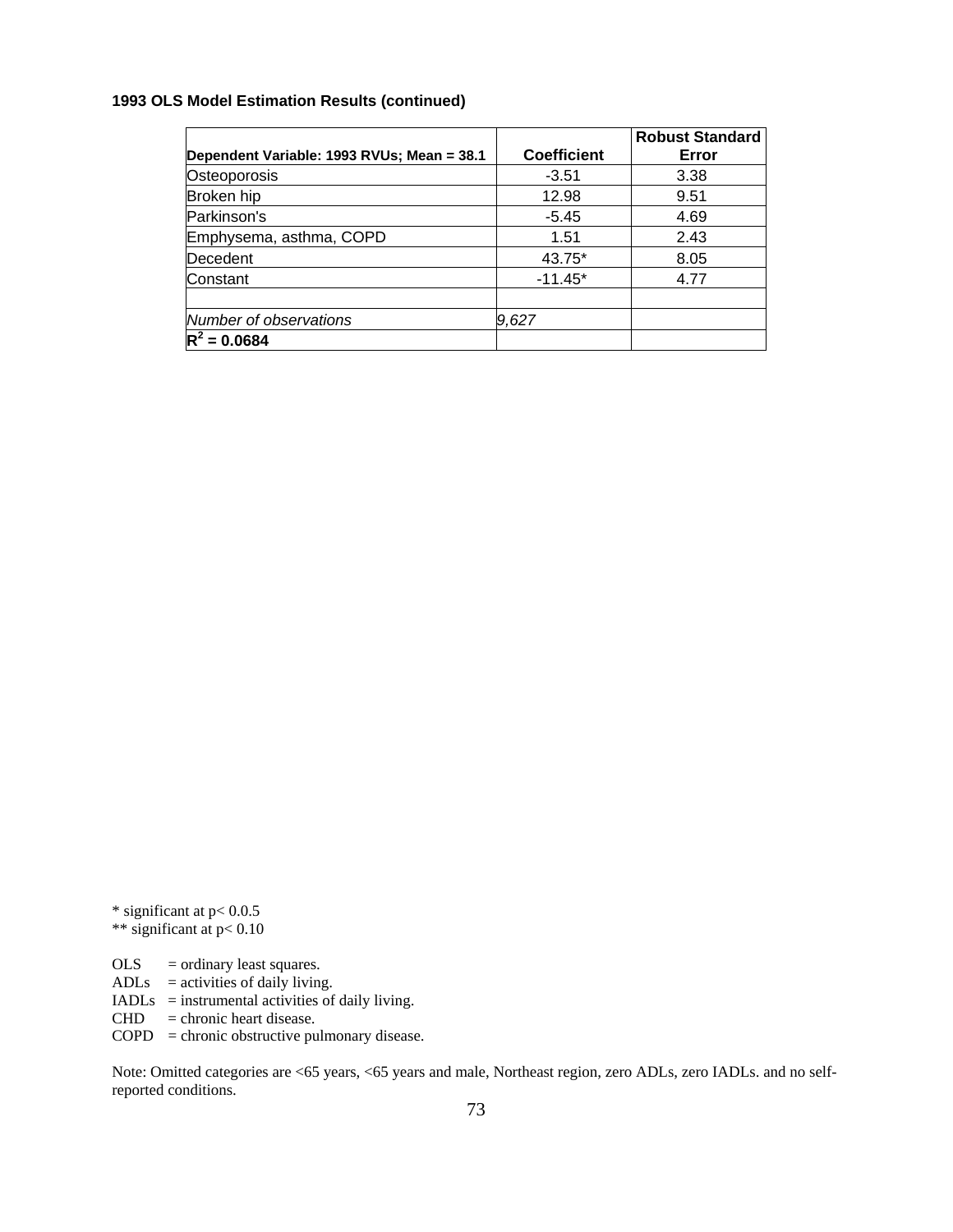# **Appendix C. 1993 Two-part Model Estimation Results**

|                           | <b>Probit Model on Any Use</b> |                          | <b>GLM Model on Use Given Any Use</b> |                                      |  |
|---------------------------|--------------------------------|--------------------------|---------------------------------------|--------------------------------------|--|
|                           |                                | <b>Robust</b>            |                                       |                                      |  |
|                           | <b>Coefficient</b>             | <b>Standard</b><br>Error | <b>Coefficient</b>                    | Semi-Robust<br><b>Standard Error</b> |  |
| 65-69 years               | $-0.09$                        | 0.11                     | $-0.01$                               | 0.10                                 |  |
| 70-74 years               | 0.11                           | 0.11                     | 0.11                                  | 0.10                                 |  |
| 75-79 years               | 0.16                           | 0.11                     | 0.09                                  | 0.10                                 |  |
| 80-84 years               | $0.26*$                        | 0.12                     | $-0.08$                               | 0.09                                 |  |
| 85+ years                 | 0.01                           | 0.12                     | $-0.05$                               | 0.13                                 |  |
| Male                      | $-0.30*$                       | 0.10                     | 0.14                                  | 0.13                                 |  |
| 65-69 & male              | 0.08                           | 0.13                     | 0.07                                  | 0.16                                 |  |
| 70-74 & male              | $-0.01$                        | 0.14                     | $-0.11$                               | 0.15                                 |  |
| 75-79 & male              | 0.14                           | 0.14                     | 0.05                                  | 0.16                                 |  |
| 80-84 & male              | 0.11                           | 0.15                     | 0.22                                  | 0.15                                 |  |
| 85+ & male                | $0.50*$                        | 0.16                     | $-0.04$                               | 0.19                                 |  |
| > High school education   | $0.12*$                        | 0.05                     | 0.06                                  | 0.05                                 |  |
| Medicaid                  | $0.51*$                        | 0.09                     | $0.37*$                               | 0.09                                 |  |
| Private supplement        | $0.69*$                        | 0.06                     | $0.30*$                               | 0.07                                 |  |
| Drug coverage             | 0.01                           | 0.05                     | $-0.05$                               | 0.05                                 |  |
| Urban residence           | 0.05                           | 0.05                     | $0.22*$                               | 0.05                                 |  |
| <b>Midwest</b>            | $-0.01$                        | 0.06                     | $-0.02$                               | 0.06                                 |  |
| South                     | $-0.08$                        | 0.06                     | $-0.08**$                             | 0.05                                 |  |
| West                      | $-0.17*$                       | 0.07                     | $-0.01$                               | 0.06                                 |  |
| Other                     | $-0.22$                        | 0.16                     | 0.06                                  | 0.12                                 |  |
| 1-2 ADLs                  | 0.02                           | 0.06                     | 0.03                                  | 0.06                                 |  |
| 3+ ADLs                   | 0.01                           | 0.09                     | 0.11                                  | 0.08                                 |  |
| 1-2 IADLs                 | $0.17*$                        | 0.06                     | $0.38*$                               | 0.06                                 |  |
| 3+ IADL                   | $-0.02$                        | 0.09                     | $0.48*$                               | 0.08                                 |  |
| Ever smoked               | $-0.07$                        | 0.05                     | 0.04                                  | 0.05                                 |  |
| Hardening of the arteries | 0.07                           | 0.07                     | $0.11***$                             | 0.06                                 |  |
| Hypertension              | $0.32*$                        | 0.04                     | $0.08***$                             | 0.04                                 |  |
| Myocardial infarction     | 0.09                           | 0.07                     | $0.22*$                               | 0.07                                 |  |
| Angina pectoris/CHD       | $0.15*$                        | 0.08                     | $0.11**$                              | 0.06                                 |  |
| Other heart condition     | $0.31*$                        | 0.06                     | $0.20*$                               | 0.05                                 |  |
| Stroke/brain hemorrhage   | $-0.04$                        | 0.08                     | $-0.07$                               | 0.07                                 |  |
| Other cancer (not below)  | 0.11                           | 0.09                     | $0.29*$                               | 0.09                                 |  |
| Skin cancer               | $0.37*$                        | 0.07                     | $0.11*$                               | 0.05                                 |  |
| Lung cancer               | $0.54**$                       | 0.30                     | $0.87*$                               | 0.21                                 |  |
| Colon cancer              | $0.24**$                       | 0.14                     | $0.39*$                               | 0.11                                 |  |
| Breast cancer             | $0.31*$                        | 0.14                     | $0.37*$                               | 0.12                                 |  |
| Prostate cancer           | $0.29**$                       | 0.17                     | $0.56*$                               | 0.10                                 |  |
| <b>Diabetes</b>           | $0.48*$                        | 0.07                     | $0.11*$                               | 0.05                                 |  |
| Arthritis                 | $0.25*$                        | 0.04                     | 0.07                                  | 0.05                                 |  |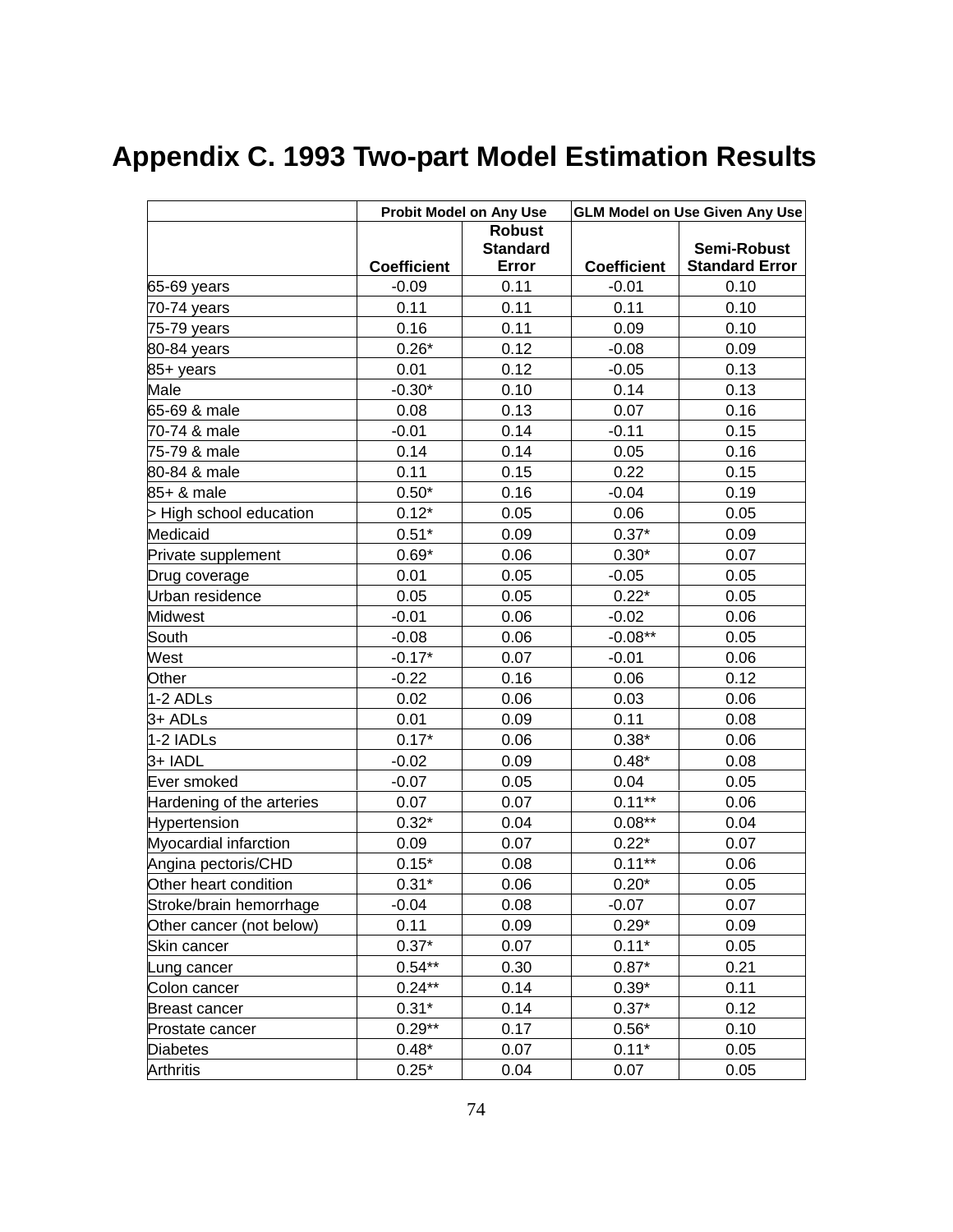| 1993 Two-part Model Estimation Results (continued) |  |  |
|----------------------------------------------------|--|--|
|----------------------------------------------------|--|--|

|                         | <b>Probit Model on Any Use</b> |                                           | <b>GLM Model on Use Given Any Use</b>                   |                                      |  |
|-------------------------|--------------------------------|-------------------------------------------|---------------------------------------------------------|--------------------------------------|--|
|                         | <b>Coefficient</b>             | <b>Robust</b><br><b>Standard</b><br>Error | <b>Coefficient</b>                                      | Semi-Robust<br><b>Standard Error</b> |  |
| Alzheimer's             | 0.27                           | 0.17                                      | $-0.08$                                                 | 0.15                                 |  |
| Mental disorder         | 0.11                           | 0.09                                      | $0.17*$                                                 | 0.08                                 |  |
| Osteoporosis            | 0.07                           | 0.09                                      | $-0.05$                                                 | 0.07                                 |  |
| Broken hip              | 0.20                           | 0.13                                      | $0.36*$                                                 | 0.18                                 |  |
| Parkinson's             | $0.39**$                       | 0.20                                      | $-0.12$                                                 | 0.11                                 |  |
| Emphysema, asthma, COPD | $0.23*$                        | 0.07                                      | 0.05                                                    | 0.05                                 |  |
| Decedent                | $-0.02$                        | 0.12                                      | $0.82*$                                                 | 0.09                                 |  |
| Constant                | 0.14                           | 0.12                                      | $2.56*$                                                 | 0.13                                 |  |
|                         | $R^2$ (pseudo) = 0.1513        |                                           | $(1/df)$ deviance = 1.5625<br>$(1/df)$ pearson = 3.1202 |                                      |  |
| Number of observations  | 9.627                          |                                           | 8,619                                                   |                                      |  |

Note: The probability of any use was 88.7 percent. The mean of number of RVUs conditional on use was 42.97.

\* significant at p< 0.05 \*\* significant at p< 0.10

 $GLM =$  generalized linear model. ADLs  $=$  activities of daily living. IADLs = instrumental activities of daily living.  $CHD =$ chronic heart disease.  $COPD =$ chronic obstructive pulmonary disease.

Note: Omitted categories are <65 years, <65 years and male, Northeast region, zero ADLs, zero IADLs. and no selfreported conditions.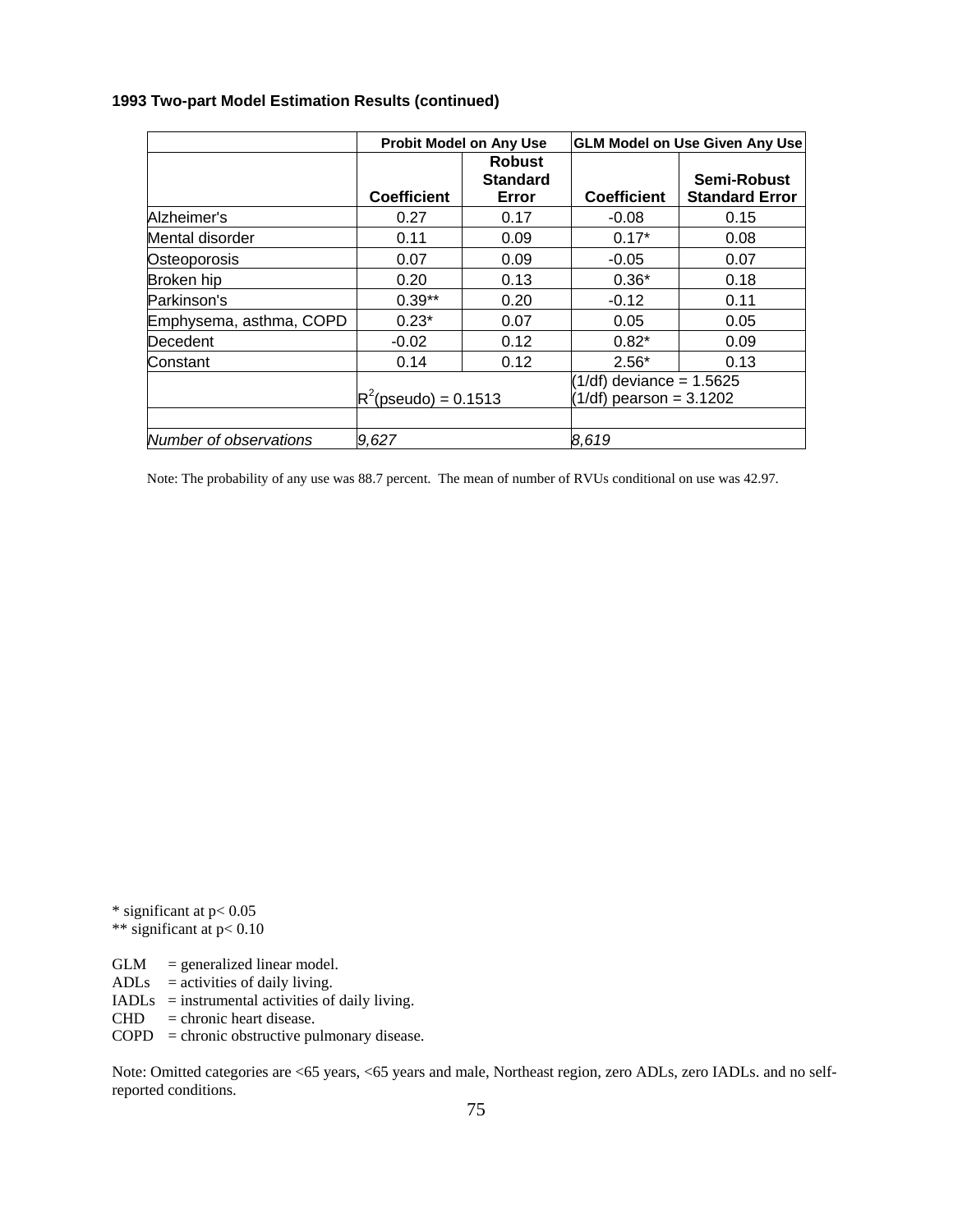# **Appendix D. Actual Characteristics of the 1993 FFS, 1993 HMO, 1998 FFS, and 1998 HMO Samples**

|                                    |            | 1993 Characteristics (%) |            | 1998 Characteristics (%) |             |
|------------------------------------|------------|--------------------------|------------|--------------------------|-------------|
|                                    | <b>FFS</b> | <b>HMO</b>               | <b>FFS</b> | <b>HMO</b>               | Regression  |
|                                    | Proportion | Proportion               | Proportion | Proportion               | Coefficient |
| 65-69 years*                       | 23.6       | 27.4                     | 19.8       | 27.6                     | 4.32        |
| 70-74 years*                       | 26.0       | 29.1                     | 24.1       | 24.3                     | 8.84        |
| 75-79 years*                       | 19.4       | 18.8                     | 20.1       | 21.0                     | 8.21        |
| 80-84 years*                       | 12.8       | 13.1                     | 13.9       | 11.9                     | 0.1         |
| 85+ years*                         | 9.2        | 7.5                      | 10.3       | 8.5                      | $-1.41$     |
| $< 65$ years                       | 9.12       | 4.23                     | 11.8       | 6.74                     | ne          |
| Male                               | 42.6       | 43.6                     | 43.3       | 44.5                     | 2.68        |
| 65-69 & male                       | 10.8       | 11.6                     | 9.1        | 12.9                     | 1.39        |
| 70-74 & male                       | 11.1       | 13.6                     | 10.9       | 10.4                     | $-2.09$     |
| 75-79 & male                       | 7.8        | 7.3                      | 8.3        | 8.9                      | 3.19        |
| 80-84 & male                       | 4.5        | 5.4                      | 5.1        | 5.2                      | 10.67       |
| 85+ & male                         | 2.9        | 2.8                      | 3.3        | 3.1                      | 0.15        |
| High school education or less      | 74.89      | 28.95                    | 70.49      | 68.06                    | ne          |
| > High school education*           | 25.1       | 29.0                     | 29.5       | 31.9                     | 4.02        |
| Medicaid*                          | 12.8       | 0.0                      | 14.6       | 0.0                      | 17.8        |
| Private supplement*                | 74.6       | 100.0                    | 73.7       | 100.0                    | 15.49       |
| Drug coverage*                     | 50.9       | 67.4                     | 63.0       | 91.4                     | $-1.16$     |
| No supplement                      | 12.6       | $\mathsf 0$              | 11.72      | $\boldsymbol{0}$         | ne          |
| Urban residence*                   | 72.2       | 94.9                     | 70.3       | 94.1                     | 8.45        |
| Northeast                          | 21.79      | 11.01                    | 21.27      | 21.39                    | ne          |
| Midwest <sup>§</sup>               | 24.8       | 16.3                     | 23.2       | 22.4                     | $-0.63$     |
| South <sup>§</sup>                 | 36.9       | 18.1                     | 36.1       | 34.7                     | $-4.59$     |
| West <sup>§</sup>                  | 15.3       | 54.5                     | 17.9       | 20.3                     | $-1.84$     |
| Other ${}^{\S}$                    | 1.3        | 0.1                      | 1.5        | 1.2                      | $-4.07$     |
| 0 ADLs                             | 68.23      | 74.55                    | 70.86      | 76.33                    | ne          |
| 1-2 ADLs                           | 20.5       | 18.6                     | 19.1       | 16.5                     | 0.4         |
| 3+ ADLs                            | 11.2       | 6.8                      | 10.2       | 7.2                      | 6.02        |
| 0 IADLs                            | 60.30      | 68.21                    | 62.73      | 71.26                    | ne          |
| 1-2 IADLs                          | 25.5       | 22.6                     | 23.7       | 20.6                     | 15.09       |
| 3+ IADL                            | 14.2       | 9.2                      | 13.6       | 8.2                      | 21.8        |
| Ever smoked                        | 61.3       | 63.6                     | 60.4       | 64.8                     | 1.32        |
| Hardening of the arteries          | 15.2       | 13.0                     | 12.3       | 10.7                     | 4.53        |
| Hypertension                       | 53.7       | 52.0                     | 55.5       | 54.5                     | 3.97        |
| Myocardial infarction <sup>§</sup> | 15.7       | 12.2                     | 14.8       | 13.8                     | 12.11       |
| Angina pectoris/CHD                | 15.7       | 14.0                     | 15.0       | 13.8                     | 5.2         |
| Other heart condition <sup>¥</sup> | 28.9       | 26.9                     | 28.8       | 24.8                     | 7.45        |
| Stroke/brain hemorrhage            | 10.8       | 8.8                      | 11.0       | 9.7                      | $-6.93$     |
| Other cancer (not below)           | 6.9        | 5.7                      | 5.4        | 5.7                      | 9.94        |
| Skin cancer                        | 16.2       | 16.7                     | 17.9       | 16.1                     | 5.52        |
| Lung cancer                        | 1.0        | 0.2                      | 1.1        | 1.0                      | 56.95       |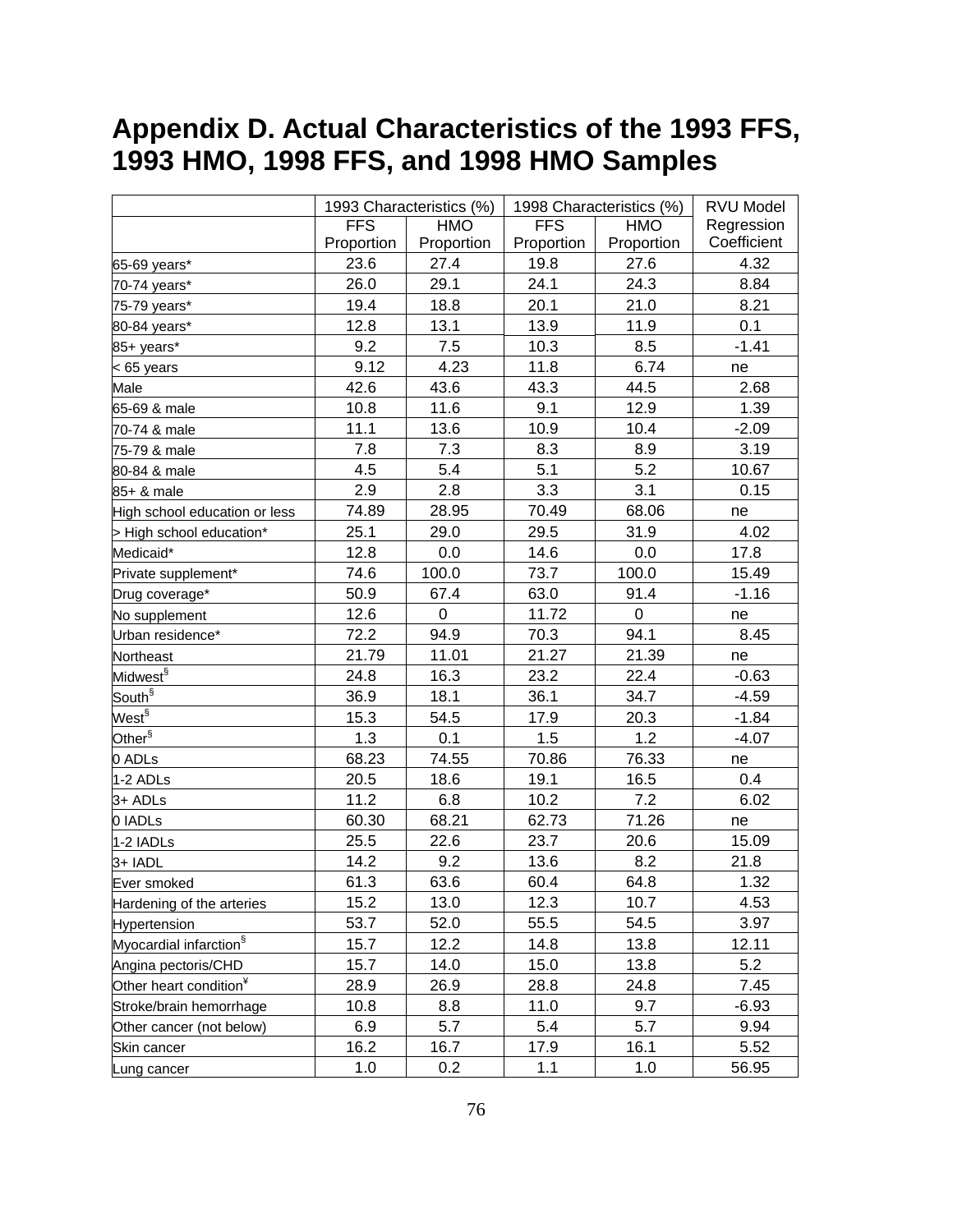|                              | 1993 Characteristics (%) |            | 1998 Characteristics (%) | <b>RVU Model</b> |             |
|------------------------------|--------------------------|------------|--------------------------|------------------|-------------|
|                              | <b>FFS</b>               | <b>HMO</b> | <b>FFS</b>               | <b>HMO</b>       | Regression  |
|                              | Proportion               | Proportion | Proportion               | Proportion       | Coefficient |
| Colon cancer                 | 2.9                      | 3.1        | 2.5                      | 2.6              | 19.55       |
| Breast cancer <sup>¥</sup>   | 4.2                      | 5.8        | 4.1                      | 5.0              | 13.99       |
| Prostate cancer <sup>¥</sup> | 2.2                      | 2.2        | 3.0                      | 3.9              | 25.49       |
| <b>Diabetes</b>              | 17.0                     | 16.3       | 16.1                     | 17.1             | 8.13        |
| <b>Arthritis</b>             | 59.5                     | 55.9       | 60.2                     | 59.4             | 3.52        |
| Alzheimer's                  | 1.7                      | 1.2        | 2.4                      | 2.4              | $-7.57$     |
| Mental disorder*             | 6.3                      | 3.6        | 7.9                      | 4.5              | 2.41        |
| Osteoporosis <sup>¥</sup>    | 9.7                      | 11.1       | 14.0                     | 10.6             | $-3.51$     |
| Broken hip <sup>¥</sup>      | 3.9                      | 3.2        | 4.6                      | 2.9              | 12.98       |
| Parkinson's <sup>§</sup>     | 1.7                      | 0.7        | 1.5                      | 1.5              | $-5.45$     |
| Emphysema, asthma, COPD      | 14.7                     | 15.1       | 15.4                     | 13.7             | 1.51        |
| Decedent <sup>¥</sup>        | 3.9                      | 2.3        | 3.5                      | 2.3              | 43.75       |
| Without any conditions       | 9.38                     | 10.71      | 8.40                     | 9.36             | ne          |

### **Actual Characteristics of the 1993 FFS, 1993 HMO, 1998 FFS, and 1998 HMO Samples (continued)**

\* = significant between FFS and HMO in both years.

 $\S =$  significant between FFS and HMO only in 1993.

 $\yen$  = significant between FFS and HMO only in 1998.

 $ne = no coefficient estimate.$ 

 $ADLs =$  activities of daily living.

 $IADLs =$  instrumental activities of daily living.

 $CHD =$ chronic heart disease.

COPD = chronic obstructive pulmonary disease.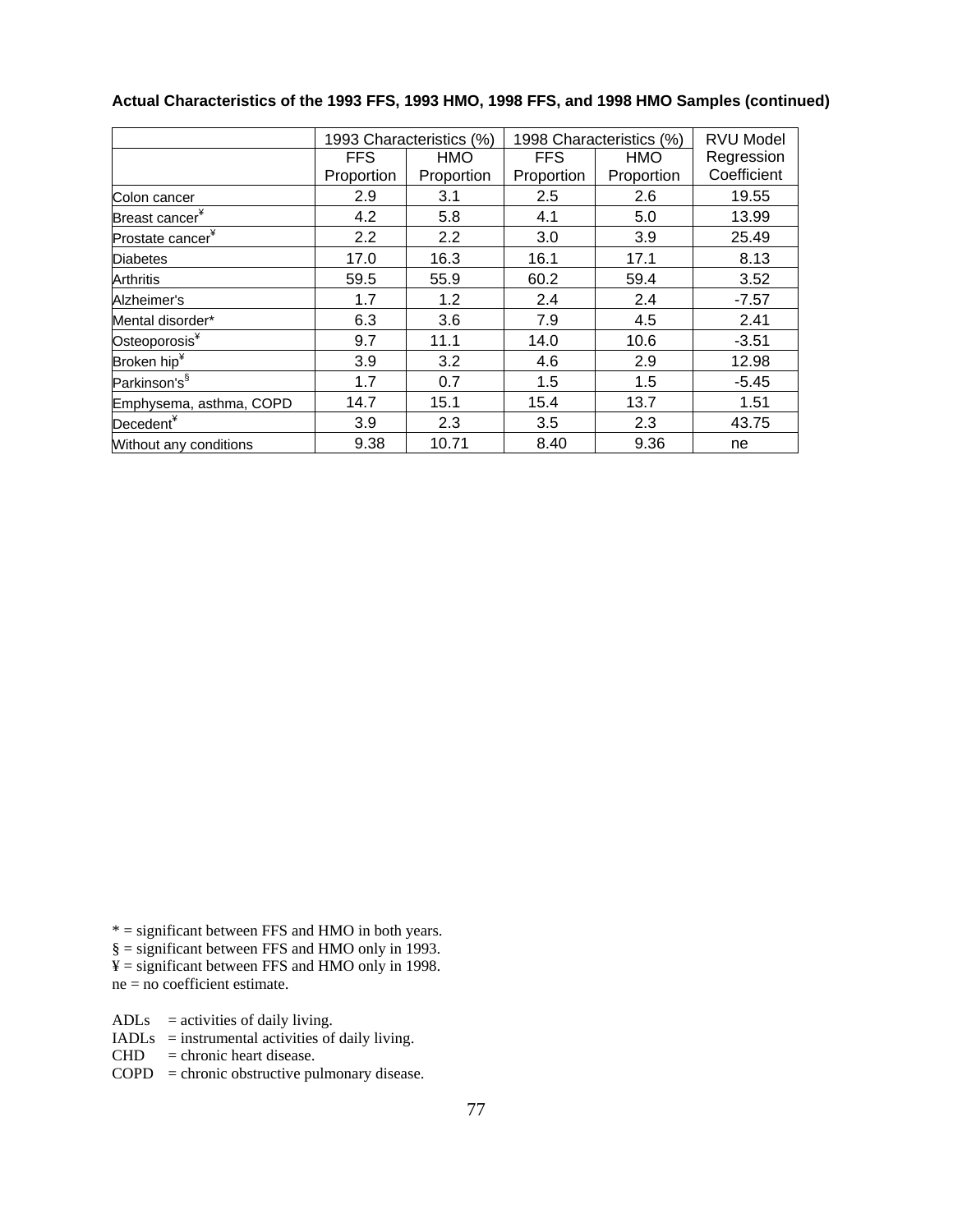## **Appendix E. Total Actual RVU Use by Beneficiary Age/Gender Categories, 1993 and 1998**

| <b>1993 RVUs</b>         |                          |       |       |
|--------------------------|--------------------------|-------|-------|
| Age                      | <b>Female Male Total</b> |       |       |
| k 65 RVUs                | 36.59                    | 33.16 | 34.52 |
| < 65 observations        | 592                      | 940   | 1,532 |
| 65-69 years RVUs         | 31.09                    | 33.63 | 32.25 |
| 65-69 observations       | 968                      | 855   | 1,823 |
| 70-74 years RVUs         | 37.55                    | 38.66 | 38.02 |
| 70-74 years observations | 994                      | 749   | 1,743 |
| 75-79 years RVUs         | 41.16                    | 45.77 | 43.02 |
| 75-79 years observations | 967                      | 670   | 1,637 |
| 80-84 years RVUs         | 37.48                    | 49.50 | 41.74 |
| 80-84 years observations | 1,032                    | 577   | 1,609 |
| 85+ years RVUs           | 41.05                    | 42.35 | 41.46 |
| 85+ years observations   | 863                      | 420   | 1,283 |
| Total RVUs               | 37.15                    | 39.37 | 38.10 |
| Total observations       | 5,416                    | 4,211 | 9,627 |

| 1998 RVUs (in 1998 schedule) |                          |       |       |  |  |
|------------------------------|--------------------------|-------|-------|--|--|
| Age                          | <b>Female Male Total</b> |       |       |  |  |
| $<$ 65 RVUs                  | 48.59                    | 37.16 | 42.13 |  |  |
| < 65 observations            | 620                      | 785   | 1,405 |  |  |
| 65-69 years RVUs             | 31.29                    | 43.36 | 36.81 |  |  |
| 65-69 observations           | 751                      | 651   | 1,402 |  |  |
| 70-74 years RVUs             | 48.26                    | 49.18 | 48.67 |  |  |
| 70-74 years observations     | 999                      | 839   | 1,838 |  |  |
| 75-79 years RVUs             | 54.21                    | 52.26 | 53.40 |  |  |
| 75-79 years observations     | 913                      | 659   | 1,572 |  |  |
| 80-84 years RVUs             | 59.84                    | 78.64 | 66.65 |  |  |
| 80-84 years observations     | 955                      | 560   | 1,515 |  |  |
| 85+ years RVUs               | 56.19                    | 59.45 | 57.23 |  |  |
| 85+ years observations       | 851                      | 403   | 1,254 |  |  |
| Total RVUs                   | 49.11                    | 50.91 | 49.89 |  |  |
| Total observations           | 5,089                    | 3,897 | 8,986 |  |  |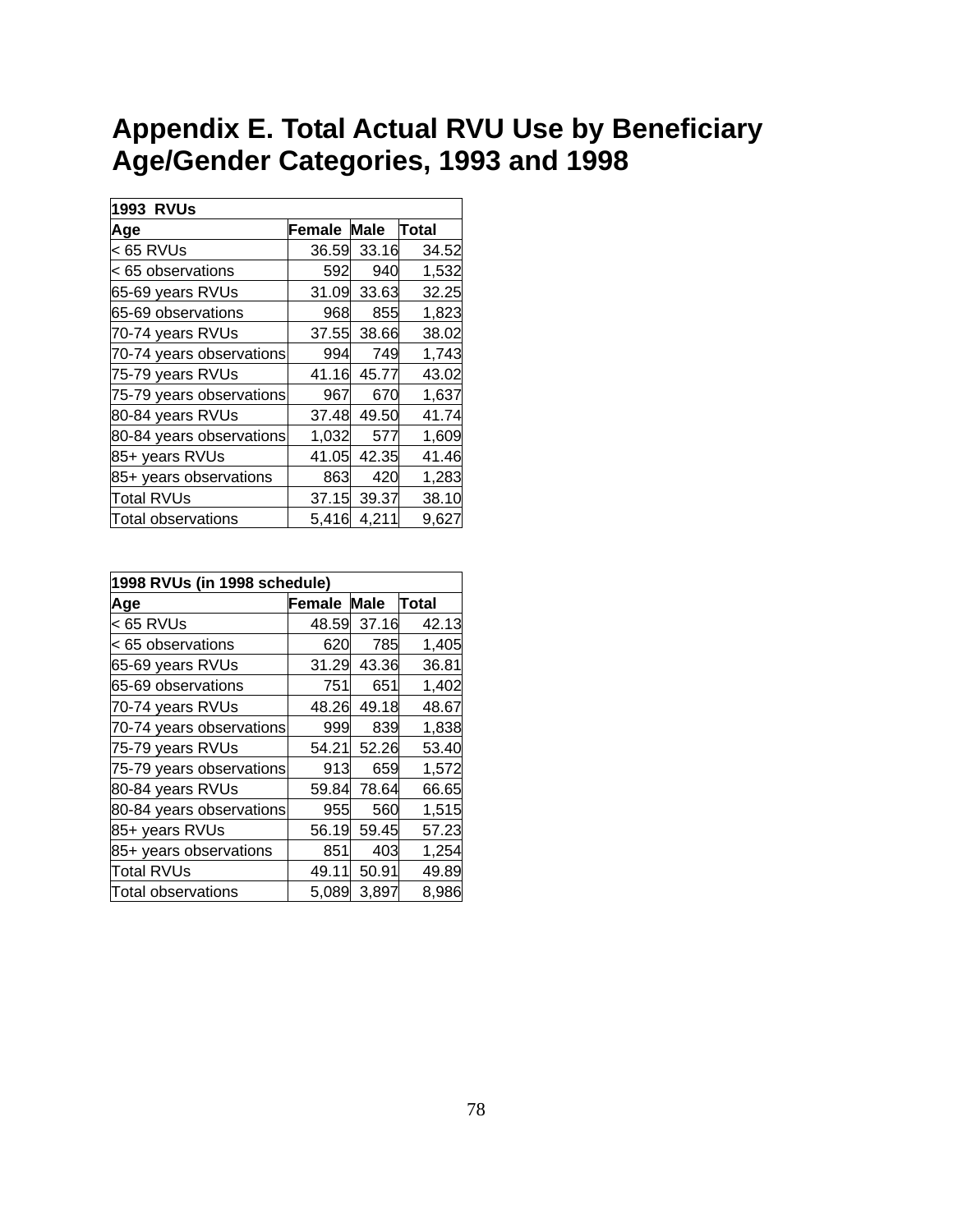## **Appendix F. Legislative Changes to Prices and Coverage, 1994-1998**

### **1994**

- Refinements made in the RVUs for 1993 and 1994 including projected increases in primary care services payment rates and reduced payment rates for most surgical services and many nonsurgical services other than primary care.
- Physician fee schedule update would increase the performance standard rates of increase for surgical, primary care, and other nonsurgical services.
- A payment freeze would affect nonsurgical services other than primary care.
- Lower payment limits were established for clinical laboratory services.
- OBRA '93 also included a provision to lower payment for practice expenses for certain services paid under the physician fee schedule. This provision would lower the VPS for both surgical and nonsurgical services.
- An OBRA '93 provision that limited payment for the anesthesia care team would also reduce the surgical services VPS.

#### **1995**

- Refinements made in the RVUs for 1994 and 1995 would reduce payment rates for most surgical services and many nonsurgical services other than primary care.
- adjustments to the physician fee schedule updates would increase the volume performance standard rates for surgical, primary care, and other nonsurgical services.
- Nonsurgical service payments, other than primary care, were frozen.
- A lower payment limit for clinical laboratory services was introduced.
- OBRA '93 lowered payment for practice expenses, resulting in a lower VPS for both surgical and nonsurgical services.
- OBRA '93 limited payment for anesthesia care teams, which would also have the effect of reducing the VPS for surgical services.

#### **1996**

- RVU refinements for 1995 and 1996 would increase some payment rates; therefore, the volume performance standard for primary care services would increase while there would be reduced payment rates for most surgical services and many nonsurgical services other than primary care.
- Lower payments for practice expenses for certain services paid under the physician fee schedule would reduce the VPS for both surgical and nonsurgical services.
- **1997**
- Changes in the RVUs for 1996 and 1997 would cause increased payment rates for primary care services and increases in the volume performance standard for those services.
- Payment reductions would occur for most surgical services and many nonsurgical services other than primary care, which would lower the volume performance standard rates of increase for these services.
- A volume and intensity adjustment for 1997 was required to ensure that changes in volume and intensity related to the fee changes did not cause an increase in expenditures. The MVPS targets are increased by this volume and intensity adjustment.

 $RVU$  = relative value units.

VPS = volume performance system.

OBRA = Omnibus Budget Reconciliation Act.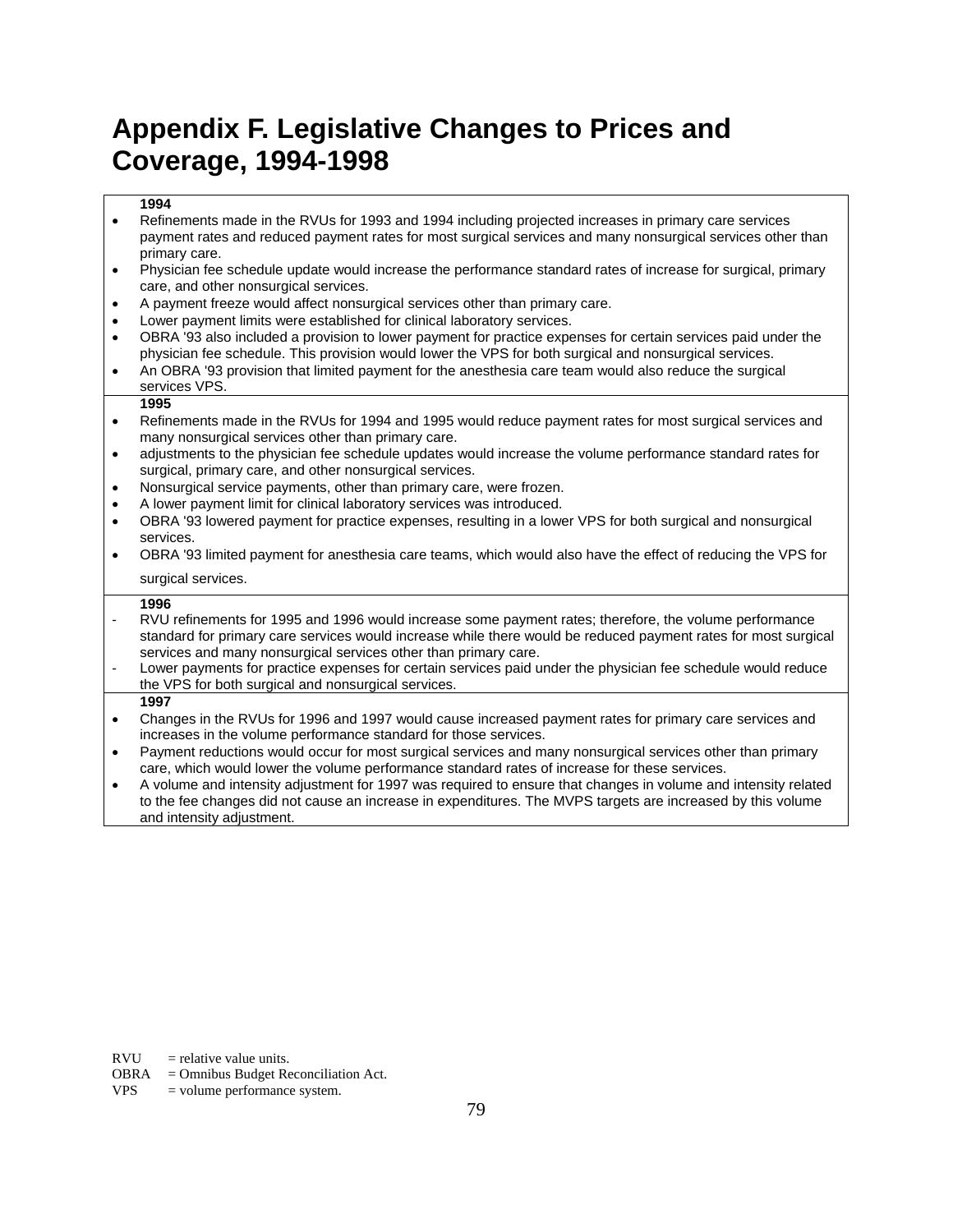### **Legislative Changes to Prices and Coverage, 1994-1998 (continued)**

#### **1998**

- Legislative changes contained in the Balanced Budget Act of 1997 included a single conversion factor for the Medicare physician fee schedule, which would cause the payments for surgical services to decline, while increasing the payments for nonsurgical services. These measures would cause an overall increase in expenditures for fiscal year 1998 relative to fiscal year 1997.
- Coverage changes for screening mammography, colorectal cancer screening, screening PAP smears, and screening pelvic exams would cause increases in Medicare expenditures.
- Changes in payments for nurse practitioners, clinical nurse specialists, and physician assistants would also increase expenditures.
- Provisions relating to payments for laboratory services would cause reductions in Medicare expenditures. (Laboratory service payments were frozen for fiscal years 1998-2002.)
- Fee changes associated with implementation of the 1998 physician fee schedule: the volume and intensity of physician services provided to Medicare beneficiaries would increase by 0.1 percent, but in order to prevent an increase in expenditures as a result of this volume and intensity response, an offsetting 0.1 percent reduction is made to the conversion factor.

 $RVU$  = relative value units.

VPS = volume performance system.

OBRA = Omnibus Budget Reconciliation Act.